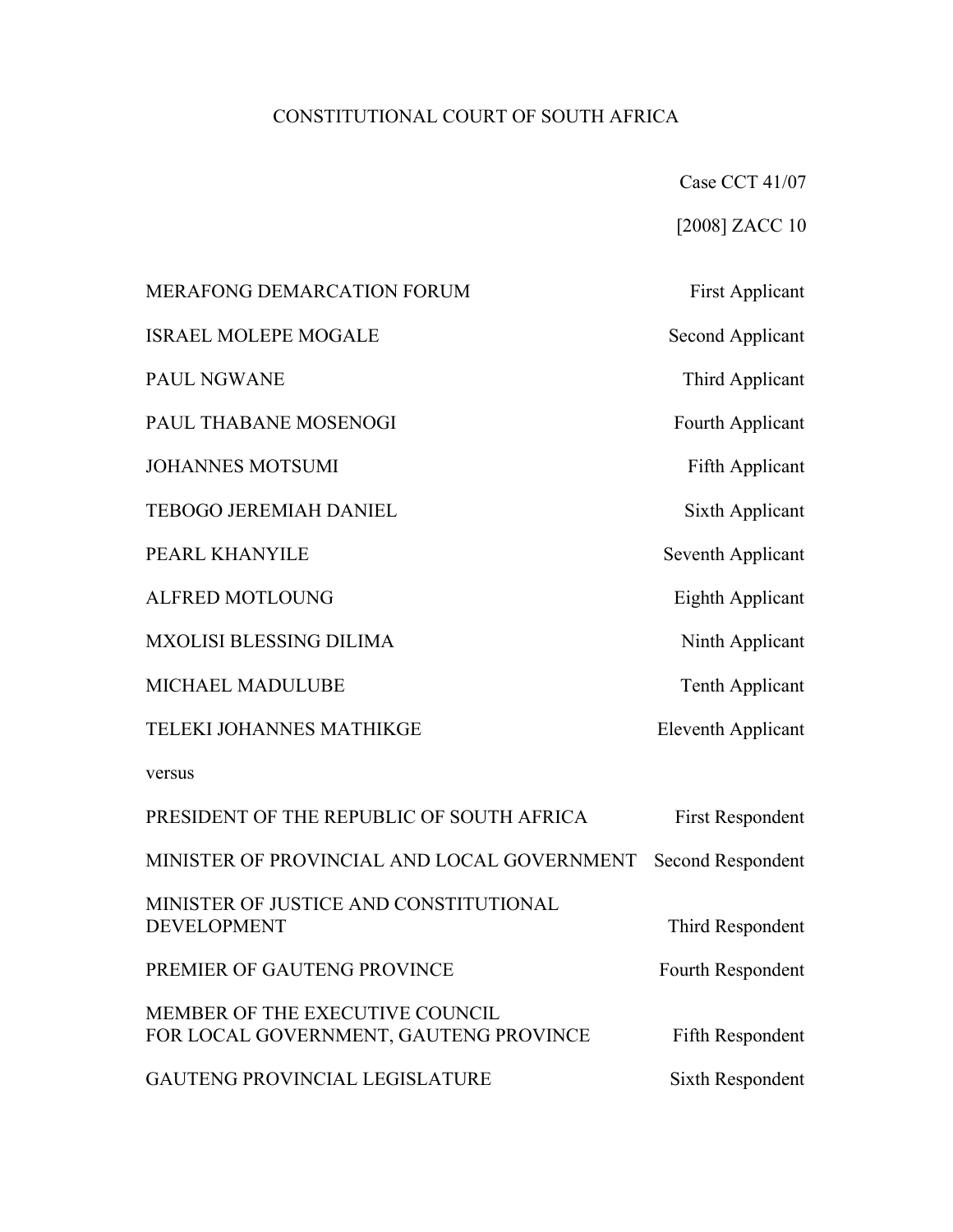| PREMIER OF NORTH WEST PROVINCE                                               | Seventh Respondent          |
|------------------------------------------------------------------------------|-----------------------------|
| MEMBER OF THE EXECUTIVE COUNCIL<br>FOR LOCAL GOVERNMENT, NORTH WEST PROVINCE | Eighth Respondent           |
| NORTH WEST PROVINCIAL LEGISLATURE                                            | Ninth Respondent            |
| MUNICIPAL DEMARCATION BOARD                                                  | Tenth Respondent            |
| MERAFONG CITY LOCAL MUNICIPALITY                                             | Eleventh Respondent         |
| WEST RAND DISTRICT MUNICIPALITY                                              | <b>Twelfth Respondent</b>   |
| SOUTHERN DISTRICT MUNICIPALITY                                               | Thirteenth Respondent       |
| SPEAKER OF THE NATIONAL ASSEMBLY                                             | Fourteenth Respondent       |
| <b>CHAIRPERSON OF THE NATIONAL COUNCIL</b><br>OF PROVINCES                   | <b>Fifteenth Respondent</b> |
| ELECTORAL COMMISSION                                                         | Sixteenth Respondent        |
| Heard on<br>20 September 2007                                                |                             |

Decided on : 13 June 2008

## JUDGMENT

VAN DER WESTHUIZEN J:

#### *Introduction*

[1] The applicants challenge the validity of a constitutional amendment, brought about by the Constitution Twelfth Amendment Act of 2005 (Twelfth Amendment). The Twelfth Amendment changed provincial boundaries, including the boundary between the provinces of Gauteng and North West. One part of the Merafong City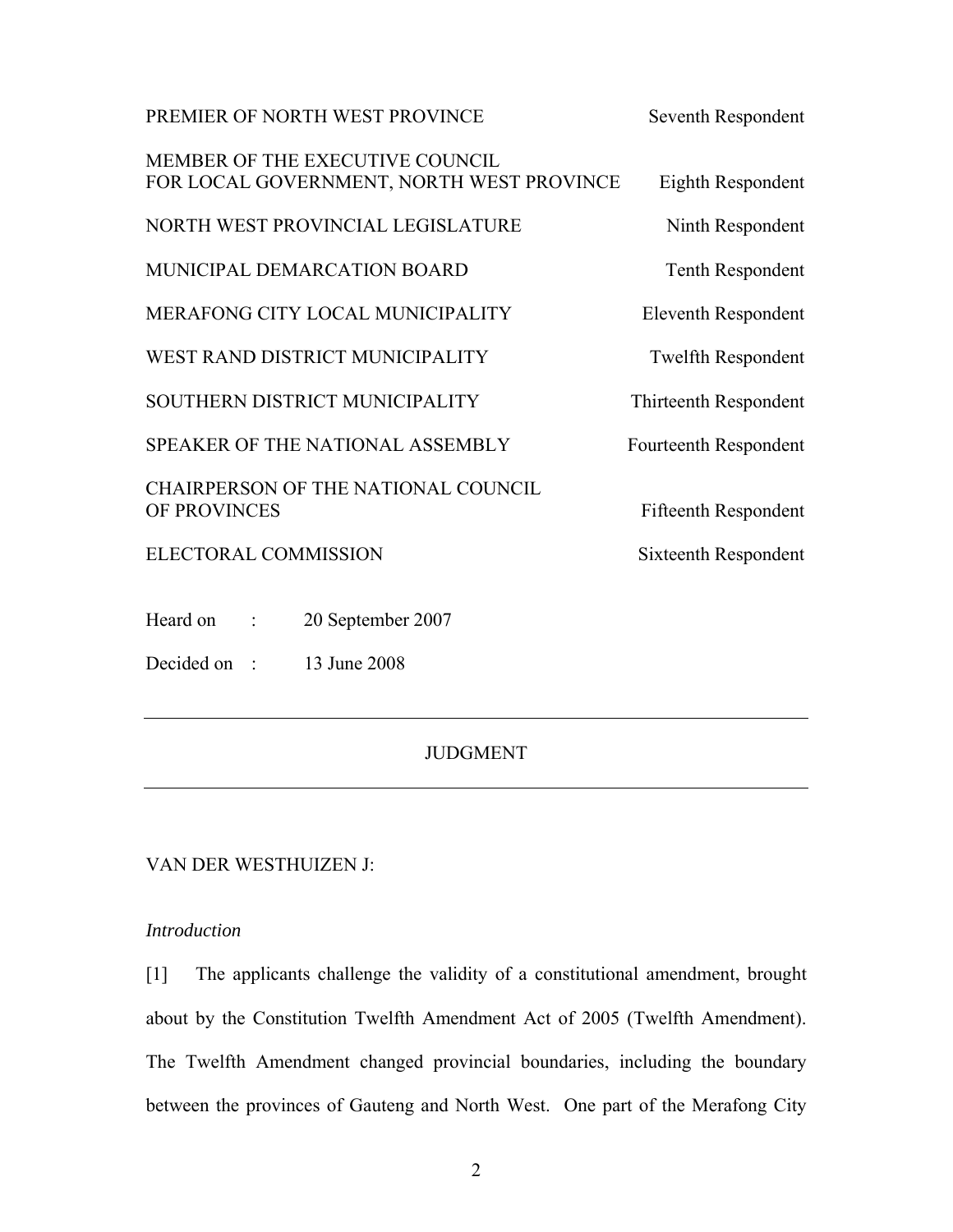Local Municipality (Merafong) was thus relocated from Gauteng to North West, where the other part of the same municipality was located before the passing of the Twelfth Amendment. The applicants ask this Court to declare that the Gauteng Provincial Legislature failed to comply with its constitutional obligation to facilitate public involvement in its processes leading up to the approval of the Twelfth Amendment  $\text{Bill}^1$  (Bill) by the National Council of Provinces (NCOP). In the alternative, they seek a declaration that the Legislature failed to exercise its legislative powers rationally when it voted in support of the relevant parts of the Twelfth Amendment Bill in the NCOP. According to the applicants, the relevant parts of the Twelfth Amendment and the Cross-boundary Municipalities Laws and Repeal Related Matters Act (Repeal Act)<sup>2</sup> are therefore inconsistent with the Constitution<sup>3</sup> and invalid.

[2] The first applicant is an organisation which, according to its founding document, campaigns "for democracy to prevail in Merafong." It consists of members of the community drawn from political organisations, taxi associations, the women's movement, students, trade unions, churches, businesses and professionals, including teachers, nurses and lawyers. Its primary purpose is "to fight and defeat the undemocratic move by government to transfer Merafong from Gauteng to North West." The second applicant is the spokesperson for the first applicant and the third to eleventh applicants are members of the community.

 $^{1}$  B33B-2005.

 $^{2}$  Act 23 of 2005.

<sup>&</sup>lt;sup>3</sup> Constitution of the Republic of South Africa, 1996.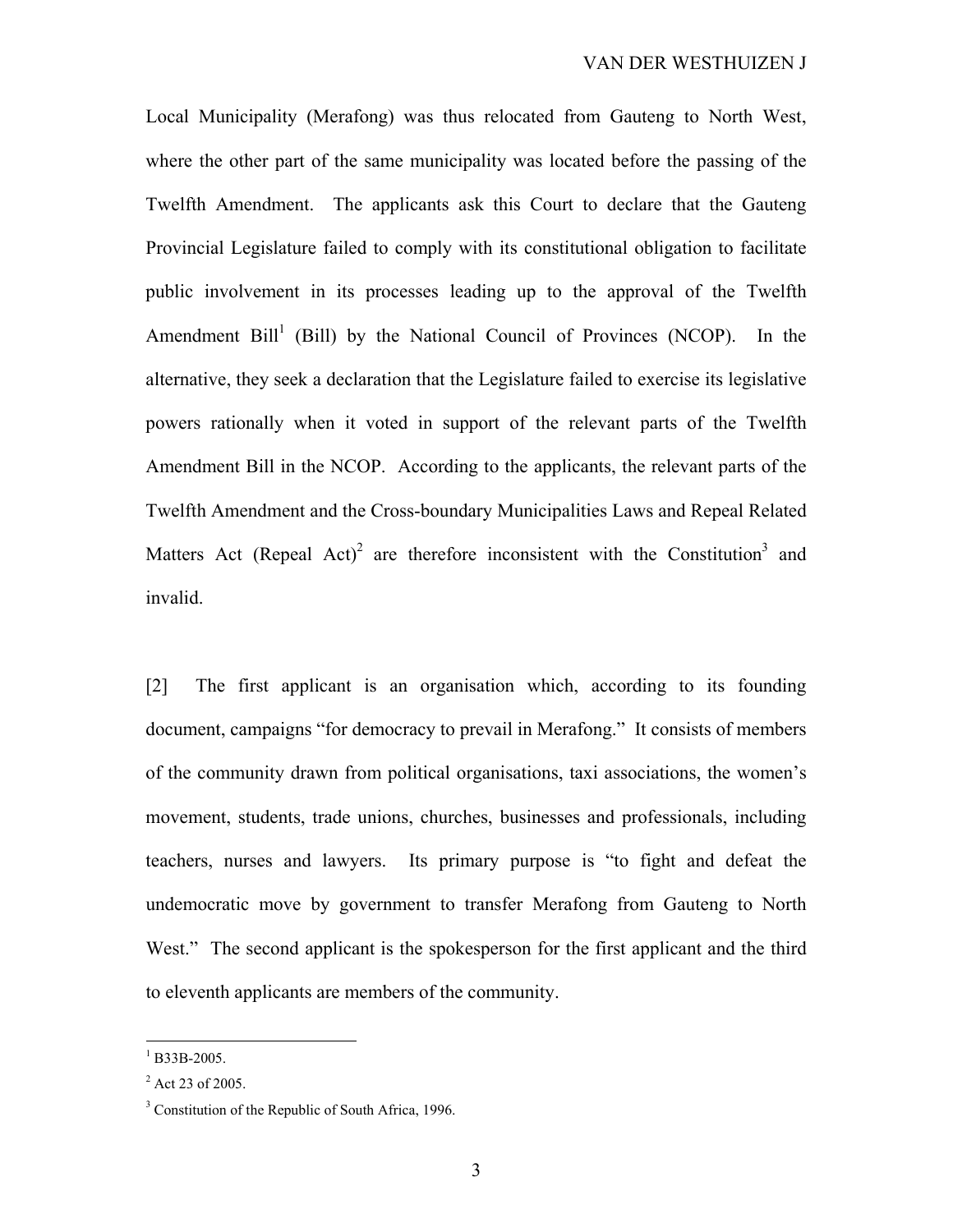[3] The respondents are the President of the Republic of South Africa, the relevant national and provincial cabinet members, the two houses of Parliament, the premiers and legislatures of the two provinces involved, the three affected municipalities, the Municipal Demarcation Board (Demarcation Board)<sup>4</sup> and the Electoral Commission.<sup>5</sup> The application is opposed by most of the respondents.<sup>6</sup>

[4] This judgment begins by dealing with a number of preliminary issues. Next, it sets out the applicable constitutional and statutory framework, after which the facts are briefly summarised. The questions of whether the Gauteng Provincial Legislature fulfilled its duty to facilitate public involvement and whether the Legislature acted rationally in mandating its delegates to support the Bill in the NCOP are then addressed.

[5] In the course of carefully considering the complex questions raised by this application, further evidence and submissions were considered to be necessary, and were called for on two occasions in directions from the Chief Justice and furnished by

<sup>&</sup>lt;sup>4</sup> The Municipal Demarcation Board is an independent and impartial body whose function is to determine municipal boundaries in accordance with the Local Government: Municipal Demarcation Act 27 of 1998 and other appropriate legislation enacted in terms of chapter 7 of the Constitution.

 $5$  The Electoral Commission is provided for in sections 190 and 191 of the Constitution and established by section 3 of the Electoral Commission Act 51 of 1996. Its functions include the management of national, provincial and municipal elections, ensuring that elections are free and fair and declaring election results. The Commission is further regulated by the Electoral Act 73 of 1998.

<sup>&</sup>lt;sup>6</sup> The application is opposed by the first to ninth respondents. The tenth, fourteenth, fifteenth and sixteenth respondents do not oppose the application, intending to abide the Court's decision. The remaining respondents, the eleventh to thirteenth, did not file any opposition nor appeared before this Court.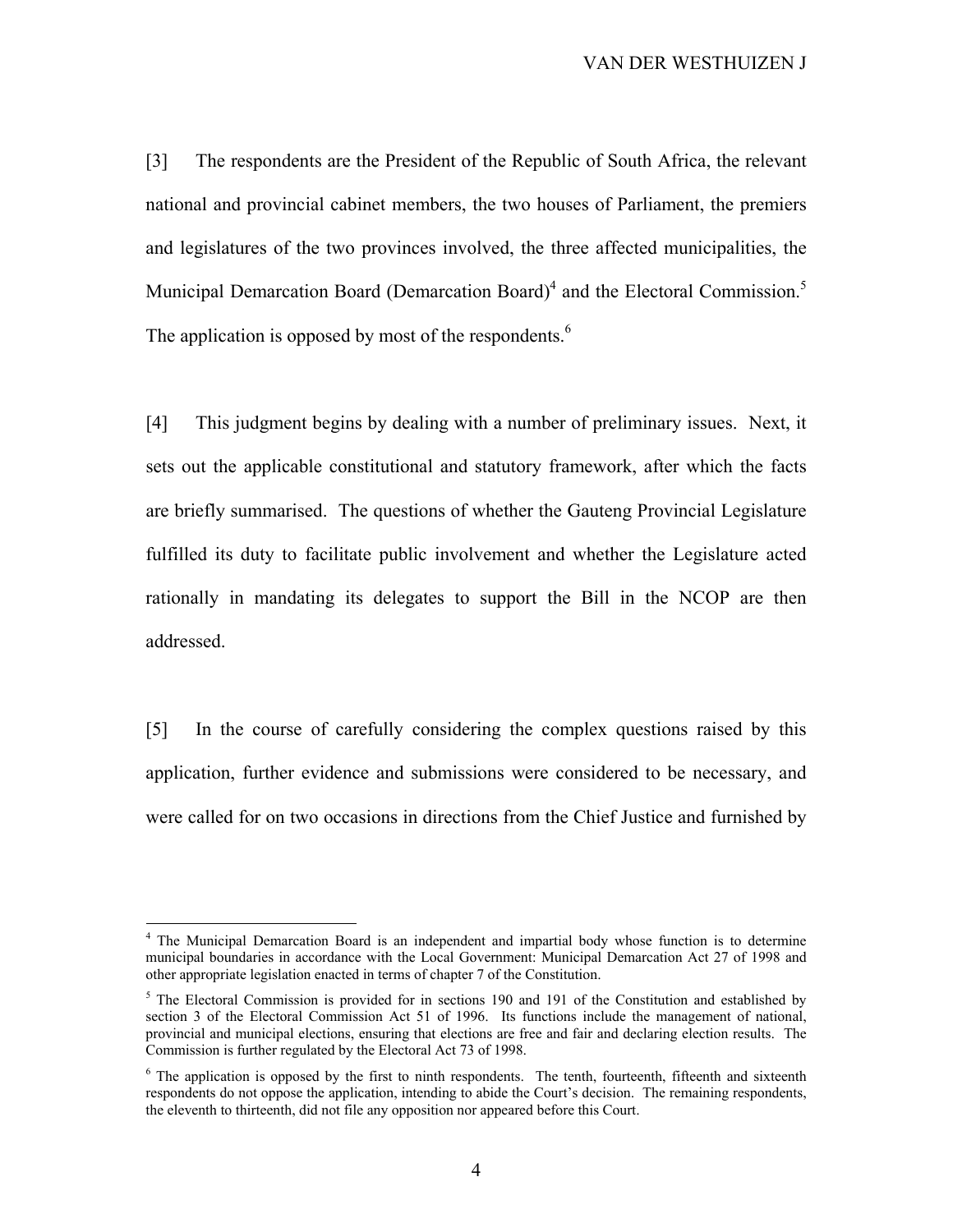the parties. The steps (referred to below in context) necessarily caused some delay in the finalisation of this matter.

[6] Several judgments have also been written in this matter by my colleagues. I have had the privilege of reading these and briefly set out the essential points of agreement and the differences between the judgments.

[7] Ngcobo J and I agree on the issue of the facilitation of public involvement. On the question whether the Gauteng Provincial Legislature exercised its powers rationally we largely agree and differ only in approach and emphasis. I also associate myself with the views expressed in the judgment of Skweyiya J.

[8] Moseneke DCJ and I agree that the Gauteng Provincial Legislature fulfilled its duty to facilitate public involvement. Sachs J disagrees on this point. The disagreement between Moseneke DCJ and me relates to the inquiry into the rationality of the Legislature's conduct. Moseneke DCJ (with whom Madala J agrees in his judgment) concludes that the conduct was irrational, because the Legislature misconceived its constitutional obligations and misconstrued the consequences of the exercise of its powers under the Constitution. I am unable to find that the conduct of the Legislature was irrational. The basis of our disagreement can for convenience be summarised as threefold. We disagree on the rationality standard to be applied in this matter. I recognise that legislative conduct must be rational, but, in my respectful view, the judgment of my esteemed colleague goes beyond a constitutionally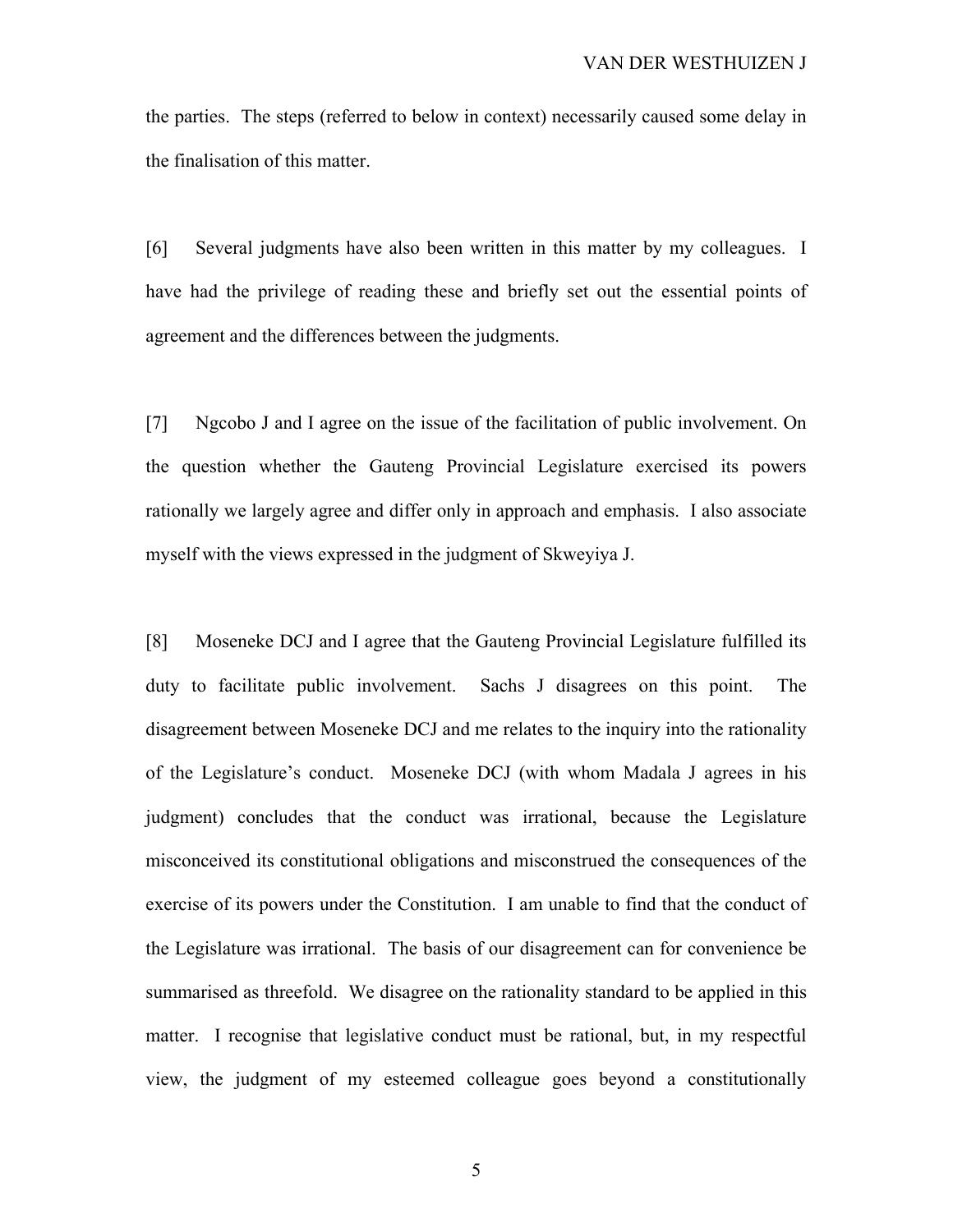appropriate application of the requirement of rationality. We furthermore disagree as to the Gauteng Provincial Legislature's understanding and appreciation of its constitutional powers and obligations. I do not hold that the Legislature materially misunderstood its constitutional role.

[9] Lastly, but perhaps most importantly, we disagree on a fundamental aspect regarding the geographical area and the community at the core of this application, namely whether it deals with the location of the whole of Merafong (the Merafong City Local Municipality), or only with the part of Merafong that was located in Gauteng before the adoption of the Bill. The judgment of my colleague distinguishes between "Merafong-Gauteng" and "Merafong-North West". His starting point is that the applicants seek an order that the part of the Twelfth Amendment that transferred "Merafong-Gauteng" to North West is inconsistent with the Constitution and thus invalid. After recounting the views put forward by the community and analysing the reasoning of the Portfolio Committee of the Gauteng Provincial Legislature as well as the deliberations in the Select Committee of the NCOP, he arrives at a conclusion which results in the division of Merafong into two parts.

[10] In my view, this division is not in accordance with what the applicants or the people of Merafong have been calling for, or with any decision of the Gauteng Provincial Legislature or its structures, or with any constitutional or legislative demand. This case is not about only one part of Merafong, or only those members of the Merafong community who happened to live on the Gauteng side of the boundary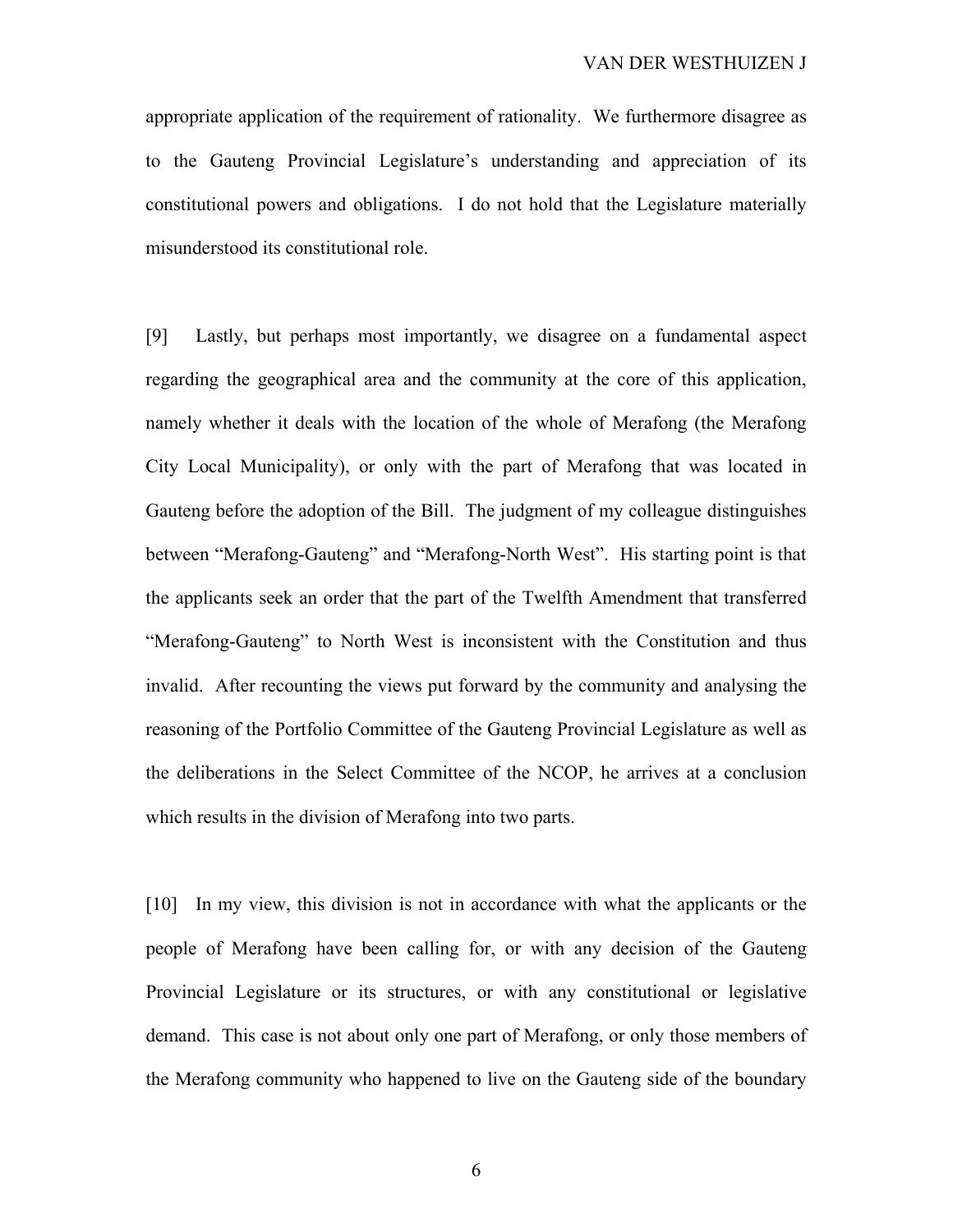between Gauteng and North West immediately before the Twelfth Amendment. It is about the entire geographical area and all the people of what is in the papers referred to as the Merafong City Local Municipality, or Merafong City, or simply Merafong. The detail of these points of disagreement is addressed below, when specific issues are being dealt with.

### *Preliminary issues*

[11] A number of preliminary issues must be dealt with before proceeding to the merits. These are the applicants' direct approach to this Court, the applicants' application to amend their notice of motion, the applications for condonation of the late filing of papers and the applicants' delay in bringing this application.

[12] Only this Court may decide the constitutionality of an amendment to the Constitution.<sup>7</sup> The applicants therefore had to approach this Court directly. The relevant parts of the Repeal Act have to be considered together with the Twelfth Amendment. It is therefore in the interests of justice to allow the applicants direct access to this Court insofar as their attack on the constitutionality of the Repeal Act is concerned.

<sup>&</sup>lt;sup>7</sup> Section 167(4)(d) of the Constitution.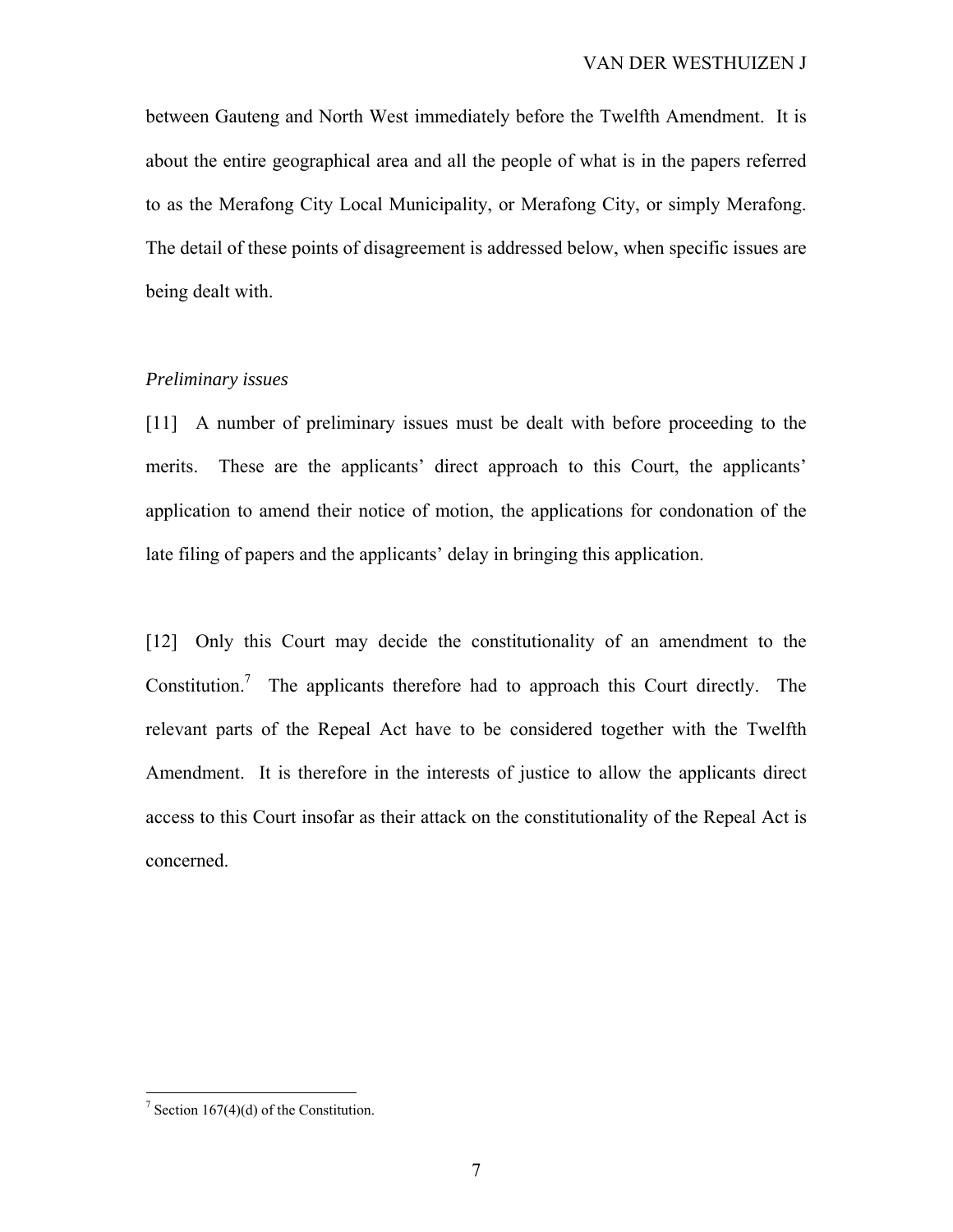[13] The applicants apply for the amendment of their notice of motion.<sup>8</sup> The amendment is not likely to cause any prejudice. The application is not opposed and should be granted.

[14] The applicants and several respondents seek condonation for the late filing of papers.<sup>9</sup> The non-compliance with the relevant prescribed time periods is explained in affidavits and does not prejudice anyone. None of the applications is opposed. Condonation should be granted.

[15] It is desirable that a challenge to the constitutional validity of legislation – and constitutional amendments in particular – be brought timeously.<sup>10</sup> The respondents submitted that the applicants had unreasonably delayed bringing this application, especially in view of the fact that they approached this Court directly. Counsel for the

<sup>&</sup>lt;sup>8</sup> The amended notice of motion seeks a declaration—

<sup>&</sup>quot;1. . . . that the Provincial Legislature of Gauteng has failed to comply with its constitutional obligation, envisaged in section  $118(1)(a)$  of the Constitution, to facilitate public involvement in considering and approving that part of the Constitution Twelfth Amendment Act of 2005 which concerns the Merafong City Local Municipality in the province of Gauteng pursuant to section 74(8) of the Constitution alternatively, in approving the said part of the Twelfth Amendment the Sixth Respondent failed to exercise its legislative powers rationally.

 <sup>2.</sup> That part of the Constitution Twelfth Amendment Act of 2005 which transfers that part of the area of Merafong City Local Municipality (CBLC8) from the province of Gauteng to the province of North West is declared to be inconsistent with the Constitution and invalid.

 <sup>3.</sup> That part of the Cross-boundary Municipalities Laws Repeal and Related Matters Act 23 of 2005 which relates to the area described in prayer 2 above, is declared inconsistent with the Constitution and invalid.

 <sup>4.</sup> That the First, Second, Third and Sixth Respondents be ordered to pay the costs of this application."

<sup>&</sup>lt;sup>9</sup> The applicants and the first to ninth respondents sought condonation for the late filing of their written submissions, while the first to third, sixth and seventh respondents sought condonation for the late filing of their answering affidavits. In addition, the sixth respondent sought condonation for the late filing of its notice of intention to oppose.

<sup>&</sup>lt;sup>10</sup> See *Doctors for Life International v Speaker of the National Assembly and Others* [2006] ZACC 11; 2006 (6) SA 416 (CC) at para 216; 2006 (12) BCLR 1399 (CC) at 1467A-B (*Doctors for Life*) where it is stated that an applicant must launch an application of this kind as soon as practicable after the bills have been promulgated.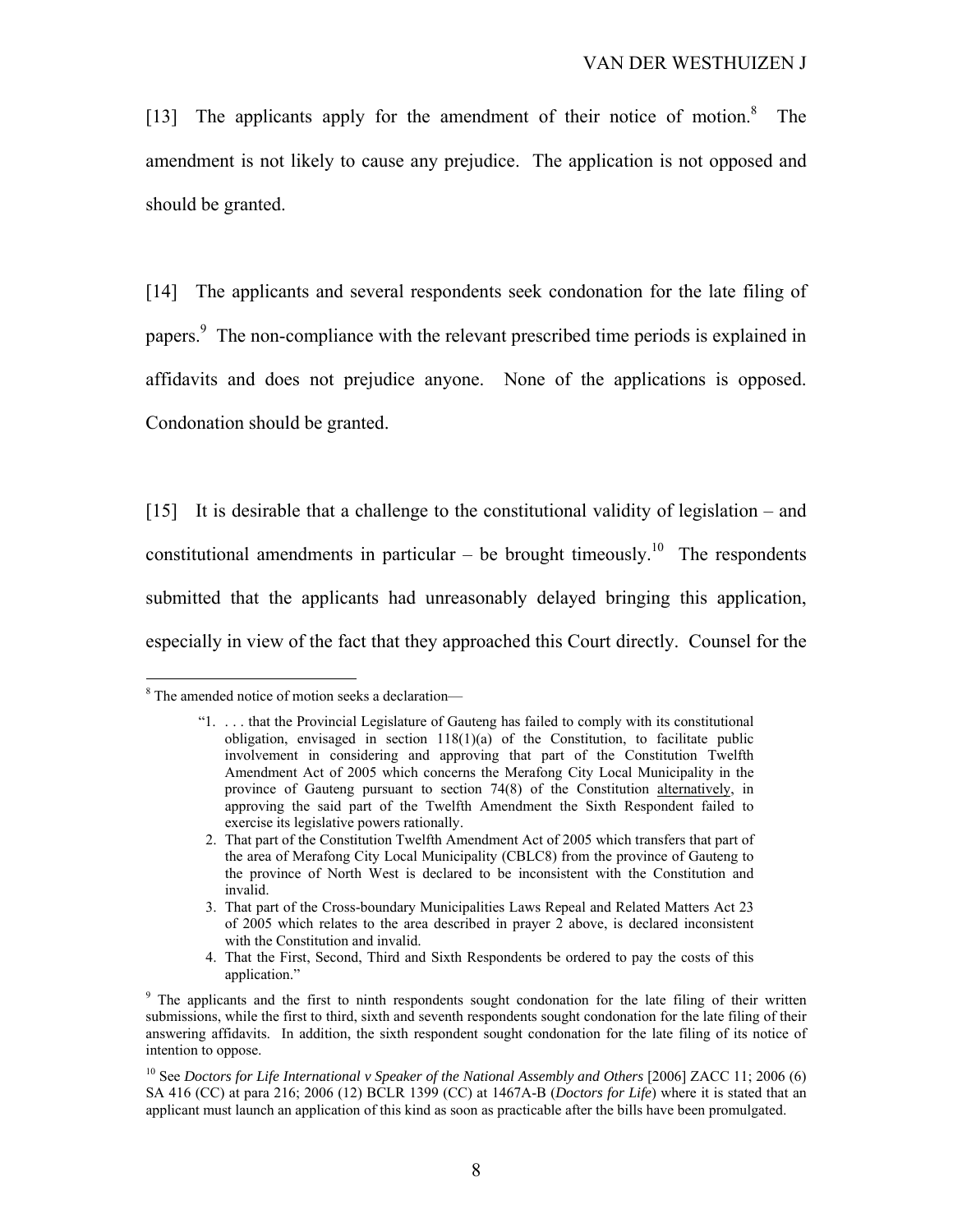respondents, however, did not insist during oral argument that the delay should bar the applicants from approaching this Court. The delay is troublesome. Considerable time lapsed after the passing of the Twelfth Amendment and the delivery of this Court's judgments on which the applicants rely.<sup>11</sup> The location of Merafong has been hotly disputed. It calls for a speedy determination. Yet, the delay has been explained by the applicants' legal representative, and though regrettable, it should not prevent the matter from being considered by this Court in the present instance. An unsuccessful attempt was also made in the Pretoria High Court to interdict the local government elections, before the applicants approached this Court. The applicants furthermore do not represent individual interests, or the interests of the organizations only, but views widely held in the community of Merafong.

#### *Constitutional framework*

 $\overline{a}$ 

[16] The nine provinces of South Africa and their boundaries are recognised in the Constitution.<sup>12</sup> Any change of a provincial boundary thus requires a constitutional

<sup>11</sup> See *Doctors for Life* above n 10; *Matatiele Municipality and Others v President of the RSA and Others* [2006] ZACC 2; 2006 (5) SA 47 (CC); 2006 (5) BCLR 622 (CC) (*Matatiele 1*); and *Matatiele Municipality and Others v President of the RSA and Others* [2006] ZACC 12; 2007 (6) SA 477 (CC); 2007 (1) BCLR 47 (CC) (*Matatiele 2*).

 $12$  Sections 103(1) and (2) of the Constitution (prior to the Twelfth Amendment) stated:

<sup>&</sup>quot;(1) The Republic has the following provinces:

<sup>(</sup>a) Eastern Cape

<sup>(</sup>b) Free State

<sup>(</sup>c) Gauteng

<sup>(</sup>d) KwaZulu-Natal

<sup>(</sup>e) Mpumalanga

<sup>(</sup>f) Northern Cape

<sup>(</sup>g) Northern Province

<sup>(</sup>h) North West

<sup>(</sup>i) Western Cape.

<sup>(2)</sup> The boundaries of the provinces are those that existed when the Constitution took effect."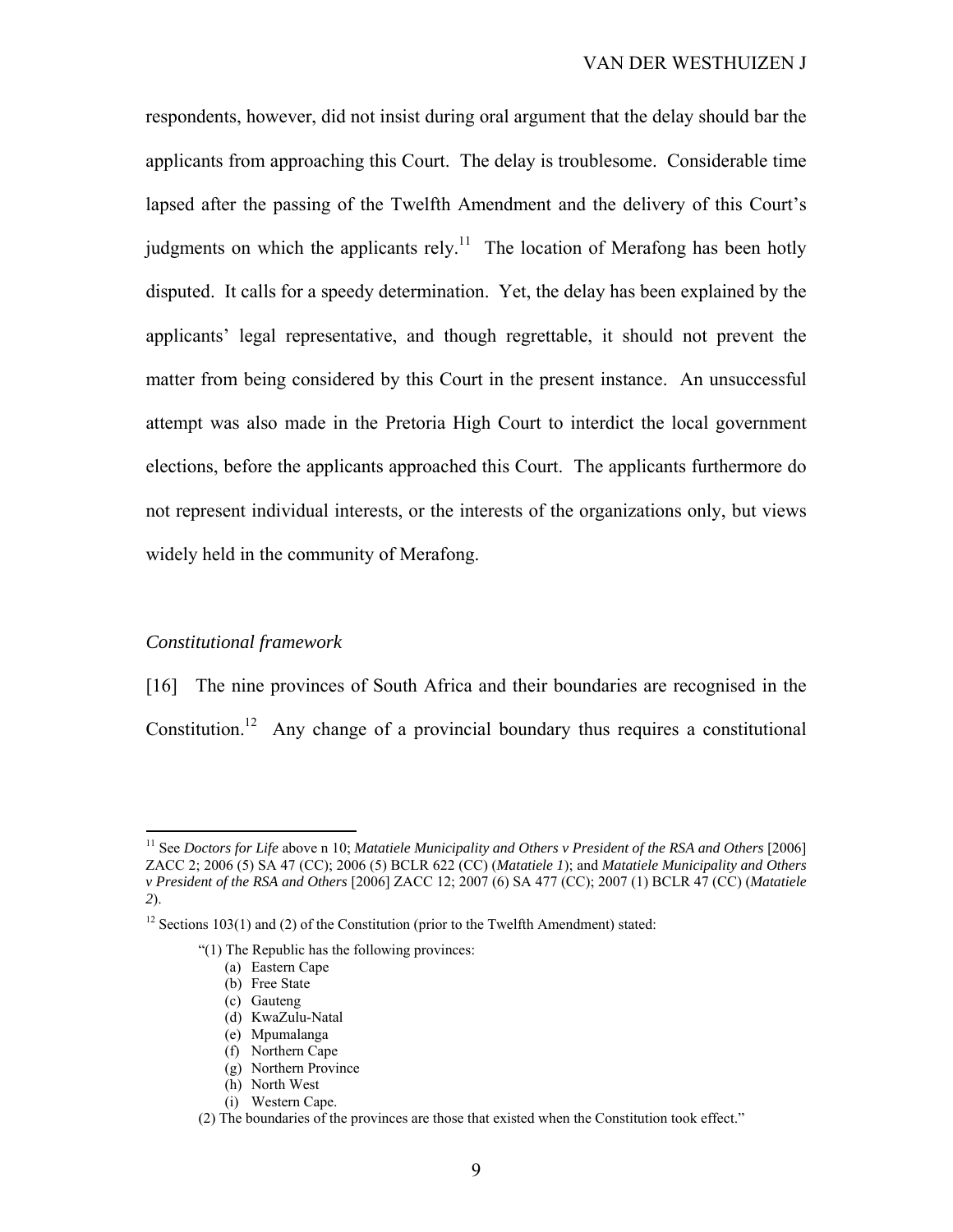amendment. The Bill was enacted for this purpose.<sup>13</sup> It also altered the basis for the determination of provincial boundaries from magisterial districts to municipal areas.<sup>14</sup>

[17] Like all other bills, a bill amending the Constitution must be passed by Parliament, which consists of the National Assembly and the NCOP.<sup>15</sup> The procedure for constitutional amendments is set out in section 74 of the Constitution. A bill that alters provincial boundaries must be passed by the National Assembly with a twothirds majority. It must furthermore be passed by the NCOP with a supporting vote of at least six of the nine provinces.<sup>16</sup>

[18] Section 74(8) states that if a bill or any part of the bill concerns only a specific province or provinces, the NCOP may not pass the bill or the relevant part, unless it has been approved by the legislature or legislatures of the provinces concerned.<sup>17</sup> A province may therefore effectively veto the part of the bill related to the boundaries of

"Any other provision of the Constitution may be amended by a Bill passed—

- (a) by the National Assembly, with a support vote of at least two thirds of its members; and
- (b) also by the National Council of Provinces, with a supporting vote of at least six provinces, if the amendment—
	- (i) relates to a matter that affects the Council;
	- (ii) alters provincial boundaries, powers, functions or institutions; or
	- (iii) amends a provision that deals specifically with a provincial matter."

<sup>&</sup>lt;sup>13</sup> According to its Preamble, the purpose was "to re-determine the geographical areas of the nine provinces of the Republic of South Africa".

<sup>14</sup> See *Matatiele 1* above n 11 at para 47. In *Matatiele 1*, this Court analysed the constitutional and statutory framework pertaining to provincial boundary changes and the significance thereof for local government.

<sup>&</sup>lt;sup>15</sup> Section 42(1) of the Constitution. See the full text of section 42 below n 26.

<sup>&</sup>lt;sup>16</sup> Section 74(1) deals with the amendment of section 1 and section 74(2) with the amendment of Chapter 2 (the Bill of Rights). Section 74(3) then states:

 $17$  Section 74(8) states:

<sup>&</sup>quot;If a Bill referred to in subsection  $(3)(b)$ , or any part of the Bill, concerns only a specific province or provinces, the National Council of Provinces may not pass the Bill or the relevant part unless it has been approved by the legislature or legislatures of the province or provinces concerned."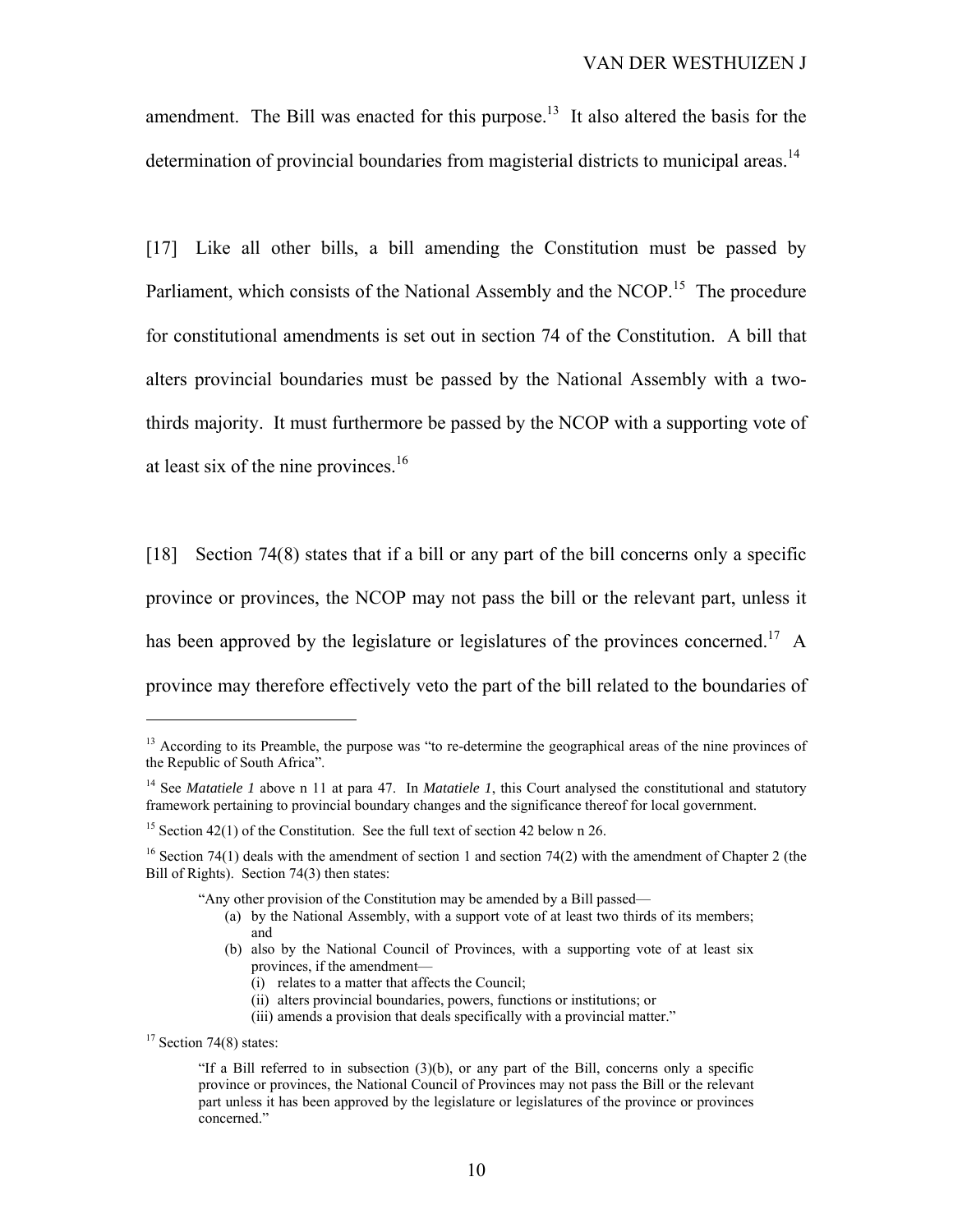that province. The meaning and implications of section 74(8) are more fully discussed below, where the question of the rationality of the Gauteng Provincial Legislature's conduct is considered.

[19] Section 118(1)(a) of the Constitution requires provincial legislatures to facilitate public involvement in the legislative and other processes of the legislatures and their committees.<sup>18</sup> This provision mirrors sections 59(1)(a) and 72(1)(a) of the Constitution regarding the National Assembly and NCOP respectively.<sup>19</sup>

[20] This Court held in *Matatiele 2*20 that section 74(8) applies to the Twelfth Amendment.<sup>21</sup> Although the boundaries of all provinces are affected by it, section 74(8) is applicable because the wording of the section states that it applies if any part of the bill concerns only a specific province or provinces.

[21] The majority of this Court in that case also decided that provincial legislatures had to facilitate public involvement in accordance with section 118(1)(a), in the process of considering bills that alter provincial boundaries provided for in section 74(8). This Court found that the Legislature of the Eastern Cape complied with section 118(1)(a). The Legislature of KwaZulu-Natal, however, was declared to have

 $18$  Section 118(1)(a) states:

<sup>&</sup>quot;A provincial legislature must—

<sup>(</sup>a) facilitate public involvement in the legislative and other processes of the legislature and its committees".

<sup>&</sup>lt;sup>19</sup> See also the preceding majority judgment in *Doctors for Life* above n 10 at paras 73-5 on section 72(1)(a), regarding the NCOP.

 $20$  Above n 11.

 $21$  Id at paras 18-32.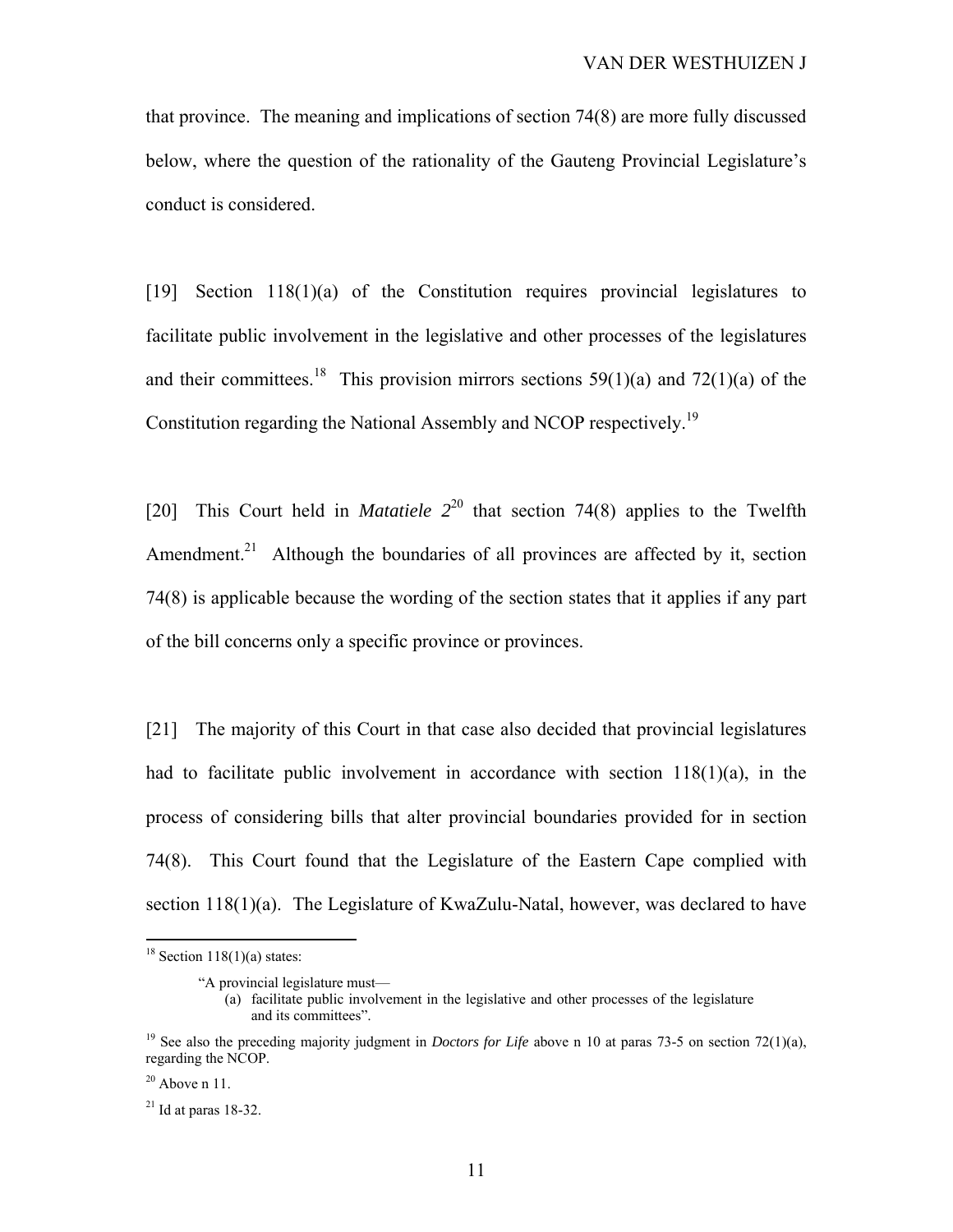failed to comply with its obligations to facilitate public involvement. Consequently, the part of the Twelfth Amendment transferring Matatiele from KwaZulu-Natal to the Eastern Cape was declared invalid, as was the relevant part of the Repeal Act.

[22] In *Matatiele 2* the reasons for the veto provision in section 74(8) and for the need to facilitate public involvement were stated as including the following: when a constitutional amendment alters provincial boundaries, whole communities may, by the stroke of the proverbial pen, be relocated from one province to another, even though not physically.<sup>22</sup> They may involuntarily end up in another province. A proposed boundary alteration threatens an important and not easily reversible change to the provincial status of a clearly defined section of the Republic. The fundamental right of a citizen to enter, remain in and reside anywhere in the Republic is also at stake.<sup>23</sup> The attachment of people to provinces in which they live should not be underestimated. The very identity of people may be affected. Significant practical factors are also relevant, including the structures and personnel responsible for service delivery.

[23] It must be added that the history of South Africa is – sadly – one of the balkanisation of our country, as well as of the separation and the forcible removal and relocation of our people. This often happened in order to entrench and to further differentiate and discriminate between races, between urban and rural, between rich

 $22$  Id at paras 79-81.

<sup>&</sup>lt;sup>23</sup> Section 21(3) of the Constitution states: "Every citizen has the right to enter, to remain in and to reside anywhere in, the Republic."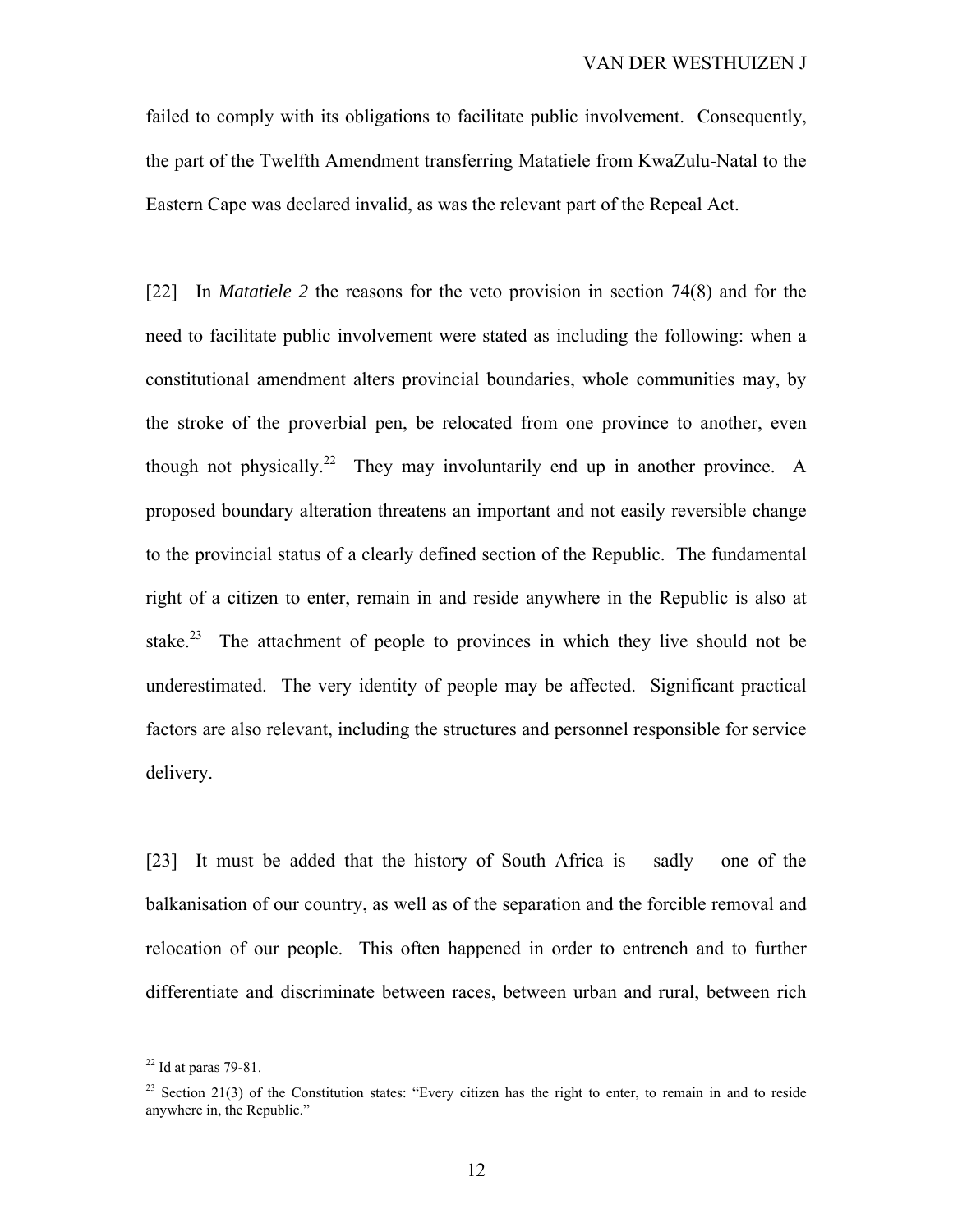and poor and between classes of citizens. Therefore the struggle against colonialism and the apartheid regime's Bantustan policy was also a struggle for one united country, as well as for the recognition of the dignity of individuals and communities.

[24] When democracy was about to dawn and a new constitutional dispensation was negotiated, the question of whether South Africa should be a unitary state, or a federation, or a variation of any of these, was hotly debated. The Constitution embodies a carefully crafted balance. South Africa is one, sovereign, democratic state<sup>24</sup> and South Africans enjoy a common citizenship.<sup>25</sup> This has been achieved at a great cost over generations. But our country has nine constitutionally entrenched provinces with inhabitants who may well strongly identify with the province in which they live. Thus the boundaries, powers, or functions of provinces may not easily be altered. In the event of a proposed alteration, any one province has the power to block that aspect of an amendment in the NCOP, as the body which specifically represents the provinces, to ensure that provincial interests are taken into account in the national sphere. $26$ 

- "(1) Parliament consists of— (a) the National Assembly; and
	- (b) the National Council of Provinces.
- (2) The National Assembly and the National Council of Provinces participate in the legislative process in the manner set out in the Constitution.
- (3) The National Assembly is elected to represent the people and to ensure government by the people under the Constitution. It does this by choosing the President, by providing a national forum for public consideration of issues, by passing legislation and by scrutinizing and overseeing executive action.
- (4) The National Council of Provinces represents the provinces to ensure that provincial interests are taken into account in the national sphere of government. It does this mainly

 $24$  See, for example, section 1 of the Constitution: "The Republic of South Africa is one, sovereign, democratic state", founded on values which include human dignity, universal adult suffrage, a national common voters roll, responsiveness and openness.

<sup>&</sup>lt;sup>25</sup> Section 3(1) of the Constitution.

 $26$  Sections 42(1)-(4) of the Constitution set out the role of the National Assembly and the NCOP: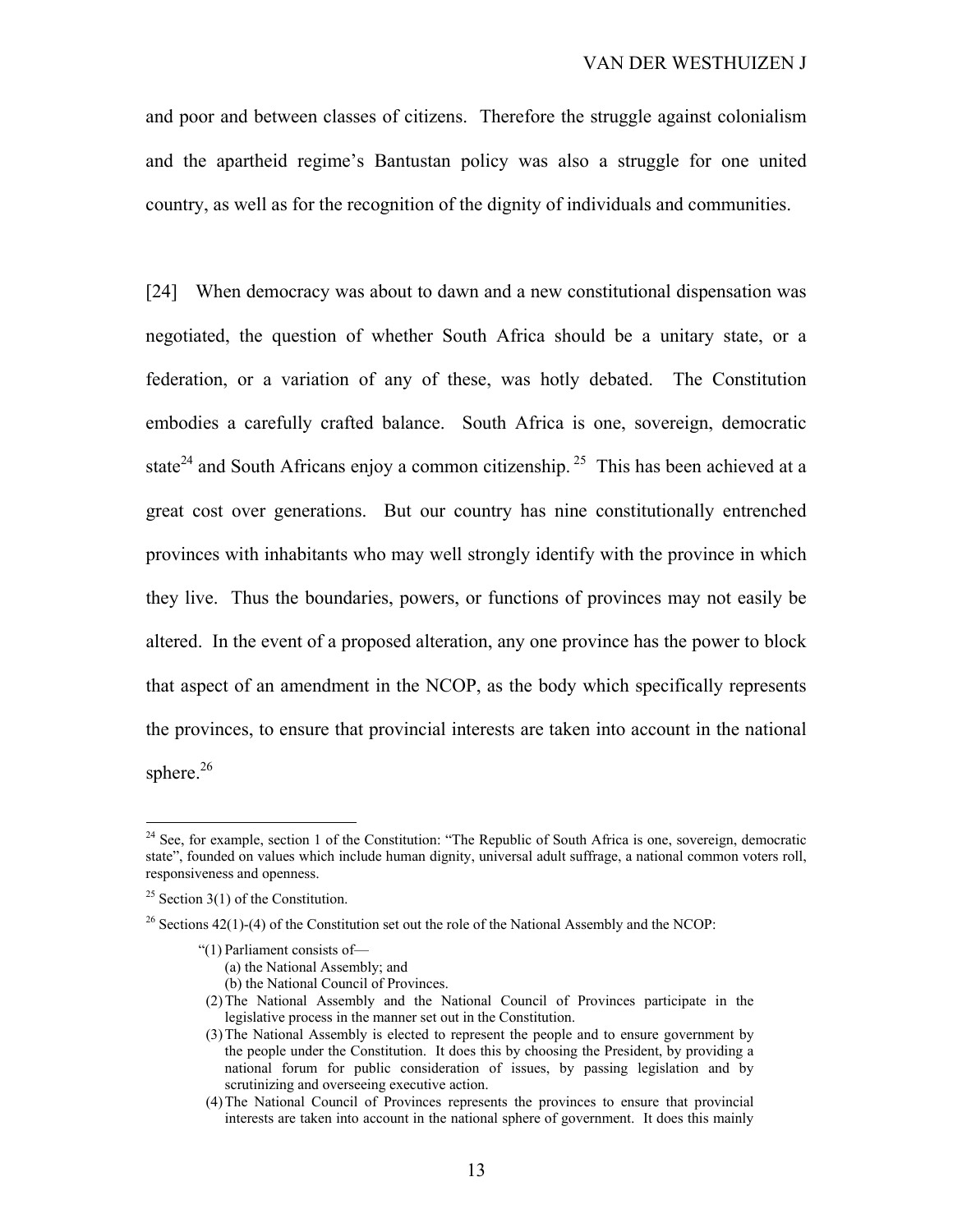[25] When provincial boundaries are at stake, national and regional needs and perceptions must often be balanced against each other. Government must be open and responsive to the wishes of communities, which may not necessarily be adequately represented in national elections and could therefore find expression in localised resistance. But it also must act in the national interest, be loyal to those who voted it into office and strive to realise the constitutional ideal of achieving the equitable distribution of resources across the country and between provinces.<sup>27</sup>

[26] The meaning of the concept of the facilitation of public involvement – as it appears in sections  $59(1)(a)$ ,  $72(1)(a)$  and  $118(1)(a)$  – was explained in *Doctors for*  $Life<sup>28</sup>$  and *Matatiele* 2<sup>29</sup> The requirement to facilitate public involvement is in line with the contemplation in the Constitution of elements of participatory democracy, in addition to representative democracy.<sup>30</sup> Participatory and representative democracy must be seen as mutually supportive. Public involvement also enhances responsible citizenship and legitimate government. It furthermore accords with the constitutional

by participating in the national legislative process and by providing a national forum for public consideration of issues affecting the provinces."

<sup>27</sup> *Mashavha v President of the Republic of South Africa and Others* [2004] ZACC 6; 2005 (2) SA 476 (CC); 2004 (12) BCLR 1243 (CC) at para 57:

<sup>&</sup>quot;Effective regulation and effective performance do not only include procedural and administrative efficiency and accuracy, but also fairness and equality, for example as far as the distribution and application of resources and assistance are concerned. A system which disregards historical injustices and offends the constitutional values of equality and dignity could result in instability, which would be the antithesis of effective regulation and performance."

<sup>28</sup> Above n 10 at paras 118-129, 204.

<sup>29</sup> Above n 11 at paras 36-40, 45.

<sup>30</sup> *Doctors for Life* above n 10 at paras 110-7, 205, 234-7; *Matatiele 2* above n 11 at para 40.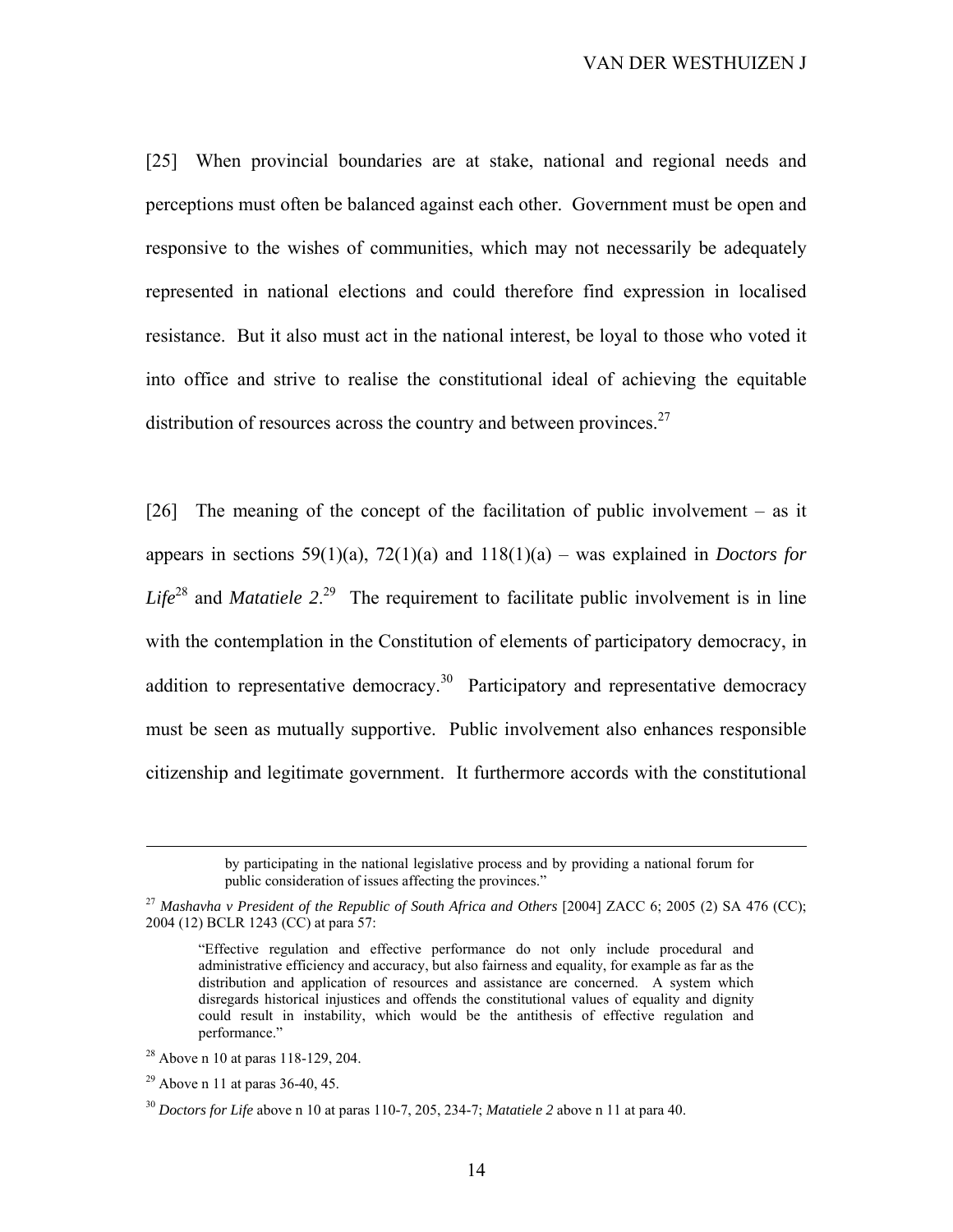principle of co-operation and communication between national and provincial legislatures, as institutionalised in the NCOP. $31$ 

[27] The obligation to facilitate public involvement may be fulfilled in different ways.<sup>32</sup> It is open to innovation. Legislatures have discretion to determine how to fulfil the obligation. Citizens must however have a meaningful opportunity to be heard. The question for a court to determine is whether a legislature has done what is reasonable in all the circumstances. In determining whether the legislature acted reasonably, this Court will pay respect to what the legislature assessed as being the appropriate method. The method and degree of public participation that is reasonable in a given case depends on a number of factors, including the nature and importance of the legislation and the intensity of its impact on the public. In the process of considering and approving a proposed constitutional amendment regarding the alteration of provincial boundaries, a provincial legislature must at least provide the people who might be affected a reasonable opportunity to submit oral and written comments and representations.

#### *Statutory framework*

1

[28] In addition to the constitutional setting dealt with above, additional statutes form part of the legal framework regarding provincial boundaries and the situation of municipalities. In terms of the Local Government: Municipal Demarcation Act, the Municipal Demarcation Board determines (and may re-determine) boundaries for

 $31$  See more complete references and quotations below [75]-[81] and n 54-60.

<sup>32</sup> *Doctors for Life* above n 10 at paras 118-129; *Matatiele 2* above n 11 at paras 50-68.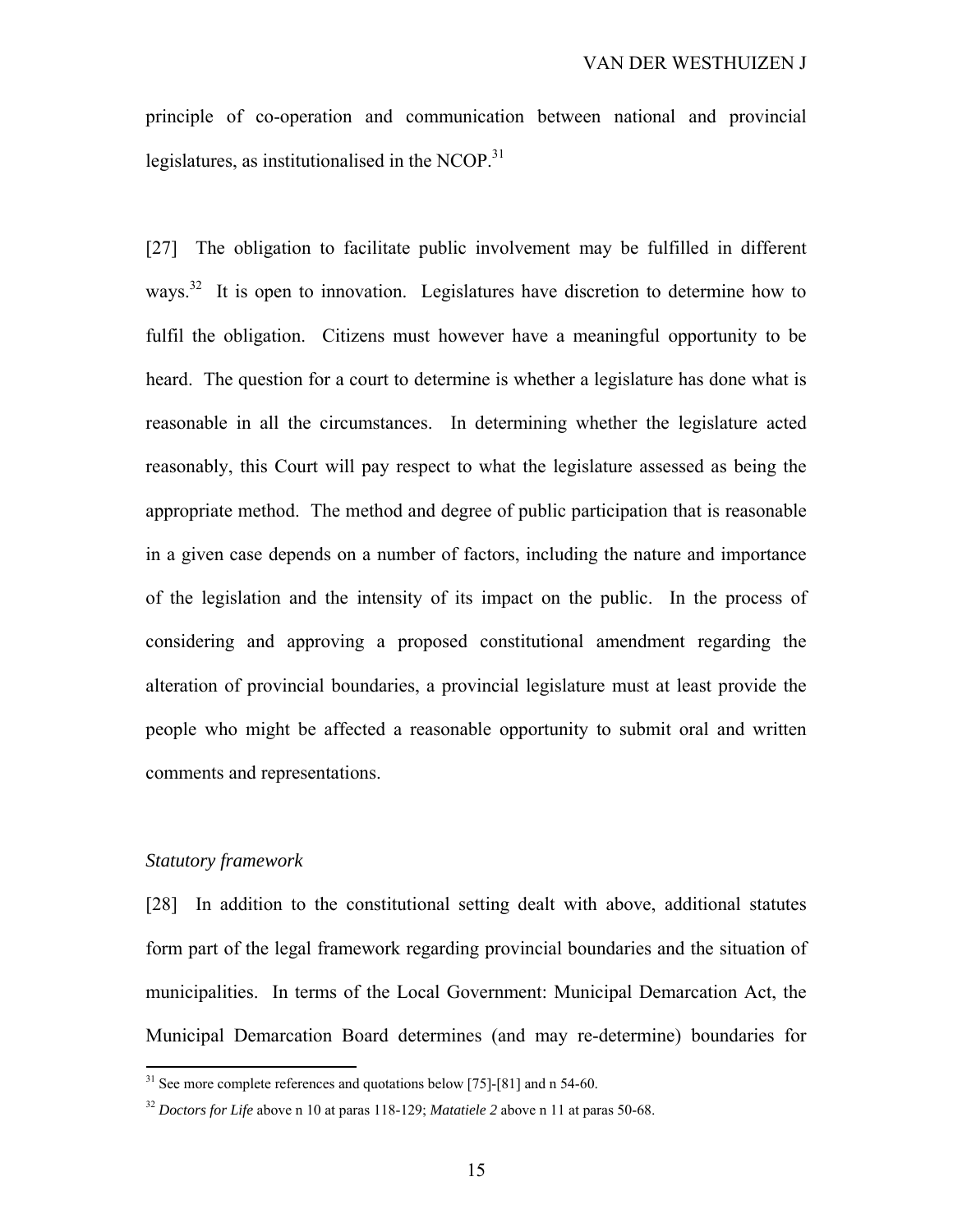municipal areas for the whole of the country.<sup>33</sup> In terms of the Municipal Structures Act the Member of the Executive Council for Local Government in a province must establish a municipality in each municipal area which the Demarcation Board has demarcated in a province.<sup>34</sup> Furthermore, the Repeal Act was enacted to repeal laws providing for cross-boundary municipalities and to deal with the consequences of the Twelfth Amendment's abolition of cross-boundary municipalities. However, this case revolves mainly around the relevant constitutional provisions and the procedures leading up to the passing of the Twelfth Amendment. The effect on other legislation is consequential.

#### *Factual history*

1

[29] A brief factual background to the dispute before this Court is provided, without detailed references to all relevant legislation, documentation and events. In 2000 the Merafong City Local Municipality was established within the West Rand District Municipality. The smaller part of Merafong, the southern part, fell in North West, whilst the larger part fell in Gauteng. Therefore both Merafong and the West Rand District Municipality were cross-boundary municipalities. The applicants allege that 74% of Merafong's 308 237 inhabitants live in Gauteng. This is not denied by the respondents, with the exception of the sixth respondent which provides no alternative figure.

<sup>&</sup>lt;sup>33</sup> See section 21(1) of the Local Government: Municipal Demarcation Act 27 of 1998.

<sup>&</sup>lt;sup>34</sup> See section 12(1) of the Local Government: Municipal Structures Act 117 of 1998.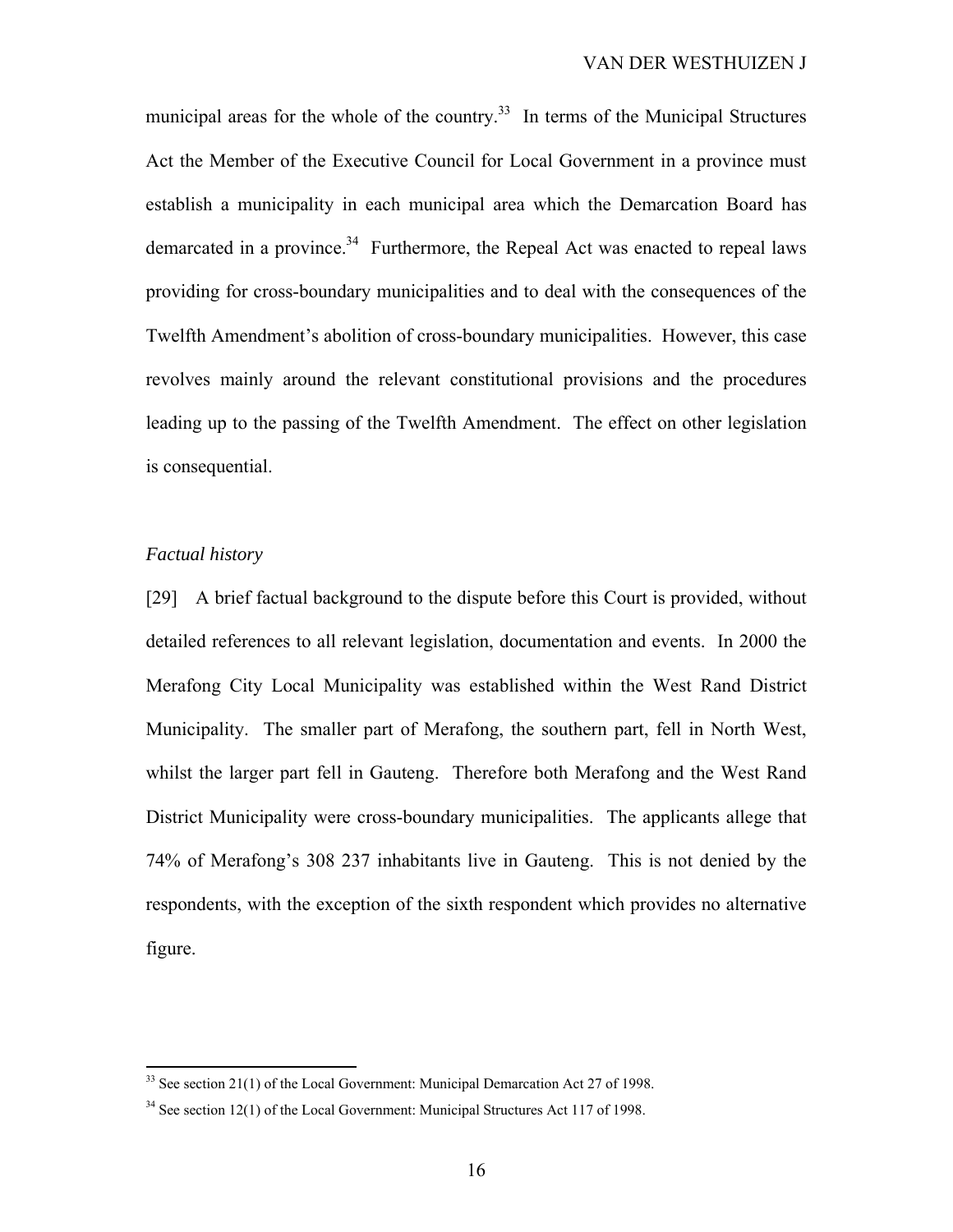[30] According to an explanatory memorandum published with the Twelfth Amendment Bill on 26 August 2005, numerous problems have been experienced with the administration of cross-boundary municipalities since their establishment. Consequently, the Presidential Co-ordinating Council resolved on 1 November 2002 that the notion of cross-boundary municipalities should be done away with and that all municipalities fall within one province or the other. The Twelfth Amendment Bill gave effect to this resolution and, in doing so, located the total area of Merafong in North West<sup>35</sup>

[31] On 16 November 2005 the Speaker of the Gauteng Provincial Legislature formally referred the matter to the Local Government Portfolio Committee (Portfolio Committee), a committee of the Legislature. On 17 November 2005 the Portfolio Committee resolved to engage in a joint public hearing session with the North West Provincial Legislature, in order to receive written and oral presentations from the affected communities. The Portfolio Committee decided on 18 November 2005 to adopt a plan of action in relation to a public hearing, to be held on 25 November 2007.

[32] Prior to the public hearing written memoranda were received from a number of stakeholders, including political parties and community organisations. The submissions were directed to the Gauteng Provincial Legislature, as well as to the NCOP and other governmental role-players. The Speaker of the Gauteng Provincial

<sup>&</sup>lt;sup>35</sup> This appears from Schedule 1A to the Twelfth Amendment Bill, which incorporated Map 27, detailing the Southern District Municipality (DC40), of the Schedule to Notice 1594 of 2005 published in GG 27937 of 19 August 2005. The Twelfth Amendment Act incorporates the same Map, redesignated Map 5 of Schedule 1 to Notice 1998 of 2005 published in GG 28189 of 31 October 2005.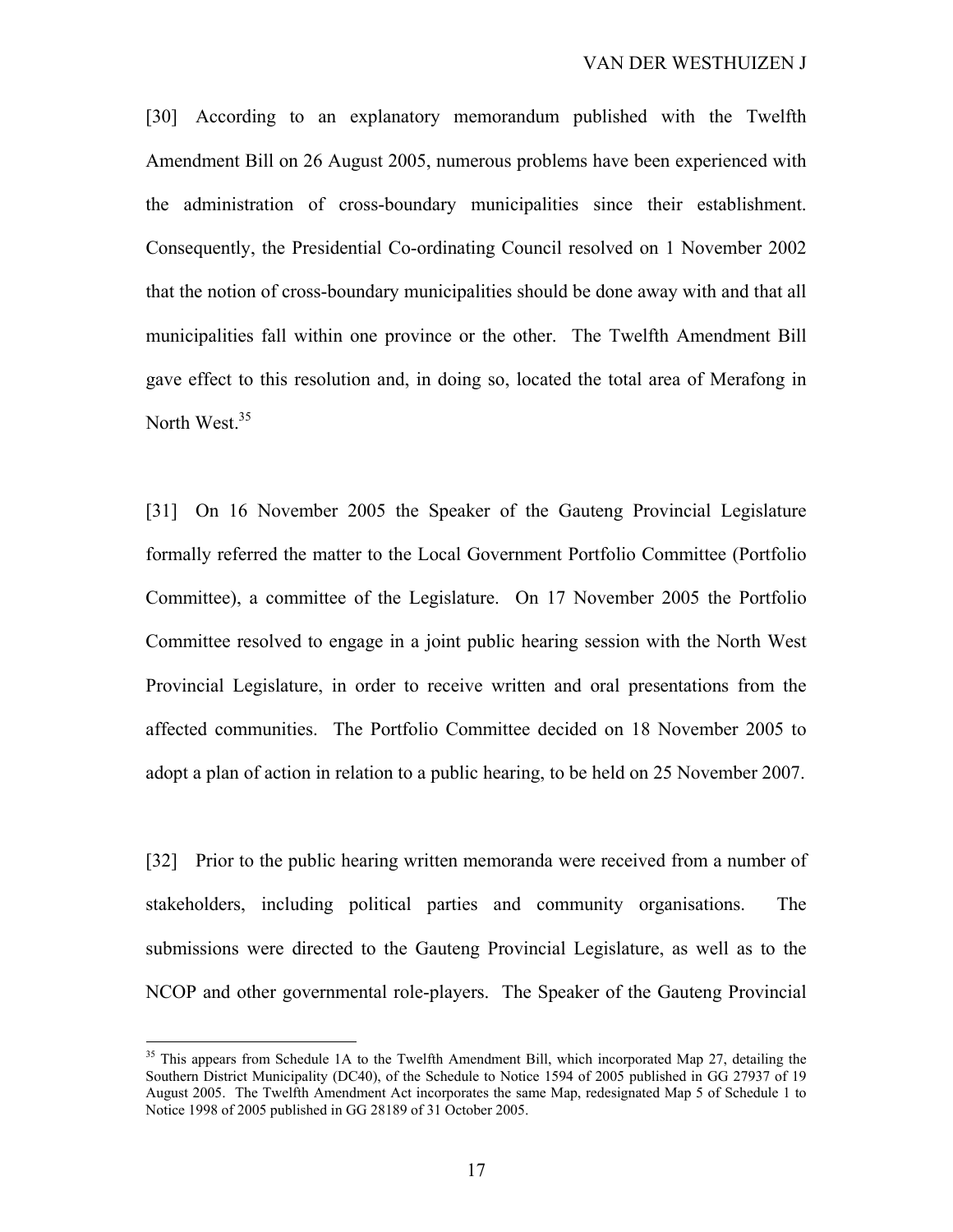Legislature referred the submissions to the Portfolio Committee. Further written submissions were handed over by individuals, community organisations, political parties and trade unions in the course of the public hearing. As pointed out in the detailed account in the judgment of Moseneke DCJ, vehement opposition to the incorporation of Merafong into North West emerged in various forms over a period of time.

[33] The joint public hearing was indeed held on 25 November 2005 and was well attended. The Merafong community agreed in principle with the phasing out of crossboundary municipalities. However, the overwhelming majority of people was opposed to the incorporation of Merafong into North West. They regarded themselves as inseparably part of Gauteng. A minority, amongst them the African National Congress Youth League, supported the inclusion of Merafong in North West.

[34] On 29 November 2005 the Portfolio Committee considered the Bill together with a report on the views expressed by the public. It adopted a "negotiating mandate". According to the minutes, Gauteng would support the Bill, "on condition that the municipal area of Merafong is included in the municipal area of the West Rand District Municipality of the Gauteng Province." Before this conclusion, the following is also stated:

"The Portfolio Committee on Local Government—

• in principle, supports the phasing-out of cross-boundary municipalities as envisaged by the Constitution Twelfth Amendment Bill [B33B-2005];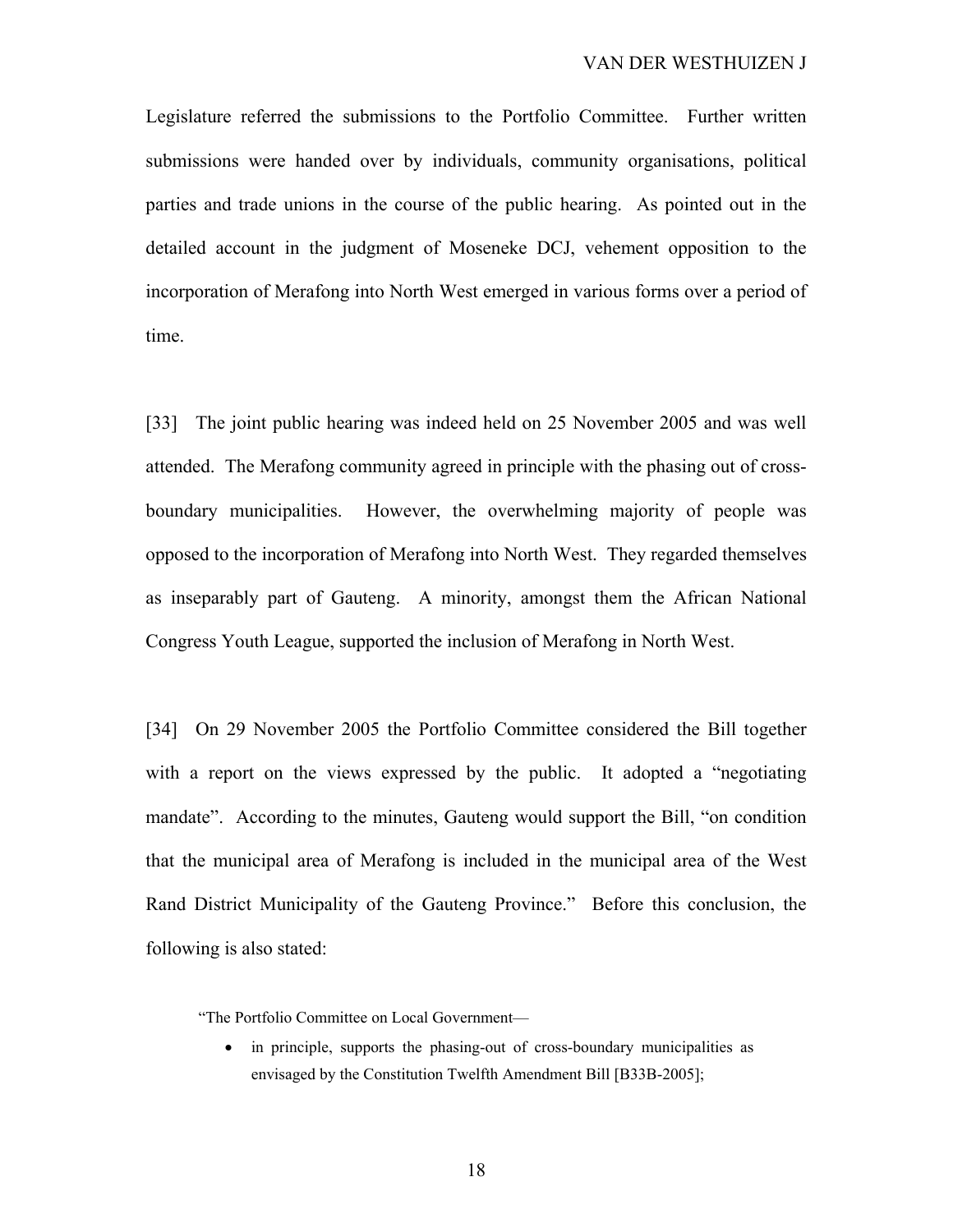- in light of the outcome, impact assessment and analysis of the public hearing submissions, agrees with the inclusion of the geographical area of Merafong municipality into the West Rand District municipality in the Gauteng Province;
- recommends to the House, amendment to Schedule 1A of the Constitution Twelfth Amendment Bill [B33B-2005], to provide for the inclusion of the municipal area of Merafong into the municipal area of the West Rand District Municipality of the Gauteng Province."

[35] The Portfolio Committee thus appeared to agree with the view expressed by the majority of the Merafong community at the public hearing that the phasing-out of cross-boundary municipalities had to be supported, but that the entire municipality of Merafong had to be located in Gauteng. An amendment to the Bill would be required to locate Merafong in Gauteng. This negotiating mandate was never considered by the full Gauteng Provincial Legislature.<sup>36</sup>

[36] Following the negotiating mandate, the Portfolio Committee sent a delegate, Mr Shiceka, to the NCOP to negotiate the suggested amendment. On 30 November 2005,

- (a) The Local Government Portfolio Committee of the Gauteng Provincial Legislature;
- (b) The Gauteng Provincial Legislature;

- (c) The Select Committee on Security and Constitutional Affairs of the National Council of Provinces;
- (d) The National Council of Provinces (including any documents submitted by the Gauteng Provincial Legislature).

<sup>&</sup>lt;sup>36</sup> In the interests of greater clarity regarding factual events and the procedures that followed the adoption of the negotiating mandate, the Chief Justice issued further directions to the parties on 6 December 2007. The parties responded to the directions, which were as follows:

<sup>&</sup>quot;1. The sixth and fifteenth respondents are required to file on or before 14 December 2007 the record of proceedings relating to the consideration and the conferral of the negotiating mandate and the final voting mandate of the Gauteng Provincial Legislature relating to the Twelfth Amendment Bill, by the following bodies:

 <sup>2.</sup> The sixth and fifteenth respondents are required to file any documents consulted or produced in the course of the abovementioned proceedings, including:

<sup>(</sup>a) Any resolution of the Gauteng Provincial Legislature conferring voting authority on the province's delegation to the National Council of Provinces;

<sup>(</sup>b) Any proof of the delegation's authority to cast votes submitted by the Speaker of the Gauteng Provincial Legislature to the Chairperson of the National Council of Provinces."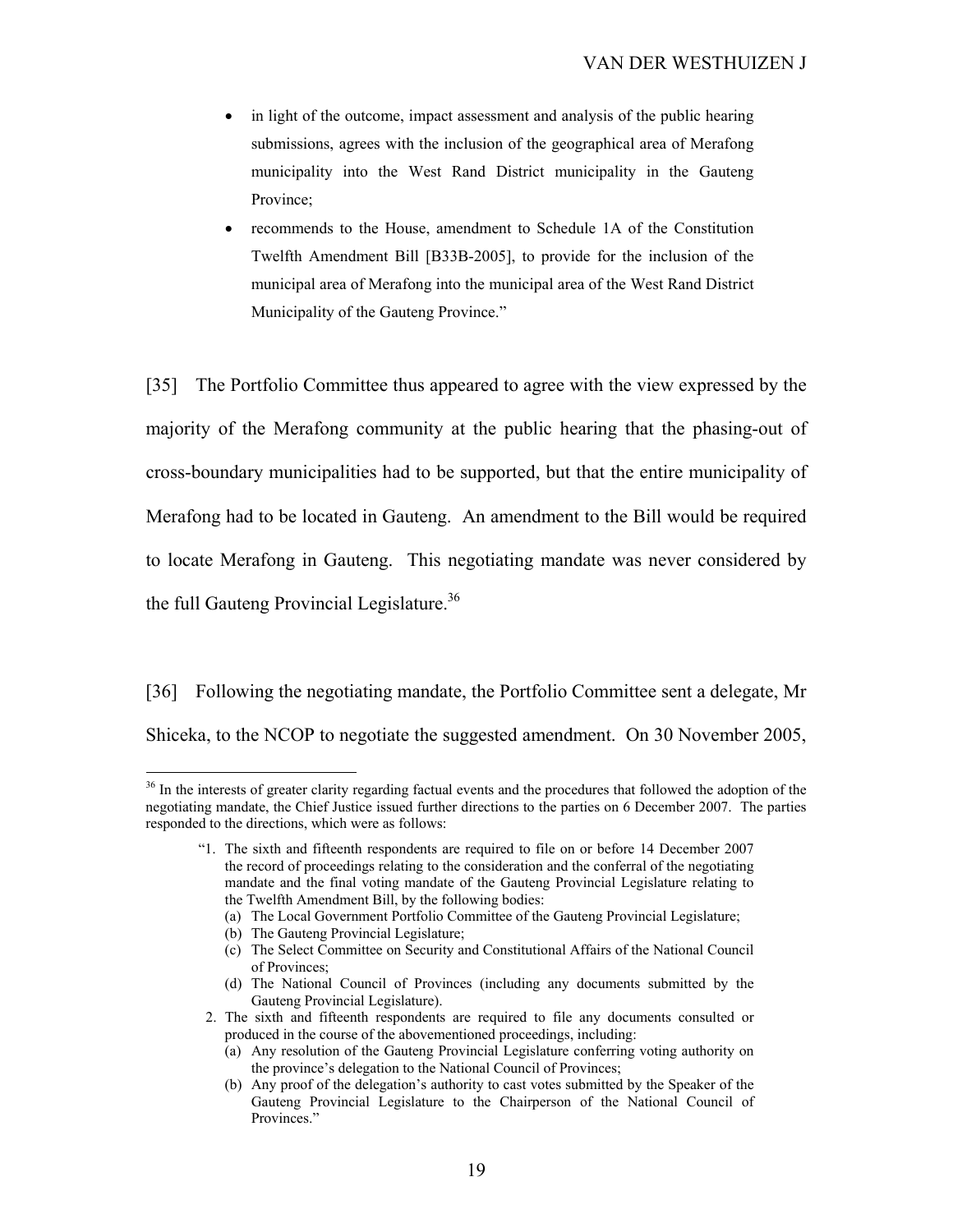at a meeting of the Select Committee on Security and Constitutional Affairs,  $37$  he proposed that the NCOP amend the Bill by incorporating Merafong into Gauteng rather than North West. He was informed that the NCOP could not amend the Bill. The legal advisor of the Department of Provincial and Local Government, Dr Bouwer, stated that in terms of the law the provinces cannot affect amendments on the Bill and could only veto the whole or part of the Bill. Advocate Razaard, the State Law Advisor, said that there were no provisions in the Constitution for effecting amendments in a section 74(8) bill after being passed by the National Assembly, and that a provincial legislature can either adopt or reject the part that directly affects it.

[37] Following the meeting with the NCOP Select Committee, the Portfolio Committee of the Gauteng Provincial Legislature met to reconsider its mandate and to formulate a final voting mandate. The Portfolio Committee produced a report, entitled "Final Voting Mandate on Constitution Twelfth Amendment Bill [B33B-2005]" (final voting mandate). In this document it is stated that, after deliberation, the Portfolio Committee had reviewed its position, notwithstanding the views of the public. The document then sets out the Committee's reasons for the change in position. With these considerations in mind, the Portfolio Committee adopted the final voting mandate, which provided that Gauteng would vote in support of the Bill in the NCOP. The contents of and reasoning behind the final voting mandate are discussed more fully below, where the rationality of the Legislature's conduct is dealt with.

<sup>&</sup>lt;sup>37</sup> The Select Committee on Security and Constitutional Affairs is a committee of the NCOP which provides oversight on bills affecting constitutional affairs.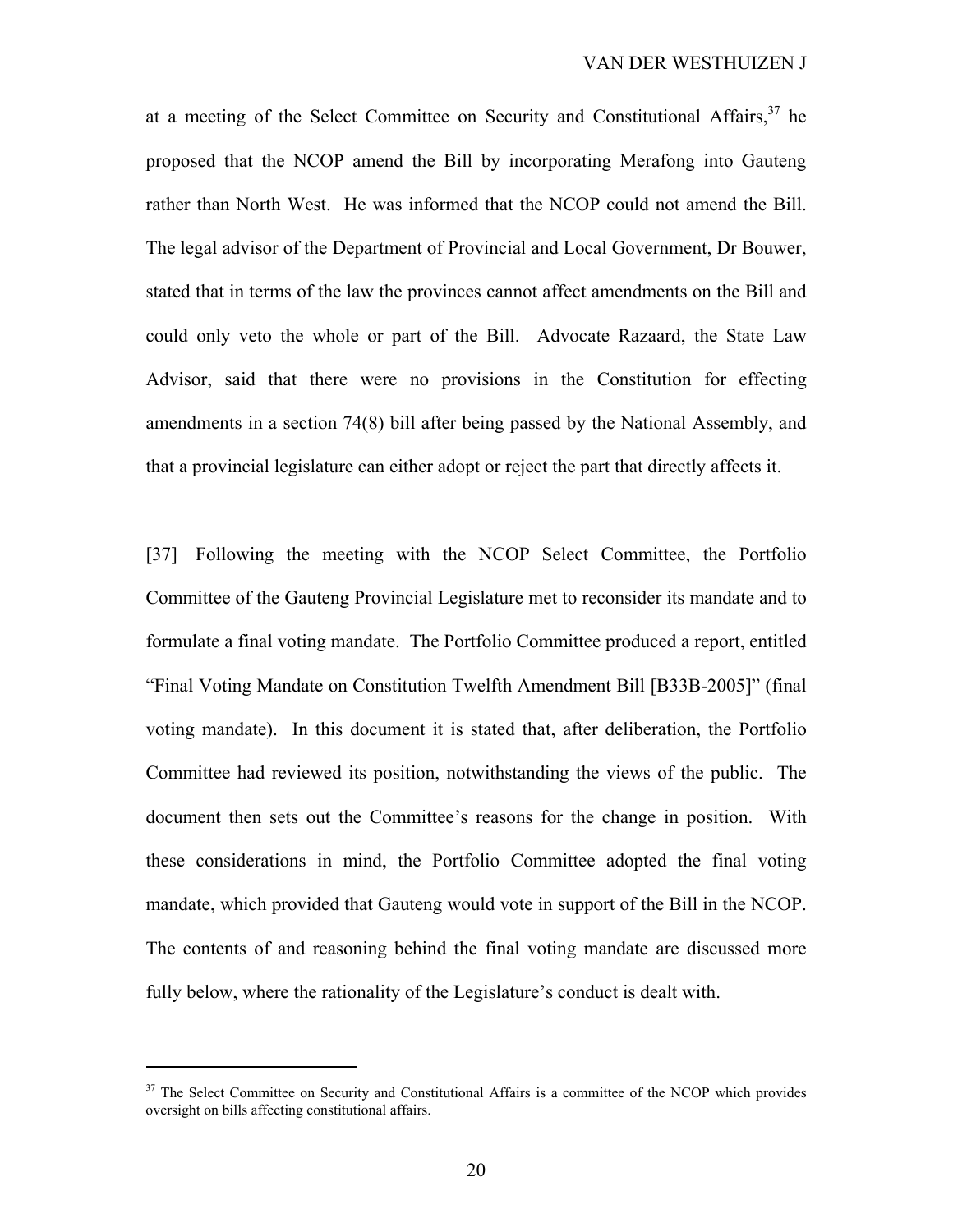[38] The Portfolio Committee's report on the final voting mandate was forwarded to the Gauteng Provincial Legislature and debated by the Legislature on 6 December 2005. The final voting mandate subsequently was adopted and a letter from the Speaker, reflecting the adoption of the report and the report itself, were forwarded to the Chairperson of the NCOP on 6 December 2005.

[39] In the NCOP Gauteng voted in support of the Bill and it was passed. It came into force on the President's order on 1 March  $2006<sup>38</sup>$  Thereafter the Demarcation Board demarcated the whole of Merafong into the Southern District Municipality in North West. The Repeal Act regulated the process and consequences of the relocation.

#### *Issues*

1

[40] The applicants contend that the Gauteng Provincial Legislature failed to comply with the requirement to facilitate public involvement and, in the alternative, that it acted irrationally. These complaints are to some extent separate from one another, but are also overlapping and inter-related. For the purposes of this analysis, the two attacks are dealt with separately. They are however also considered cumulatively in reaching a conclusion.

[41] The two main issues therefore are whether the Gauteng Provincial Legislature―

<sup>&</sup>lt;sup>38</sup> Proclamation No R8 of 2006, published in GG 28568 on 27 February 2006.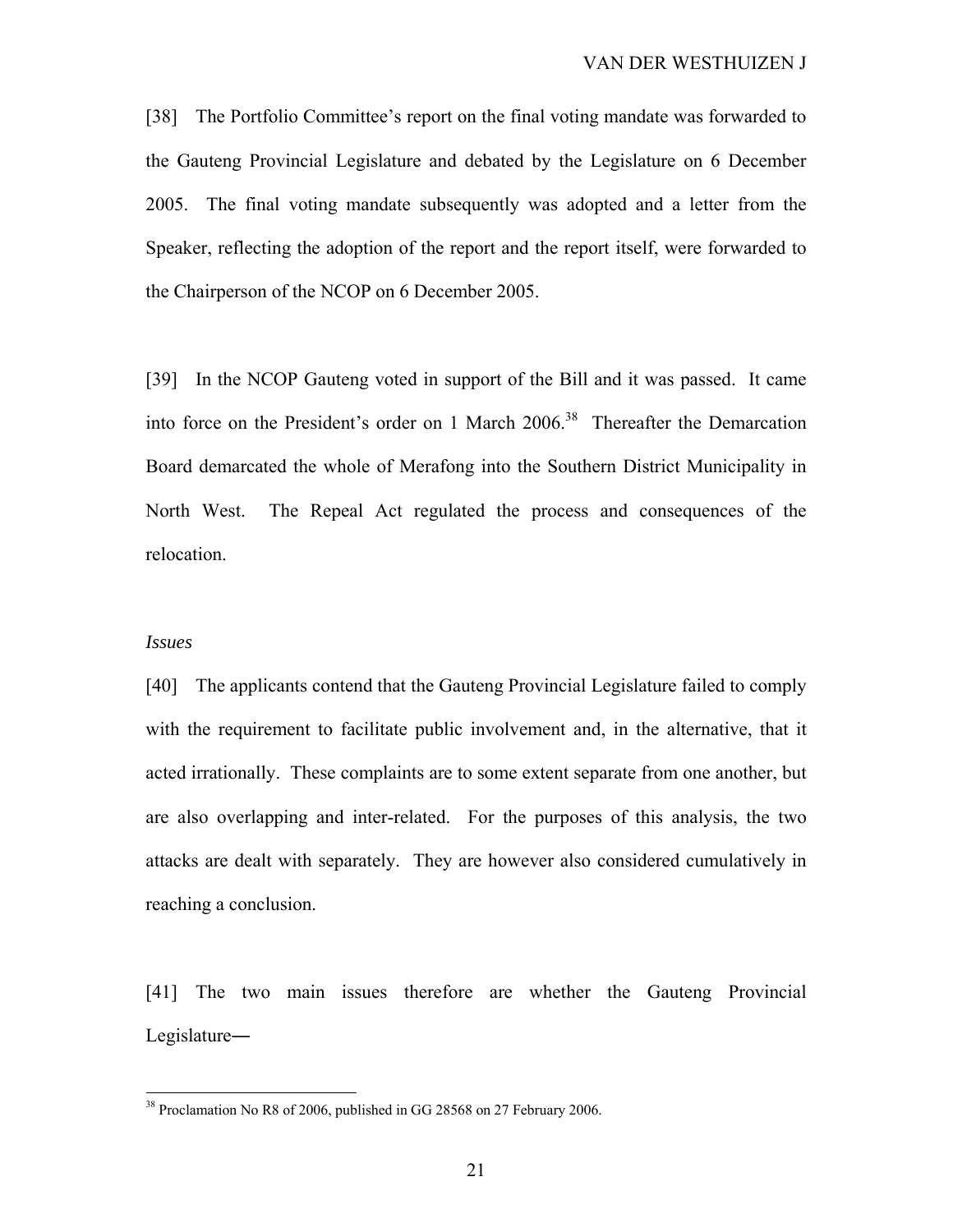- (a) complied with its obligation to facilitate public involvement when it considered and approved that part of the Twelfth Amendment which concerned Merafong; and
- (b) exercised its legislative powers rationally.

These two main issues raise a number of further questions which are defined and addressed below.

#### *Was public involvement facilitated?*

[42] The applicants state in their founding papers that they seek relief similar to that ordered in *Matatiele* 2<sup>39</sup> It must be said at the outset that the conduct of the Gauteng Provincial Legislature in this case differs vastly from the conduct of the KwaZulu-Natal Provincial Legislature in *Matatiele 2*. The KwaZulu-Natal Provincial Legislature considered public hearings to be required, but none took place and written representations were never invited. In contrast, the conduct of the Gauteng Provincial Legislature in this case was indeed similar to that of the Eastern Cape Provincial Legislature, which was found in *Matatiele 2* to have complied with section 118(1)(a).

[43] The applicants accept that the public hearing was publicised, oral and written submissions were made before the hearing took place and the community's views were stated at the hearing. People were given an opportunity to be heard. Their public involvement complaint revolves, in the first place, around the allegation that the process of public involvement was not meaningful, because the final outcome was

<sup>39</sup> Above n 11 paras 90-100, 114.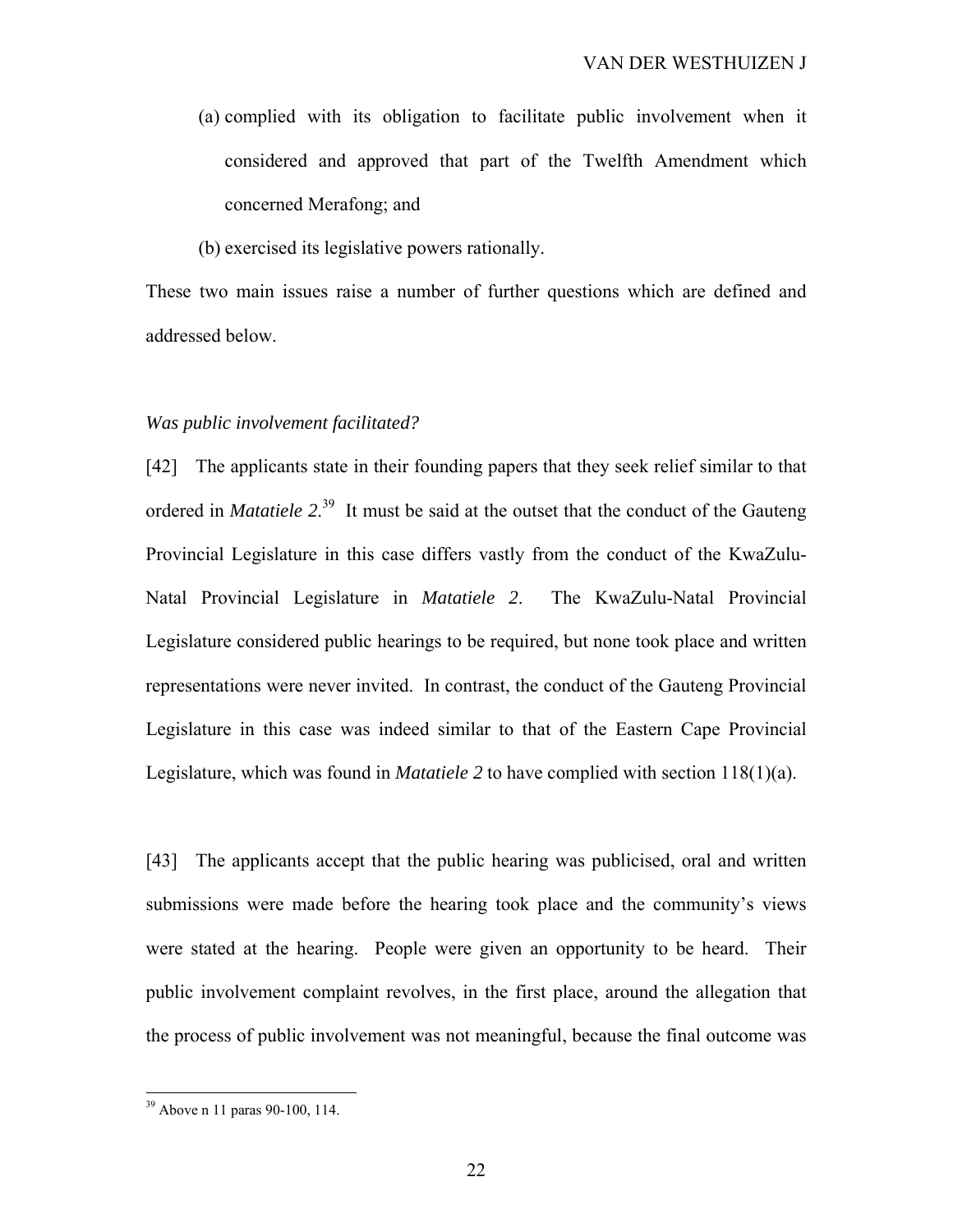always a done deal. They argue that the National Executive Committee (NEC) of the African National Congress (ANC) had decided earlier that Merafong would go to North West. Secondly, they submit that the Portfolio Committee's change of position between the negotiating mandate and the final voting mandate, without further consultation with the community, was unreasonable.

[44] In support of the first submission, the applicants refer to passages from the majority judgment of Ngcobo J in *Doctors for Life*, emphasising the need for citizens to be involved in public affairs, to identify with institutions of government and to become familiar with laws.<sup>40</sup> Public participation strengthens the legitimacy of legislation in the eyes of the people. It is an important counterweight to secret lobbying and influence-peddling.

[45] They also rely on the concurring judgment of Sachs J in that case, which highlights the assurance that people or groups who have been victims of historical silencing will be listened to, and the need for people to feel that they have been given a real opportunity to have their say and that they are taken seriously.<sup>41</sup> Whereas here

 $40$  Above n 10 at para 115:

<sup>&</sup>quot;The participation by the public on a continuous basis provides vitality to the functioning of representative democracy. It encourages citizens of the country to be actively involved in public affairs, identify themselves with the institutions of government and become familiar with the laws as they are made. It enhances the civic dignity of those who participate by enabling their voices to be heard and taken account of. It promotes a spirit of democratic and pluralistic accommodation calculated to produce laws that are likely to be widely accepted and effective in practice. It strengthens the legitimacy of legislation in the eyes of the people. Finally, because of its open and public character it acts as a counterweight to secret lobbying and influence-peddling."

 $41$  Id at para 235: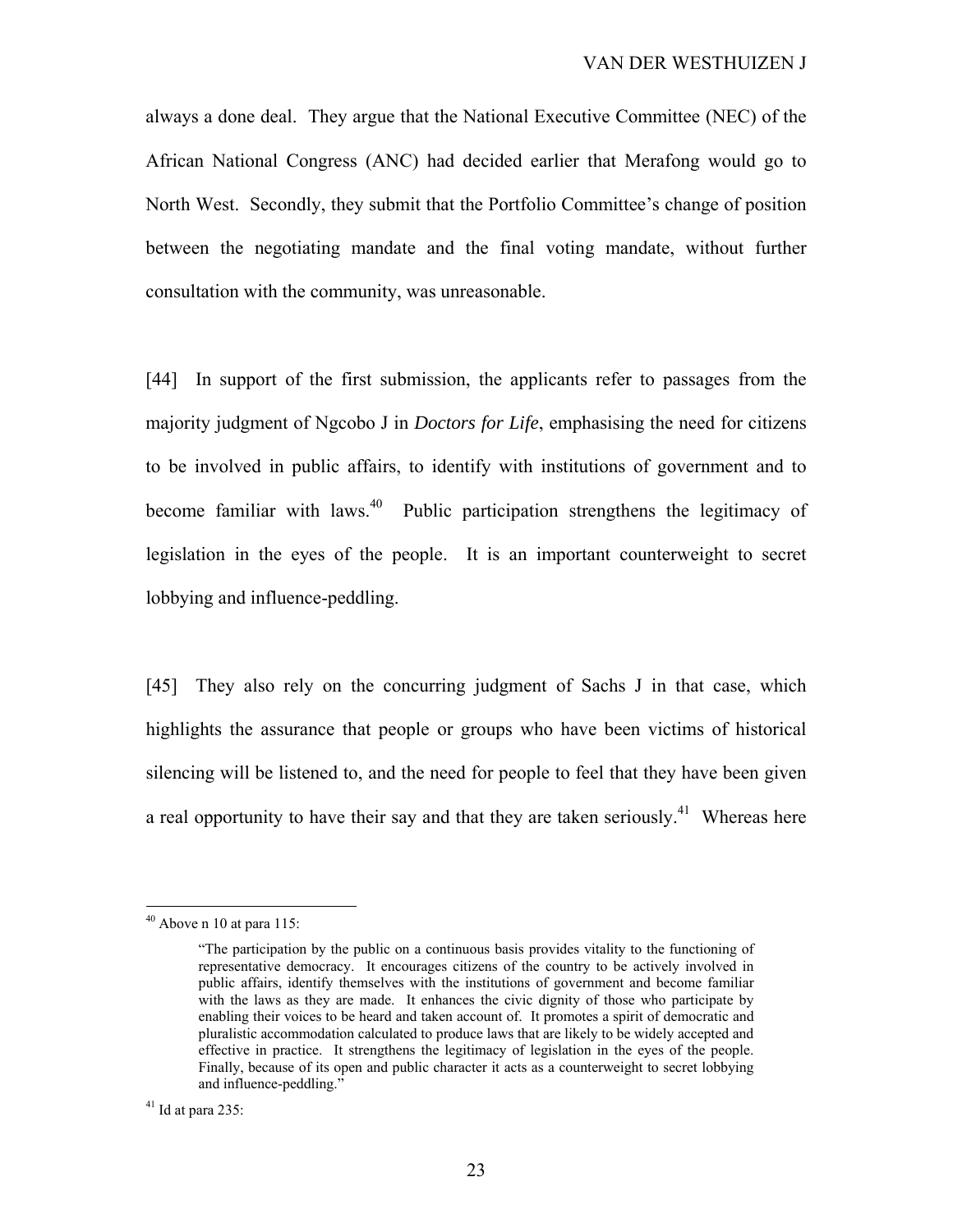the people were given an opportunity to say what they wished to, they were not taken seriously, the argument goes, and the opportunity to be heard was not meaningful.

[46] The applicants, furthermore, rely on a passage from my minority judgment in the same case warning against the mechanical holding of cosmetic public hearings in situations where the will of the majority party will in any event necessarily prevail.<sup>42</sup> This statement, however, must be understood within the context of the minority's disagreement with the majority of this Court in *Doctors for Life*. The minority held that whereas section  $118(1)(a)$  created an obligation for the legislature to facilitate public participation in its processes, it was not intended to result in the possible constitutional invalidity of specific legislation. It expressed scepticism about the practical meaning of requiring public involvement with regard to every piece of legislation and about the workability of the yardstick of reasonableness. $43$  The applicants of course based their case on the majority judgments in *Doctors for Life* and *Matatiele 2*. The respondents did not argue that these judgments were incorrectly decided and that they should not be followed. This matter must therefore be dealt with according to the standards and guidelines set out in the majority judgments.

 <sup>&</sup>quot;All parties interested in legislation should feel that they have been given a real opportunity to have their say, that they are taken seriously as citizens and their views will receive due consideration at the moments when they could possibly influence in a meaningful fashion."

<sup>&</sup>lt;sup>42</sup> They quote the following from *Doctors for Life* above n 10 at para 244(10):

<sup>&</sup>quot;If the will of the Parliamentary majority will in the end mostly prevail in any event, and all that is required is to 'involve' the public by, for example, mechanically holding public hearings for every piece of legislation – or to make sure that hearings are not promised as in this case – participatory democracy would appear to be quite cosmetic and empty, in spite of any idealistic and romantic motivation for promoting it."

<sup>43</sup> See eg the views of Van der Westhuizen J in *Doctors for Life* above n 10 at para 244 and Yacoob J at paras 246-339 of the same judgment.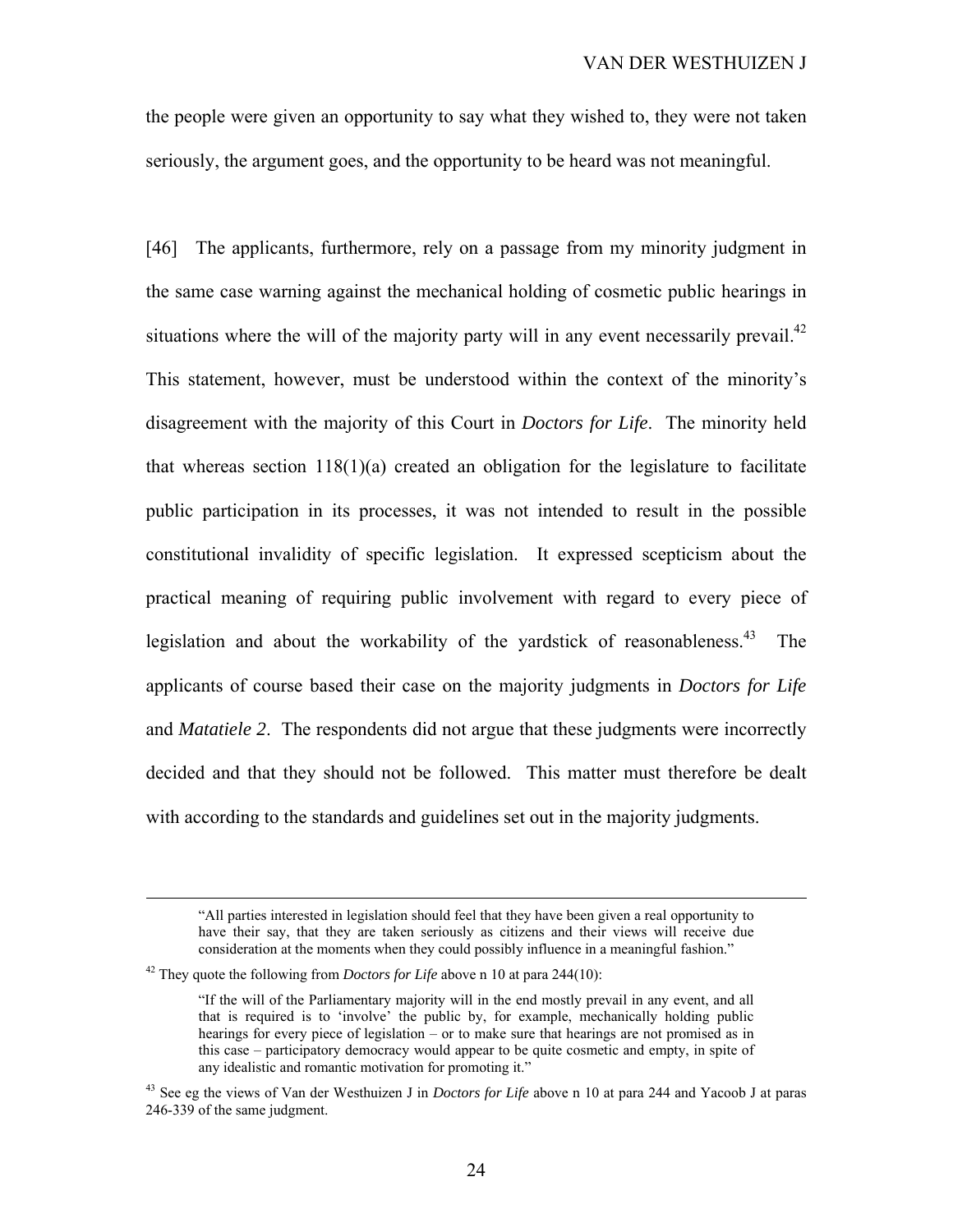[47] According to the applicants, the NEC of the ANC decided at the end of 2004 to incorporate Merafong into North West. They rely on a document from the ANC's website to prove this allegation, in the face of the denial by the Minister of Provincial and Local Government (the second respondent) in his answering affidavit. The applicants submit that the government was consequently never open to be persuaded by the views of the people of Merafong. Political pressure might have forced the Gauteng Provincial Legislature to change its position between the negotiating mandate and the final voting mandate. This, according to the applicants, is borne out by the respondents' reluctance to provide reasons for the change that occurred, in spite of the strong arguments against incorporation into North West presented by members of the community.

[48] On this point counsel for the Premier of North West (the seventh respondent) argued that, assuming that it is factually correct that the NEC of the ANC and the Government were not open to persuasion, this was irrelevant for the question of whether the Gauteng Provincial Legislature complied with its obligation to facilitate public involvement. If it were indeed a political reality that the leadership of the ANC caused the Twelfth Amendment to be passed in the NCOP, this reality did not mean that the Legislature did not meet its obligation to facilitate public involvement.

[49] On the facts of this case it cannot be said that the Gauteng Provincial Legislature was not open to be persuaded by the views expressed by the community. These views were recorded and discussed in considerable detail, for example in the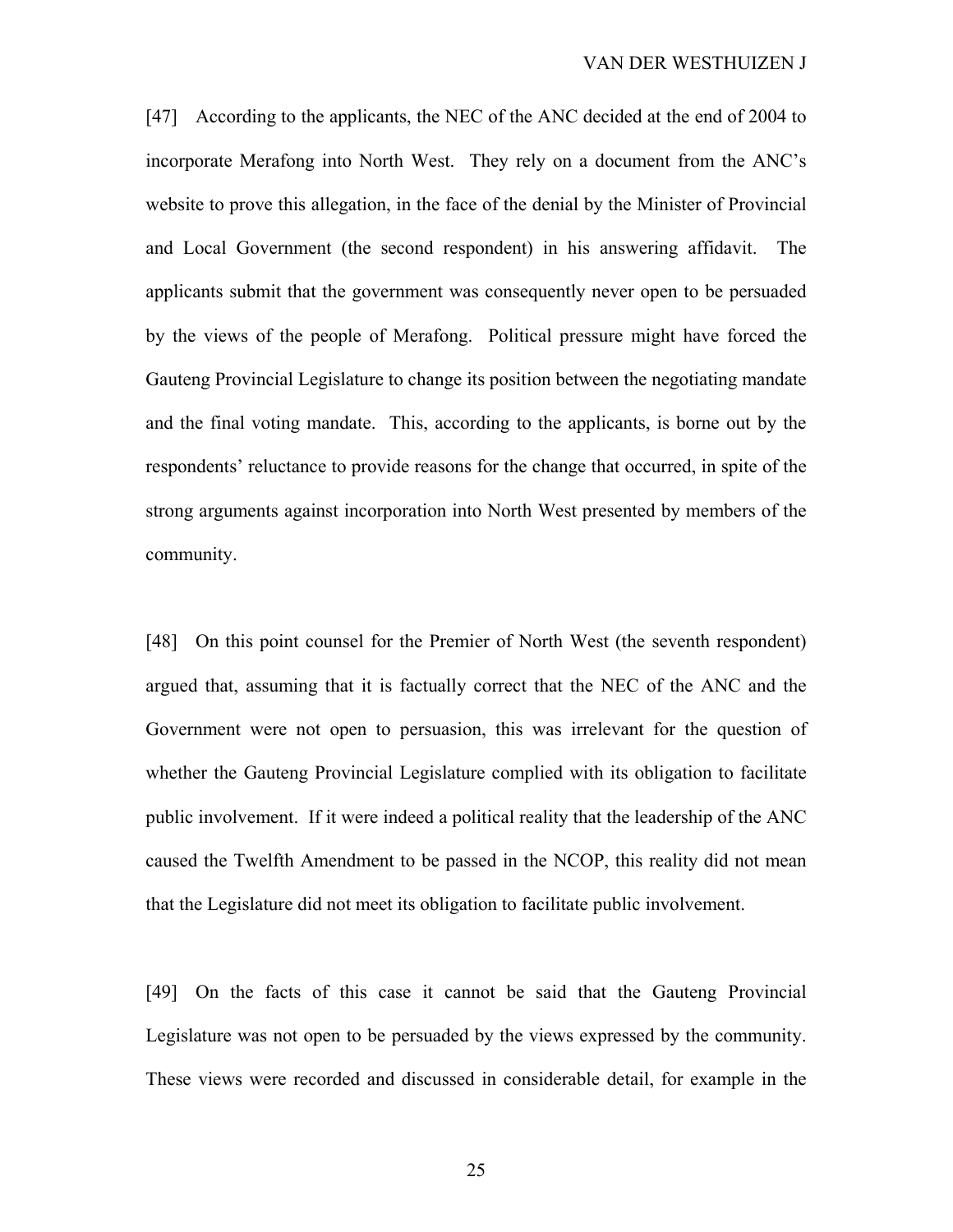above-mentioned final voting mandate. Furthermore, the negotiating mandate embodied the views expressed by the majority, namely that the phasing out of crossboundary municipalities must be supported, but that Merafong must be located in Gauteng. The public meeting was not a cynical charade, but held in good faith. After the public hearing the Portfolio Committee actually appeared to agree with the majority of the community. However, the reality of the future proceedings in the NCOP was also accepted; hence the mandate was to negotiate, rather than to take a final position on how to vote. This necessarily implied the possibility of a change.

[50] On the available evidence, it is not possible to determine whether and to what extent the final voting mandate and the debate in the NCOP Select Committee were directly or indirectly influenced by previously formulated policies of the ruling party. One would also not know how the party leadership came to adopt its policy position and to what extent it might have resulted from a consideration of public interests or of the views of the majority. The passages from the *Doctors for Life* majority judgment,<sup>44</sup> referred to by the applicants, state reasons for constitutionally obliging legislatures to facilitate public involvement. But being involved does not mean that one's views must necessarily prevail. There is no authority for the proposition that the views expressed by the public are binding on the legislature if they are in direct conflict with the policies of Government. Government certainly can be expected to be responsive to the needs and wishes of minorities or interest groups, but our constitutional system of government would not be able to function if the legislature

 $44$  Above n 10 at para 115.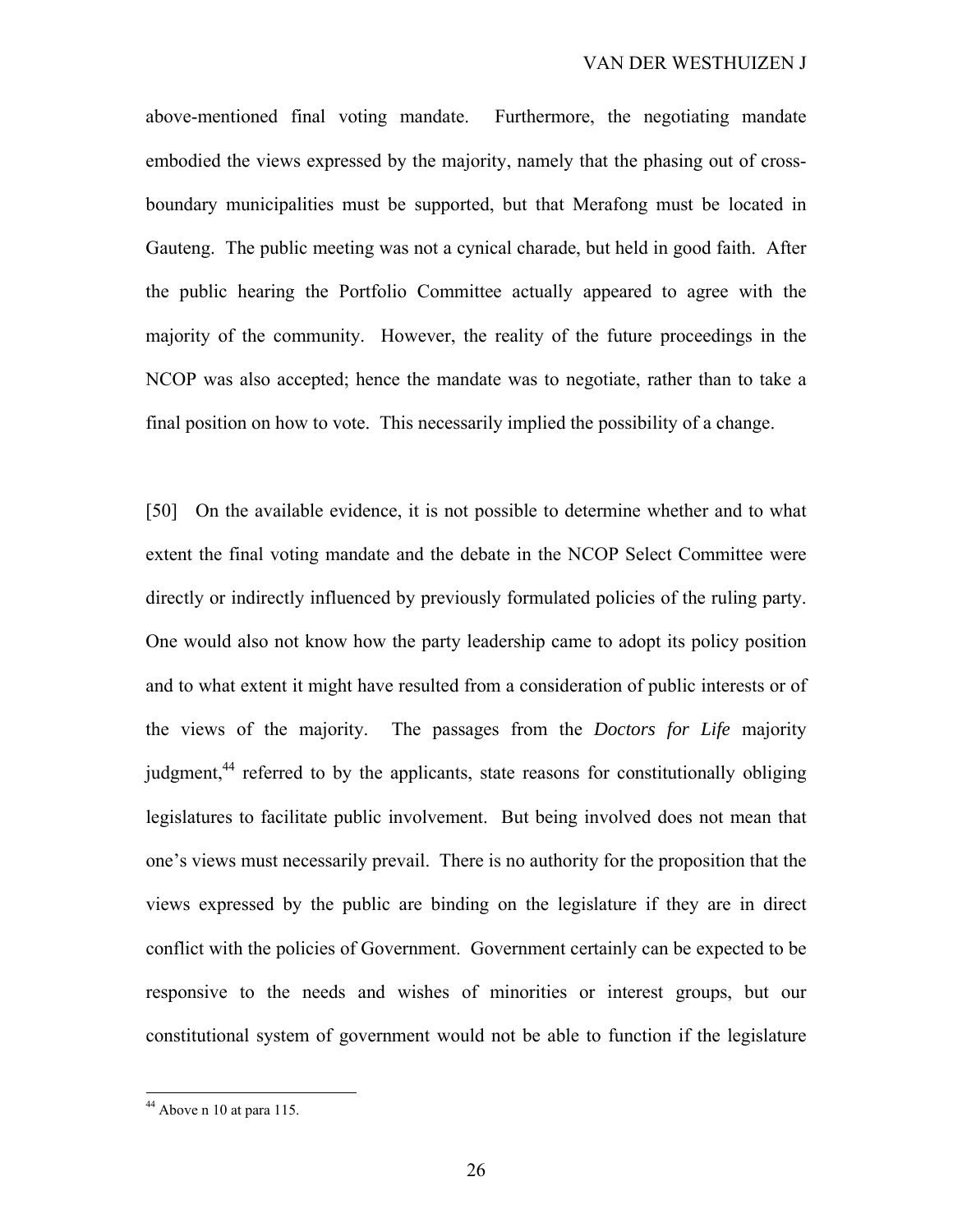were bound by these views. The public participation in the legislative process, which the Constitution envisages, is supposed to supplement and enhance the democratic nature of general elections and majority rule, not to conflict with or even overrule or veto them.

[51] To say that the views expressed during a process of public participation are not binding when they conflict with Government's mandate from the national electorate, is not the same as cynically stating that the legislature is not required to keep an open mind when engaging in a process of that kind. Public involvement cannot be meaningful in the absence of a willingness to consider all views expressed by the public.

[52] If it is correct that the submissions of the community were indeed taken into account, as I conclude, the focus has to shift to the change in the Portfolio Committee's position between the negotiating mandate and the final voting mandate. The adoption of the negotiating mandate in the language quoted above<sup>45</sup> creates the impression that the Portfolio Committee agreed with the community and formulated the negotiating mandate on the assumption that the Bill could be substantively amended in the NCOP to include Merafong in Gauteng. As is shown below, this was not possible. Did this misconception render the consultation process unreasonable? Furthermore, were the members of the Committee obliged to report back to the community of Merafong during the few days between the deliberations in the NCOP

 $45$  See above [34].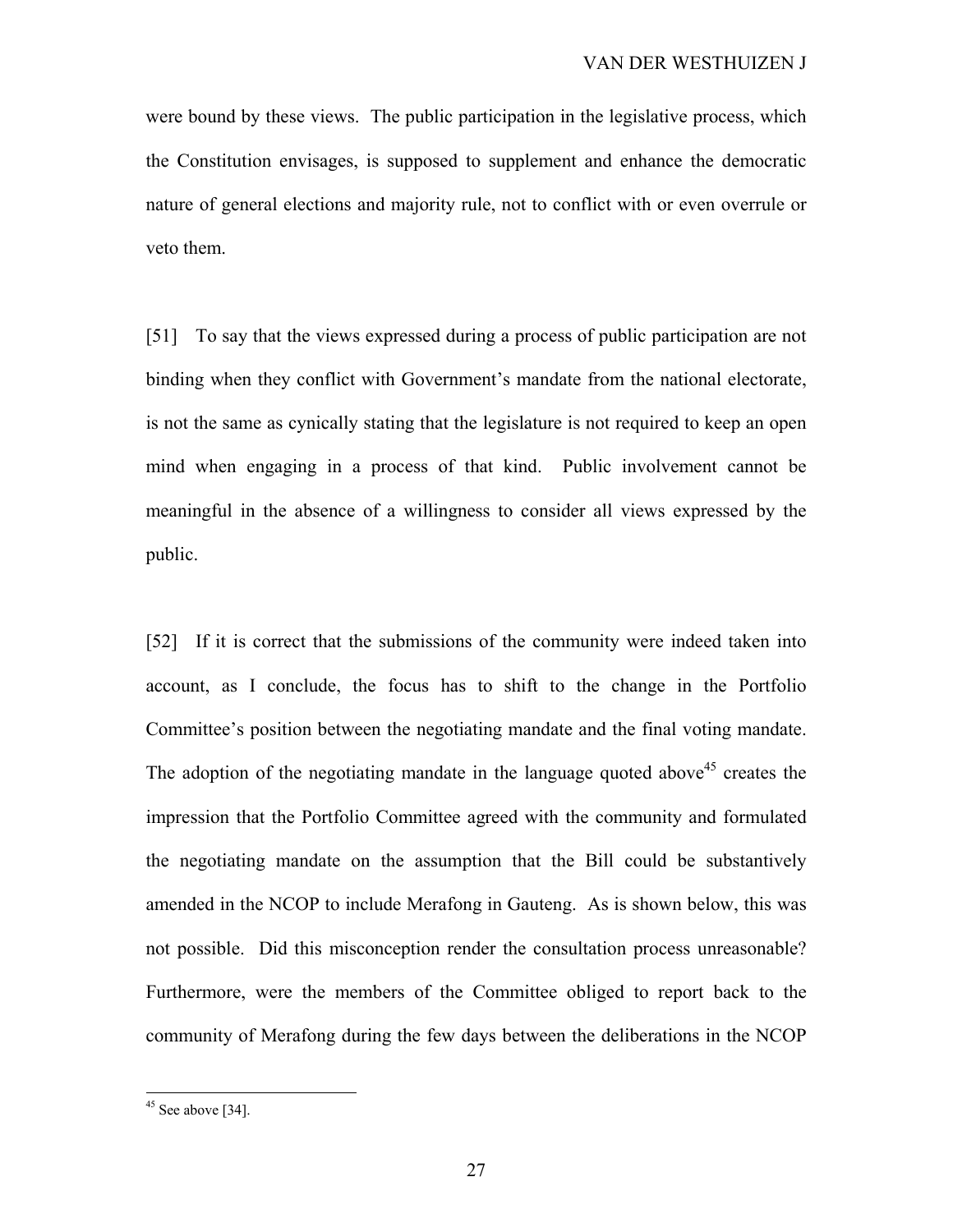and the formulation of the final voting mandate? Did they fail to act reasonably in not doing so?

[53] It was not submitted on behalf of the applicants that the consultation was unreasonable because the Gauteng Provincial Legislature or its Portfolio Committee did not fully appreciate the legal position as to amendments to the Bill in the NCOP at the time of the consultation. Nor could it be so argued persuasively. The facilitation of public involvement is aimed at the legislature being informed of the public's views on the main issues addressed in a bill, not at the accurate formulation of a legally binding mandate. Consultation requires the free expression of views and the willingness to take those views into account. This did happen.

[54] The applicants' contention that the Gauteng Provincial Legislature or the Portfolio Committee was at fault for not reporting back to the community emerged mainly during oral argument. In response to a suggestion from the bench, counsel for the applicants argued that when the Gauteng delegates realised that they were not able to fulfil their mandate and amend the Bill in the NCOP, they should have returned to the Merafong community to explain and again to consult them, before finally mandating their delegation to the NCOP. He submitted that the failure to do so was not reasonable – and thus fell short of the requirements set out in *Doctors for Life* and *Matatiele 2 – and also not rational.*<sup>46</sup>

<sup>46</sup> See above [26]-[27]; *Doctors for Life* above n 10 at paras 118-29; and *Matatiele 2* above n 11 at paras 50-68.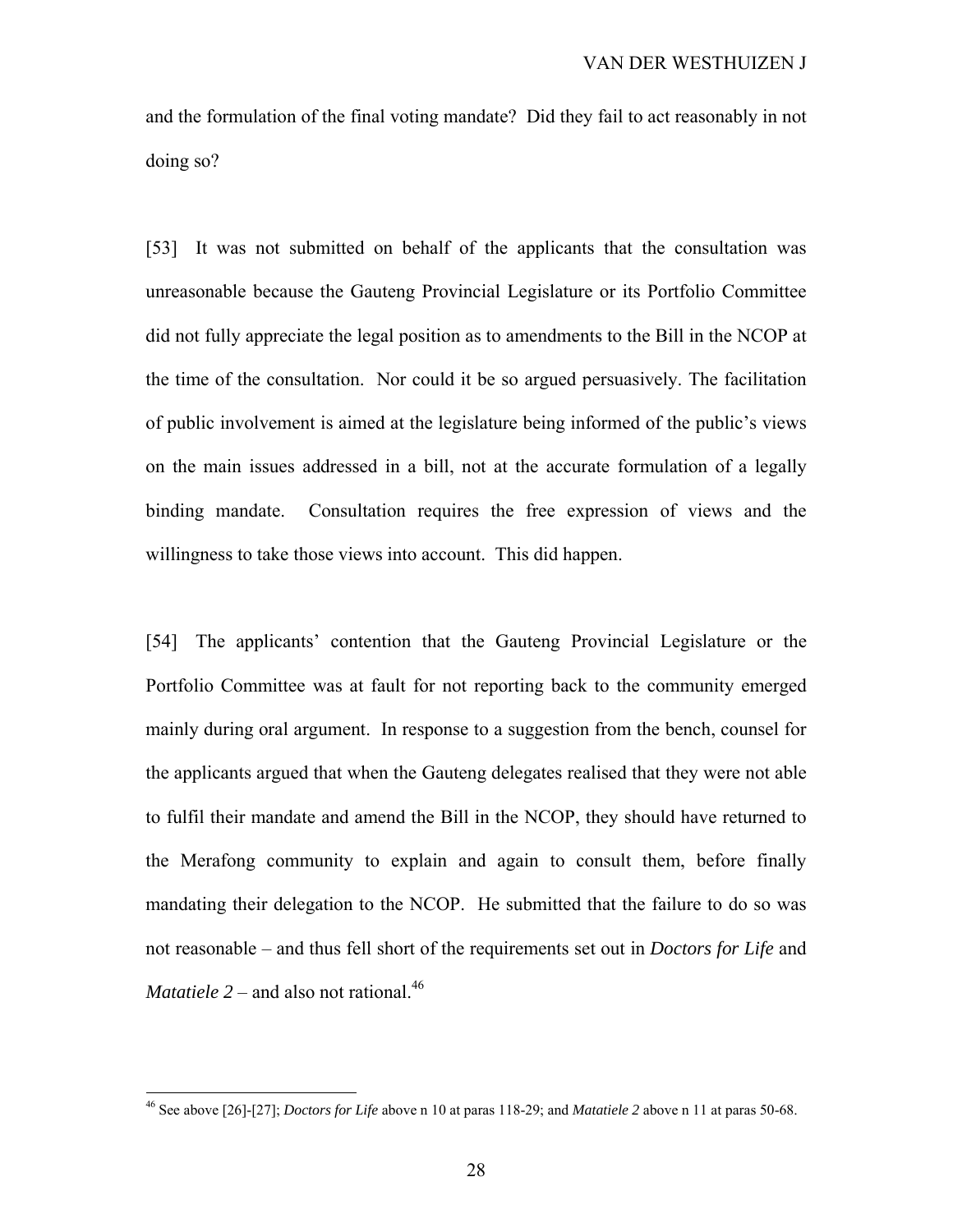[55] From the perspective of respectful dialogue and the accountability of political representatives it might well have been desirable to report to the people of Merafong that it was impossible adhere to the position taken by the Portfolio Committee in the negotiating mandate. To the extent that the community was given the impression that the Committee agreed with them and that an understandable expectation was created that their views would prevail, it was possibly disrespectful not to return to inform them of subsequent events. The question, though, is whether the omission to consult again after the alteration of the Portfolio Committee's negotiating mandate amounts to a failure to facilitate public involvement in the processes of the Gauteng Provincial Legislature.

[56] In my view the failure to report back to the Merafong community does not rise to the level of unreasonableness which would result in the invalidity of the Twelfth Amendment which was otherwise properly passed by Parliament. It cannot result in a finding that Gauteng failed to take reasonable measures to facilitate public involvement, as required by sections  $72(1)(a)$  and  $118(1)(a)$  of the Constitution.

[57] This Court has invoked reasonableness as a standard by which a court ought to determine whether the measures taken or methods followed by a legislature comply with the obligation to facilitate public involvement. In this case no one argues that the calling for submissions and the public hearing were not reasonable measures. The question raised is whether the further measures taken or not taken by the Gauteng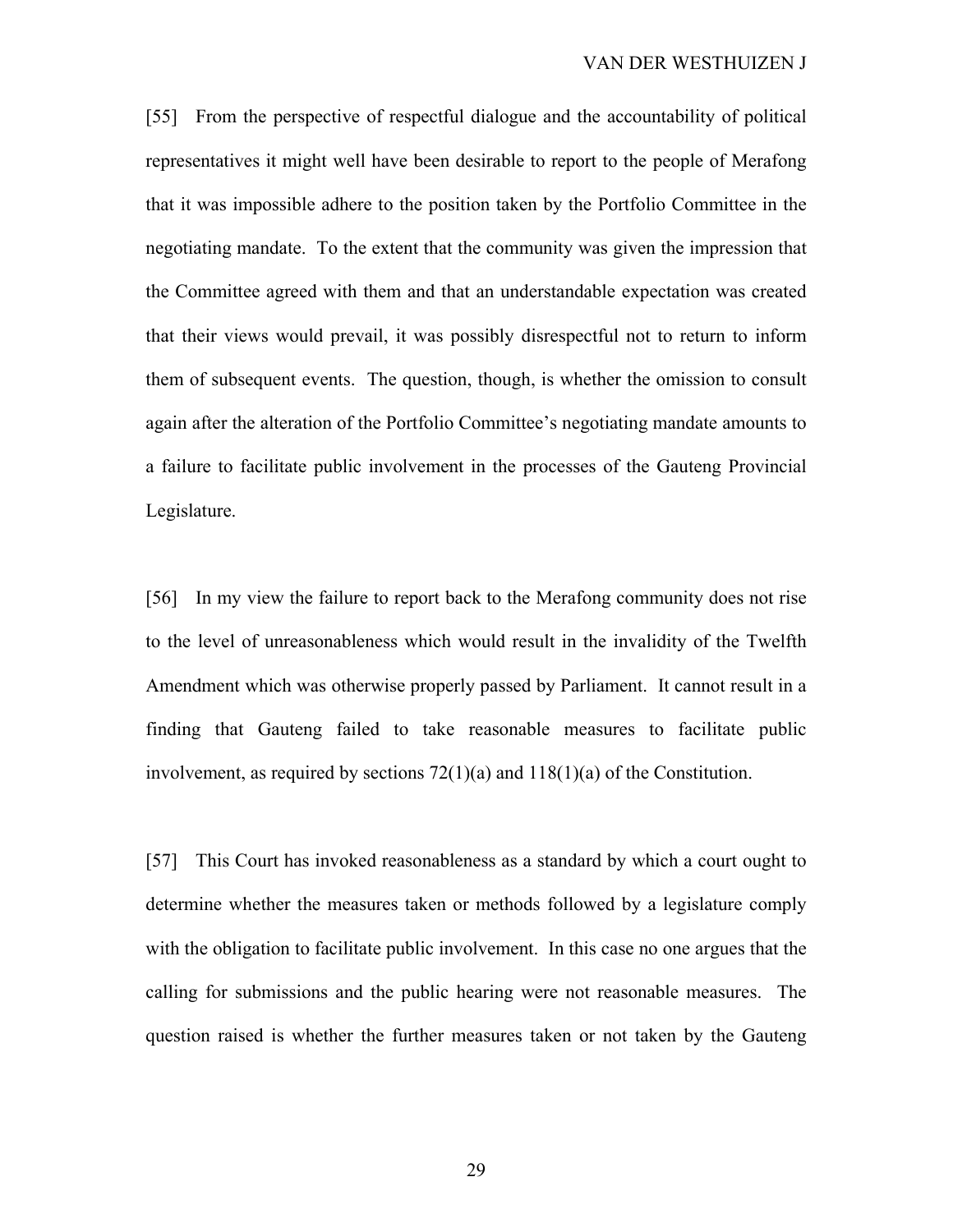Provincial Legislature in the continuation of its relationship with the community were reasonable.

[58] The Portfolio Committee was well aware of the strong views of the majority of the Merafong community. There was agreement on the need to do away with crossboundary municipalities. On the issue of whether Merafong should be located in Gauteng or North West, the conflict between the contents of the Bill and the majority view was stark. The Portfolio Committee decided to change its position as a result of the deliberations in the Select Committee of the NCOP, where Gauteng's representative learned that an amendment to the Bill, to include Merafong in Gauteng, was not possible.

[59] If they had gone back to Merafong to explain the situation to the people, a better understanding might have been fostered, but it is unlikely that the majority would have been sufficiently impressed by the explanation to change their strongly held views. If they agreed to the incorporation into North West, the Bill would in any event have been passed. If they persisted in their original position, the Gauteng Provincial Legislature still would not have been bound by their view and would in all likelihood have proceeded to vote in favour of the passing of the Bill. The possibility of the Portfolio Committee being persuaded anew by views of which it was already fully aware, is indeed small. In all probability little would have been achieved by another round of exchanging views, other than to inform and perhaps educate the community. Whereas speculation about the likely outcome of further consultation is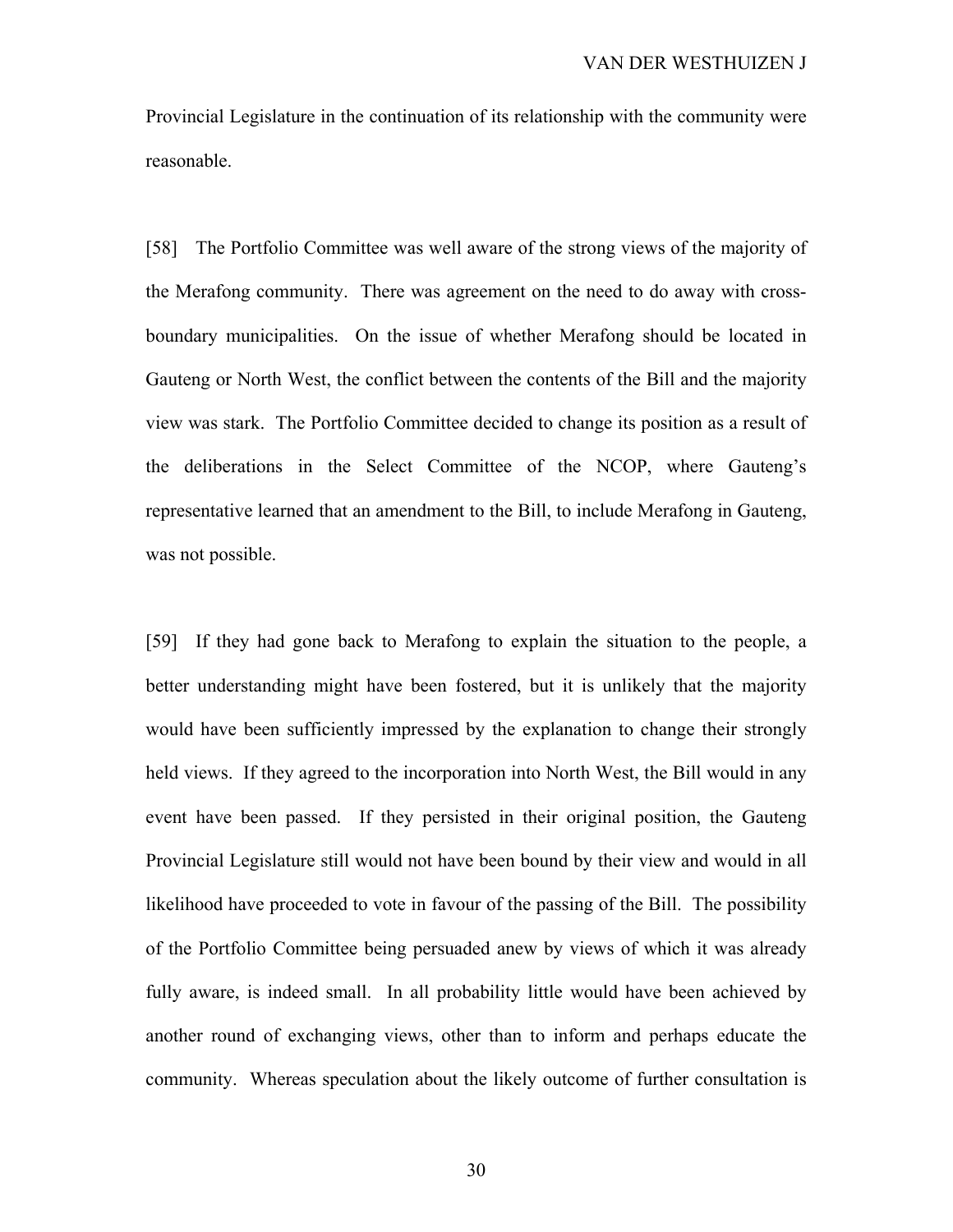not ultimately decisive, the fact is that the community had a proper opportunity to air their views. The previous decisions of this Court, on which the applicants rely, do not require an ongoing dialogue. In fact, continuing discussion which does not result in a changed outcome, could strengthen possible perceptions that the consultation was not meaningful.

[60] In this case possibly discourteous conduct does not equal unconstitutional conduct which has to result in the invalidity of the legislation. Politicians, who are perceived to disrespect their voters or fail to fulfil promises without explanation, should be held accountable. A democratic system provides possibilities for this, one of which is regular elections.

[61] I am unable to conclude that the Gauteng Provincial Legislature failed to facilitate public involvement in its procedures leading to its support for the Twelfth Amendment in the NCOP.

# *Did the Gauteng Provincial Legislature exercise its legislative powers rationally? The rationality standard*

[62] The exercise of public power has to be rational. In a constitutional state arbitrariness or the exercise of public power on the basis of naked preferences cannot pass muster. Judgments of this Court suggest that, objectively viewed, a link is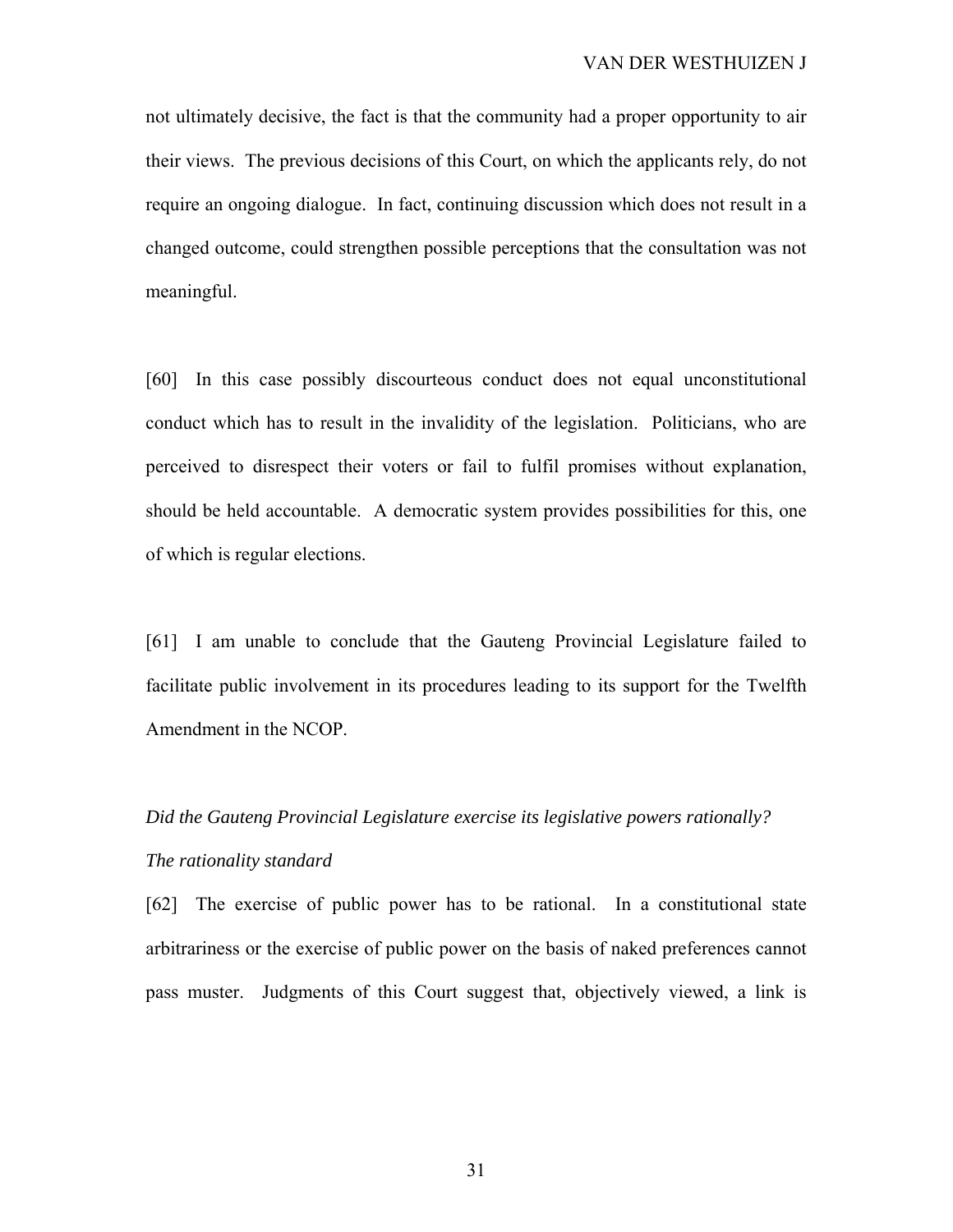required between the means adopted by the legislature and the end sought to be achieved<sup>47</sup>

[63] The fact that rationality is an important requirement for the exercise of power in a constitutional state does not mean that a court may take over the function of government to formulate and implement policy. If more ways than one are available to deal with a problem or achieve an objective through legislation, any preference which a court has is immaterial. There must merely be a rationally objective basis justifying the conduct of the legislature. Provided a legitimate public purpose is served, the political merits or demerits of disputed legislation are of no concern to a court. In *Pharmaceutical Manufacturers* Chaskalson P made it clear that the rationality standard does not mean that courts can or should substitute their opinions for the opinions of those in whom the power has been vested.<sup>48</sup> A court cannot interfere with a decision simply because it disagrees with it, or considers that the power was exercised inappropriately.

[64] The question of the rationality of the Twelfth Amendment was left undecided in *Matatiele* 2<sup>49</sup> In *UDM* 2 it was held that rationality is a minimum requirement for the exercise of public power and that the *Pharmaceutical Manufacturers* qualification

<sup>47</sup> See eg *United Democratic Movement v President of the RSA and Others* [2002] ZACC 21; 2003 (1) SA 495 (CC); 2002 (11) BCLR 1179 (CC) at para 68 (*UDM 2*).; *Bel Porto School Governing Body and Others v Premier, Western Cape, and Another* [2002] ZACC 2; 2002 (3) SA 265 (CC); 2002 (9) BCLR 891 (CC) at para 45; *Pharmaceutical Manufacturers of SA and Another: In Re Ex Parte President of the RSA and Others* [2000] ZACC 1; 2000 (2) SA 674 (CC); 2000 (3) BCLR 241 (CC) at para 85 (*Pharmaceutical Manufacturers*); *Prinsloo v Van der Linde and Another* [1997] ZACC 5; 1997 (3) SA 1012 (CC); 1997 (6) BCLR 759 (CC) at para 36.

<sup>48</sup> *Pharmaceutical Manufacturers* above n 47 at para 90.

 $49$  Above n 11 at para 101.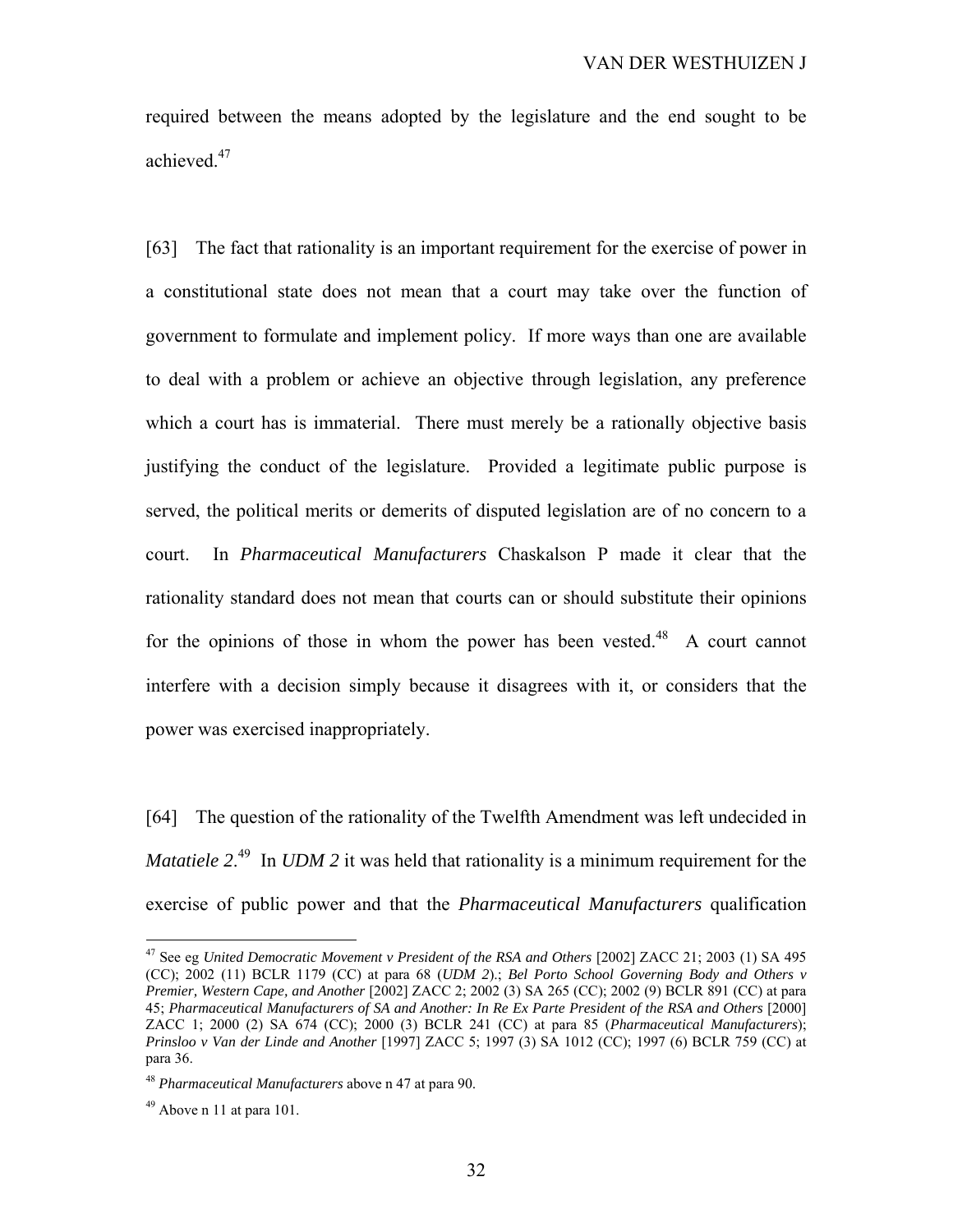"applies also and possibly with greater force to the exercise by Parliament of the powers vested in it by the Constitution, including the power to amend the Constitution".<sup>50</sup> In view of the finding below on rationality in the light of the facts of this case, it is not necessary to take this specific point any further.

[65] The respondents argue that it is eminently rational to do away with crossboundary municipalities. The applicants agree with the idea of abolishing crossboundary municipalities and do not attack the rationality of the Twelfth Amendment as a whole, but only the part of it that locates Merafong in North West. Furthermore, the fact that it is rational for the whole municipality to be located in a single province, does not necessarily mean that the province should be in North West, rather than Gauteng, counsel for the applicants specifically contended.

[66] The applicants raise two different issues in their rationality attack. Their counsel argued that the abandoning of its mandate by the Gauteng delegation to the NCOP was the *first leg* of their rationality argument. Gauteng's change of mind was irrational, because no proper reason was shown for this change of position. The *second leg* relates to the merits of the decision to locate Merafong in North West, embodied in the Twelfth Amendment, including issues of service delivery, Merafong's closeness to Gauteng's economic hub and especially the issue of a province's equitable share of revenue from the National Revenue Fund.

<sup>50</sup> *Pharmaceutical Manufacturers* above n 47 at para 68.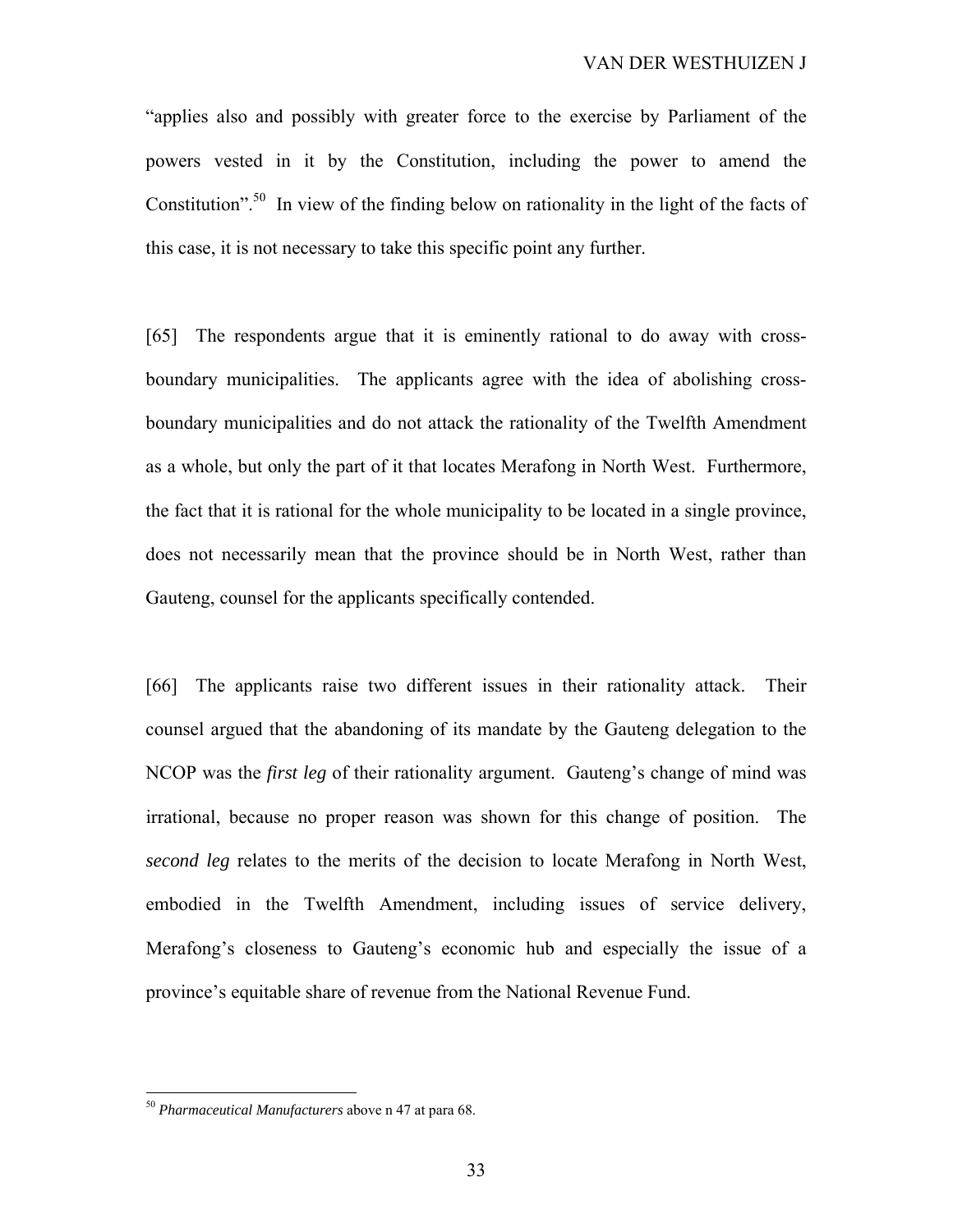*Did the Gauteng Provincial Legislature appreciate its constitutional powers and did it misconstrue the consequences of its decision?* 

[67] As to the *first leg* of the rationality attack, the applicants argue that the reasons provided for the change of stance on the amendment do not make sense and are, in fact, not reasons at all. According to the applicants, they did not know what happened when the Gauteng Provincial Legislature decided on its final voting mandate. They called for the verbatim record of the Legislature's debate when the final voting mandate was decided, but this was not supplied. According to the applicants, the debate resulting in the decision is as important as the decision itself and the failure to make it available shows a lack of forthrightness on the part of the Legislature. The documents filed in response to the December directions calling for records and documentation should go some way in addressing the applicants' need.

[68] In order to clarify questions around the Portfolio Committee's apparent change of mind, and especially on the Legislature's understanding of its constitutional role, the Chief Justice issued further directions to call for written submissions.<sup>51</sup> The parties responded to these directions.

<sup>&</sup>lt;sup>51</sup> The relevant part of the directions, issued 24 January 2008, stated:

<sup>&</sup>quot;The parties are required to file written argument on whether:

<sup>(</sup>a) The Gauteng Legislature was mistaken in law when it accepted that it was constitutionally impermissible to mandate its representatives in the National Council of Provinces to vote only against the incorporation of Merafong into the North West Province; and

<sup>(</sup>b) If this was a mistake whether the mistake vitiates the decision to confer a mandate on its representatives in the National Council of Provinces to vote in favour of the constitutional amendment as a whole; and

<sup>(</sup>c) What should the appropriate remedy be if the decision to confer a mandate were to be set aside."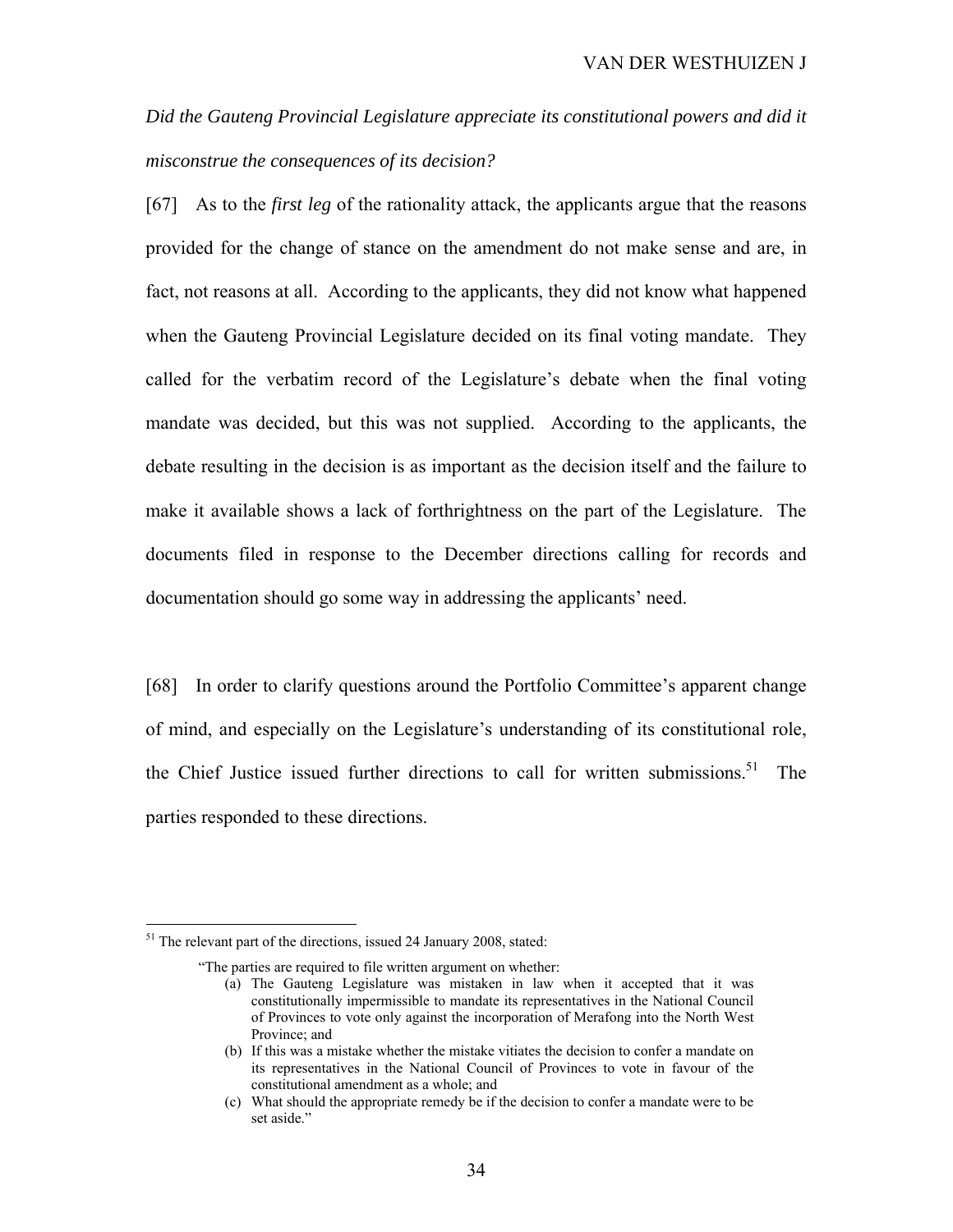[69] According to the applicants, the Gauteng Provincial Legislature accepted that it could only mandate its representatives in the NCOP to vote either yes or no in respect of the Bill. Gauteng was therefore of the opinion that it was open to them either to support or to veto the Bill as a whole, and that it was not an option to propose any amendments to the Bill. This view possibly resulted from the legal advice given to the Select Committee, as well as from the fact that the legislation was rushed or "fasttracked" through Parliament. According to the applicants, the Legislature was mistaken in law and the mistake vitiated its decision to support the Bill in the NCOP.

[70] The Gauteng Provincial Legislature argued that it was not its contention that it was constitutionally impermissible to mandate its representatives in the NCOP to vote only against the incorporation of Merafong into North West. It was not mistaken in law. The Premier of North West (the seventh respondent) and the North West Provincial Legislature (the ninth respondent) also submitted that the Gauteng Provincial Legislature did not accept that the only constitutionally permissible course would be to mandate its representatives to vote on the Twelfth Amendment Bill in its entirety.

[71] The first question requiring attention is whether the rationality test thus far recognised by this Court allows for an investigation of the Gauteng Provincial Legislature's possibly mistaken understanding of the law. After addressing this, I deal with the constitutional position regarding amendments and voting in the NCOP in the case of a bill that amends the Constitution by changing provincial boundaries.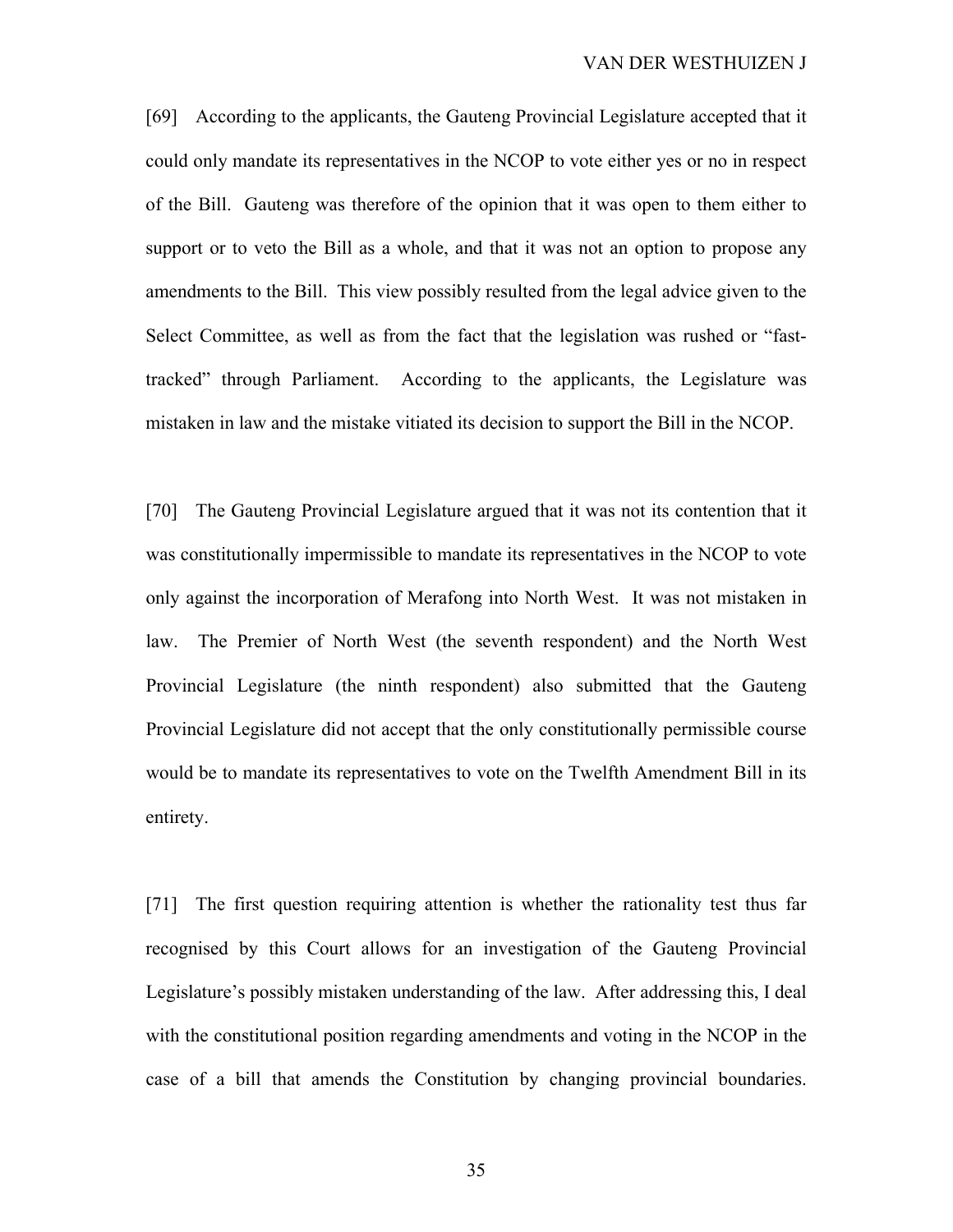Thereafter the alleged misconception of the law on the part of the Gauteng Provincial Legislature is investigated by reference to the available evidence.

[72] In terms of this Court's existing jurisprudence on rationality, as well as in view of the nature and functions of a legislature, an investigation into the correctness or otherwise of the Gauteng Provincial Legislature's understanding of the law and of all the consequences of its decisions is not unproblematic. It will be recalled that this Court has on a number of occasions required that public power be exercised rationally, rather than arbitrarily or based on mere preference. This Court has also emphasised though that a court cannot interfere with a decision simply because it disagrees with it or because the power was exercised inappropriately.<sup>52</sup>

[73] A legislature is a deliberative body with a large number of members and often relies on recommendations of sub-structures like committees. It is not obliged to accept them. Each member makes up his or her own mind. It decides by way of a majority vote and does not normally furnish reasons for its decisions, as would be the case with administrative bodies. Many different levels of understanding and appreciation of the law and of the perceived consequences of its decisions may occur amongst its members. The exact understanding of every member of all relevant factors may not only be difficult to ascertain, but may indeed be irrelevant. An incomplete or even incorrect understanding of the law or of the consequences of a

 $52$  Above at [62]-[63] and n 47.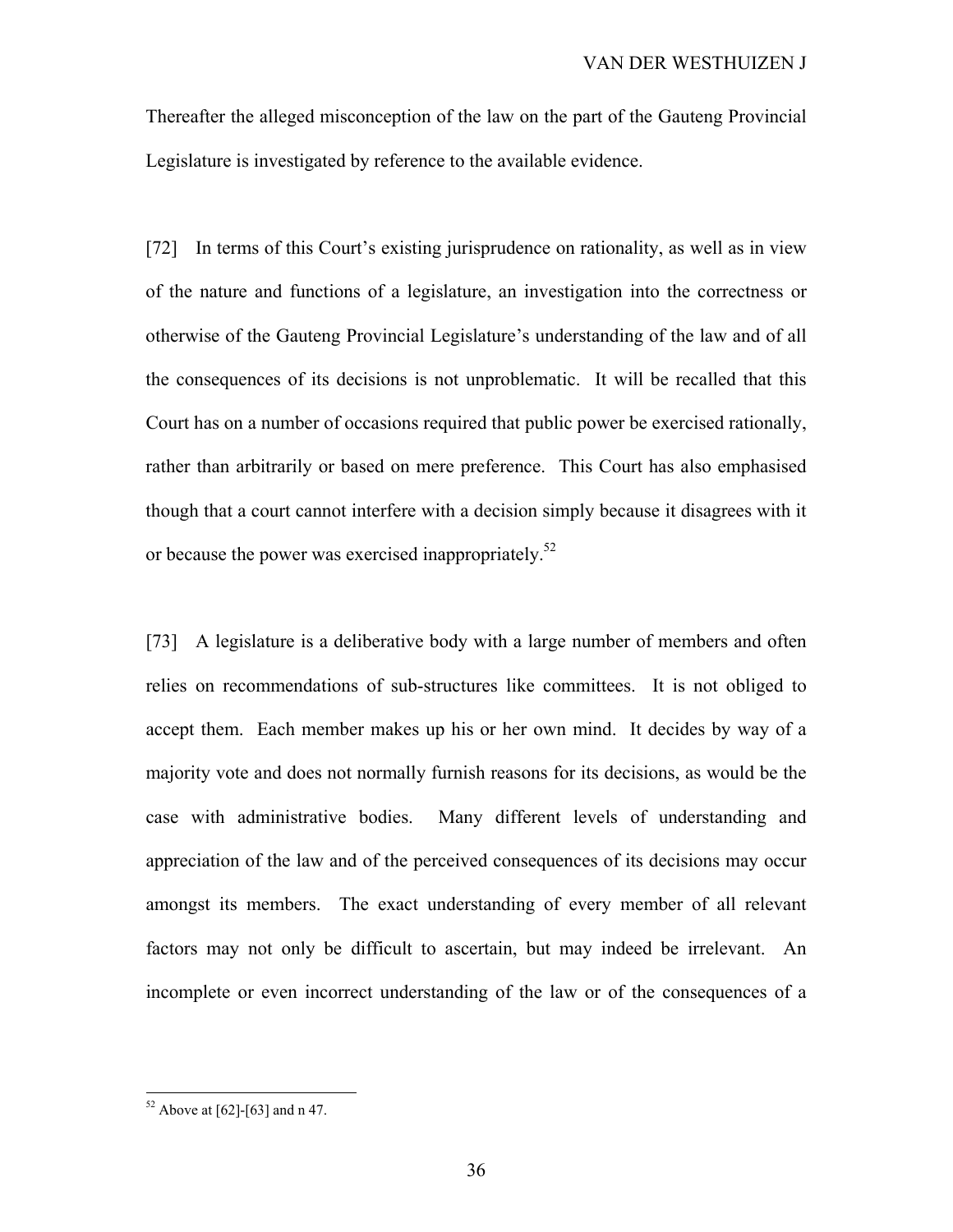decision does not necessarily amount to arbitrariness or naked preference, the evils identified in this Court's above-quoted previous decisions on rationality.<sup>53</sup>

[74] For the purposes of this judgment I assume – in view of the contents of the documents reflecting the negotiating and final voting mandates and particularly the change that occurred between the two mandates – that an enquiry into the question of the Gauteng Provincial Legislature's appreciation of its constitutional role may be legitimate and useful. This is not to say that any mistake or inaccurate formulation that can be detected in the documentation of its proceedings and deliberations would point to the absence of rationality as required by this Court. I therefore limit my assumption to the question whether the Legislature materially misunderstood its powers and obligations under the Constitution.

[75] Before turning to the Legislature's understanding of its constitutional role in the constitutional amendment process, we must clarify the constitutional position regarding the powers of a provincial legislature to propose amendments or to vote against a bill of the kind of the Twelfth Amendment, or a part of it, in the NCOP. This is necessary especially in view of the conflation of concepts and the confusion that appear in the submissions of some of the parties. A close look at the relevant parts of sections 74, 75 and 76 of the Constitution is required.

 $53$  Above n 47.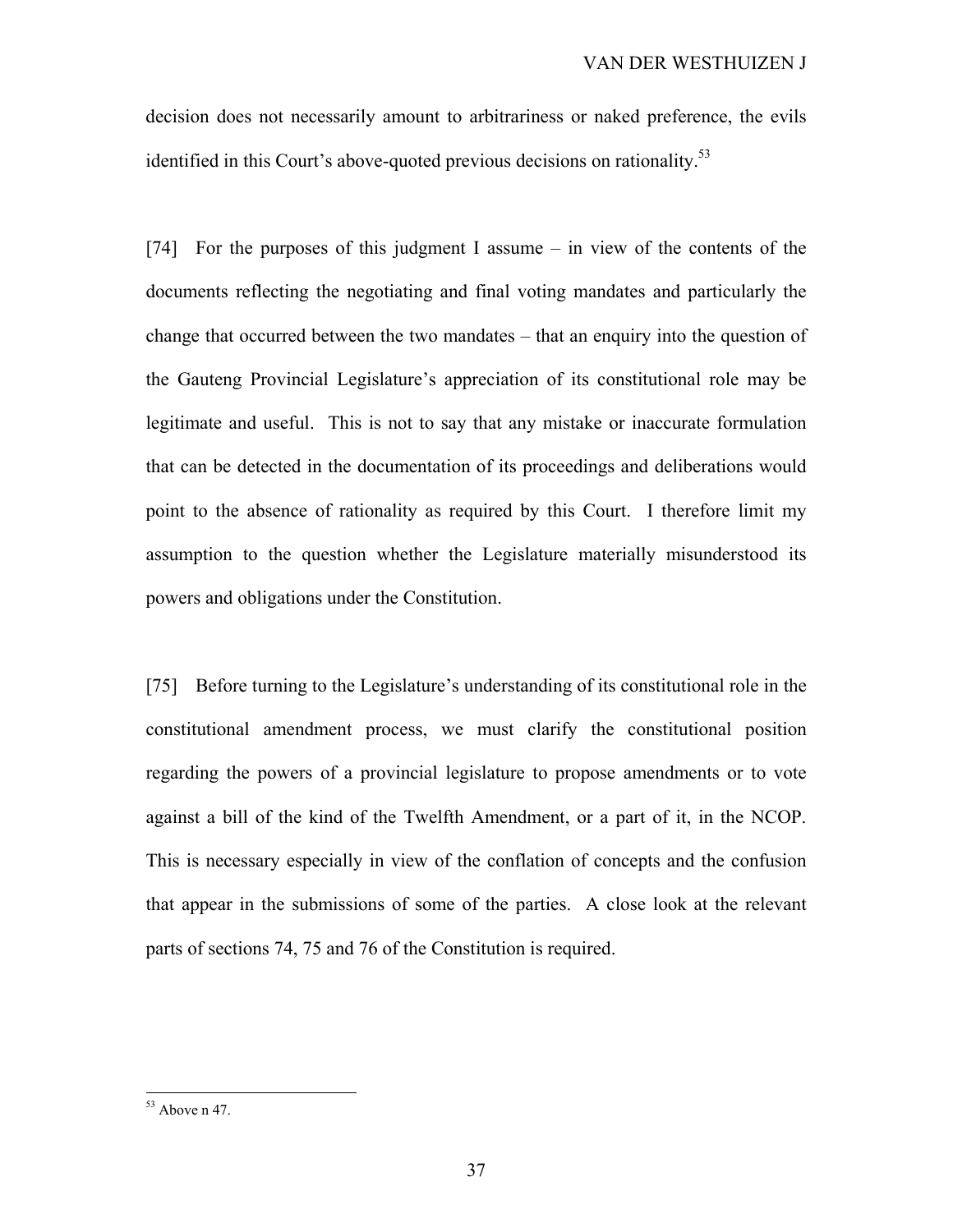[76] Section 75 deals with ordinary bills not affecting provinces. After being passed by the National Assembly, the bill must be referred to the NCOP. The NCOP must then pass the bill, pass the bill subject to amendments by it, or reject the bill. In the case of an amendment, the bill must be reconsidered by the National Assembly.<sup>54</sup>

[77] Section 76 deals with ordinary bills affecting provinces and provides for the referral of a bill to the NCOP, where the bill can be passed, amended or rejected. In the event of an amendment, the amended bill must be referred back to the National Assembly. If the Assembly refuses to pass the amended bill, it must be referred to the Mediation Committee.<sup>55</sup>

 $\overline{a}$ 

- (a) The Council must—
	- (i) pass the Bill;
	- (ii) pass the Bill subject to amendments proposed by it; or
	- (iii) reject the Bill.
- (b) If the Council passes the Bill without proposing amendments, the Bill must be submitted to the President for assent.
- (c) If the Council rejects the Bill or passes it subject to amendments, the Assembly must reconsider the Bill, taking into account any amendment proposed by the Council, and may—
	- (i) pass the Bill again, either with or without amendments; or
	- (ii) decide not to proceed with the Bill.
- (d) A Bill passed by the Assembly in terms of paragraph (c) must be submitted to the President for assent."

 $55$  Section 76(1) reads in relevant parts:

. . . .

"When the National Assembly passes a Bill referred to in subsection (3), (4) or (5), the Bill must be referred to the National Council of Provinces and dealt with in accordance with the following procedure:

- (c) If the Council passes an amended Bill, the amended Bill must be referred to the Assembly, and if the Assembly passes the amended Bill, it must be submitted to the President for assent.
- (d) If the Council rejects the Bill, or if the Assembly refuses to pass an amended Bill referred to it in terms of paragraph (c), the Bill and, where applicable, also the amended Bill, must be referred to the Mediation Committee, which may agree on― (i) the Bill as passed by the Assembly;
	-
	- (ii) the amended Bill as passed by the Council; or
	- (iii) another version of the Bill.

 $54$  See in particular section 75(1), which reads:

<sup>&</sup>quot;When the National Assembly passes a Bill other than a Bill to which the procedure set out in section 74 or 76 applies, the Bill must be referred to the National Council of Provinces and dealt with in accordance with the following procedure: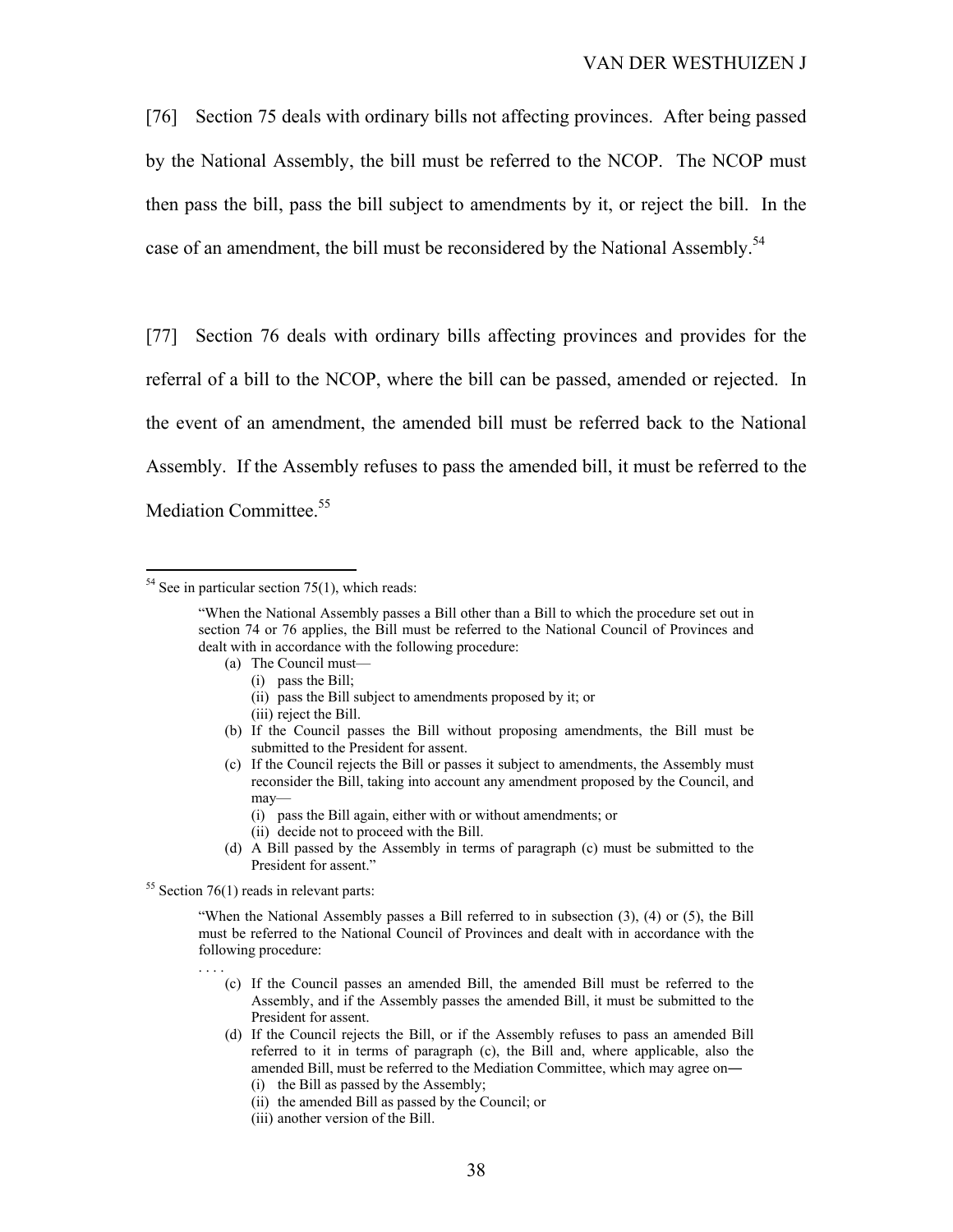[78] Section 74, on the other hand, deals with bills amending the Constitution. Section 74(3) specifically requires that a bill altering provincial boundaries be supported by six provinces.<sup>56</sup> Section 74(8) requires approval by the legislature of a province affected by a bill that alters provincial boundaries for the bill or the relevant part of it to be passed by the NCOP.<sup>57</sup>

[79] Rule 174(3) of the Joint Rules of Parliament states that if only a part of a bill requires the approval of a specific provincial legislature and the province refuses to grant the approval, that part of the bill lapses, but the rest of the bill may be proceeded with subject to amendments needed to remove the affected part of the bill.<sup>58</sup> In terms of Rule 174(4) the bill must be referred back to the National Assembly for reconsideration and amendment, in the event of this happening.<sup>59</sup>

- (f) If the Mediation Committee agrees on the Bill as passed by the Assembly, the Bill must be referred to the Council, and if the Council passes the Bill, the Bill must be submitted to the President for assent.
- (g) If the Mediation Committee agrees to the amended Bill as passed by the Council, the Bill must be referred to the Assembly, and if it is passed by the Assembly, it must be submitted to the President for assent.
- (h) If the Mediation Committee agrees on another version of the Bill, that version of the Bill must be referred to both the Assembly and the Council, and if it is passed by the Assembly and the Council, it must be submitted to the President for assent."

56 See above n 16.

 $57$  See above n 17.

 $58$  Rule 174(3) states:

"If only a part of the Bill requires the approval of a specific provincial legislature or legislatures and that legislature or any or all of those legislatures refuse to grant such approval, that part of the Bill lapses, but the rest of the Bill may be proceeded with subject to amendments needed to remove the affected part of the Bill."

 $59$  Rule 174(4) states: "If a Bill referred to in subrule (3) has already been passed by the Assembly, the Bill must be referred back to the Assembly for reconsideration and amendment in terms of the Assembly rules."

 <sup>(</sup>e) If the Mediation Committee is unable to agree within 30 days of the Bill's referral to it, the Bill lapses unless the Assembly again passes the Bill, but with a supporting vote of at least two thirds of its members.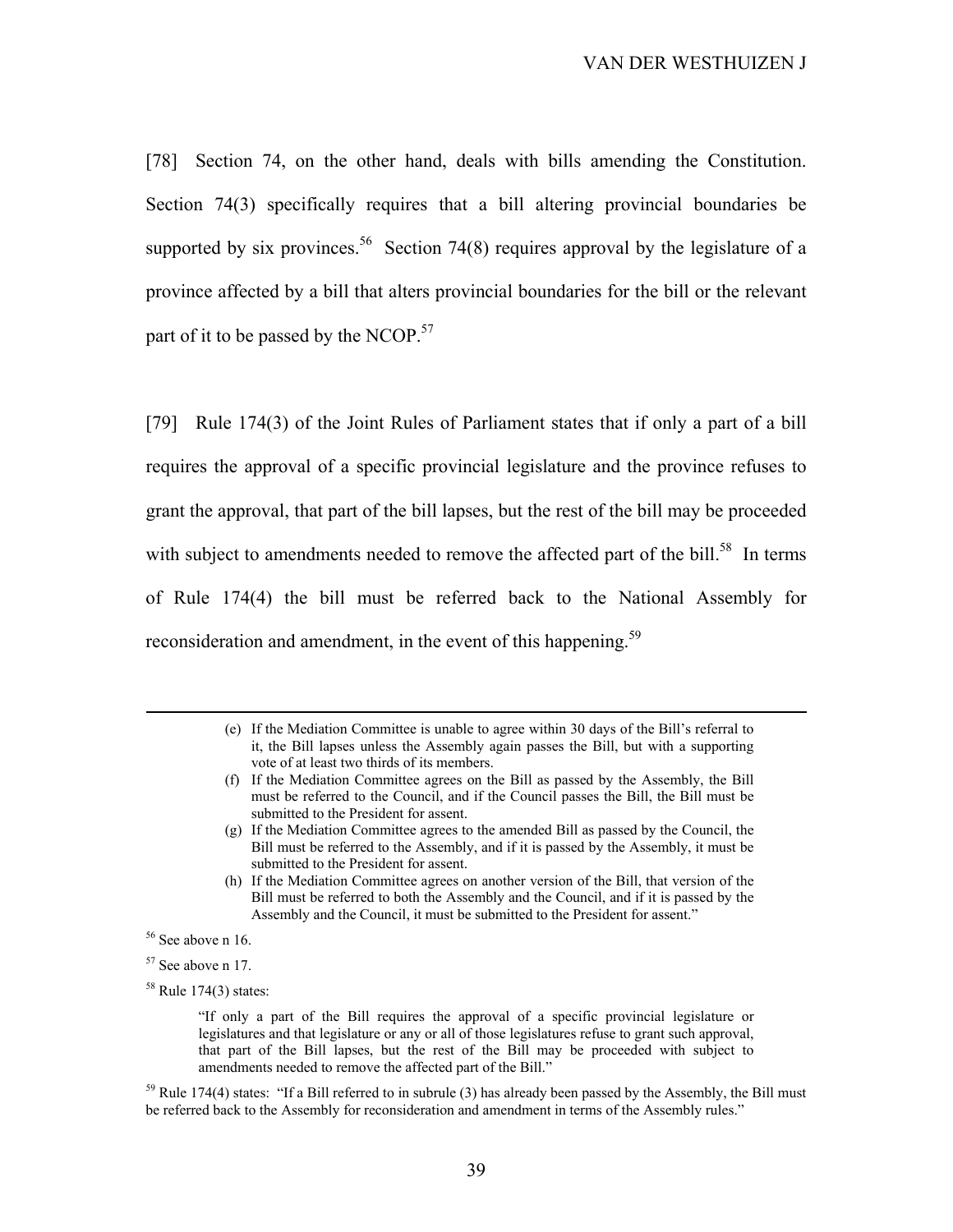[80] Therefore, if a provincial legislature does not approve a bill altering its boundaries in the NCOP, the part related to the boundaries of that province must be severed from the bill and lapses. The rest of the bill may be proceeded with. However, the severance requires an amendment and the bill must be referred back to the National Assembly for that amendment to be made. The amendment referred to here is the formal amendment that is required for the severance.

[81] Unlike sections 75 and 76, section 74 does not provide for substantive amendments in the NCOP and for referral back to the National Assembly to consider these amendments. Although the NCOP fulfils an important function in the protection of provincial interests, there is no scope for debate and for substantive amendments as far as bills altering provincial boundaries are concerned. The reason is of course the mandated nature of the process. $60$  Delegates to the NCOP vote on the basis of provincial mandates. They cannot agree to support an amendment which they have not been mandated by their provincial legislatures to support.

[82] It is therefore clear that the Gauteng Provincial Legislature could not propose an amendment to the Twelfth Amendment Bill in the NCOP to provide for the inclusion of Merafong in Gauteng instead of in North West. What was apparently envisaged when the negotiating mandate was agreed to was not possible, namely to support the Bill, but to ensure that Merafong would be in Gauteng. Gauteng could

 $\overline{a}$ 

<sup>60</sup> See eg Woolman et al *Constitutional Law of South Africa*, 2nd ed. Original Service 07-06 (Juta, Cape Town 2007) 17-5: "Such debate would, for the most part, be irrelevant to the legislative process because delegates are voting on the basis of provincial mandates."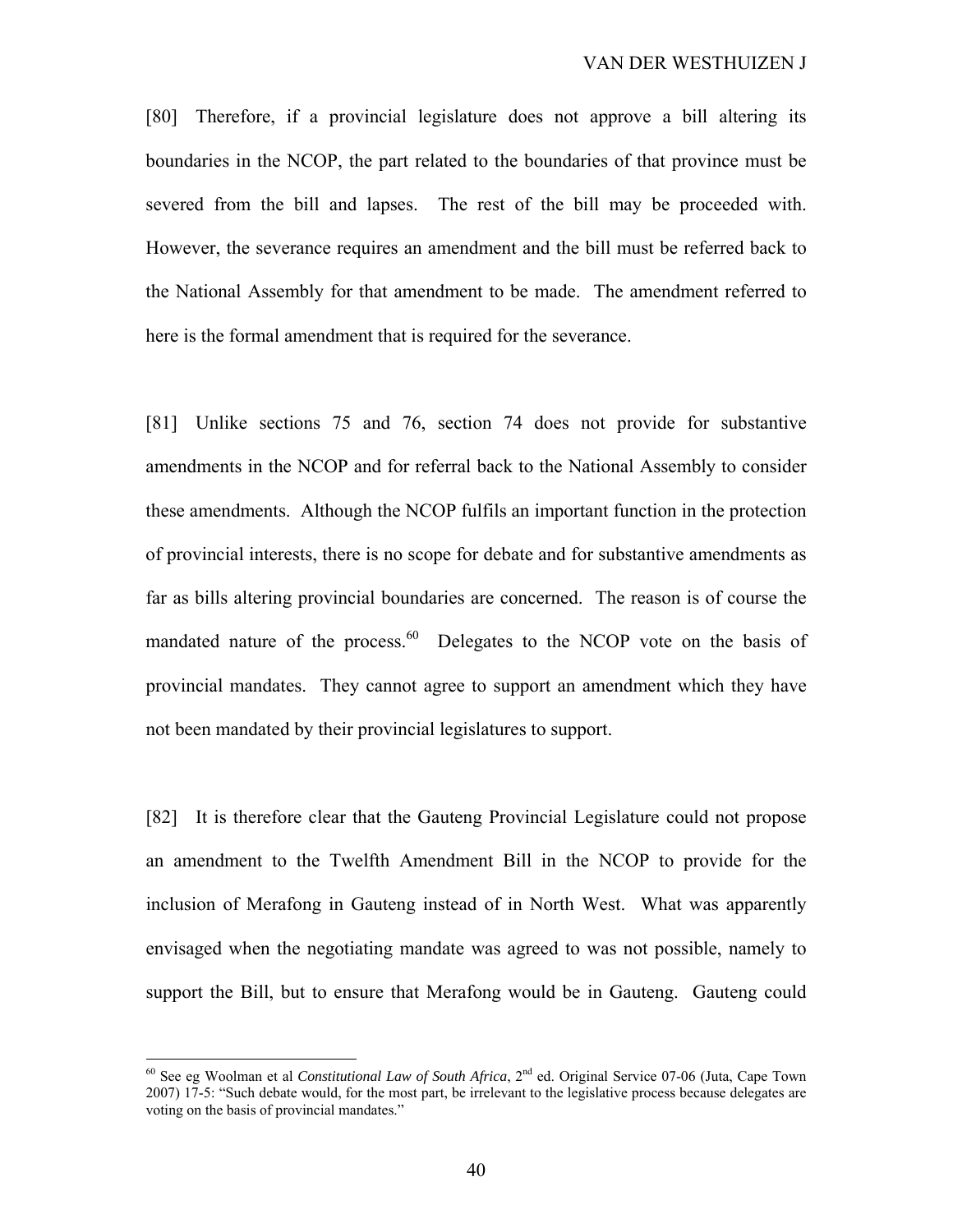indeed effectively veto the part of the Bill that altered its boundaries, which would then have to be severed and would lapse, while the rest of the Bill might have been proceeded with. Furthermore, if more than three provinces voted against the Bill, the entire Bill could not have been passed, in terms of section  $74(3)(b)(ii)$ .<sup>61</sup> The legal advice given to the Legislature's delegate to the NCOP does not seem to be at odds with this position. $62$ 

*Was the Gauteng Provincial Legislature's final decision to support the Twelfth Amendment Bill based on a materially correct appreciation of its constitutional role? Did it materially misunderstand its constitutional powers and obligations?* 

[83] One could refer to a number of sources to find the answer to this question, including statements by different office-bearers of the Gauteng Provincial Legislature. The language used is not necessarily precise and the contents of the statements are not always consistent. This underlines the above-mentioned difficulties in trying to establish the motivation or legal knowledge of a legislature. The final voting mandate is, however, specifically put forward in the Legislature's answering affidavit as demonstrating the factors that informed the Portfolio Committee's final recommendation. It differed from the negotiating mandate. I take the two mandates as the basis for the enquiry.

 $\overline{a}$ 

 $61$  Above n 16.

 $62$  There might be differences of opinion as to the exact practical working of this process envisaged by the Constitution and whether a province has more than one vote in the NCOP (namely, a vote on the part of the Bill affecting its boundaries and a vote on the Bill as a whole), or only one vote (for or against the Bill) which would amount to either approval or a veto of the part affecting its boundaries. In my view a province has only one vote, namely for or against the Bill as a whole. A vote in favour of the Bill is a formal manifestation of the province's approval of the part affecting the province's boundaries and of support for the Bill as a whole. This "approval" is given by the provincial legislature and  $-$  in this case  $-$  was stated in a letter to the NCOP. A vote against the Bill amounts to non-approval and thus a veto of the part affecting the province's boundaries. The precise position is not crucial for the outcome of this enquiry though.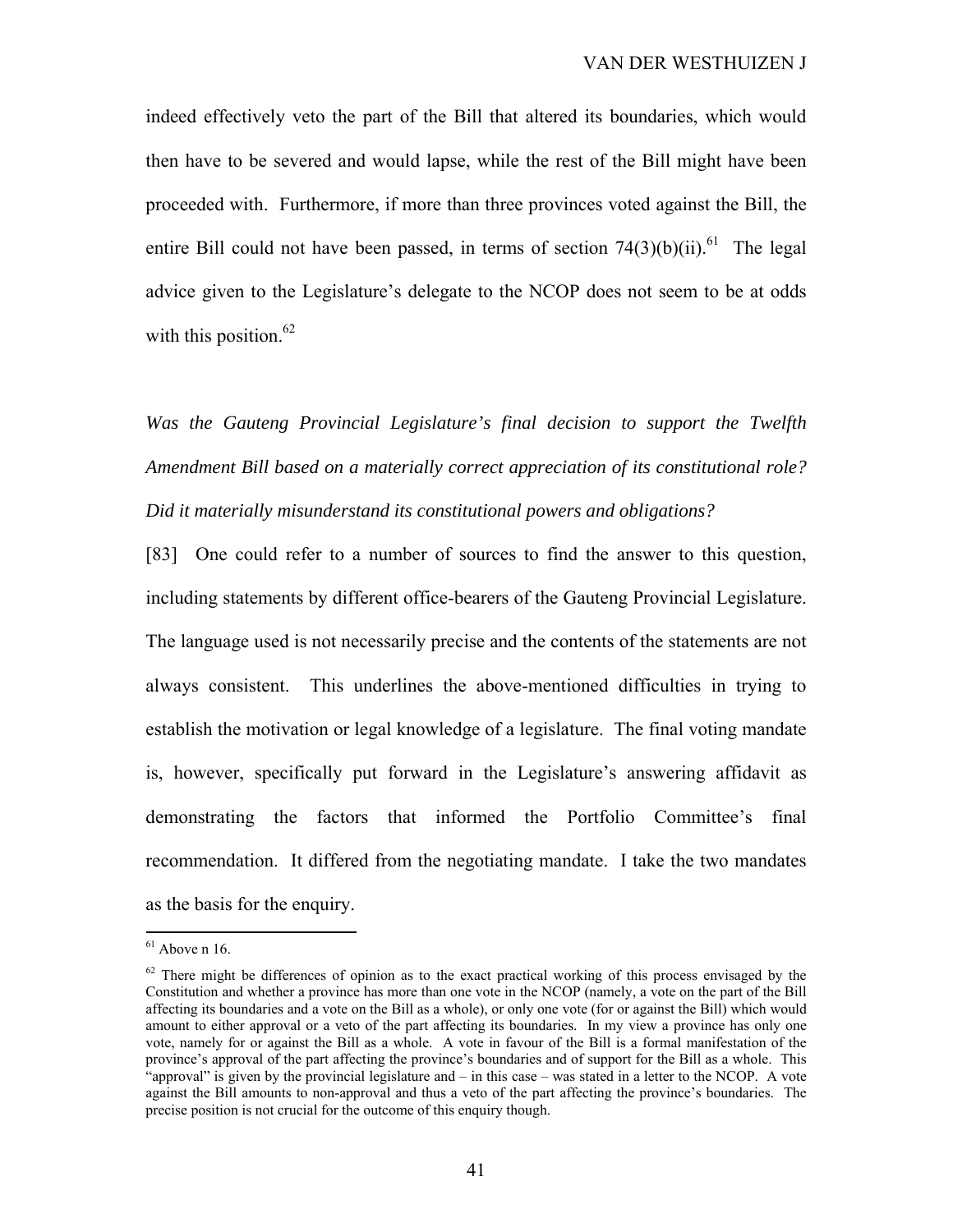[84] One disagreement between the judgment of Moseneke DCJ and mine relates to the Portfolio Committee's position in the negotiating mandate. My colleague's judgment interprets the negotiating mandate to mean that the Portfolio Committee conditioned its approval of the Bill on the inclusion of only "Merafong-Gauteng" in Gauteng. In my view, the Portfolio Committee sought an amendment to the Bill to include all of the Merafong City Local Municipality in Gauteng. My understanding is based on the contents of the document, the public submissions preceding it, the presentation of the applicants' case and the debate in the Select Committee of the NCOP.

[85] In the negotiating mandate, the Portfolio Committee concluded that the effect of the Bill would "be the exclusion of the Merafong Municipality from the Gauteng Province and its inclusion into the North West Province". The effect of the Bill would of course have been that the part of Merafong in Gauteng would become part of North West. But the Portfolio Committee clearly did not intend its reference to "Merafong Municipality" to be confined solely to "Merafong-Gauteng". As stated earlier, the Merafong City Local Municipality has been, since its inception, a cross-boundary municipality straddling both Gauteng and North West. A distinction is not made between the two parts of Merafong. The Portfolio Committee's attention is addressed to the entire municipality. The negotiating mandate concludes that the Gauteng Provincial Legislature should support the Bill "on condition that the municipal area of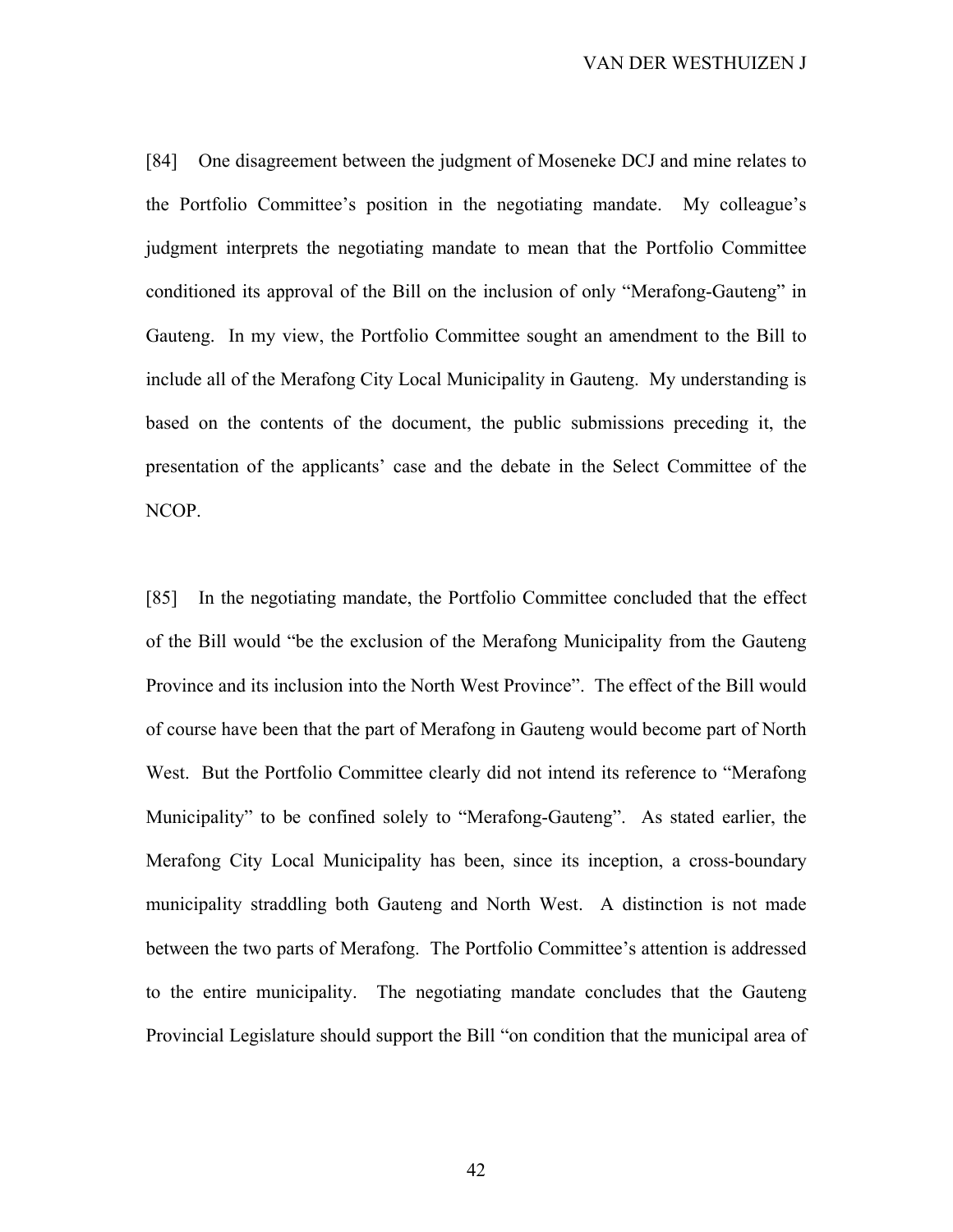Merafong is included in the municipal area of the West Rand District municipality of the Gauteng Province."

[86] The community's written submissions, which culminated in the negotiating mandate, in large part also advocated that the entire municipality be located in Gauteng. For example, the community made the following recommendation:

"The Merafong City Local Municipality, taking all relevant factors into account, and after consultation with the community, herewith submit a fully motivated request that, should action be taken to do away with cross-boundary municipalities, the total area of jurisdiction be included in the Gauteng Province."

[87] The Khutsong/Carletonville community<sup>63</sup> believed that "Merafong should form part of Gauteng on both Municipal and Provincial Boundary." Included within the submission is an additional recommendation to allow Khutsong/Carletonville to remain in Gauteng. Taken together, these two recommendations appear to suggest that the citizens of Khutsong were concerned that the entire municipality be located in Gauteng, with special concern for their own community, Khutsong. This interpretation is supported by a further submission from the Khutsong/Carletonville community, which recommended that—

"it is evident that Merafong City Local Municipality forms an integral and integrated part of the West Rand and therefore Gauteng Province and a separation of [these] areas will have a substantial negative impact on the economic, social and institutional stability and development of the area as a whole."

<sup>&</sup>lt;sup>63</sup> The Khutsong/Carletonville area was located in the southern part of Merafong, formerly located within the Gauteng Province.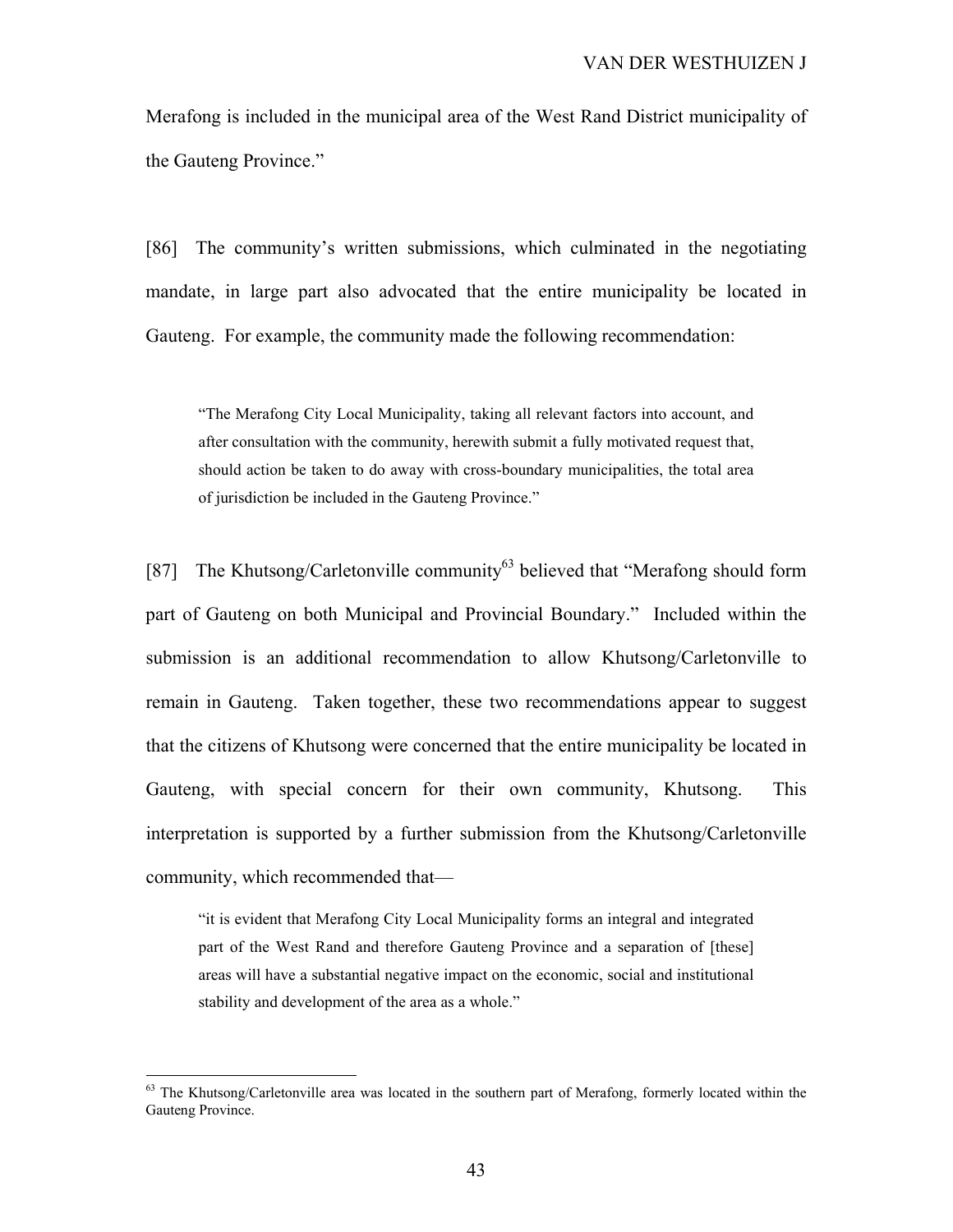[88] Many community submissions recounted the creation of the cross-boundary municipality, Merafong Local City Municipality. The Wedela community, in North West,  $64$  submitted in writing:

"[T]he movement of people and goods between Wedela [located in North West] and Carletonville [located in Gauteng] is such that Wedela could by right be viewed as a suburb of Greater Carletonville and hence the integration of the two municipalities into Merafong City in 2000."

The submission concluded with an identical recommendation that "Merafong should form part of Gauteng on both Municipal and Provincial Boundary."

[89] Terminology such as that Merafong must "remain" in Gauteng of course appears in the papers. This does not mean that only "Merafong-Gauteng" is referred to. In fact, the "inclusion" of Merafong in Gauteng is also referred to in the papers and "Merafong-Gauteng" was of course already in Gauteng, before the Twelfth Amendment. It is understandable that the expression of the community's wishes would be focused more on the larger part of Merafong and the majority of its population, situated in Gauteng before the Twelfth Amendment, than on the smaller part and the minority in North West. This does not mean, though, that the community of Merafong wanted its minority to be cut off from the rest and left in a province which they regard as unacceptable.

 $64$  Wedela is located within the northern part of Merafong which has always been in North West.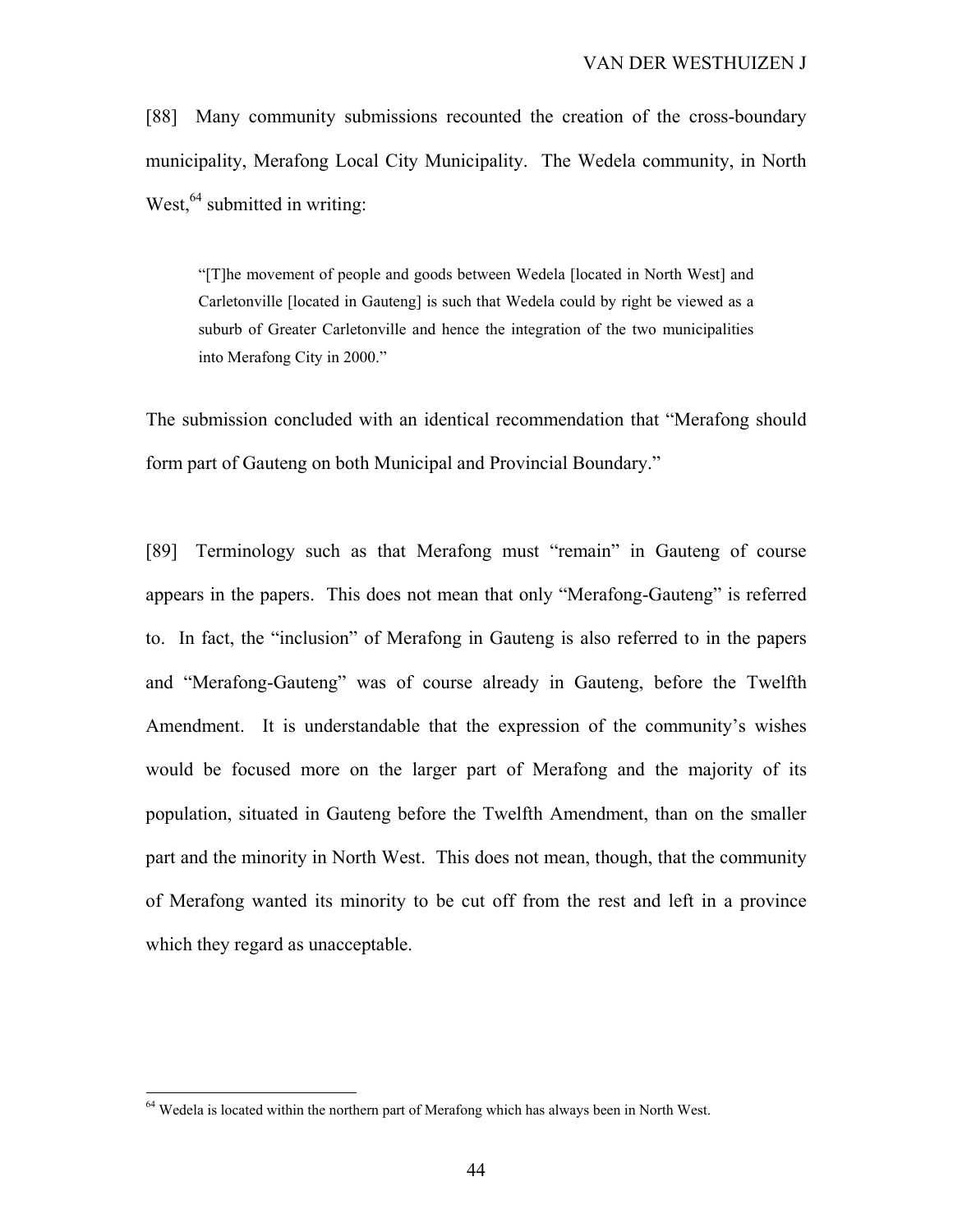[90] My understanding of the case presented on behalf of the applicants is also not that they were seeking a division of Merafong through an order declaring the part of the Twelfth Amendment that transferred only "Merafong-Gauteng" to North West inconsistent with the Constitution and invalid. In Prayer 1 of their amended notice of motion,<sup>65</sup> a declaration is after all sought that the Gauteng Provincial Legislature failed to comply with its constitutional obligation to facilitate public involvement. This is the main relief claimed. Prayer 2 seeks a declaration that the relevant part of the Twelfth Amendment is therefore unconstitutional and invalid. The process of consultation, which the applicants submit amounts to insufficient facilitation of public involvement, never dealt with the Gauteng part of Merafong only. The public hearing was in fact a joint venture between Gauteng and North West and submissions were made by and on behalf of those Merafong residents who were at that stage residing in North West. If the consultation process fell short of meeting constitutional requirements, I cannot understand how it could render only the part of the Twelfth Amendment that relocates "Merafong-Gauteng" invalid, without affecting the part relating to Merafong in North West. It is the boundary between Gauteng and North West which is at stake.

[91] The wording of the applicants' amended notice of motion is somewhat confusing. Prayer 1 refers to the part of the Twelfth Amendment "which concerns the Merafong City Local Municipality in the province of Gauteng", whereas it is wellknown that this municipality was a cross-boundary municipality in both Gauteng and

 $65$  Above n 8.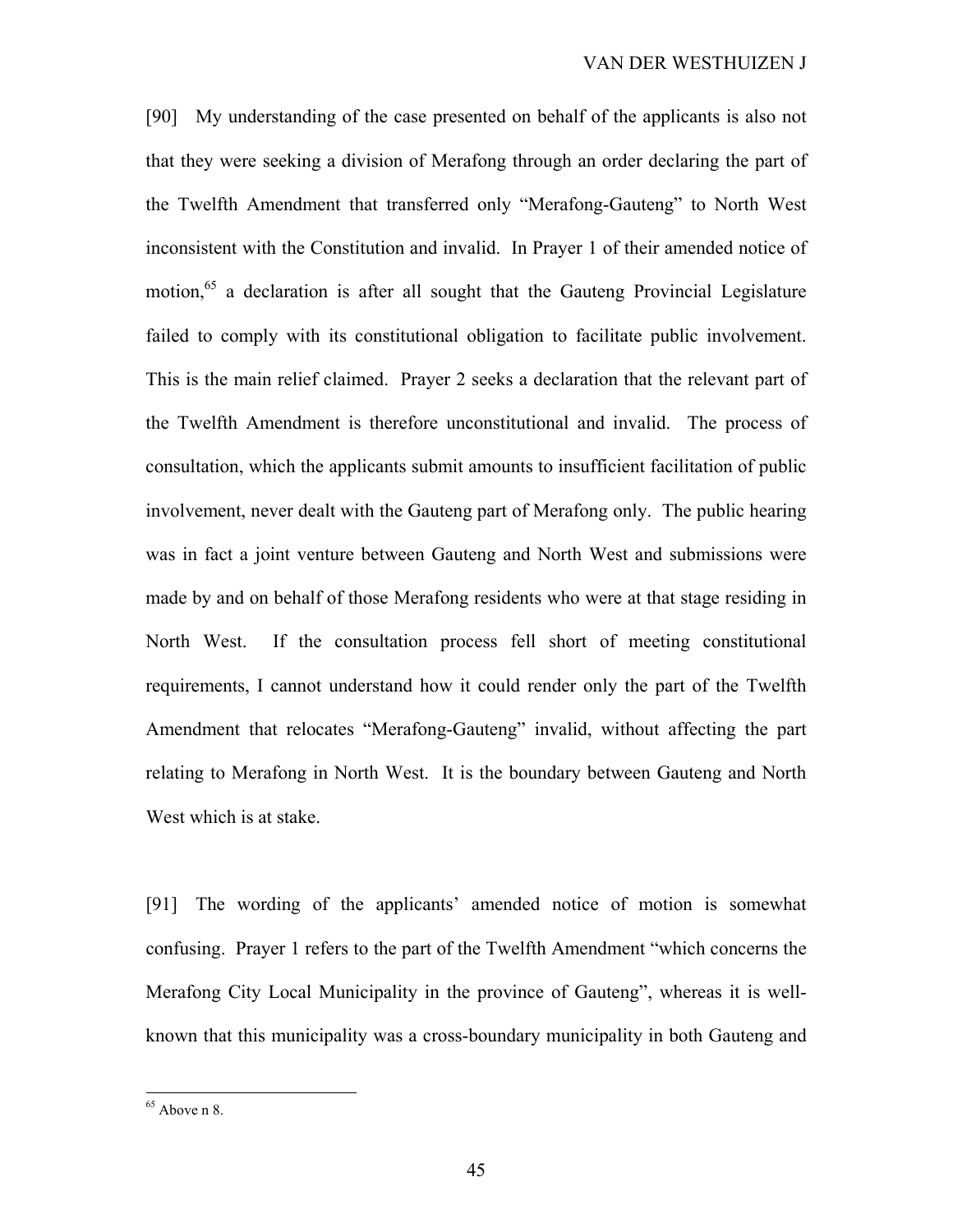North West. Prayer 2 mentions "that part of the area of Merafong City Local Municipality (CBLC8) from the province of Gauteng to the province of North West", but, as stated above, it is difficult to see how only that part could be unconstitutional, within the context of the applicants' case as a whole.

[92] In the applicants' founding affidavit the following statement appears:

"The Applicants support the well motivated conclusion therein (par4 thereof) that Merafong City Local Municipality forms an integral and integrated part of the West Rand and therefore Gauteng Province and a separation of these areas will have a substantial negative impact on the economic, social and institutional stability and development of the area as a whole."

[93] The Minister believed that the applicants intended this paragraph to state the following:

"The applicants appear to accept that there was no logical basis to re-draw the boundaries of North West and Gauteng Provinces in a way which would have divided *Merafong* into two or more separate areas that were located into different provinces. The applicants expressly accept that a separation of *Merafong* into different areas would have a substantially negative impact on the economic, social and institutional stability, as well as the development of *Merafong* as a whole. This is significant, because *Merafong* would have had to be located, in its entirety, either in Gauteng or North West Provinces. It was logically necessary to re-draw the boundaries of Gauteng and North West Provinces in a way which located *Merafong*, in its entirety in one or other province."

This statement was not denied by the applicants in the replying affidavit, even though the prior and subsequent paragraphs were expressly disavowed.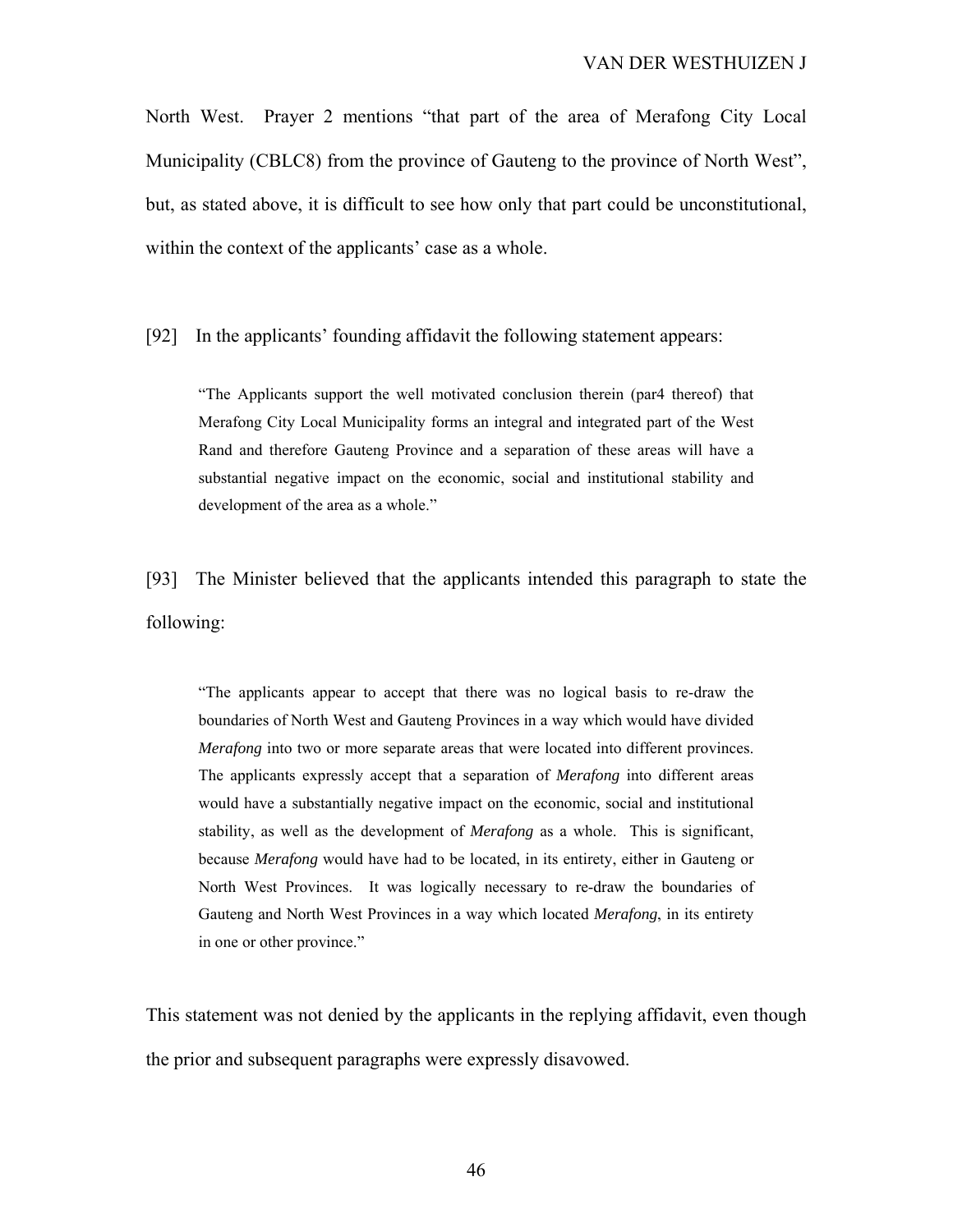[94] The final voting mandate, under the heading "Committee Position after Consideration of the Negotiating Mandates by the NCOP Select Committee", 66

 $\overline{a}$ 

Provinces can only adopt or reject the Constitution Bill in terms of Section 74(8) of the Constitution say (aye or nay). The legislative processes applicable to the Constitution Bill does not allow for amendments to be effected in the NCOP.

Subsequent to deliberations and negotiations by the select committee and the diverse positions advanced, the portfolio committee in considering the substance of the issues raised, notwithstanding the views of the public, reviewed their initial position based on the following—

- 1. The committee supports the phasing out of cross boundary municipalities as envisaged by the Constitution Twelfth Amendment Bill [B33B-2005], cross boundary municipalities have proved difficult to administer with negative consequences on the delivery of services.
- 2. Gauteng supports the creation of viable and sustainable municipalities with a proper revenue base.
- 3. Implications of Gauteng not supporting the Constitution Twelfth Amendment Bill [B33B-2005].
	- If the veto of the Gauteng Province applies to the whole Constitution Bill as it relates to cross-boundary municipalities, the Cross-Boundary Municipalities Laws Repeal Bill will have to be withdrawn from Parliament, and the local government elections would be conducted within the current municipal configuration, i.e. with cross-boundary municipalities.
	- If the notion of a narrow interpretation is applied to the provisions of the Constitution Bill which may be vetoed by a province, the implications are just as extensive as if the whole Constitution Bill is rejected. Lets for argument sake say Gauteng can only veto (reject) the part of the proposed Schedule 1A that defines its territory; it will mean that the authorisation to have cross-boundary municipalities is revoked, whilst the current boundary of Gauteng remains the same. The result of this would be that not only West Rand District but also Tshwane, Ekhuruleni and Metsweding would be affected. These municipalities (and their local municipalities where applicable) would have to be disestablished and those areas of the municipalities in question that fall in Gauteng. The cross-boundary areas falling in the other provinces would likewise have to be re-demarcated into the new municipalities.
	- The overall complication would be that the current boundaries of Gauteng are still determined with reference to magisterial districts, which are not used or referred to in the Constitution Twelfth Amendment Bill. Consequently, amendments that would be required in

<sup>&</sup>lt;sup>66</sup> The final voting mandate reads:

<sup>&</sup>quot;The Portfolio Committee's Negotiating Mandate indicated that Gauteng will support the Constitution Twelfth Amendment Bill on condition that the municipal area of Merafong is included in the municipal area of the West Rand District Municipality of the Gauteng Province. In the absence of any indication whether the Gauteng Legislature has adopted or rejected the Constitution Bill in terms of section 74(8), this signals a qualified support for the Constitution Bill.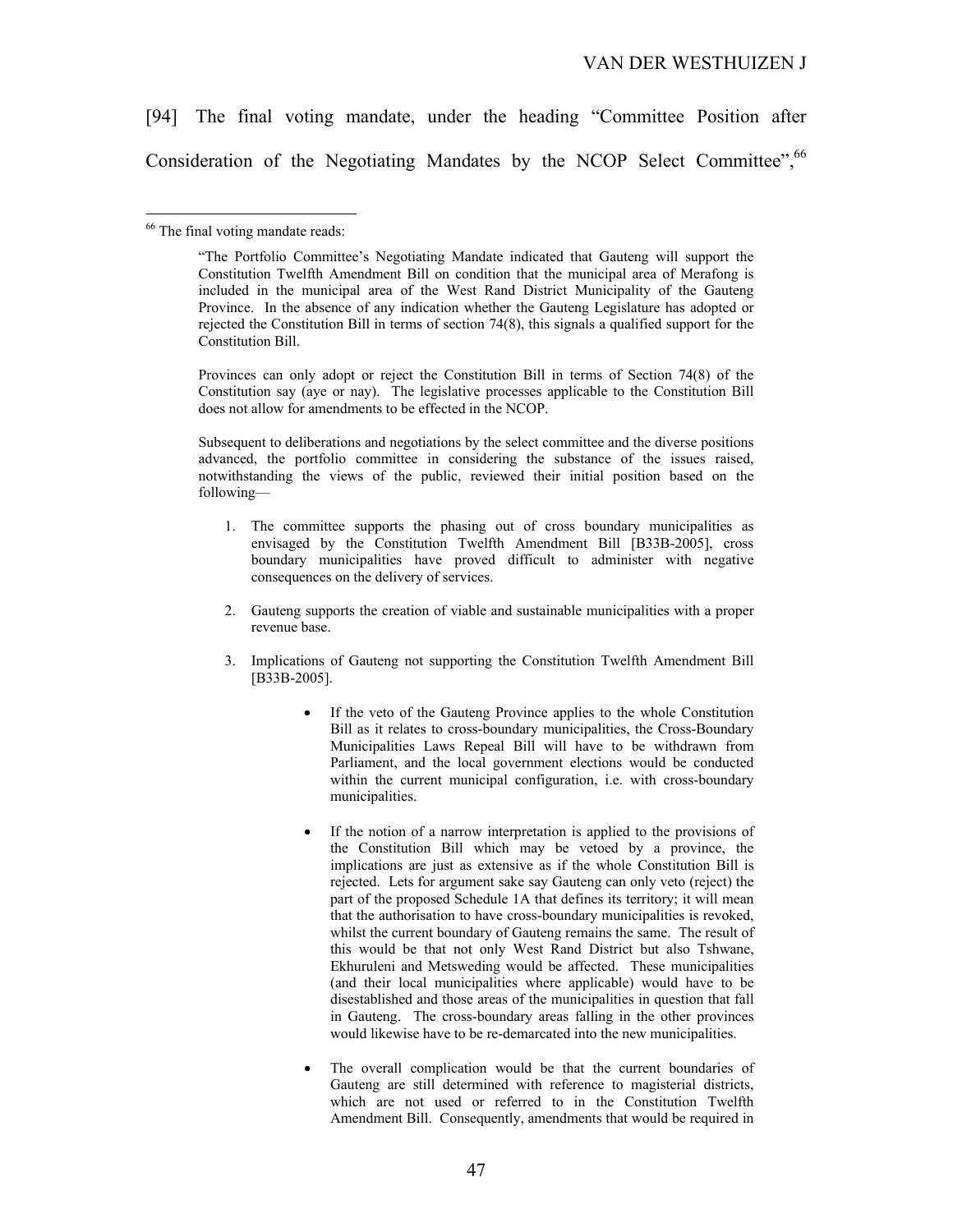describes the position taken at the time of the negotiating mandate as the Portfolio Committee's "qualified support" for the Bill. According to the Committee, the negotiating mandate indicated that Gauteng would support the Bill on condition that the municipal area of Merafong be included in the municipal area of the West Rand District Municipality in Gauteng. The final voting mandate then states that the Portfolio Committee – subsequent to deliberations and negotiations in the Select Committee and after hearing diverse positions that were advanced – reviewed their initial position, notwithstanding the views of the public. The Portfolio Committee thus recognised that they changed their view, and that their newly adopted position did not correspond with the views expressed by the majority of the community before the formulation of the negotiating mandate.

[95] The statement in the final voting mandate that provinces can only adopt or reject the Bill in terms of section 74(8) and "say (aye or nay)" has been criticised as an indication of a misconception on the part of the Portfolio Committee. However, the next sentence in the same paragraph provides the context. It states that amendments in the NCOP are not permissible. This is of course correct, as illustrated above.<sup>67</sup> Gauteng had to vote for or against the Twelfth Amendment Bill. As explained above,<sup>68</sup> the part altering its boundaries would have been severed and lapsed, if it voted against it. It could not vote conditionally.

 the Constitution Bill to address Gauteng's position may be such that it would not be possible to finalise the bill for the Local Government Elections, thus, elections would be conducted within the current <sup>67</sup> Above [75]-[82]. municipal configuration."

 $68$  Above [82].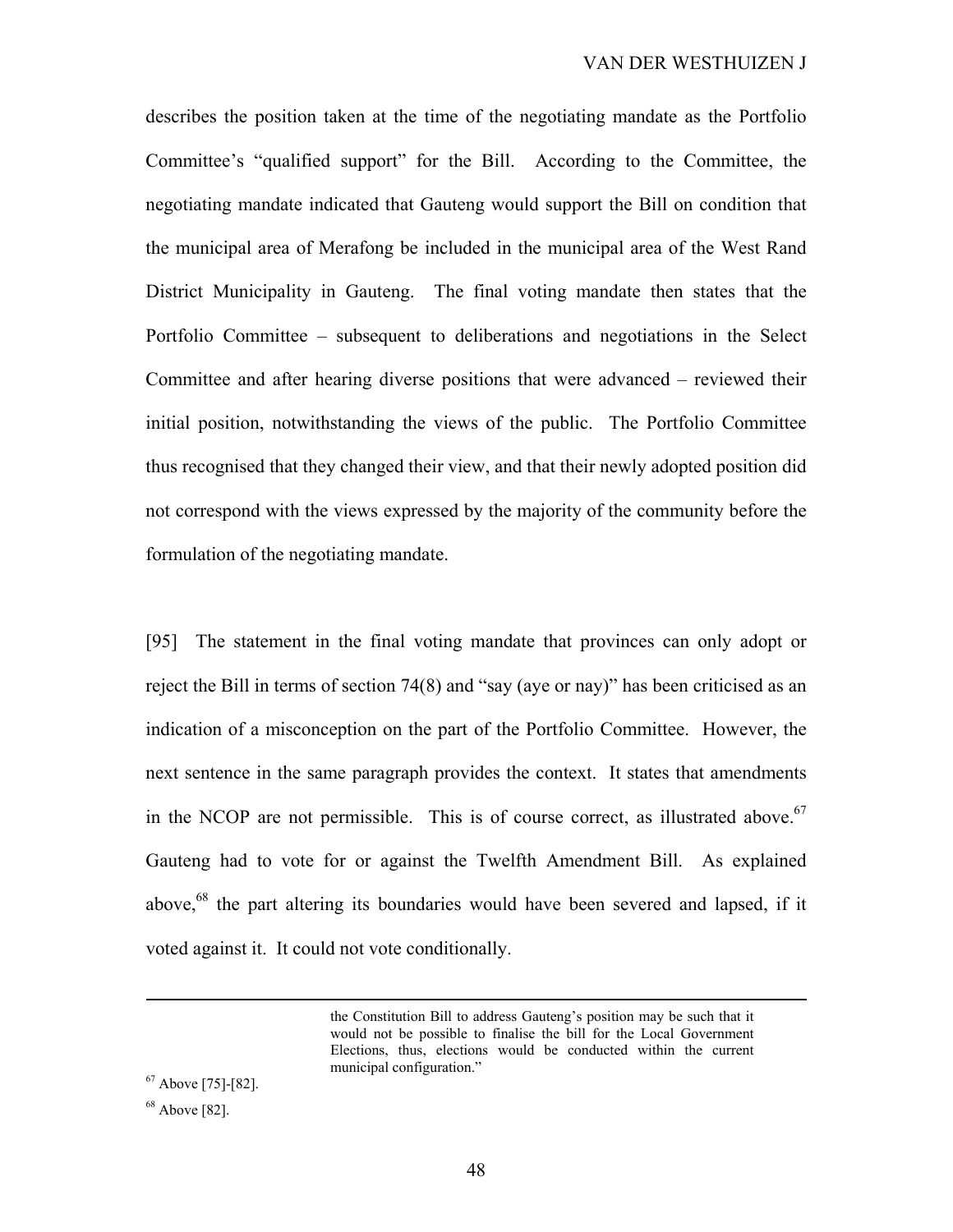[96] The document then refers to the deliberations and negotiations in the NCOP Select Committee and to the Portfolio Committee's consideration of the substance of the issues raised. The change of position was based on a number of reasons. The first two are nothing new, namely that the Committee supports the phasing-out of crossboundary municipalities and that Gauteng supports the creation of viable and sustainable municipalities with a proper revenue base.

[97] The document then deals with a third reason, namely the implications of Gauteng not supporting the Twelfth Amendment Bill. It then makes three points.

[98] The first of the three points is that if Gauteng's "veto" applies to the whole Bill as it relates to cross-boundary municipalities, the Cross-boundary Municipalities Laws Repeal Bill would have to be withdrawn from Parliament and the local government elections would be conducted within the existing municipal configuration with crossboundary municipalities. This statement is heavily criticised by Moseneke DCJ, but I do not agree with the criticism. The wording in the final voting mandate may be less than accurate. Of course, Gauteng on its own could not "veto" the Bill as a whole. However, if three or more other provinces also opposed the Bill, it could not be passed. Furthermore, the Portfolio Committee recognised that opposition to the Bill may have consequences. Read within the context of a proper understanding of section 74(8), and the rest of the final voting mandate, this statement cannot be said to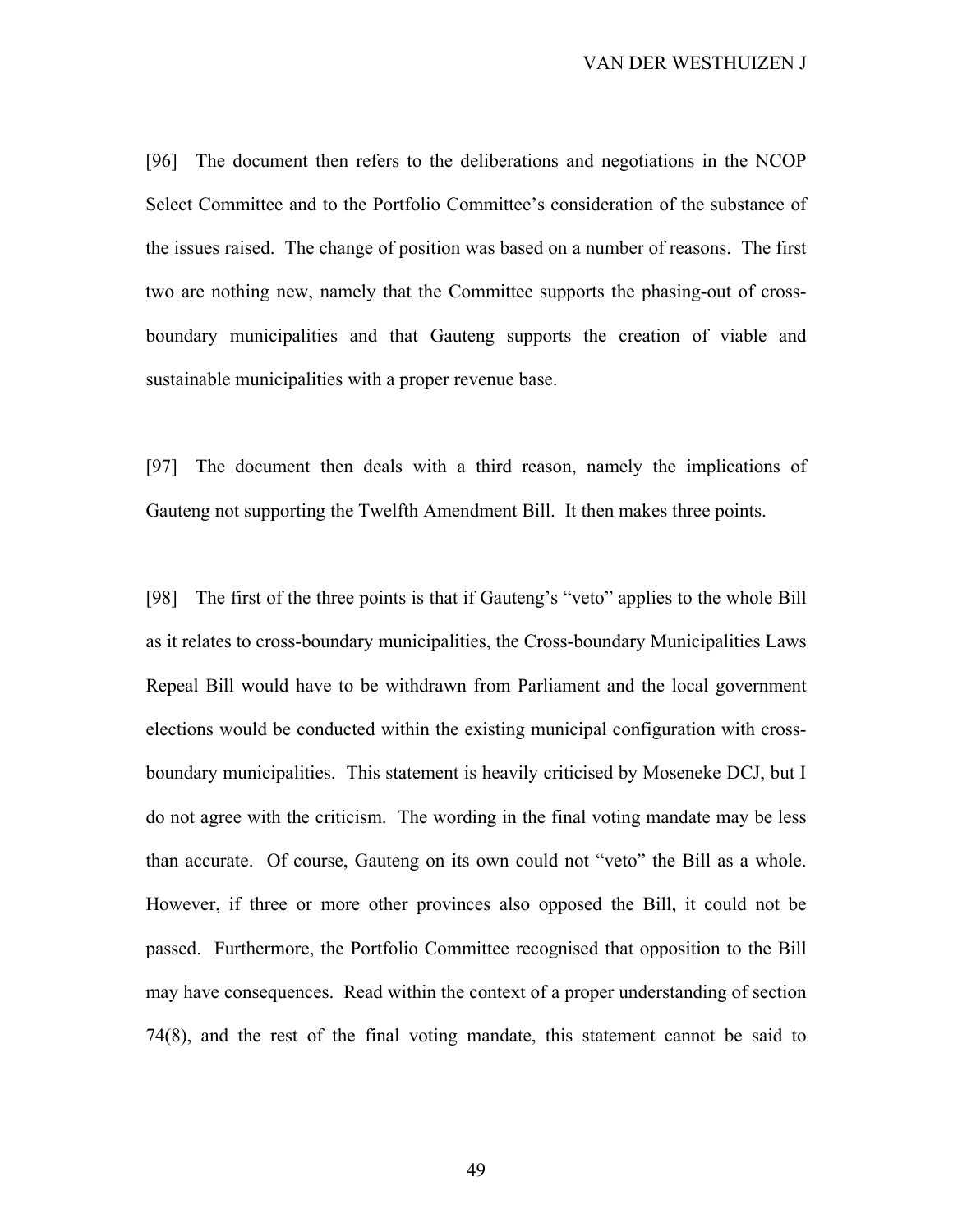indicate a materially wrong understanding on the part of the Committee of its constitutional powers.

[99] The document secondly deals with "a narrow interpretation" and talks of a "veto" or rejection of the part of the proposed Schedule 1A that defines Gauteng's territory. It recognises its power to veto or cause the severance of the part of the Twelfth Amendment affecting its boundaries. It states that the result would be that the basis for cross-boundary municipalities would be revoked, but the current boundary of Gauteng would remain the same. The consequences are then described.

[100] Thirdly, the document notes that municipal boundaries in Gauteng would still be determined with reference to magisterial districts and elections would be conducted "within the current municipal configuration", which was actually changed for the rest of the country by the Twelfth Amendment.

[101] With these considerations in mind, the Portfolio Committee adopted the final voting mandate, which provided:

"In terms of Section 65 of the Constitution, the Local Government Portfolio Committee recommends that the House confer authority on the head of its delegation to the NCOP, to **Vote in Support** of the Constitution Twelfth Amendment."

[102] It cannot be said that the Portfolio Committee laboured under a material misconception of its constitutional powers and obligations. In substance it was clearly aware of its power to cause the severance of the part of the Twelfth Amendment Bill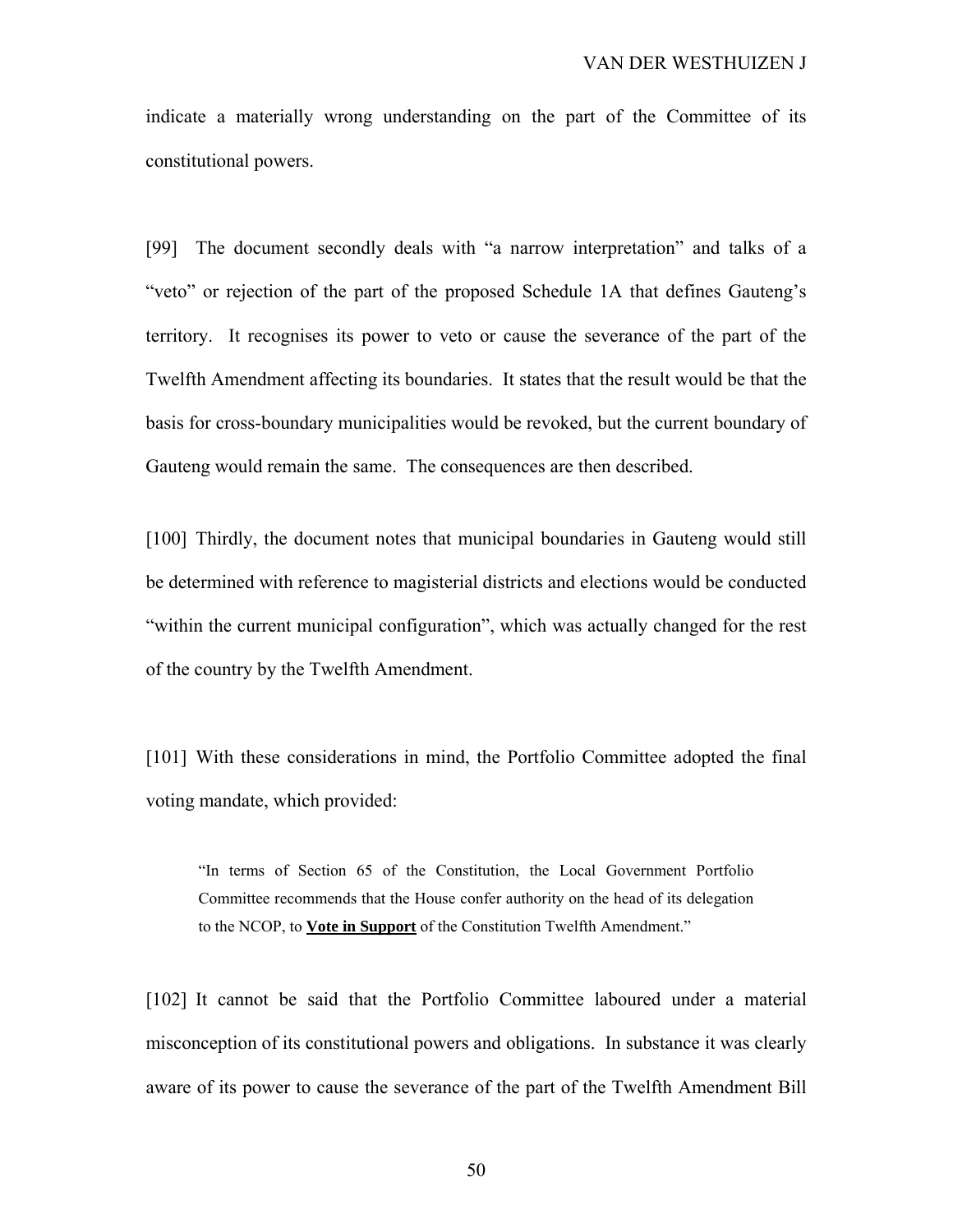that affected its boundaries, or effectively to veto that part. It considered this option and decided against it. The view of the applicants that the Committee was mistaken results from a conflation of the concepts of a substantive amendment in the NCOP (which was impossible), the power to vote for or against the Bill (which the Gauteng Provincial Legislature had), and the power of effectively vetoing a part of the Bill (which the Portfolio Committee realised was possible and indeed considered).

[103] In his judgment, Moseneke DCJ goes further than the applicants in questioning the rationality of the Gauteng Provincial Legislature's conduct. He expresses the view that Gauteng could have supported the Bill, but declined to support that part of the Bill relating to the incorporation of "Merafong-Gauteng" into North West. The twin objectives of terminating cross-boundary municipalities and defeating the redrawing of its boundaries could have been achieved simply by voting in favour of the Bill, while declining to support that part of the Bill which affected its boundary. It was not necessary to turn away from the negotiating mandate. The judgment states that a veto related to the municipal area of Merafong is localised and discrete and cannot possibly affect the municipal boundaries of the rest of Gauteng. The effect of the veto would be no more than that the part of the area of Merafong City Local Municipality that fell within the municipal area of the West Rand District Municipality would remain in Gauteng, which is what the amendment sought to achieve. The judgment criticises the Portfolio Committee's exposition of the possible consequences of a veto. It finds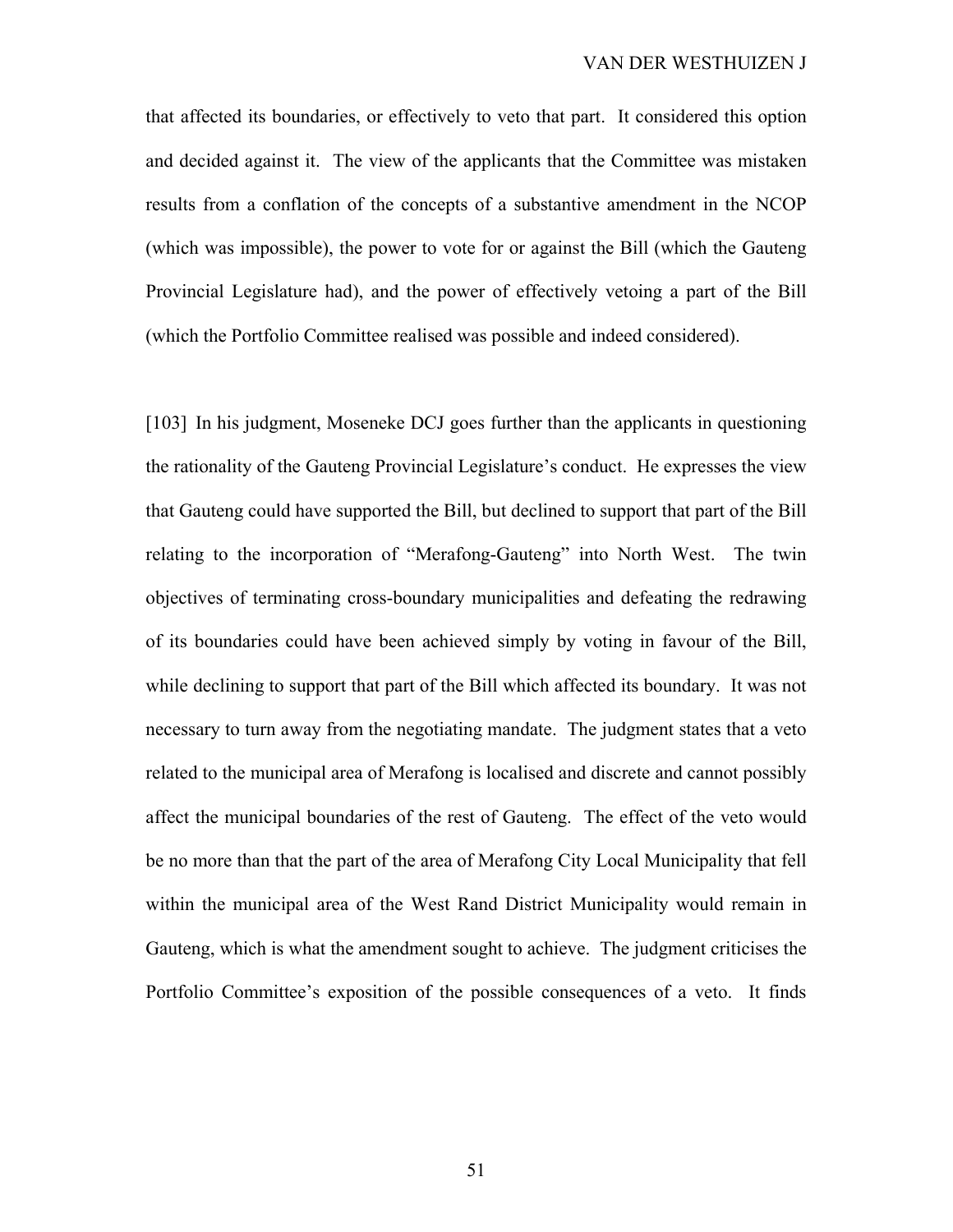aspects of the Committee's reasoning startling and evident of a baseless grandiose notion of the legal consequences of the veto. $69$ 

[104] For a number of reasons I am respectfully unable to agree. As indicated above, neither the negotiating mandate, nor the submissions expressing the will of the people of Merafong that were reflected in the negotiating mandate, were aimed at the division of Merafong into two parts to be located in different provinces. Furthermore, the negotiating mandate did not state separate twin objectives of supporting the phasingout of cross-boundary municipalities, while at the same time preserving the existing boundary through Merafong between Gauteng and North West. It did not express support for the principle of doing away with cross-boundary municipalities at the cost of dividing Merafong. It rather expressed support for the principle of phasing-out cross-boundary municipalities and, consequently, called for the inclusion of the whole of the Merafong municipal area into Gauteng, because it agreed with the submissions of the community. This is clear from the wording of the negotiating mandate.

[105] The option, which Moseneke DCJ is of the view the Gauteng Provincial Legislature ought to have followed, would require a province to have several votes in the NCOP regarding a bill altering provincial boundaries. In addition to its vote on the Bill as a whole, it would have to vote on the part of the Bill altering its boundaries, and if more than one boundary is altered or if its boundaries are altered in more than one place, on each and every one of those. (The boundary on which this application is

 $69$  See [181]-[191] of the Moseneke judgment.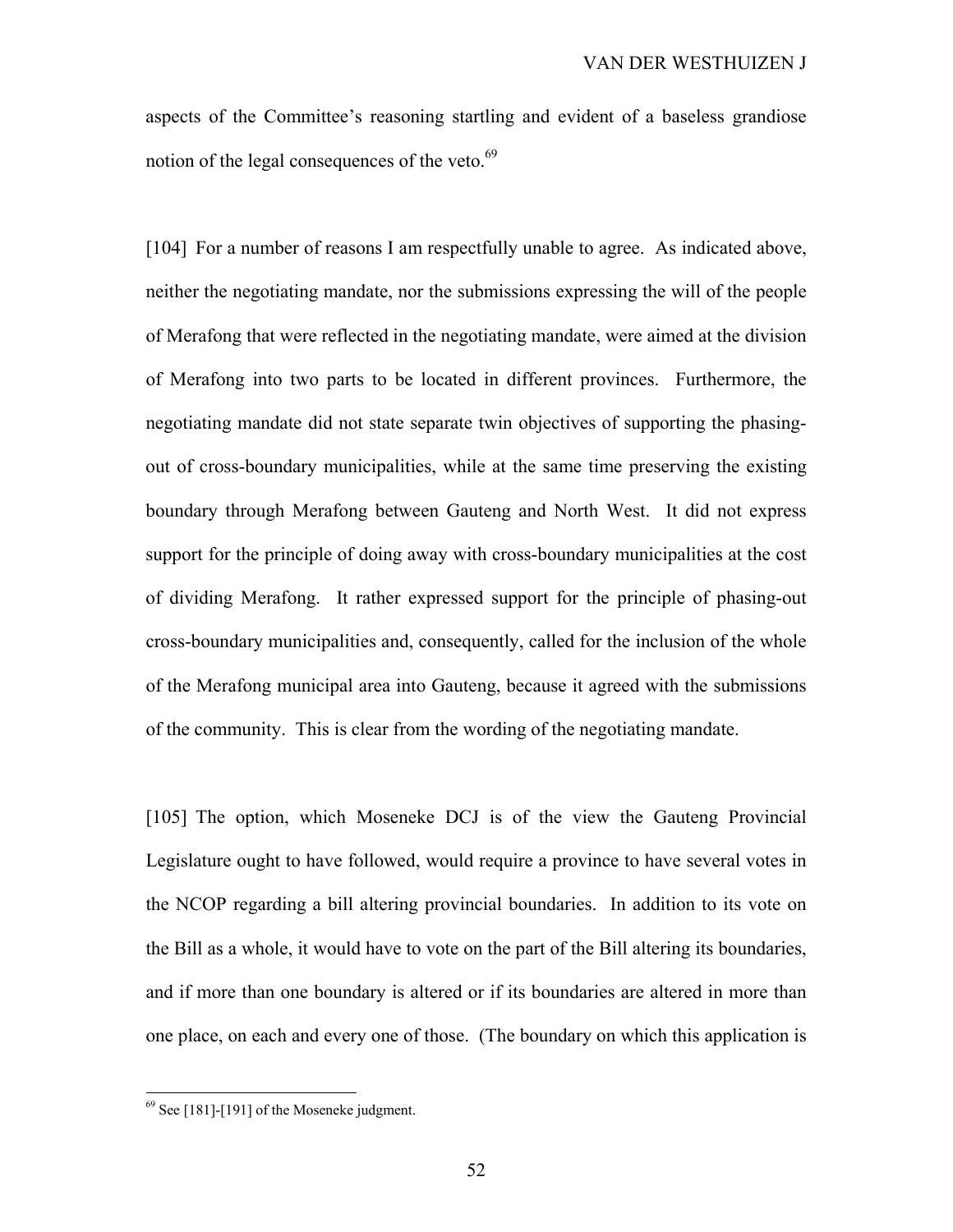focused is indeed not the only alteration of Gauteng's boundaries affected by the Twelfth Amendment.) In my view, this is not envisaged by sections 74(3) and (8) of the Constitution which refer to a bill or the relevant part of a bill that alters provincial boundaries. The legal advice given by Dr Bouwer and Advocate Razaard also did not state this to be a possibility. Dr Bouwer specifically pointed out that if Gauteng did not support "the question of Merafong", the result would be that part of Merafong would fall in Gauteng and the other part would be demarcated to another municipality somewhere in North West. The delegate of Gauteng was made aware of this consequence.70

[106] Furthermore, to fault the Gauteng Provincial Legislature for not considering a perceived option which was not presented to it by the people of Merafong, namely to divide Merafong into two different municipalities in two provinces, and to tie this to the Portfolio Committee's change of position after the negotiating mandate, goes beyond this Court's view of the standard of rationality. The earlier-mentioned decisions of this Court make this clear.

## *Consequences of a veto*

 $\overline{a}$ 

[107] The criticism that the Portfolio Committee materially misunderstood the constitutional position also goes to the Committee's evaluation of the *consequences* of the options they considered, and not only to their appreciation of their *powers* or

 $70$  In the same debate Mr Shiceka said that the people wanted the status quo to remain. However, from the rest of the document, it is clear that he misunderstood the concept of a cross-boundary municipality and thus the status quo. He confused geographical area with service delivery.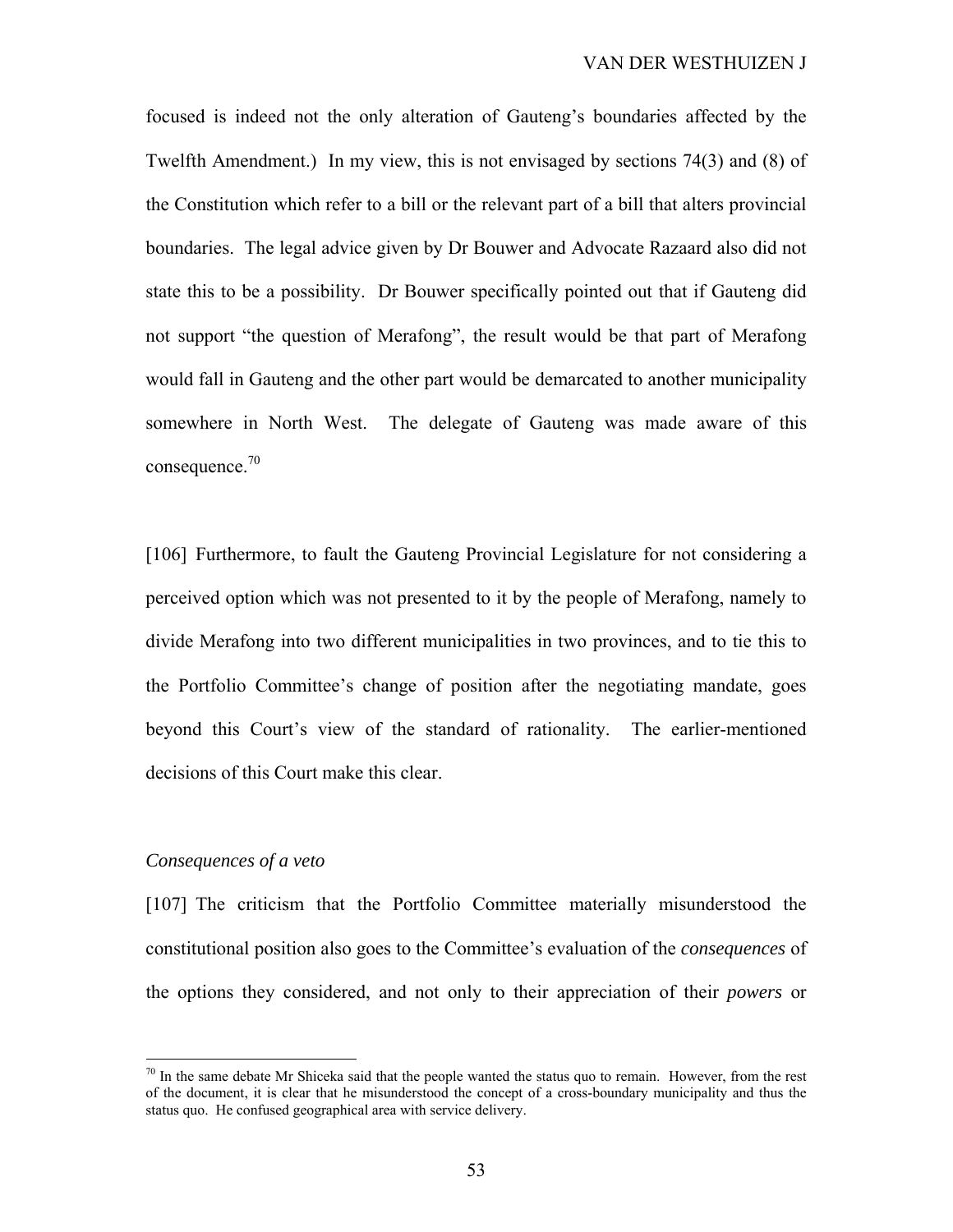*obligations* under the Constitution. This is a different matter. The first question is whether this Court is in a position to judge properly on this aspect on the papers before us. I am not convinced that it is. In their written submissions and their oral argument before this Court, the applicants did not specifically attack the Gauteng Provincial Legislature's evaluation of the consequences of, for example, the severance of the part of the Twelfth Amendment Bill altering Gauteng's boundaries. The respondents did not argue the point either. Further directions were issued twice since argument was heard in this matter, calling for records and other documents and for written argument on whether the Legislature was mistaken in law on a very specific point. None of these directions called for argument on the correctness or otherwise of the Legislature's evaluation of the consequences.

[108] A range of possible undesirable consequences regarding cross-boundary municipalities, the boundaries of Gauteng, the ripple effect on other municipalities, and even provinces and local government elections are mentioned in the final voting mandate. A proper analysis of these possibilities is no simple matter and requires a detailed analysis of the Bill, Schedule 1A to the Bill, the maps referred to in the Schedule (some of which are not included in the papers) and perhaps information on the legislative purpose behind using these particular maps instead of references to the municipalities themselves. The other legislation which has been passed could be of great significance. The role of the Demarcation Board, including the motivation behind its changed decisions and the exact timing of demarcation, is also relevant.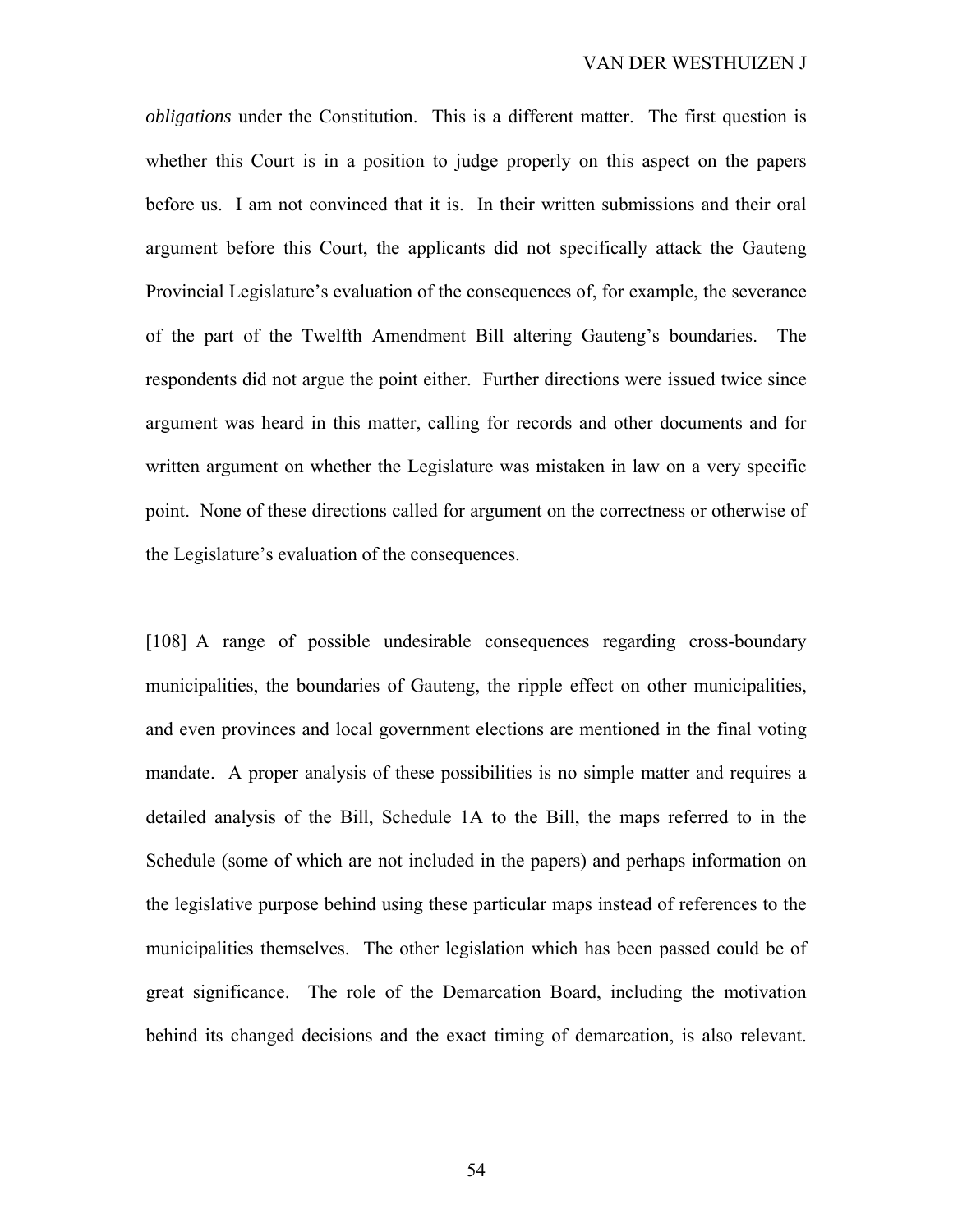(The record currently includes only press releases.) Several of the above may be open to different constructions or interpretations.

[109] In my view it would not be in the interests of justice, if at all possible, to determine this complex set of issues without the benefit of further argument specifically on this point. Insofar as I am, on the papers before us, able to judge on the consequences, I am unable to find the statements in the final voting mandate, inelegantly worded as they are, to reflect a material misunderstanding of the legislature's constitutional powers or obligations. An analysis of the contents and structure of the Bill, the other applicable legislation and the relevant maps leads me to conclude that if the part of the Bill relating to Gauteng were indeed severed, Merafong would have remained a cross-boundary municipality, other municipalities as well as the local government elections would not have been left untouched, and the people of Merafong might indeed have experienced very negative consequences.

### *The rationality of the decision to locate Merafong in North West*

[110] This brings me to the *second leg* of the applicants' rationality attack, namely the merits of the decision to locate Merafong in North West. The public's proposal that Merafong belongs in Gauteng centred around a number of submissions, summarised in the final voting mandate. It was said to be better for the effective delivery of services for Merafong to fall within Gauteng. The Gauteng Department of Social Development already had offices in Khutsong and Carletonville. Health and emergency services were alleged to be inadequate in North West. Education in North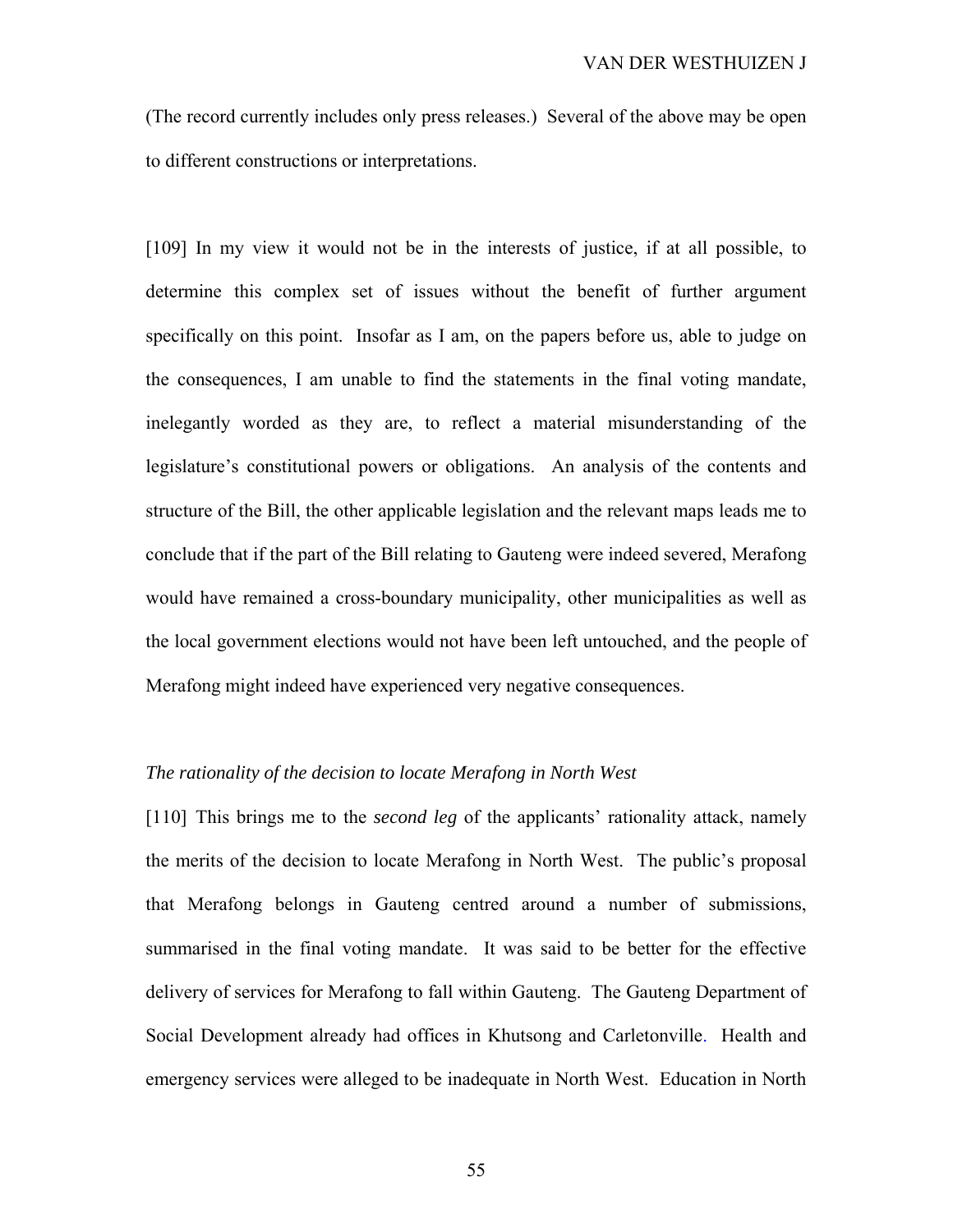West was alleged to be lagging behind. The capacity of local government structures to implement water and sanitation services as well as an expanded public works programme was questioned. Much emphasis was furthermore placed on Merafong's links to Gauteng as the economic hub of South Africa and indeed the Southern African region.

[111] Arguments in favour of locating Merafong in North West were also mentioned in the document. On the economic front it was stated that Merafong depends heavily on the neighbouring town of Potchefstroom in North West. Merafong received correctional, health, taxi registration, telephone and electric services from North West. Merafong's location in North West was better suited for the macro-economic strategy of North West, which is based on an economy dependent on natural resources, namely mining, agriculture and tourism.

[112] Counsel for the applicants did not pursue all these points in oral argument. In fact, they conceded that the obvious need for effective service delivery does not necessarily mean that Merafong cannot be located in North West, where attempts are indeed being made to improve service delivery. They stressed the importance of people's emotional attachment to a province, and the effect of a provincial boundary change on the dignity of the people involved, as recognised in *Matatiele 1*.

[113] In their oral submissions, counsel for the applicants focused on the argument advanced by the Government that locating Merafong in North West would increase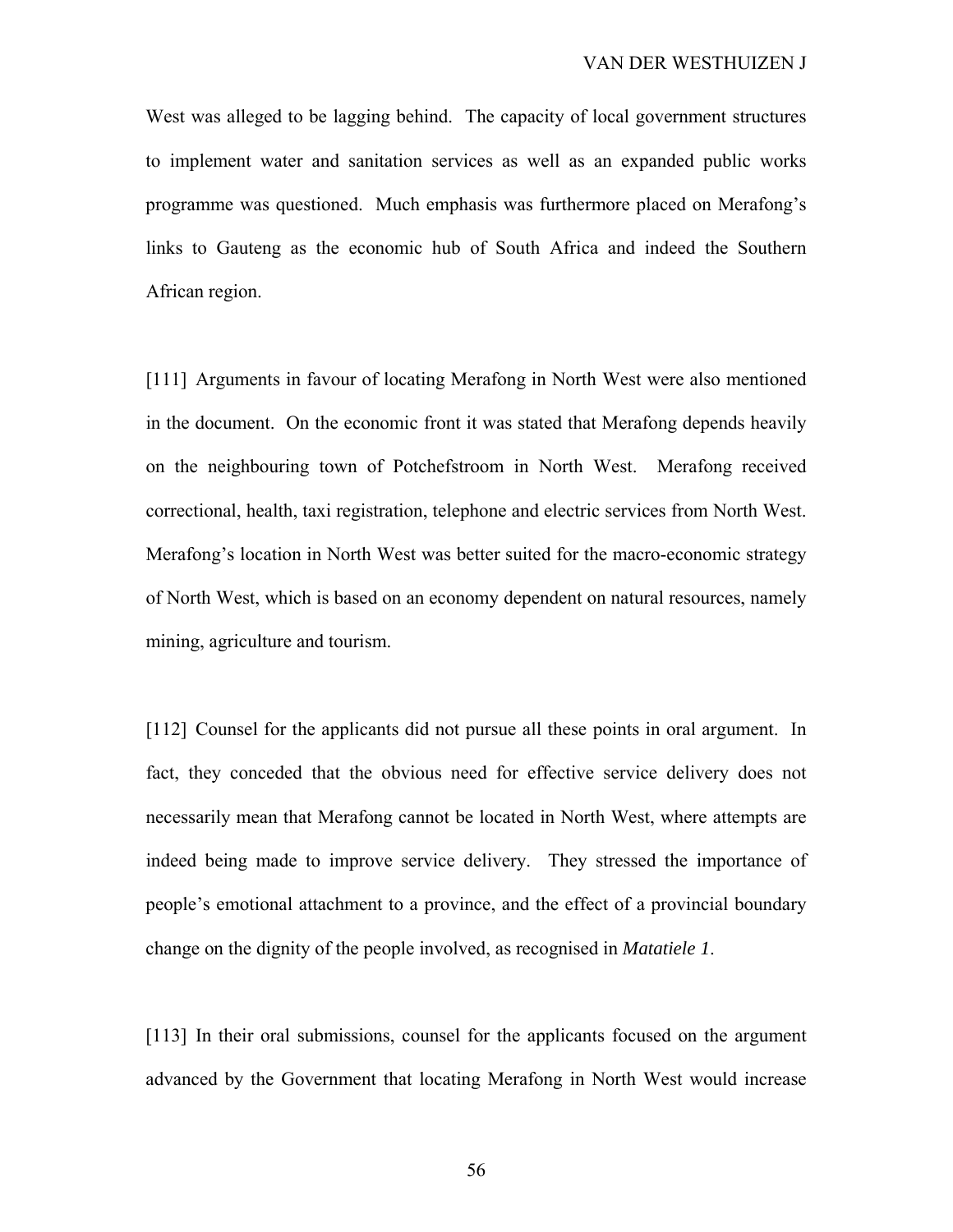the population of North West and thus its equitable share of revenue from the National Revenue Fund. Equitable share of revenue is regulated by sections  $213$ ,  $71$   $214$  $72$  and  $227<sup>73</sup>$  of the Constitution. The applicants argued that although voluminous papers were filed on this aspect, it was never offered publicly as a reason and was not part of

"(1) An Act of Parliament must provide for—

 $\overline{a}$ 

- (a) the equitable division of revenue raised nationally among the national, provincial and local spheres of government;
- (b) the determination of each province's equitable share of the provincial share of that revenue; and
- (c) any other allocations to provinces, local government or municipalities from the national government's share of that revenue, and any conditions on which those allocations may be made.
- (2) The Act referred to in subsection (1) may be enacted only after the provincial governments, organised local government and the Financial and Fiscal Commission have been consulted, and any recommendations of the Commission have been considered, and must take into account—
	- (a) the national interest;
	- (b) any provision that must be made in respect of the national debt and other national obligations;
	- (c) the needs and interests of the national government, determined by objective criteria;
	- (d) the need to ensure that the provinces and municipalities are able to provide basic services and perform the functions allocated to them;
	- (e) the fiscal capacity and efficiency of the provinces and municipalities;
	- (f) developmental and other needs of provinces, local government and municipalities;
	- (g) economic disparities within and among the provinces;
	- (h) obligations of the provinces and municipalities in terms of national legislation;
	- (i) the desirability of stable and predictable allocations of revenue shares; and
	- (j) the need for flexibility in responding to emergencies or other temporary needs, and other factors based on similar objective criteria."

 $^{73}$  Under the heading "National sources of provincial and local government funding" section 227 states:

- "(1) Local government and each province—
	- (a) is entitled to an equitable share of revenue raised nationally to enable it to provide basic services and perform the functions allocated to it; and
	- (b) may receive other allocations from national government revenue, either conditionally or unconditionally.
- (2) Additional revenue raised by provinces or municipalities may not be deducted from their share of revenue raised nationally, or from other allocations made to them out of national government revenue. Equally, there is no obligation on the national government to compensate provinces or municipalities that do not raise revenue commensurate with their fiscal capacity and tax base.
- (3) A province's equitable share of revenue raised nationally must be transferred to the province promptly and without deduction, except when the transfer has been stopped in terms of section 216.
- (4) A province must provide for itself any resources that it requires, in terms of a provision of its provincial constitution, that are additional to its requirements envisaged in the Constitution."

 $71$  Section 213(3) states that a province's equitable share of revenue raised nationally is a direct charge against the National Revenue Fund.

 $72$  Under the heading "Equitable shares and allocations of revenue" section 214 states: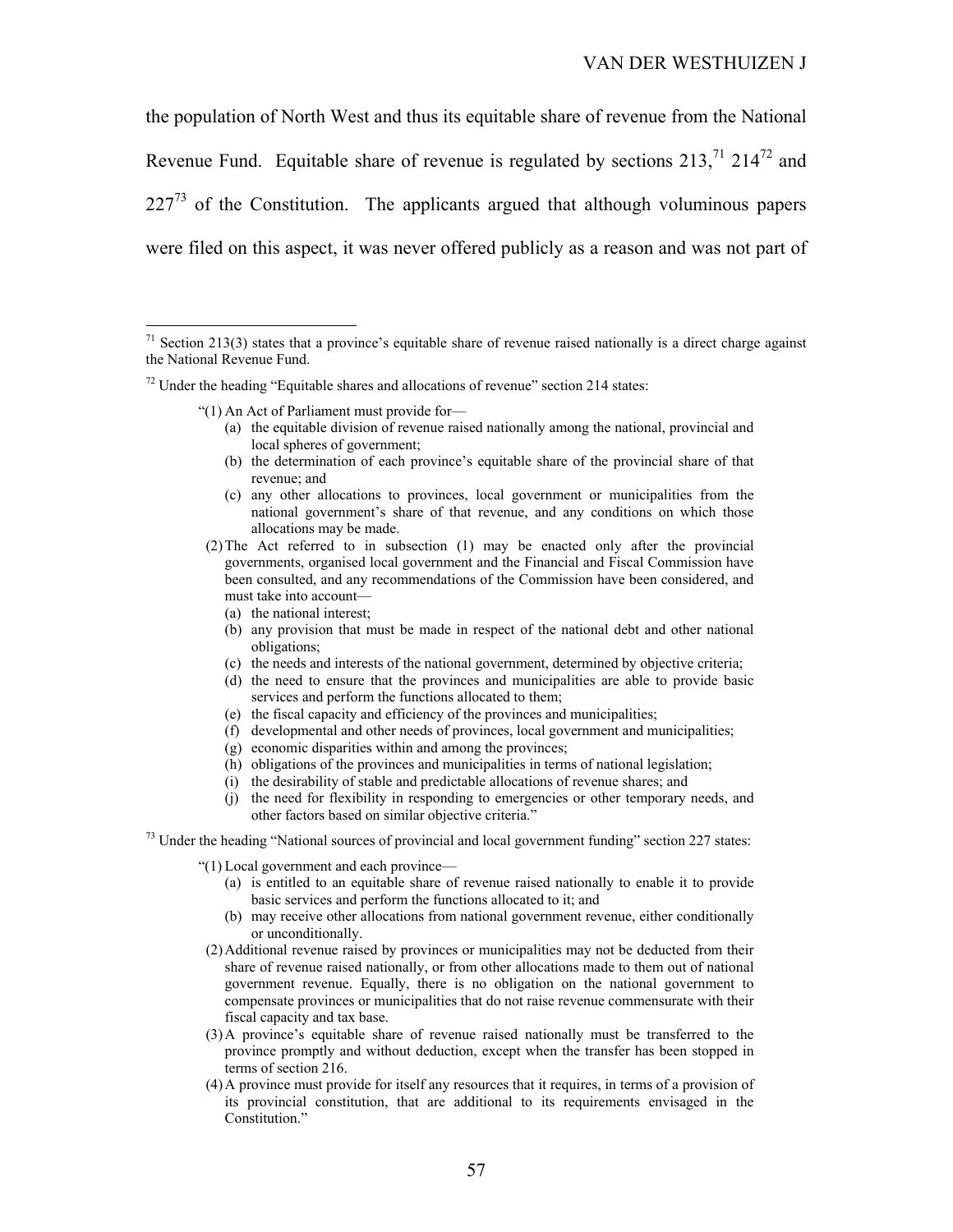the public discourse. The Merafong community would have strongly objected to this argument, on its merits, if they had had the opportunity to do so.

[114] Before succumbing to the temptation to enter the debate on the merits raised by *second leg* of the applicants' rationality attack, one must be mindful of this Court's earlier-mentioned jurisprudence on rationality.<sup>74</sup> What is required, insofar as rationality may be relevant here, is a link between the means adopted by the legislature and the legitimate governmental end sought to be achieved. It is common cause that doing away with cross-boundary municipalities is desirable for improved service delivery and governance. This is the purpose of the Twelfth Amendment. More ways than one of achieving the objective are however available, namely to locate Merafong either wholly in Gauteng or wholly in North West. From economic, geographical and other perspectives the choice can be debated, but it is one for the legislature to make. It is not for this Court to decide in which province people must live or to second-guess the option chosen by the Gauteng Provincial Legislature to achieve its policy goals and thus to make a finding on how socially, economically or politically meritorious the Twelfth Amendment is.

[115] In the circumstances I am unable to conclude that the Gauteng Provincial Legislature exercised its legislative powers irrationally.

# *Conclusion*

 $74$  Above [62]-[64] and n 47.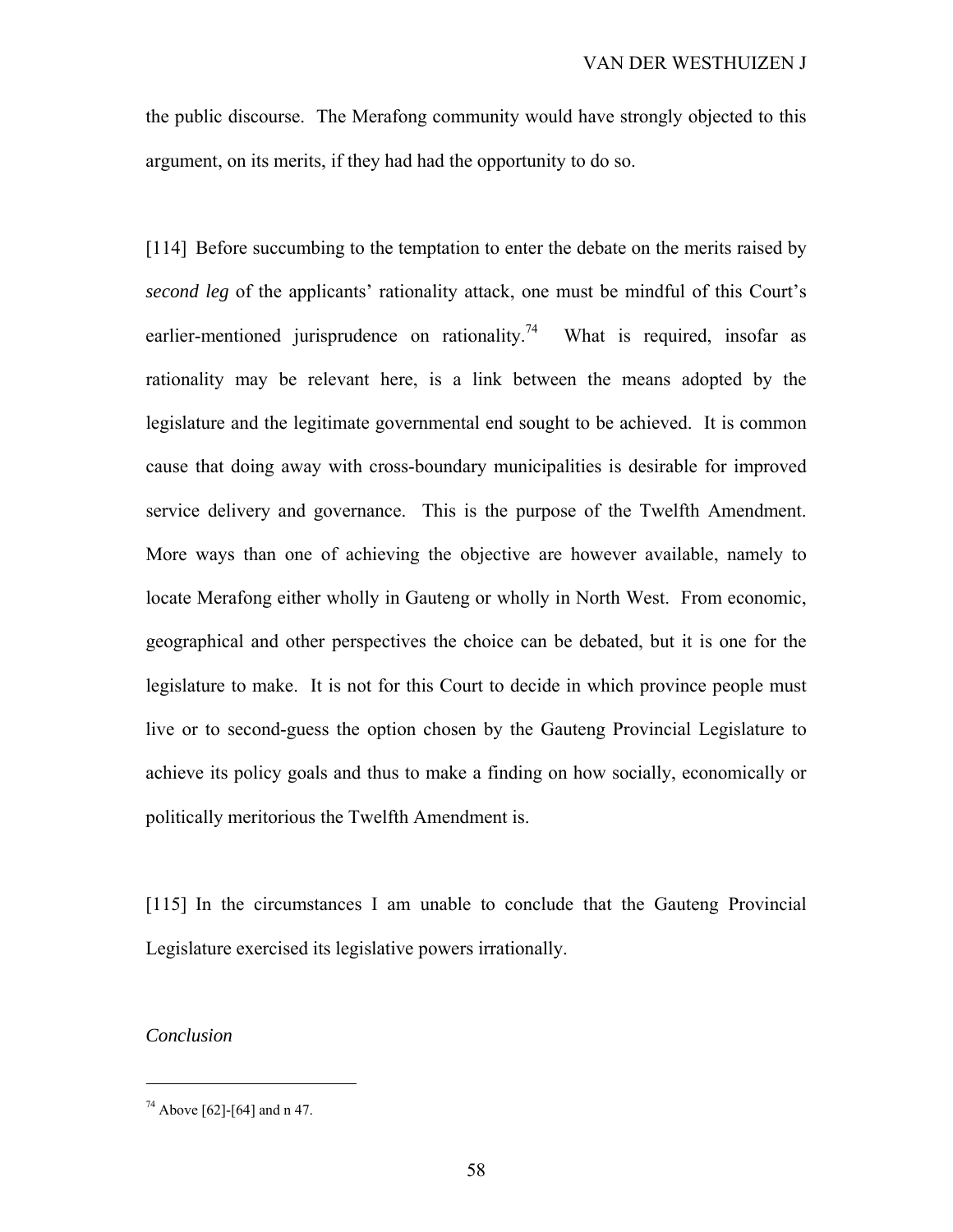[116] The applicants have not shown that the Gauteng Provincial Legislature failed to facilitate public involvement, or acted irrationally, in supporting the Twelfth Amendment Bill in the NCOP. The Legislature created a reasonable opportunity for the public to express its views and those views were taken into account. It also did not exercise its powers irrationally. Based on the submissions of the public, the Portfolio Committee formulated a negotiating mandate and indeed negotiated accordingly. After being informed of the legal position, the Committee considered the available options and decided on a final voting mandate. The Committee explained its change of position. The Legislature debated the issue and took a decision. It did not materially misunderstand its constitutional role. The merits of its decision also do not indicate irrational conduct. The application cannot succeed.

# *Costs*

[117] The applicants brought an important constitutional issue to this Court and were assisted by a public interest law institution with a history of campaigning for the recognition and protection of human rights. They should not be ordered to pay the respondents' costs.

### *Order*

[118] The following is therefore ordered:

- (1) The application to amend the applicants' notice of motion is granted.
- (2) The applications for condonation for the late filing of papers are granted.
- (3) The application for direct access is granted.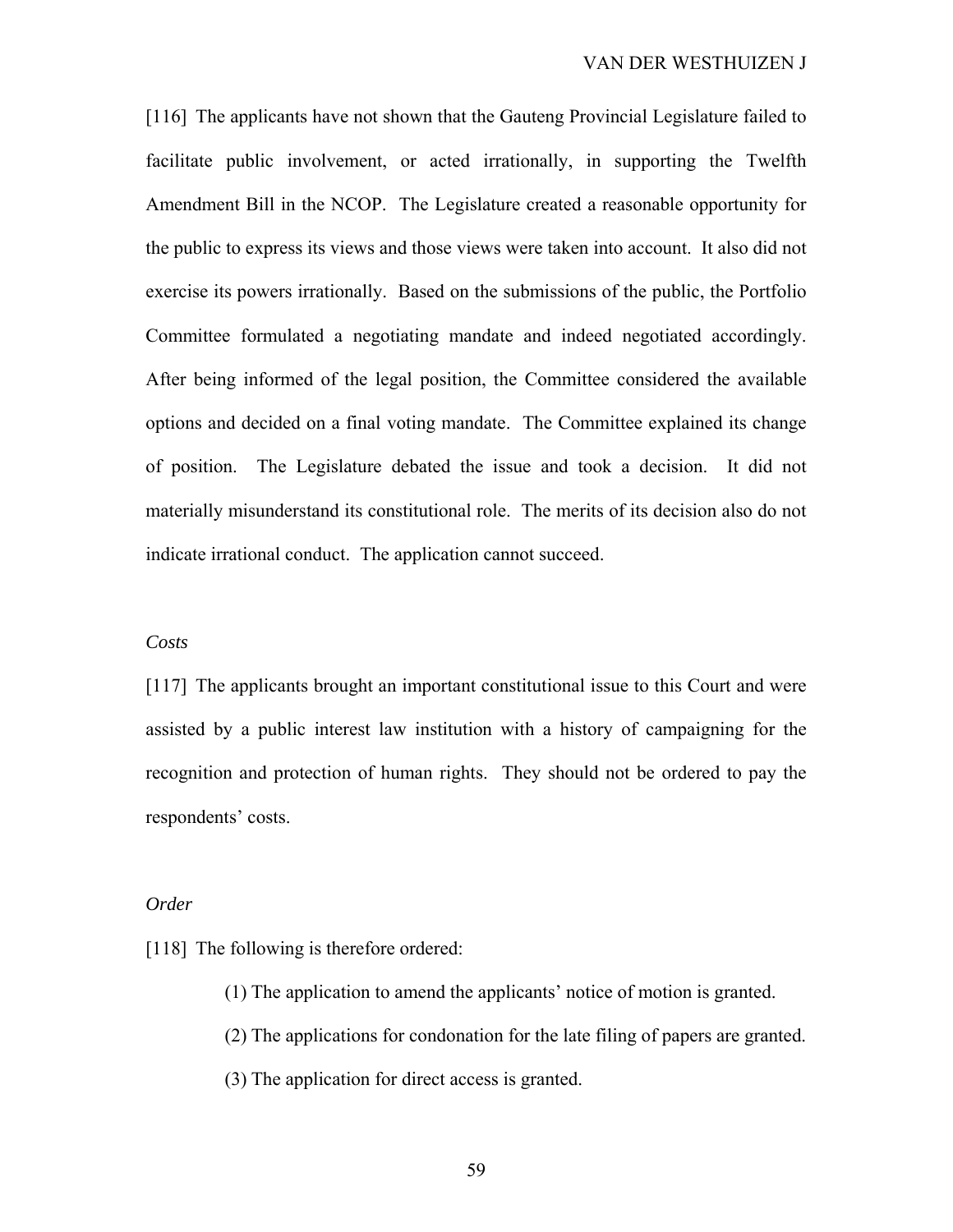(4) The application is dismissed.

Langa CJ, Mpati AJ, Ngcobo J, Skweyiya J and Yacoob J concur in the judgment of Van der Westhuizen J.

### MOSENEKE DCJ:

#### *Introduction*

[119] This application for direct access in terms of section  $167(4)(e)$  of the Constitution, $<sup>1</sup>$  concerns a constitutional challenge to a part of the Constitution Twelfth</sup> Amendment Act (Twelfth Amendment).<sup>2</sup> The applicants seek an order declaring that the Provincial Legislature of Gauteng (Provincial Legislature or sixth respondent) has failed to comply with its constitutional obligation, as envisaged in section 118(1)(a) of the Constitution, $3$  to facilitate public involvement in the legislative processes of considering and approving that part of the Twelfth Amendment which concerns the Merafong City Local Municipality. As I explain later, this municipality is a crossboundary municipality that straddles the borders of Gauteng and North West Provinces. For ease of reference, I shall allude to the cross-boundary municipality as

 $\overline{a}$ 

<sup>&</sup>lt;sup>1</sup> Section 167(4)(e) provides that:

<sup>&</sup>quot;Only the Constitutional Court may—

<sup>(</sup>e) decide that Parliament or the President has failed to fulfil a constitutional obligation".

<sup>&</sup>lt;sup>2</sup> Constitution Twelfth Amendment Act of 2005 was adopted on 6 December 2005.

 $3$  Section 118(1)(a) provides that:

<sup>&</sup>quot;A provincial legislature must—

<sup>(</sup>a) facilitate public involvement in the legislative and other processes of the legislature and its committees".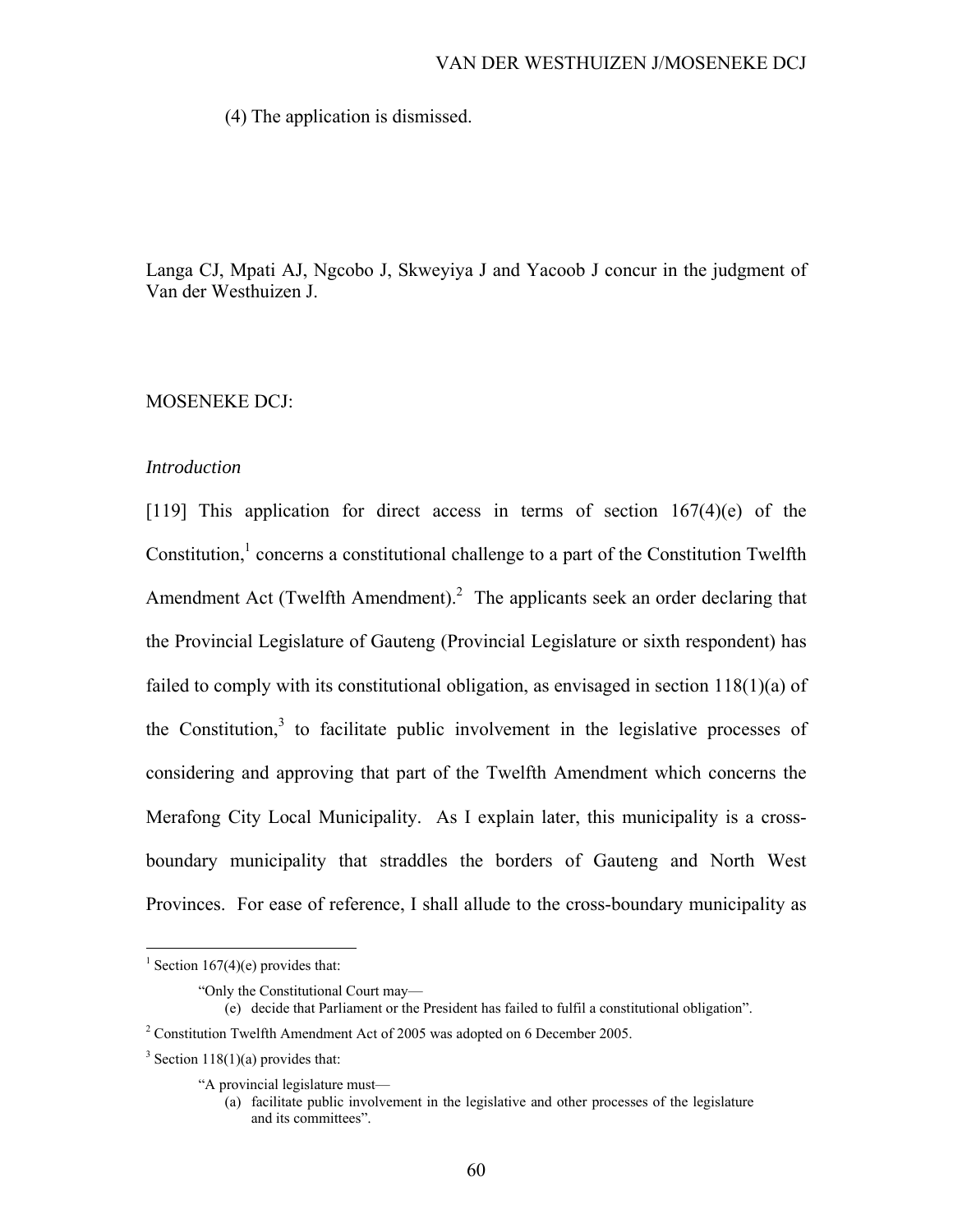Merafong and to its constituent municipal areas on each side of the boundary as Merafong-Gauteng and Merafong-North West, respectively.

[120] In the alternative, the applicants ask us to declare that, in approving the impugned provisions of the Twelfth Amendment, the Provincial Legislature failed to exercise its legislative powers rationally.

[121] The consequential relief they seek is an order that the part of the Twelfth Amendment that transferred Merafong-Gauteng to the Province of North West is inconsistent with the Constitution and invalid. They also urge us to hold that the provisions of the Cross-boundary Municipalities Laws Repeal and Related Matters Act (the Repeal Act)4 are inconsistent with the Constitution and invalid. The Repeal Act is a statute which was enacted to give effect to the Twelfth Amendment and thus contains stipulations that regulate the transfer of Merafong-Gauteng to North West Province.

[122] I have had the distinct benefit of reading the majority judgments of my colleagues, Van der Westhuizen J and Ngcobo J. I also had the pleasure of reading the judgment of my brother Skweyiya J. The judgments find no merit in and dismiss the application for declaratory and consequential relief. They hold that the Provincial Legislature took reasonable steps to facilitate public involvement in the legislative process related to the passage of the Twelfth Amendment. They also dismiss the

<sup>&</sup>lt;sup>4</sup> Act 23 of 2005.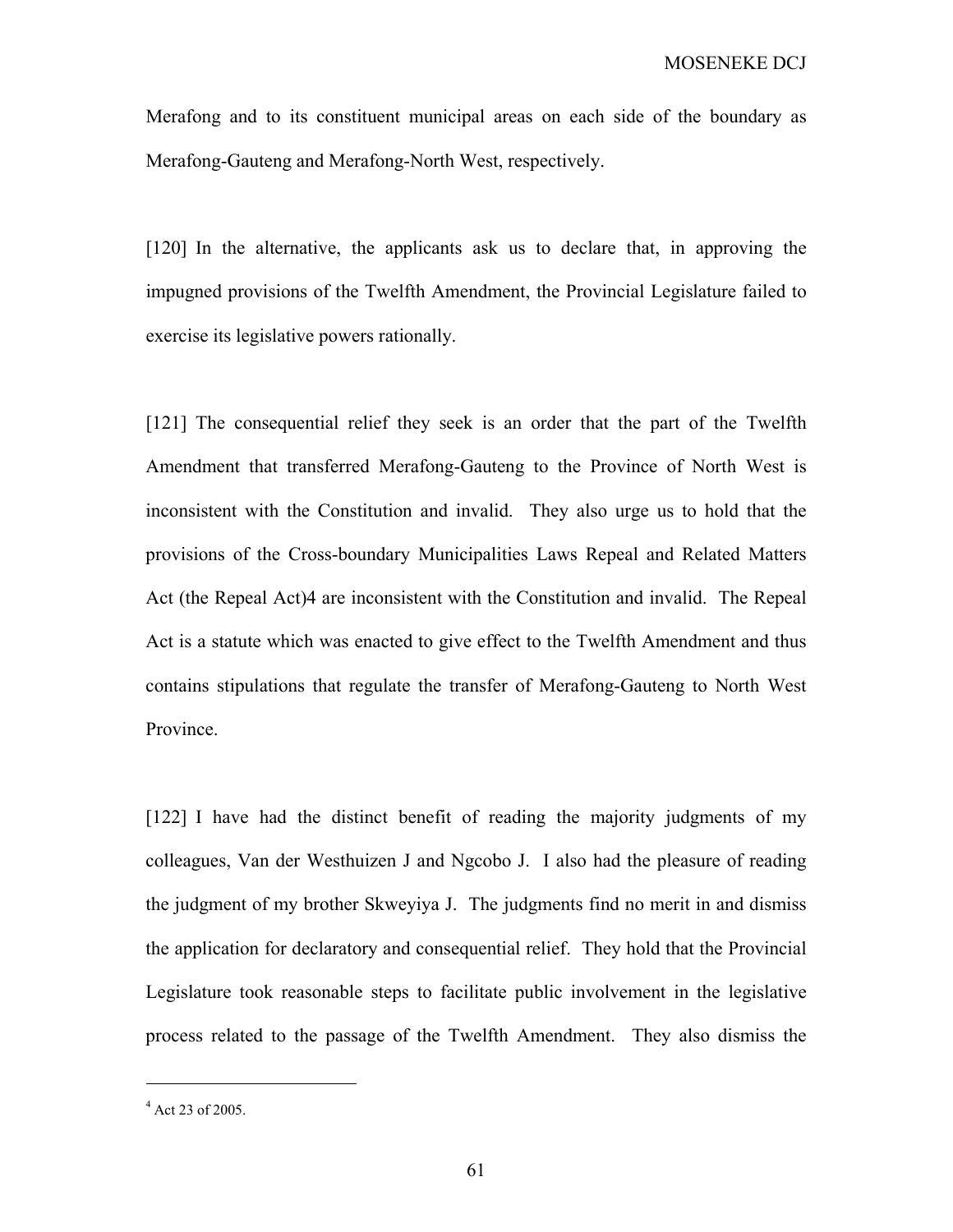alternative claim that the Provincial Legislature failed to exercise its legislative power rationally.

[123] As the majority judgments of Van der Westhuizen J and Ngcobo J do, I am inclined to accept that the steps taken by the Provincial Legislature to procure the participation of the people of Merafong, albeit in unseemly haste, in the legislative processes that led to the passage of the Constitution Twelfth Amendment Bill (Bill) are reasonable and do pass constitutional muster. However, I part ways with their respective judgments on whether the Provincial Legislature acted rationally in the exercise of its legislative powers conferred by section 74(8) of the Constitution,<sup>5</sup> when it approved the constitutional Amendment, which alters its provincial boundaries. It also gives me pleasure to acknowledge the respective judgments of Sachs J and Madala J. They are elegantly crafted and persuasive. Whilst I part ways with Sachs J on whether the Provincial Legislature took reasonable steps to facilitate public involvement in the legislative process related to the passage of the Twelfth Amendment, I respectfully support the conclusion reached by both judgments that the Provincial Legislature failed to exercise its legislative power rationally and that its decision to support the passage of the Twelfth Amendment Act is a constitutional nullity.

 $\frac{1}{5}$  It states:

<sup>&</sup>quot;If a Bill referred to in subsection  $(3)(b)$ , or any part of the Bill, concerns only a specific province or provinces, the National Council of Provinces may not pass the Bill or the relevant part unless it has been approved by the legislature or legislatures of the province or provinces concerned".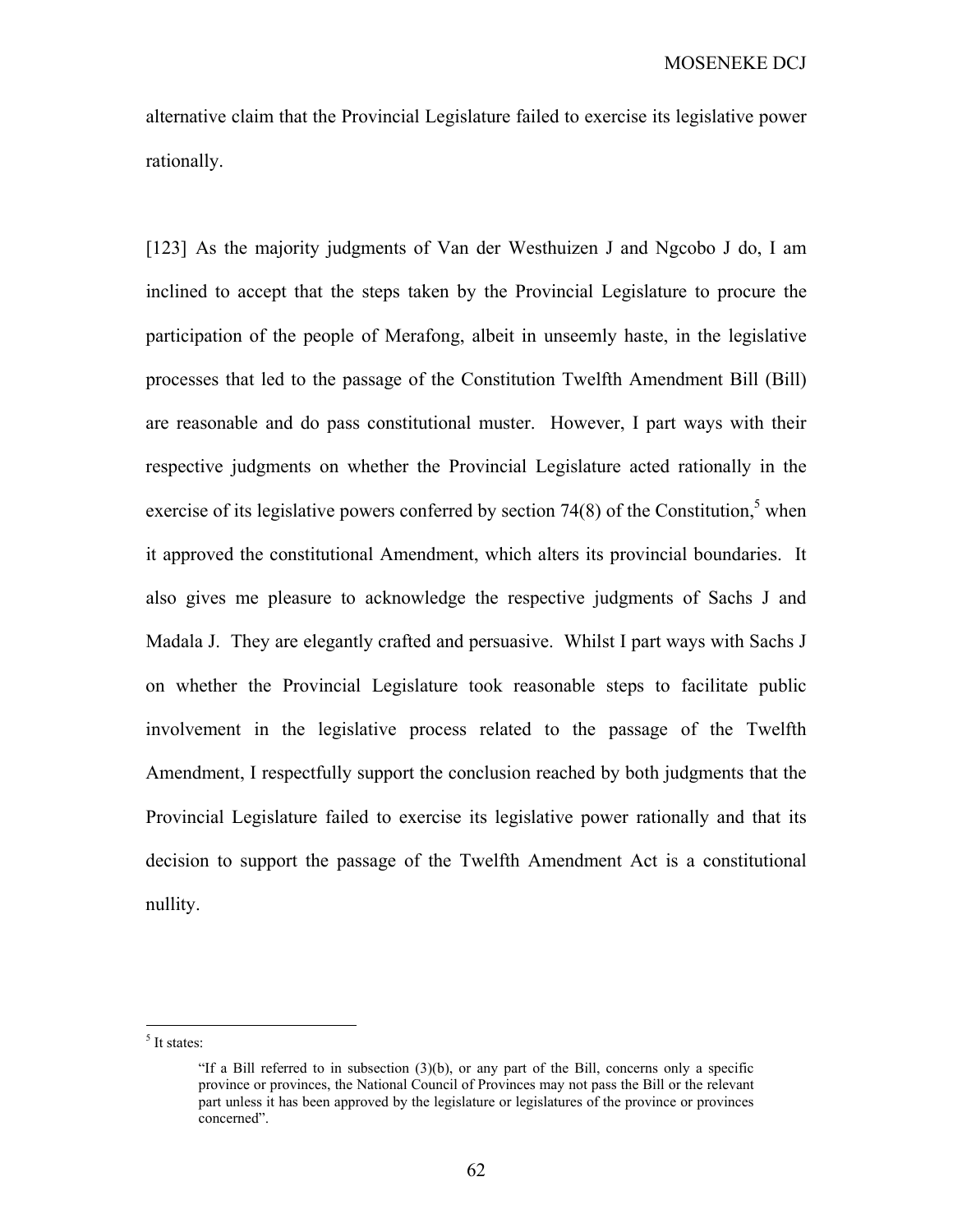[124] In my judgement, when the Provincial Legislature abandoned its decision not to approve the Bill and resolved to support the Bill, it acted without a proper appreciation of its powers and duties and therefore irrationally. Its decision does not meet the rationality standard imposed by our Constitution. In my view, the decision of the Provincial Legislature to approve the Bill is therefore invalid. This would mean that the relevant portion of the Twelfth Amendment6 would be inconsistent with the Constitution to the extent that it permits the incorporation of Merafong-Gauteng into North West.

[125] In this judgment I propose first to recite the facts. Happily, the facts are brief and largely undisputed.<sup>7</sup> Thereafter, I describe the operative constitutional framework within which the impugned decision of the Provincial Legislature was taken. Third, I test the decision for rationality. And last, I consider what may be an appropriate remedy.

# *Background and facts*

[126] The Constitution Second Amendment Act of 1998,8 inserted section 155(6A) into the Constitution. The new constitutional provision authorised the establishment of municipalities across provincial boundaries if the concerned municipalities could not feasibly be established within the boundaries of one province in accordance with

 $\overline{a}$ 

 $6$  Above n 2.

 $<sup>7</sup>$  The single most important dispute of fact has no relevance to the present rationality enquiry. It relates to the</sup> allegation by the applicants that at the end of 2004 the National Executive Committee of the majority party in Parliament and in the Provincial Legislature, the African National Congress, had already resolved to incorporate Merafong-Gauteng into the Province of North West.

<sup>8</sup> Act 87 of 1998.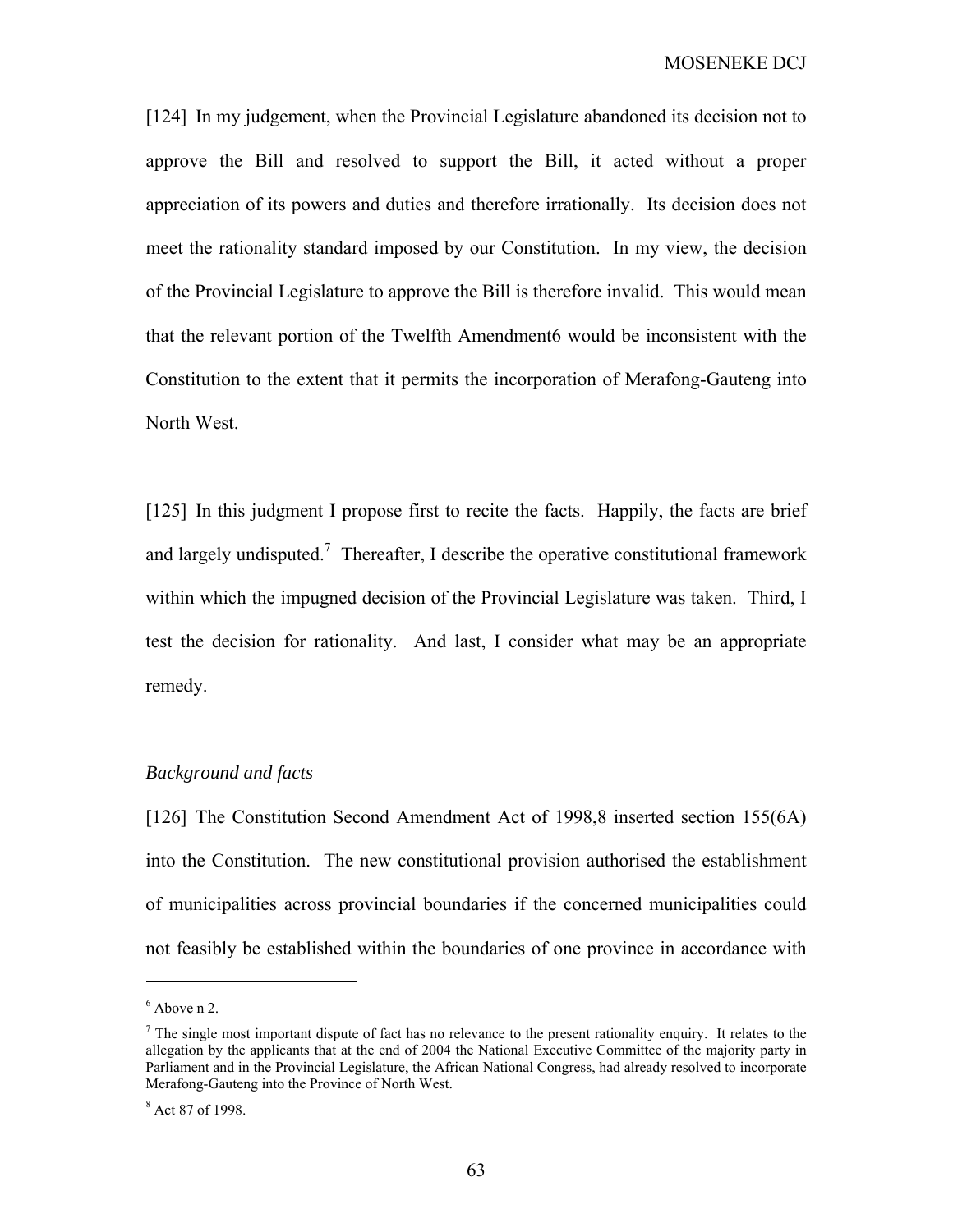the criteria set by the Constitution. $9$  The provision makes it plain that a crossboundary municipality may be determined only with the concurrence of the provinces concerned and only after national legislation has authorised the establishment of a municipality within that municipal area.

[127] The national legislation that gave effect to section 155(6A) of the Constitution Second Amendment Act was the Local Government: Cross Boundary Municipalities Act (Cross boundary Municipalities Act).<sup>10</sup> The schedule to that legislation described the municipal areas which have been demarcated by the Municipal Demarcation Board (Demarcation Board)<sup>11</sup> and in regard to which authority to establish crossboundary municipalities had been given. Merafong appears in the schedule as a local municipality whose municipal area runs across the boundaries of the provinces of Gauteng and North West.

[128] In October 2000, the provinces of Gauteng and North West issued notices, as required by law, establishing a local municipality known as Merafong City Local

<sup>&</sup>lt;sup>9</sup> The criteria are prescribed by section 153(a) and (b) of the Constitution read together with sections 24 and 25 of the Local Government: Municipal Demarcation Act 27 of 1998, which lay down the demarcation criteria.

<sup>10</sup> Act 29 of 2000.

 $<sup>11</sup>$  The Municipal Demarcation Board has been established in terms of the provisions of the Local Government:</sup> Municipal Demarcation Act 27 of 1998. Its primary function is to determine municipal boundaries in accordance with legislation enacted in terms of chapter 7 of the Constitution which regulates local government. In terms of section 21(1), the Municipal Demarcation Board must determine municipal boundaries within South Africa and may re-determine any municipal boundaries already determined. That function it may do on its own initiative or at the request of the Minister or an MEC for Local Government (section 22(a)(i) and (ii)). Section 24 prescribes demarcation objectives which are to (a) enable the municipality for that area to fulfil its constitutional obligations; (b) enable effective local governance; (c) enable integrated development; and (d) have a tax base as inclusive as possible of users of municipal services in the municipality. For a discussion of the relationship between the powers of the Demarcation Board and of Parliament to alter provincial boundaries see the majority judgment of Ngcobo J in *Matatiele Municipality v President of the RSA* [2006] ZACC 2; 2006 (5) BCLR 622 (CC); 2006 (5) SA 47 (CC) at paras 2, 42, 83 and 105 (*Matatiele 1*).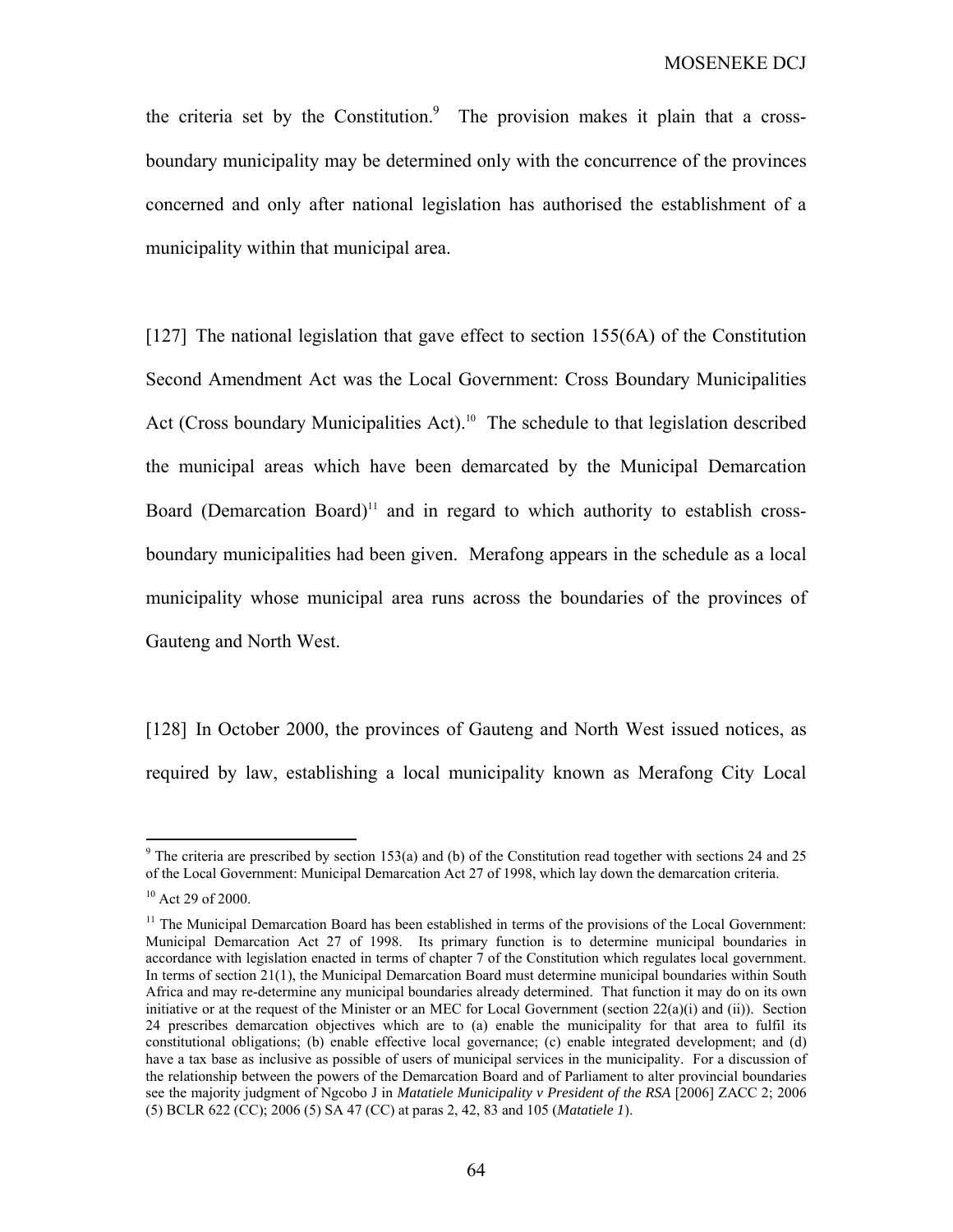Municipality (Merafong). The municipal area of Merafong is described in a map contained in annexure E to the respective establishing notices and runs across the boundary of the provinces of Gauteng and North West.12

[129] The major geographical area of the newly determined cross-boundary municipality was situated in the north of Merafong and within the West Rand District Municipality located in Gauteng. In their founding papers, the applicants make the undisputed averment that Merafong had 308 237 inhabitants and nearly 74% of them were living in the residential areas of Carletonville and Khutsong situated within the Gauteng Province. The remaining 26% of the inhabitants were living in Fochville and Wedela which fell within the Southern District Municipality in North West. Once again, for the sake of clarity, I will refer to this part of Merafong as Merafong-North West.

[130] In 2006, the Twelfth Amendment introduced far-reaching constitutional and legislative changes in three important respects. First, it set a new criterion on how boundaries of our nine provinces are to be drawn.13 It will be remembered that before the Twelfth Amendment, boundaries of provinces were defined as those that existed when the Constitution took effect in 1996. In other words, they were to be

 $\overline{a}$ 

 $12$  The notices establishing the Merafong City Local Municipality issued by the provincial executives of the two provinces are Notice no. 6769 of 2000 (Gauteng) and Notice no. 329 of 2000 (North West) both of 1 October 2000 published in Provincial Gazettes Extraordinary of 1 October 2000. A later amending notice was issued on 4 December 2000 as Notice no. 8703 of 2003 (Gauteng). In particular the map indicating the location of Merafong before the Twelfth Amendment is to be found in annexure E of the Notice of 4 December 2000. For the history of the establishment of cross-boundary municipalities, also see *Matatiele 1* above n 11 at 12, 14-7.

 $13$  See the amended section 103(2) of the Constitution which now reads:

<sup>&</sup>quot;The geographical areas of the respective provinces comprise the sum of the indicated geographical areas reflected in the various maps referred to in the Notice listed in Schedule  $1A$ ."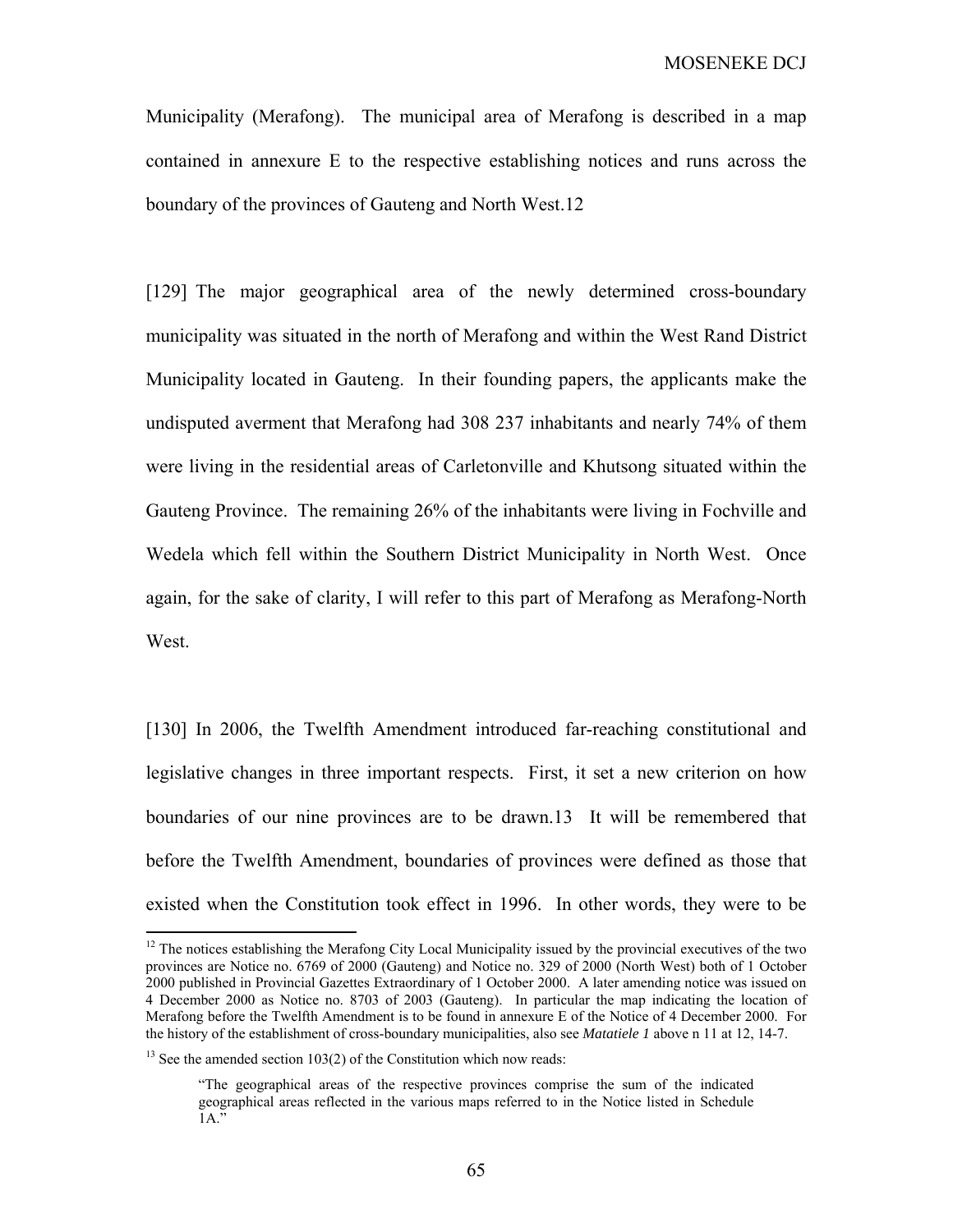determined in the manner prescribed by the interim Constitution of 1993. It had drawn provincial boundaries with reference to magisterial districts. The Twelfth Amendment now defines provincial boundaries with reference to municipal demarcation maps. It provides that the geographical areas of the respective provinces are made up of the sum of the demarcated areas shown in maps of municipal areas described in the Notice listed in Schedule 1A to the Twelfth Amendment. Simply put, Schedule 1A allocates every defined municipal area to a province and the sum of the municipal areas in a province constitutes its boundary.

[131] Second, the Twelfth Amendment repealed all constitutional provisions that authorised cross-boundary municipalities.14 As its full name suggests, the Repeal Act also, as a consequence, rescinded all legislation that permitted cross-boundary municipalities.<sup>15</sup> The record before us documents rather well the history of crossboundary municipalities and furnishes cogent reasons why this class of municipalities has caused more problems than it has resolved and why it had to be abolished. It is common cause that cross-boundary municipalities failed to facilitate adequate provision of municipal services to their residents. It is therefore appropriate to note at this early stage in the judgment that all government respondents and indeed all communities within Merafong agreed that cross-boundary municipalities should be terminated. To that extent, the communities of Merafong supported the passage of the Twelfth Amendment. As will shortly become plain, their disquiet lay elsewhere.

 $\overline{a}$ 

<sup>&</sup>lt;sup>14</sup> The repealed sections are sections 155(6A) and 157(4)(b) of the Constitution.

<sup>&</sup>lt;sup>15</sup> Such statutes being: Local Government: Cross-boundary Municipalities Act 29 of 2000; The Redetermination of the Boundaries of Cross-boundary Municipalities Act 69 of 2000; and The Re-determination of the Boundaries of Cross-boundary Municipalities Act 6 of 2005.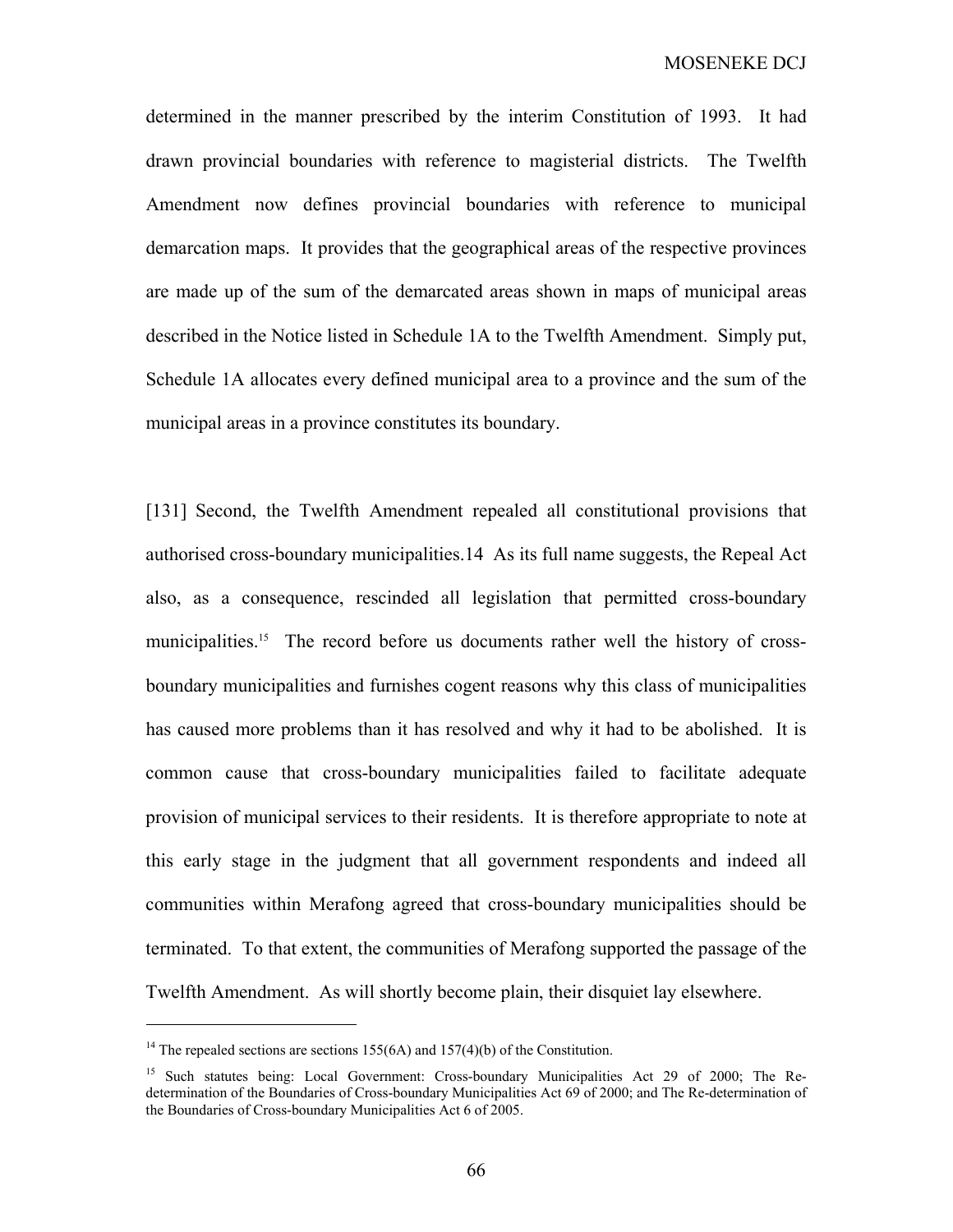MOSENEKE DCJ

[132] Third, and perhaps most crucially for present purposes, all parties accepted, in my view correctly so, that Schedule 1A of the Twelfth Amendment locates the total area of Merafong in one province, namely, North West. So to speak, it terminated the cross-boundary municipality by incorporating Merafong-Gauteng into one province, the Province of the North West. This outcome, Schedule 1A of the Twelfth Amendment achieves by listing the municipal area of Merafong described by Map No 5 of Schedule 1 to Notice 1998 of  $2005^{16}$  under the Province of North West. The annotation to Map 5 states expressly that:

"Merafong City Local Municipality is to be excluded from the municipal area of the West Rand District Municipality and included in the municipal area of the Southern District Municipality. Westonaria is to remain in the West Rand District Municipality".

[133] It is now opportune to turn to the context within which the Provincial Legislature made the impugned decision to support the passage of the Twelfth Amendment. To that end, it may be useful to narrate the encounters between the majority of the residents of Merafong and certain state organs shortly before the adoption of the Twelfth Amendment.

[134] As the facts will shortly show, the interaction was distinguished by vehement and public opposition of the affected community to the incorporation of their residential areas into North West. The record is replete with copies of written

<sup>&</sup>lt;sup>16</sup> Published in GG 28189, 31 October 2005.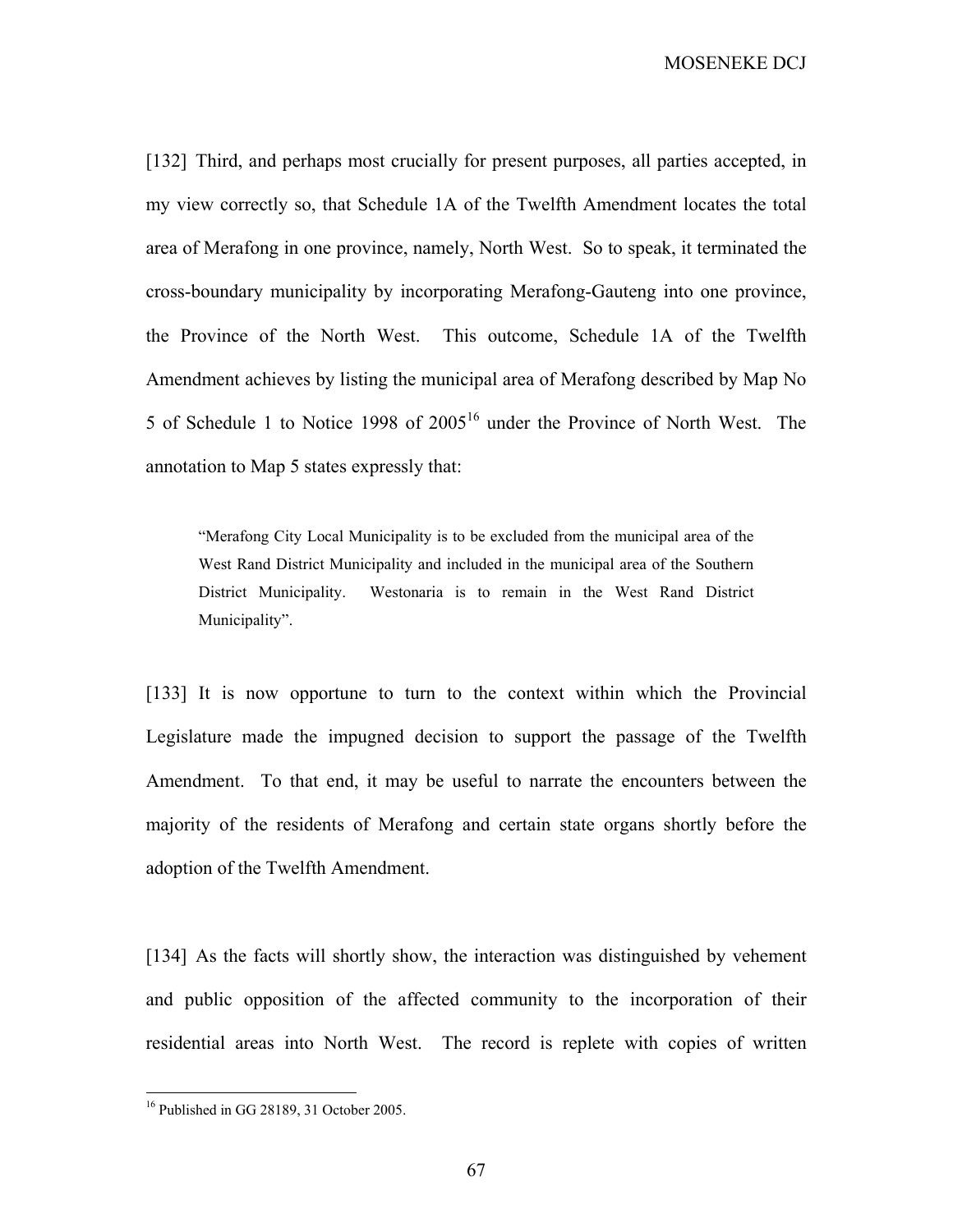submissions to national, provincial and local spheres of government detailing why the community wishes to remain within Gauteng. At least seven of their written submissions are found in the record. Often their resistance took the form of public gatherings or protest marches. The opposition played itself out well ahead of November 2005 when formal involvement of the community in the law-making process, as envisaged by section  $118(1)(a)$  of the Constitution, took place. In other words, the Minister of Provincial and Local Government (Minister or second respondent) and the Provincial Legislature were well aware of the resistance of the majority of the affected communities to their incorporation into another province. It is so that the Bill was introduced and passed in the National Assembly on 15 November 2005, despite the protest and resistance of the overwhelming majority of the residents and formations of civil society concerned. I look at some of the facts more closely.

[135] On 19 August 2005, at the request of the Minister, the Demarcation Board, published proposals for the re-determination of boundaries of certain municipalities for comment by interested parties.17 In relation to Merafong, the published proposal incorporated all of Merafong-Gauteng into the Southern District Municipality in North West, keeping in mind that the rest of Merafong already fell within the Province of the North West. The proposal led to widespread and spontaneous mass protest in the Merafong community. Residents, supported by community formations, which included the labour federation Congress of South African Trade Unions (COSATU),

 $\overline{a}$ 

<sup>&</sup>lt;sup>17</sup> The proposals were published in Gauteng and North West Provincial Gazettes Extraordinary dated 2 September 2005. The re-demarcation proposal relating to Map 27 in the Schedule to the Notice 3359 of 2005 (being a Gauteng Provincial Notice) states that Merafong-Gauteng and Westonaria Local Municipality are to be excluded from the West Rand District Municipality and included into the municipal area of the Southern District Municipality in North West.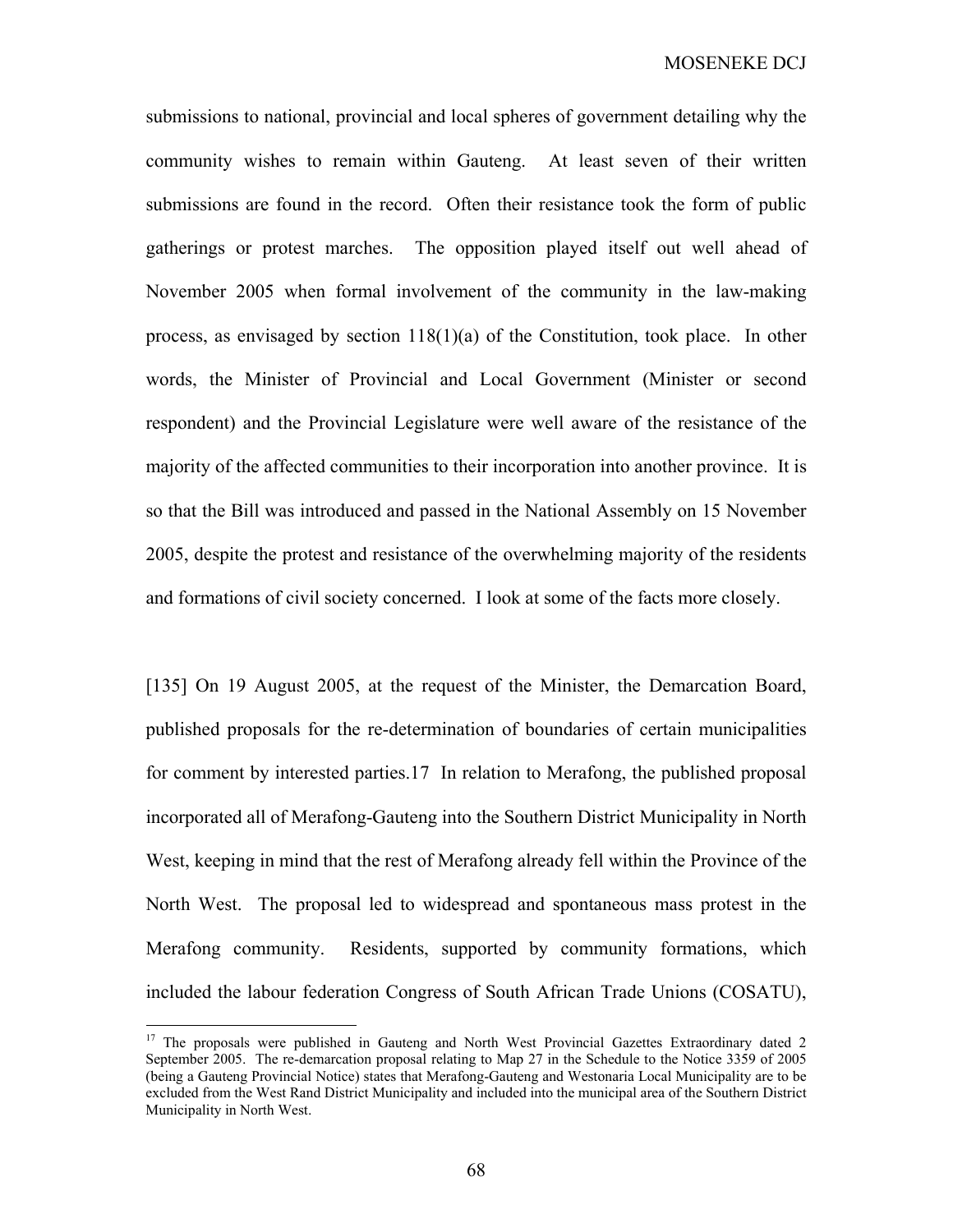political organisations such as local branches of the South African Communist Party (SACP) and African National Congress (ANC), non-governmental organisations, churches, taxi organisations and social movements, held a protest march leading to Westonaria on 24 September 2005, and to the Merafong municipal offices on 26 September 2005, where they submitted written representations against the incorporation.

[136] During October 2005, the chairperson of the Demarcation Board issued a statement in which he explained that the Demarcation Board had met to consider the written views and representations to it. In relation to its earlier proposal on Merafong, the statement explains that the written submissions "indicate overwhelming resistance to the inclusion of Westonaria and the City of Merafong into the Southern District Municipality". The statement continues to explain that "[t]he Board agreed with some motivations provided, and decided . . . to withdraw its re-determination". The statement concludes by confirming that "the City of Merafong Local municipality thus remains within the West Rand District municipality, and the boundaries of the Southern District municipality also remain unchanged".

[137] The applicants and the broader community welcomed the Demarcation Board's withdrawal of the proposed re-determination of the boundaries of Merafong. On 30 October 2005, they held a celebration march for what appeared then to be a final victory on the incorporation issue. The triumph was short-lived. Within a day of the celebratory march, on 31 October 2005, the Demarcation Board issued a formal notice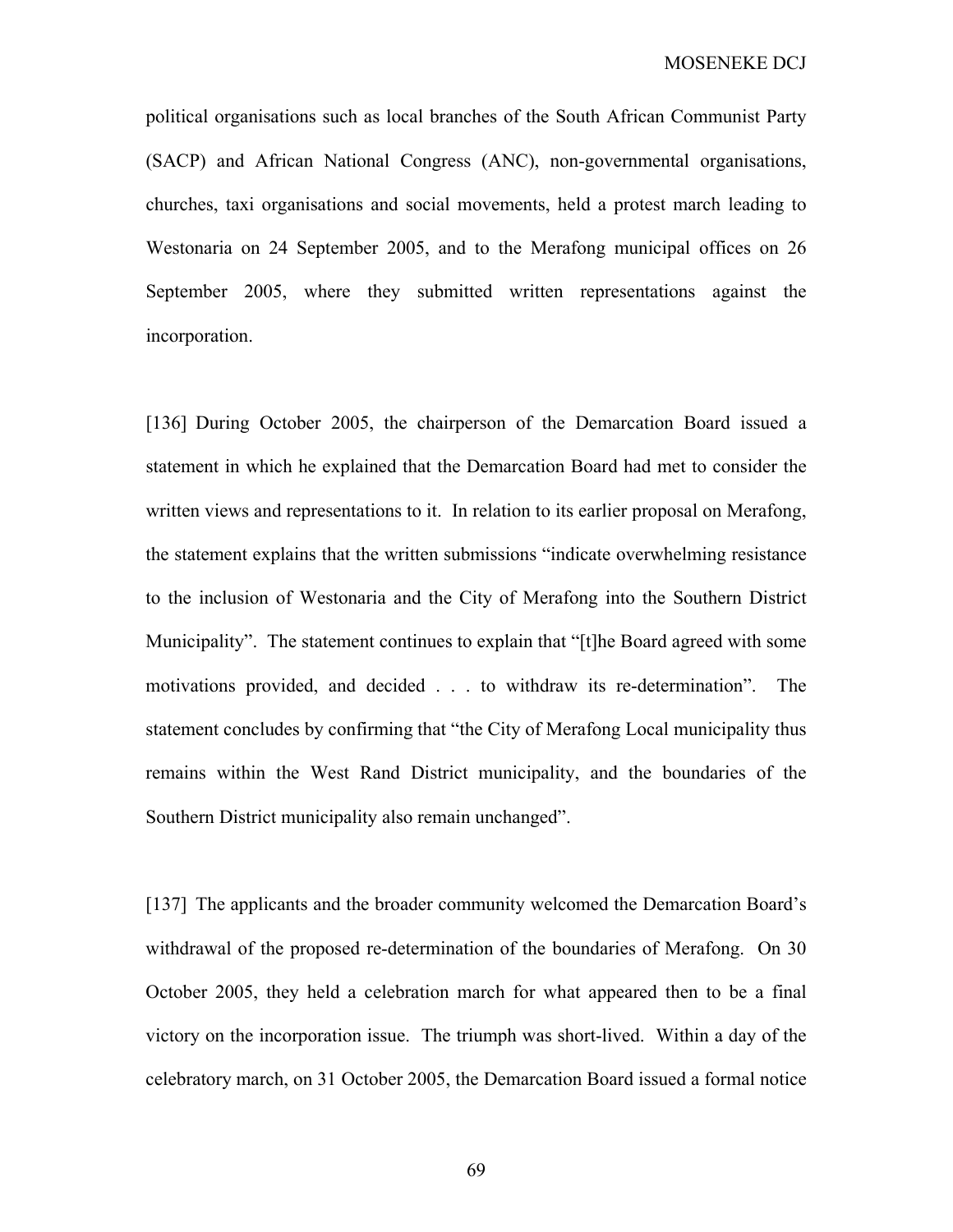stating that it had received a fresh request from the Minister to publish a notice and maps reflecting his alternative proposals for re-determination of certain municipal boundaries.<sup>18</sup> In the case of Merafong, the Minister's fresh proposal amounted to a repetition of his stance that Merafong-Gauteng should be incorporated into North  $West<sup>19</sup>$ 

[138] The Minister's fresh proposals led to a new wave of community discontent and protest. At the request of the community, on 5 November 2005, applicants and a broad-based delegation from the community met with the Minister. The minute of the meeting suggests that the discussions were frank but inconclusive. Not one of the two sides appears to have made any concessions. The community reiterated its opposition to its incorporation into North West. The Minister urged the community delegation to go back and collectively create conditions for them to participate constructively in the imminent legislative process. They were advised to "watch the space and wait for parliamentary pronouncement". The Minister said that he was bound to take the relevant legislation to Parliament and that he would inform Parliament about the concerns of the residents of Khutsong.

<sup>&</sup>lt;sup>18</sup> In terms of section 22 of the Demarcation Act, the Minister may request the Demarcation Board to consider re-determining the boundaries of any municipality. Also see above n 11 which sets out the functions of the Demarcation Board and the role the Minister may play in the demarcation or re-demarcation of municipal boundaries.

<sup>&</sup>lt;sup>19</sup> In Schedule 1, Map 5 of Notice 1998 of 2005, the Minister proposes that "Merafong City Local Municipality is to be excluded from the Municipal area of the West Rand District Municipality and included in the municipal area of the Southern District Municipality." The only change in the new proposal by the Minister was that Westonaria was to remain in the West Rand District Municipality.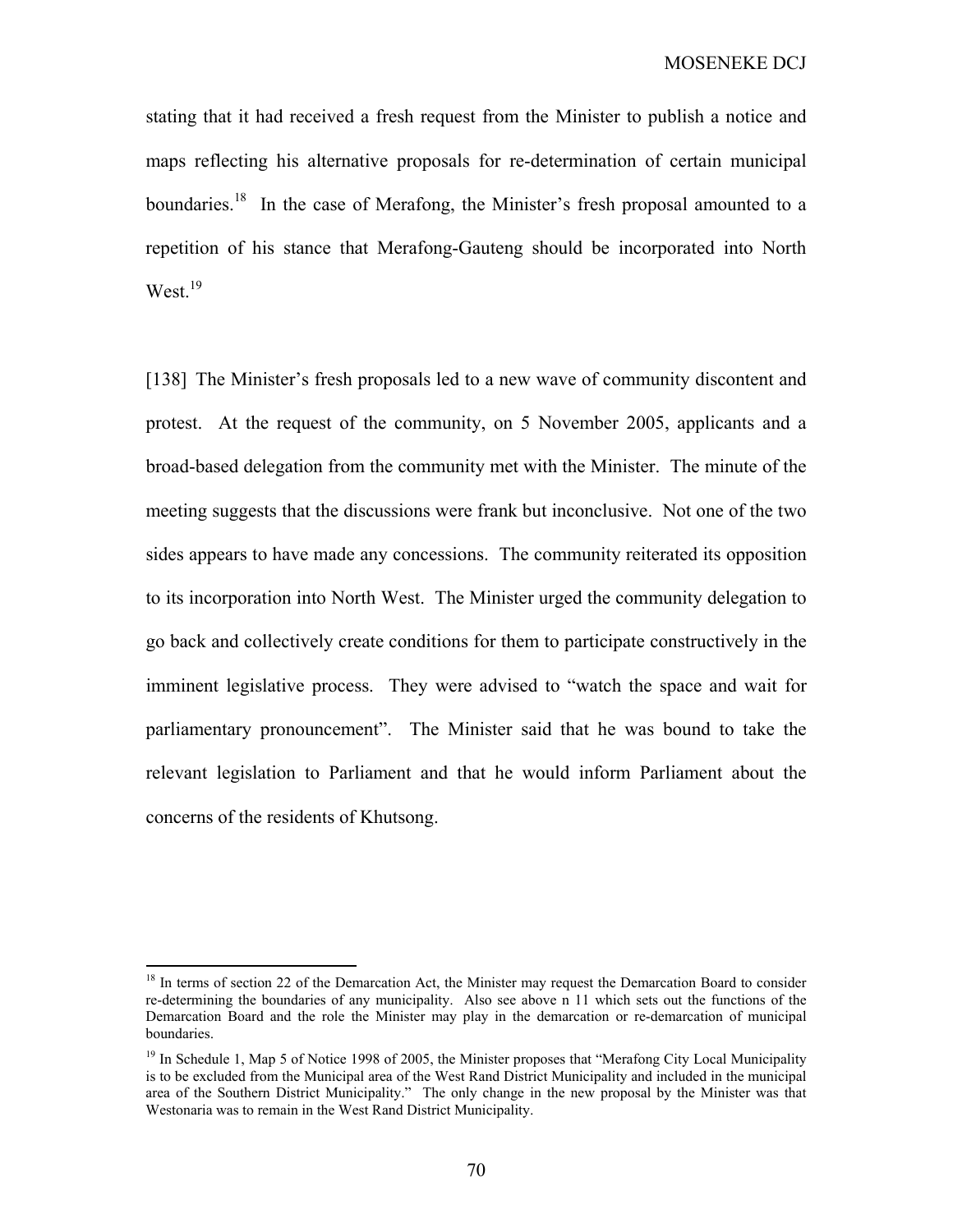[139] As a sequel to the meeting with the Minister, between 6 and 17 November 2005, the applicants and the community convened a series of report-back gatherings with sectors of the community representing diverse interests such as labour, youth, education, transport, religion, business and political groupings. A collective memorandum of the sectoral forum was drawn and submitted to the Minister on 24 November 2005. The community repeated its stern opposition to being incorporated into North West. They expressed awareness and unhappiness that the Bill that provided for the incorporation of Merafong-Gauteng into North West, had been placed before and approved by the National Assembly. They urged the Local Government Provincial Portfolio Committee (Portfolio Committee) to discuss the Bill with the sectors of the Merafong community before the legislative process of the National Council of Provinces (NCOP) and also asked for public hearings so that they may put their contentions across.

[140] The heightened concern of the community of Merafong, as expressed in the memorandum, was well justified. The legislative process to decide their fate had started in earnest. In fact, on 15 November 2005, the National Assembly voted in favour of the Bill. On the same day, it was transmitted to the NCOP for its concurrence. The very following day, the Speaker of the Provincial Legislature referred the Bill to the Portfolio Committee for formal consideration. The Speaker then made it known in a formal notice that the consideration of the Bill before the NCOP was subject to firm time frames, which all built up towards 14 December 2005, when the NCOP would have a plenary session for the adoption of the Bill. The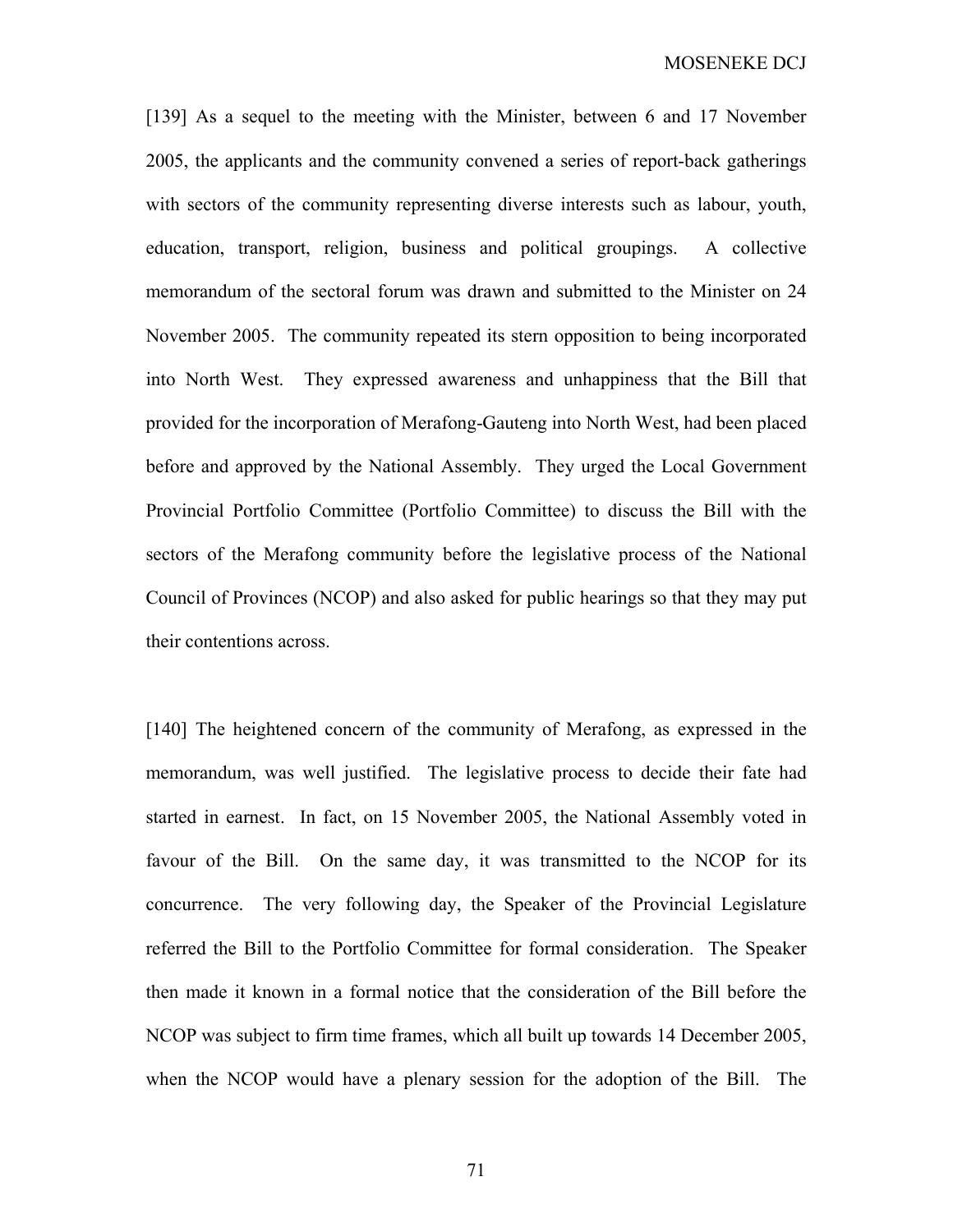respective provinces were to be briefed on the Bill on 21 and 22 November 2005. On 30 November 2005, the Select Committee on Security and Constitutional Affairs (Select Committee) of the NCOP was required to debate and consider negotiating mandates from the respective provinces followed by consideration of their final mandates on 12 December 2005. This also meant that the provincial legislatures had to receive representations from the public and formulate a negotiating mandate before the NCOP Select Committee session on 30 November 2005.

[141] In its sitting of 17 November 2005, the Portfolio Committee of the Provincial Legislature resolved that it would engage in a joint public hearing with the North West Provincial Legislature in order to receive representations from affected communities. Thereafter, each legislature would consider the outcome of the public hearings in its own legislature. After notice to the public, a joint public hearing was held on 25 November 2005. On all accounts, it was well attended and the Portfolio Committee received written as well as oral submissions and engaged extensively with the concerned communities.

[142] On 29 November 2005, the Portfolio Committee considered the detailed provisions of the Bill, as well as a report on an assessment of the views of the attendees of the public hearing. On the occasion, the Portfolio Committee adopted a written negotiating mandate to be tabled before the NCOP the following day.

#### *The negotiating mandate*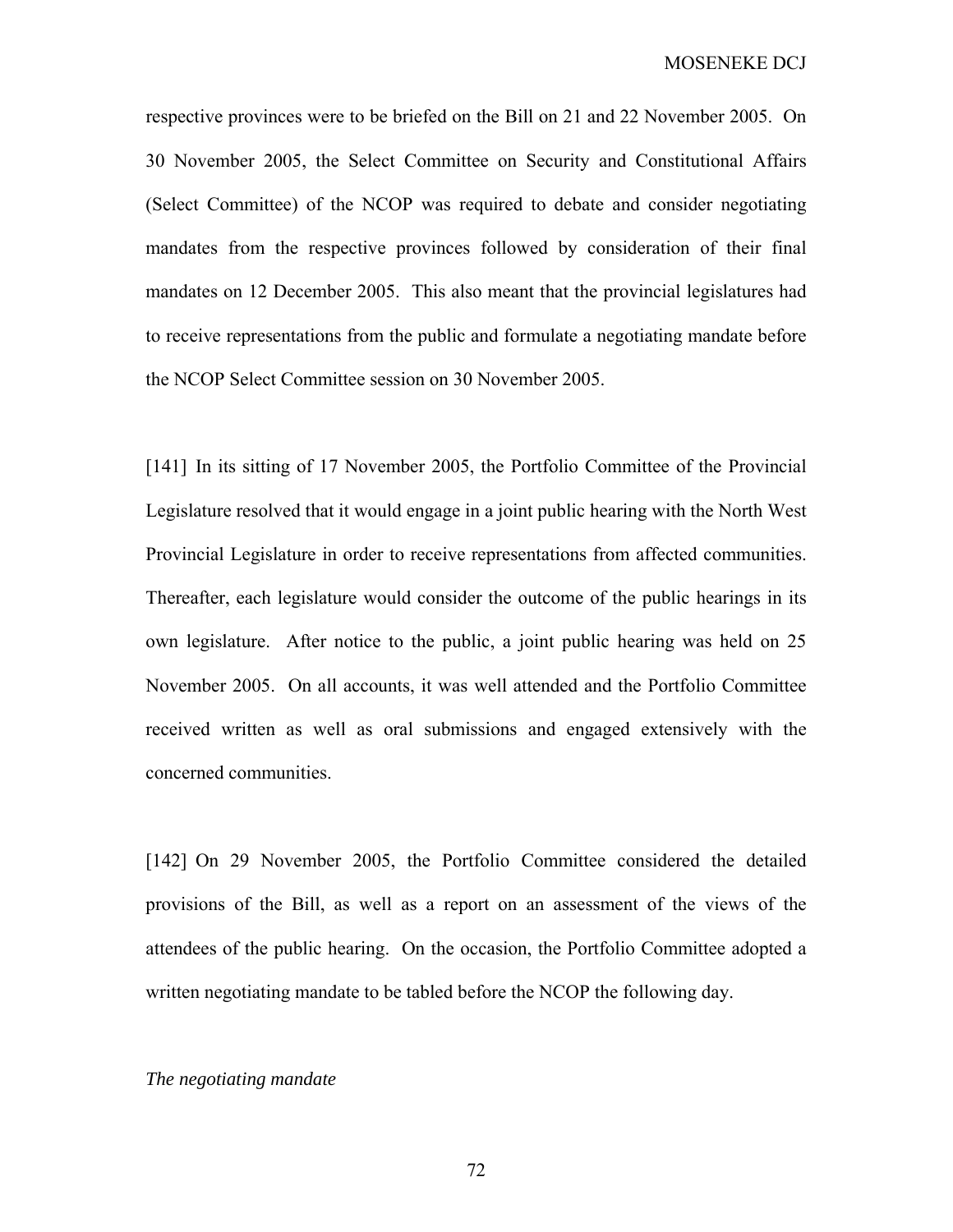[143] The negotiating mandate is a document of seminal importance because it reveals in considerable detail the reasoning processes of the legislature. It contains full grounds upon which the Provincial Legislature adopted the negotiating mandate. The mandate first reviews the constitutional and legislative framework relevant to the Bill. Of significance is that section 74(8) of the Constitution is highlighted in bold letters. Also, the portion of the mandate quoting 74(8) provides that "the NCOP may not pass the bill or the relevant part unless it has been approved by the legislature or legislatures concerned" is not only in bold letters but it is boldly underlined. It seems to me that the mandate seeks to draw attention to the veto power and obligation of the Provincial Legislature under section 74(8) and to the fact that the Legislature itself was well aware of the provision.

[144] Next, the mandate examines the details of the provisions of the Bill and thereafter concludes that, in relation to Merafong, the effect of the Bill "will be the exclusion of Merafong Municipality from the Gauteng Province and its inclusion into the North West Province". The conclusion is correct. More precisely, the effect of the Bill was that Merafong-Gauteng would become part of the Province of North West. The mandate then turns to consider an overview and analysis of public hearings. It records views in support of the inclusion into Gauteng Province. The community concerns are grouped into a social development cluster and an economic development cluster.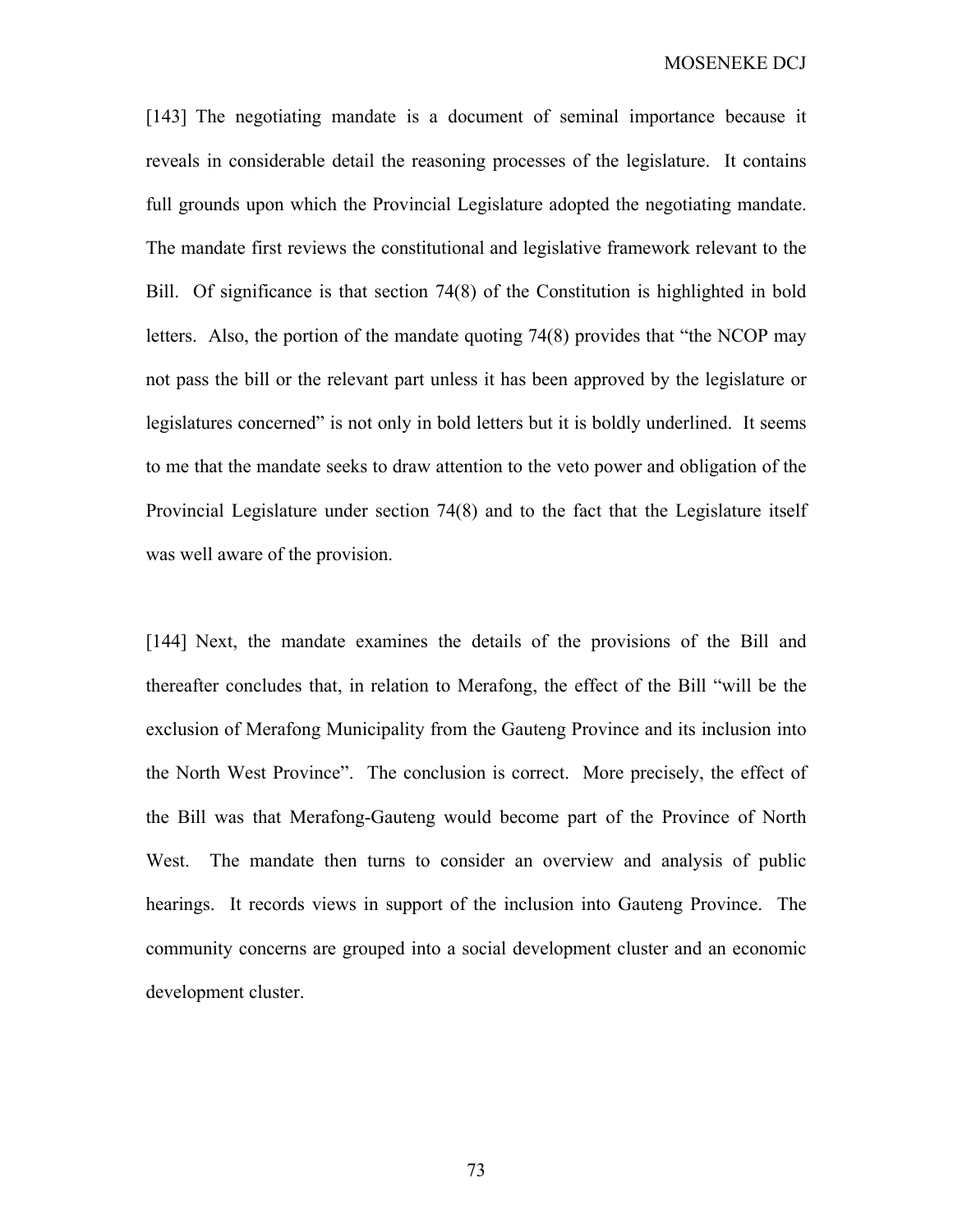[145] In relation to the social development cluster, the mandate draws attention to the dissatisfaction of the overwhelming majority of residents over the likely absence or lowering of the quality of a number of essential services, if they were to be transferred into North West. These essential services include the punctual and efficient provision of social grants and other related services; services offered by the Department of Home Affairs concerning the processing of official documentation such as birth, identity and death certification; health and emergency services; and education. The disquiet of the affected communities extends to the capacity of North West to deliver water and sanitation as well as expanded public works programmes from which the jobless make a living. Generally, the mandate notes that Gauteng is seen as having an advanced service delivery programme which will benefit the affected communities, provided they remain in Gauteng.

[146] The mandate reports on economic and commercial concerns. The first of these is both historical and sentimental. The affected communities say that they want to remain part of the economic hub of the country and of the southern region of Africa. They make the point that the development of Johannesburg as a "City of Gold" is as a result of the gold mines, including those in Merafong that have contributed to the gross domestic product and development of Gauteng. It is not inapposite to remember that the name "Merafong" means a "place of mining". Workers from Merafong, represented by labour organisations, embrace this contention and point to the fact that the people of Merafong have supplied labour in the gold mines for many decades and that, in turn, the mines have supplied mineral deposits to the Gauteng economy. They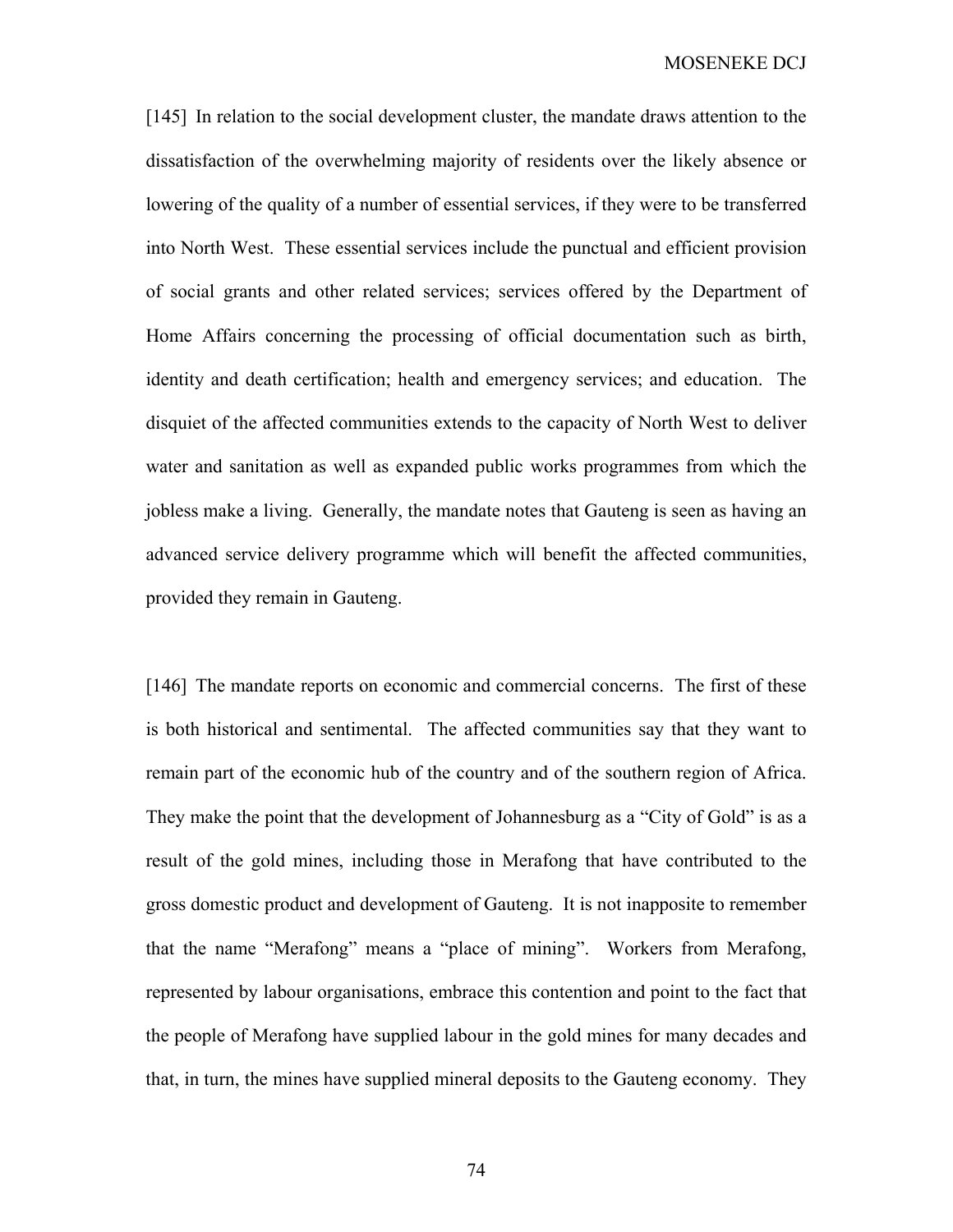raise an additional point that it would be unwise to merge two areas with scarce job opportunities. Merafong-Gauteng depends on a mining sector that is currently confronted by dwindling gold production and the North West relies on agriculture with limited employment vacancies. A merger of the two may indirectly deepen poverty in Merafong.

[147] The mandate records that a sizeable part of the Merafong population is employed within Gauteng. This, it is said, flows from the fact that Gauteng presents greater job opportunities. Also, the communities see their incorporation as imposing an additional financial burden on residents because important public institutions in North West are located in its capital town, Mafikeng, which, aside from other inconveniences, is far and this makes travel there from Merafong-Gauteng costly.

[148] The labour federation, COSATU, and some of its eight affiliates in the area, object to the incorporation on the ground that Merafong is economically linked to the city region of Gauteng through an extensive road and rail network which conveys people and manufactured goods and makes access to financial services possible. They argue that, in contrast, little manufactured goods or specialist support find their way from North West to Merafong-Gauteng.

[149] The mandate then turns to consider views in favour of the inclusion of Merafong-Gauteng into the North West Province. The notable party in support is the Merafong ANC Youth League. It sees Merafong-Gauteng as highly dependent on the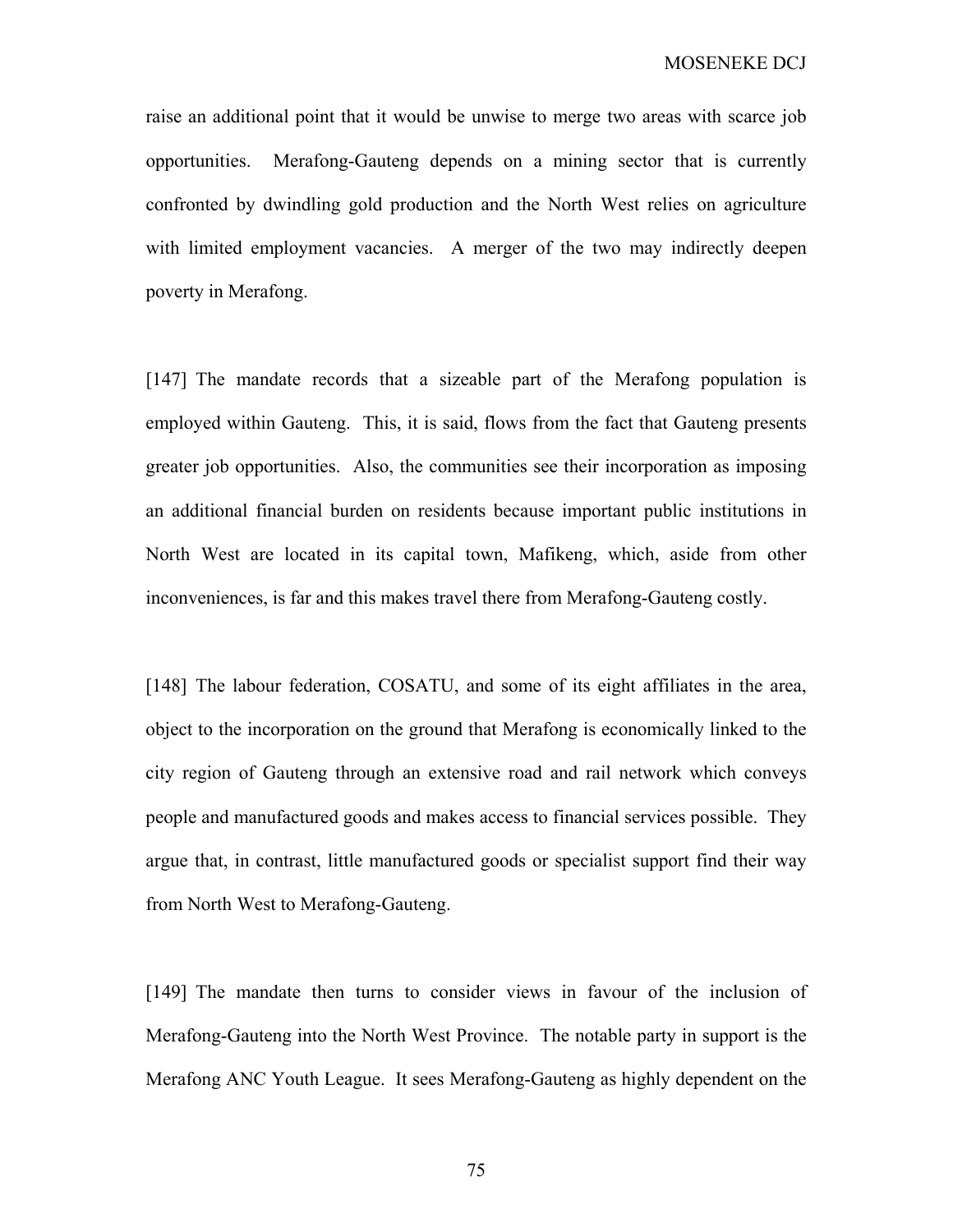neighbouring town of Potchefstroom in North West and, in particular, on services related to correctional centres, health, electricity and telecommunications. It also thinks that Merafong-Gauteng is well suited for the macro-economic strategy of North West related to mining, agriculture and tourism. Wards 24 and 25 of the town Fochville are recorded as supporting the inclusion of Merafong-Gauteng into their Province. It is unclear from the mandate whether any reasons were furnished for this preference. No other party has been recorded as supporting the proposed incorporation.

[150] The mandate continues by setting out the key determining principles that have driven the Portfolio Committee to its conclusion. It records that an overwhelming majority of the people who attended the public hearing were opposed to the proposal to incorporate "due to the fact that they were not provided with substantive and compelling reasons" and that they considered themselves as being an inseparable part of Gauteng with no social and economic linkages with North West.

[151] The Portfolio Committee concludes the mandate with an exposition of its position and the terms of the negotiating mandate. The better course is to render the position of the Portfolio Committee in its own words. The mandate records that the Portfolio Committee—

> • "in principle, supports the phasing-out of cross-border boundary municipalities as envisaged by the Constitution Twelfth Amendment Bill [B33B-2005];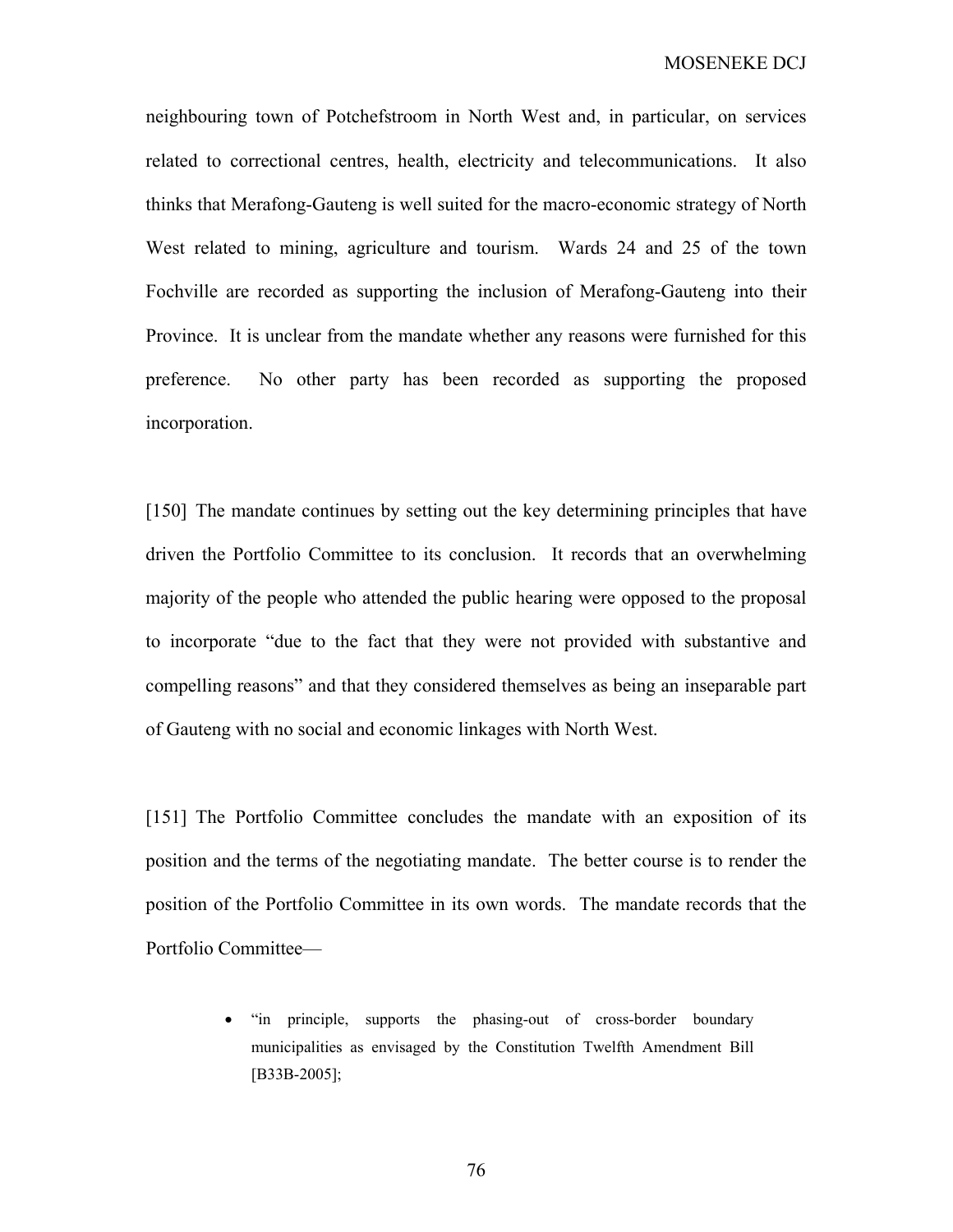- in light of the outcome, impact assessment and analysis of the public hearing submissions, agrees with the inclusion of the geographical area of Merafong municipality into the West Rand District municipality in the Gauteng Province;
- recommends to the House, amendment to Schedule 1A of the Constitution Twelfth Amendment Bill [B33B-2005], to provide for the inclusion of the municipal area of Merafong into the municipal area of the West Rand District municipality of the Gauteng Province."

[152] In the final paragraph of the document, the negotiating mandate reads that, subject to section 74(8) of the Constitution, the Bill will be supported "on condition that the municipal area of Merafong is included in the municipal area of the West Rand District municipality of the Gauteng Province."

### *Select Committee of the NCOP*

[153] On 30 November 2005, one day after the adoption of the Gauteng negotiating mandate, it was presented to the Select Committee of the NCOP. Mr Shiceka represented Gauteng Province. In attendance were legal advisors: Mr Labuschagne from the Department of Justice, Dr Petra Bouwer and Adv Razaard, state law advisors, and Adv Kholong from the Department of Local Government. Although the minute of the proceedings of the Select Committee is not a model of clear language, it is nonetheless important and instructive.

[154] It appears from the minute that Mr Shiceka informed all that he presented the negotiating mandate of Gauteng Province and even furnished written copies of the mandate. He presented the negotiating mandate faithfully and with effusive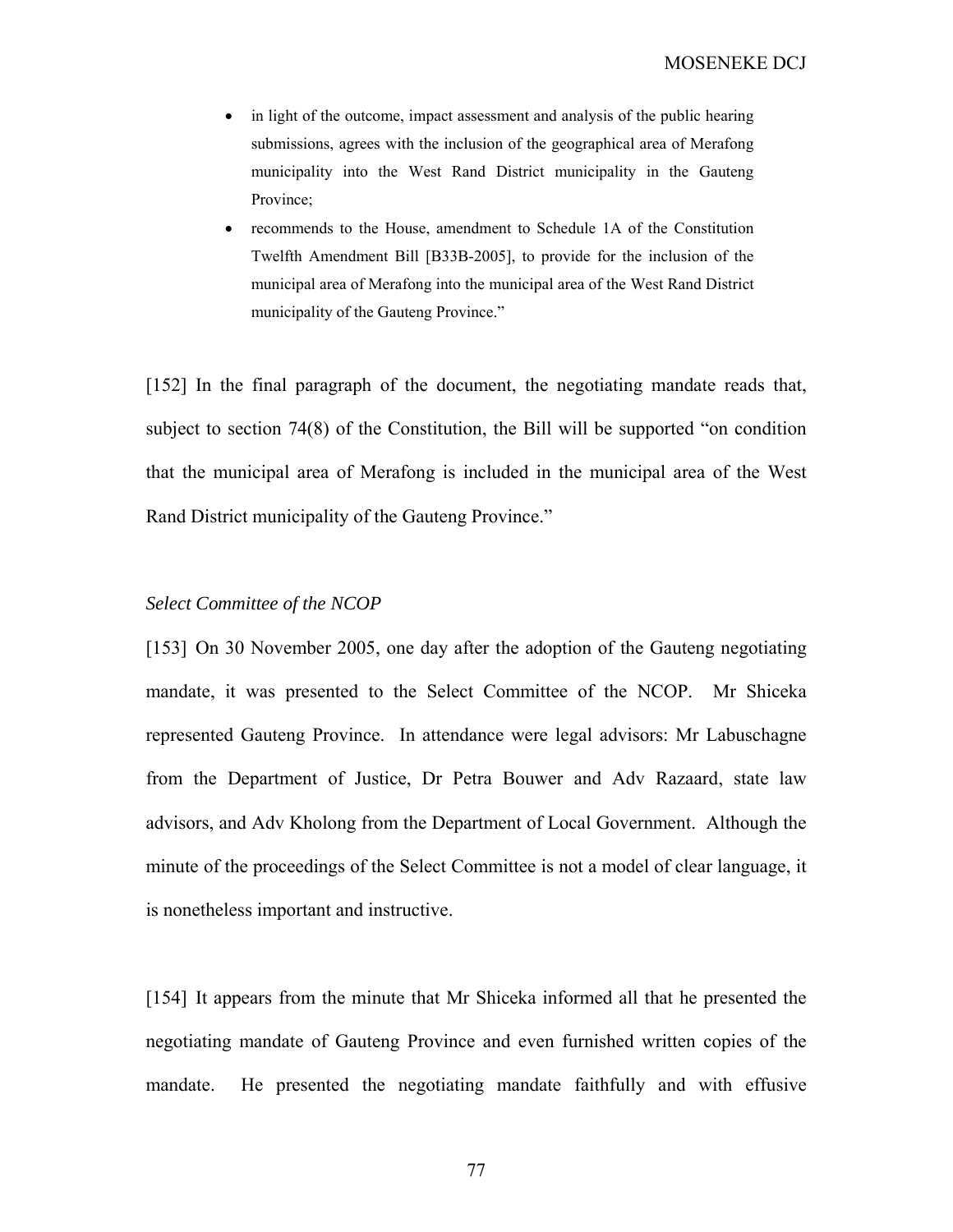conviction. As he finished the presentation, a debate arose between members of the committee and the legal advisors. Dr Bouwer and Adv Razaard explained that the provinces whose boundaries are affected by the Bill have the power to adopt or reject that relevant part. But provinces may not effect amendments on the Bill as adopted by the National Assembly. Each provincial legislature must vote for or against the part of the Bill that affects it and thereafter vote for or against the rest of the Bill. Dr Bouwer explained that the problem with paragraph 10 of the negotiating mandate of Gauteng was that it did not say whether the Provincial Legislature had resolved to support or to veto the provision of the Bill on Merafong, or whether it sought to amend the Bill.<sup>20</sup> Dr Bouwer made a further and important statement that, if the Gauteng Legislature were to veto the stipulation that affected Merafong, its location would remain the same. Merafong-Gauteng situated within the West Rand Municipality would remain in Gauteng while Merafong-North West, situated within the Southern District Municipality, would remain in North West. I revisit this crucial matter later. At this stage, let it suffice to flag my view that the advice of the two law advisors appears correct.

[155] The minute shows that Mr Shiceka was not persuaded by Dr Bouwer's explanation on the law. And yet, in my view, the two were talking past each other. Although Mr Shiceka thought that Dr Bouwer was wrong on the law, he emphasised that Merafong-Gauteng must remain in Gauteng. In support of this contention, he told

 $\overline{a}$ 

<sup>&</sup>lt;sup>20</sup> Paragraph 10 reads:

<sup>&</sup>quot;Subject to section 74(8) of the Constitution, the Portfolio Committee on Local Government will support the Bill on condition that the Municipal area of Merafong is included in the municipal area of the West Rand District municipality of the Gauteng Province."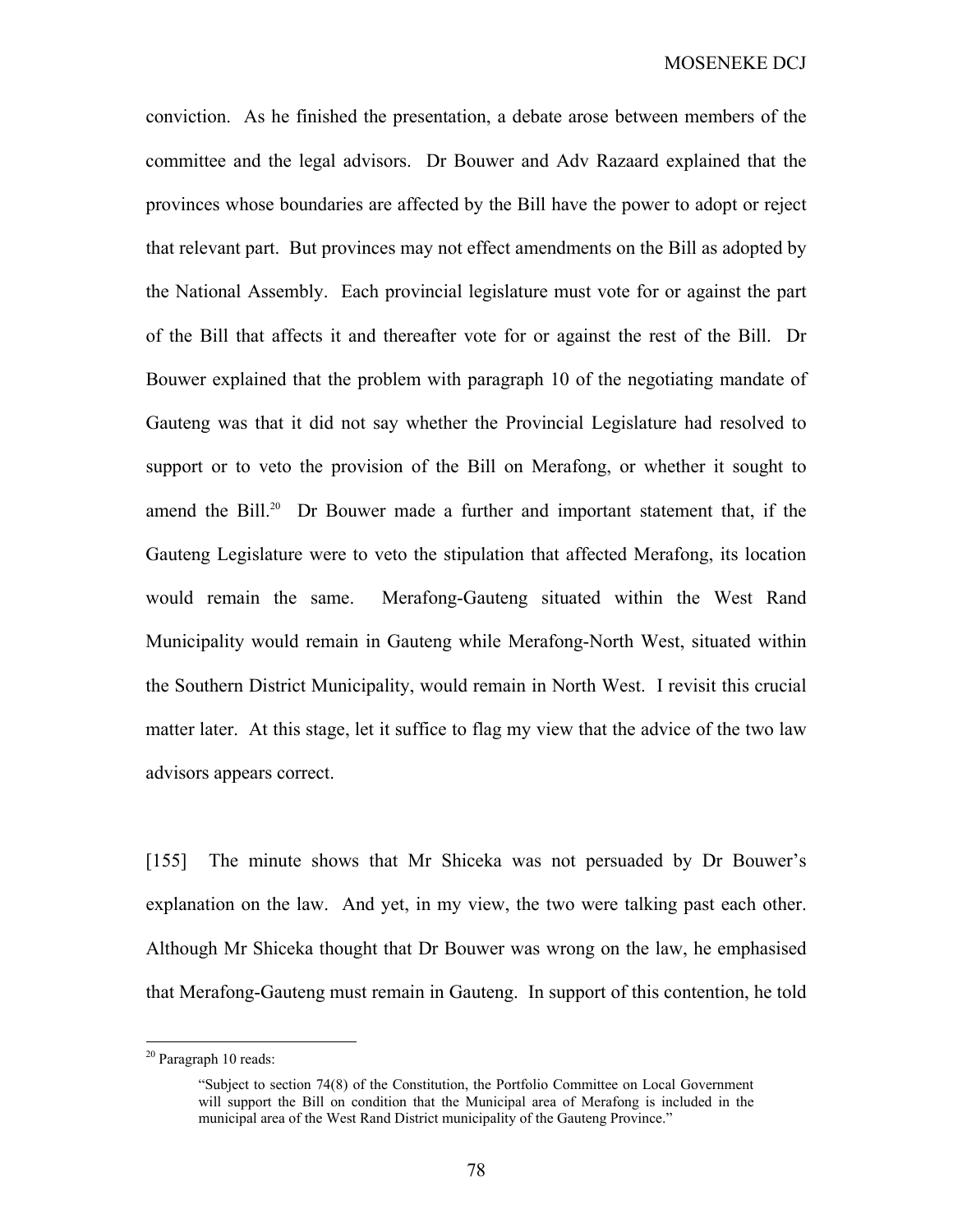the Select Committee that "Gauteng Province has undergone a scientific process on the issue" and that "[t]he popular view from affected communities is that the status quo should remain". He added that "[t]he legislature is an unfettered body" and "as an institution, listens to the views of the people as long as they are not in violation of any policies and principles it stands for." It should be pointed out here that the people of Merafong support, in principle, the elimination of cross-boundary municipalities. On the other hand, all what Dr Bouwer was saying was that, in order to avoid Merafong-Gauteng being incorporated into the Province of North West, Gauteng Province could simply exercise its veto in relation to that part of the Bill that related to Merafong. As I have intimated before, there is much to be said for that view.

[156] In the face of controversy, the Select Committee opted to defer the Gauteng issue without resolution. The Select Committee expressed concern that the North West Province had not informed the Select Committee of its formal attitude to the proposed alteration of its boundaries. Towards the end of the meeting, the law advisors again requested the Select Committee to remind delegates present that "[p]rovinces have to pass resolutions adopting or rejecting the Bill in respect of the parts of the Bill directly affecting them".

[157] Two days later, on 2 December 2005, the Portfolio Committee met. However, no discussion was pursued with regard to the proceedings before the Select Committee. The chairperson explained that it was necessary to wait for the minute of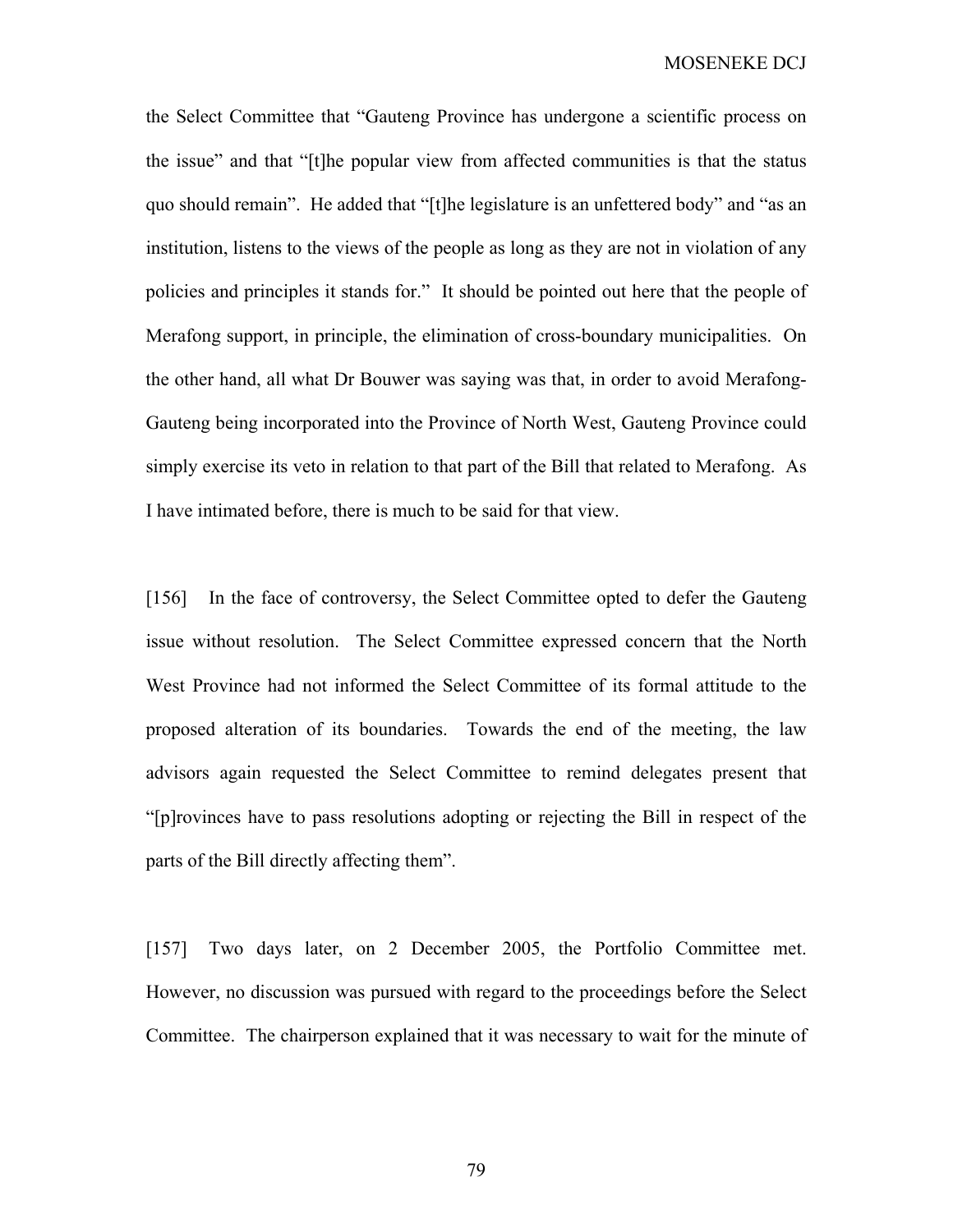the proceedings before the Select Committee before formulating a recommendation on a final mandate.

# *The final voting mandate*

1

[158] Three days later, on 5 December 2005, a terse minute of the Portfolio Committee meeting records the adoption of the final voting mandate on the Bill "with no dissenting views". The text of the final voting mandate records that the Portfolio Committee recommended that the Provincial Legislature confer authority on its delegation to the NCOP to vote in support of the Bill.

[159] The following day, being 6 December 2005, the Provincial Legislature adopted the recommendation of the Portfolio Committee, without alteration, save that it was not adopted without dissent.<sup>21</sup> On 12 December, the Select Committee met to review final mandates from provinces. The record of proceedings shows that Mr Shiceka again represented the Gauteng Legislature. After a brief explanation, he confirmed that his mandate had changed and that his Province now supported the entire Bill. Two days later, on 14 December 2005, the Bill was agreed to in the NCOP, with all

 $21$  The Democratic Alliance opposed the recommended final mandate as it was of the opinion that the wish of the people of Merafong not to be incorporated into the North West Province had been disregarded, and that, as a result of this "rather flawed consultation process", the credibility of the Legislature had been tarnished and that more conflict would be stirred up in the area. Additionally, an ANC Member of the Portfolio Committee, Mr Moiloa, raised personal disquiet with the proposed decision and stated that, although he fully supported the decision instructing him, as a member of the ANC, to support the demarcation, he had now been asked to support another decision. He said that he was therefore opposed to the decision that was being taken.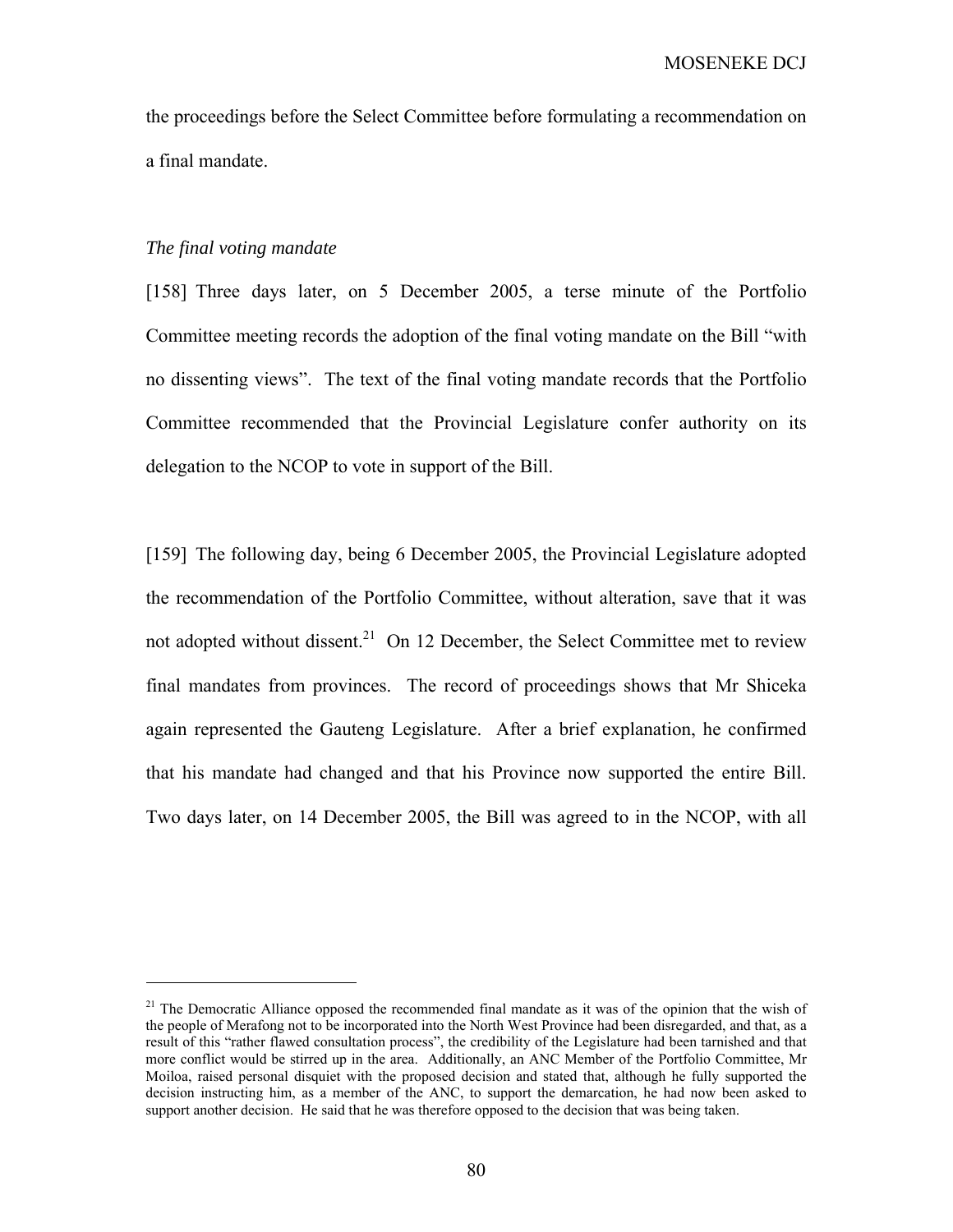nine provinces in favour. It is fair to record that a number of members of the NCOP did not support the Bill in some respects. $^{22}$ 

# *Constitutional Framework*

 $\overline{a}$ 

[160] There is no contestation amongst the parties about the constitutional provisions that regulate the constitutional amendment that is the concern of this case. The controversy is rather about whether the Provincial Legislature exercised the powers conferred on it rationally. It is thus not necessary to deal with the constitutional framework extensively. Section 74 of the Constitution regulates bills amending the Constitution. The target of the Twelfth Amendment is the definition of provincial boundaries determined by section 10323 which, in turn, forms part of chapter 6 of the Constitution. Chapter 6 regulates the power and duties of provinces.

[161] Since the constitutional Amendment with which we are concerned alters provincial boundaries, the procedure set by section 74(3) of the Constitution is to be followed. Section 74(3) provides that any provision of the Constitution may be amended by a bill passed by the National Assembly with the supporting vote of at least two thirds of its members and also by the NCOP with a concurring vote of at least six of our nine provinces. A proviso that bears repetition is that the amendment

 $22$  The Freedom Front Plus believed that the Bill created the impression that from time to time government changes the Constitution as it deems fit, and recorded that it was against the Bill as it set a precedent that could be used, misused or abused in future to amend certain boundaries for a political party's own benefit. The Democratic Alliance, too, did not support the Bill, saying that it was astounding that a twelfth amendment was being made to the Constitution "so over-hastily and under such pressure of time", and that with the strong reaction that had emerged from the affected community in this regard, it was clear that the consultation process was incomplete and unsuccessful.

<sup>&</sup>lt;sup>23</sup> Before its amendment, section 103(2) of the Constitution provided that: "The boundaries of the provinces are those that existed when the Constitution took effect."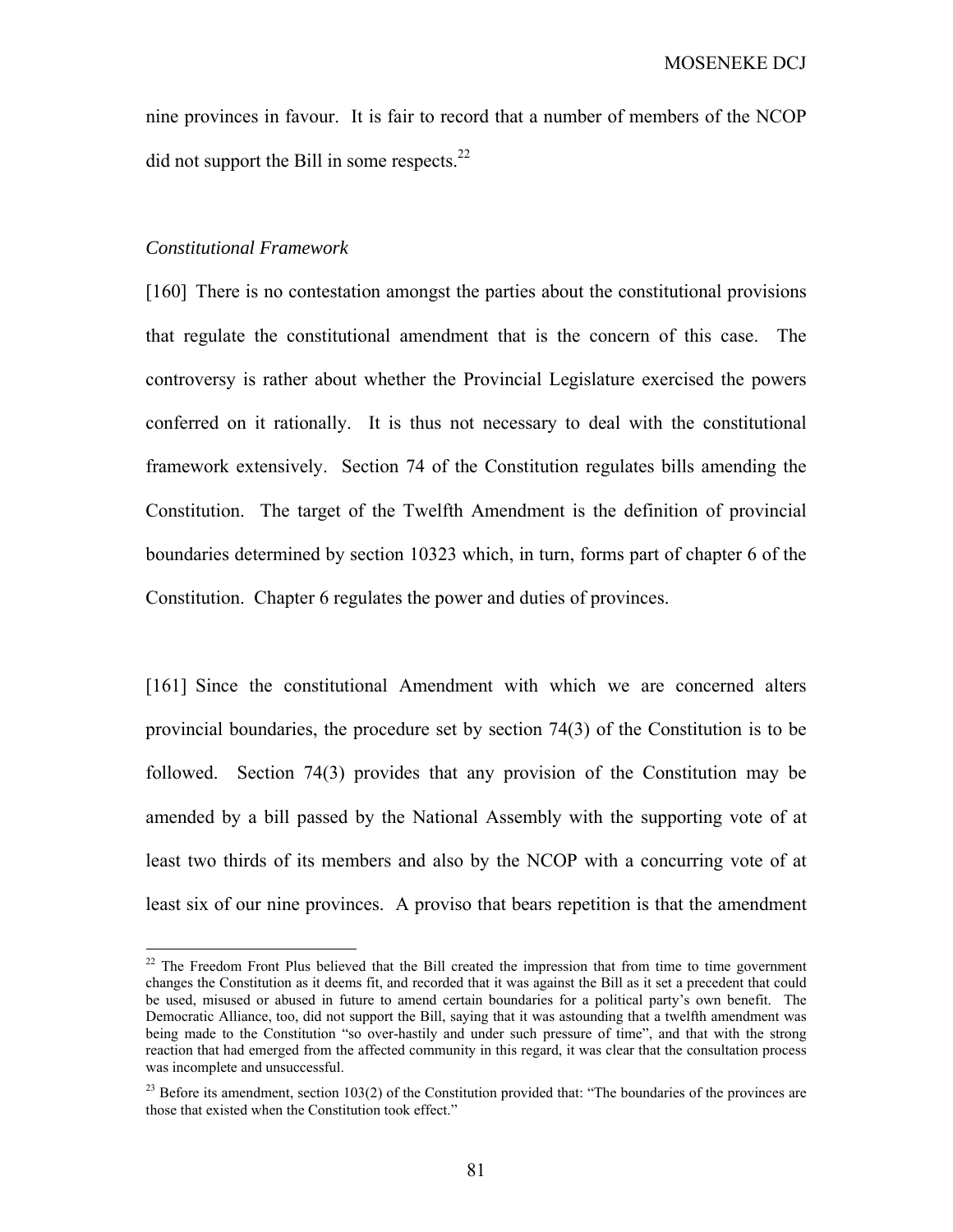should relate to matters that affect the NCOP or that alter provincial boundaries and other matters related to provinces which are now not relevant.

[162] In the context of a bill amending the Constitution, the NCOP is a vital and decisive component of Parliament. Together with the National Assembly, it participates in the national legislative process directed at constitutional amendment as an indispensable partner.<sup>24</sup> It is appropriate to recognise that the NCOP represents the provinces and ensures that provincial interests are not overlooked in the national sphere of government. The Constitution envisages that the NCOP may do this mainly by participating in the national legislative process and by providing a national forum for open and public consideration of issues affecting provinces.<sup>25</sup> It is plain that if a constitutional amendment implicates a matter that affects the NCOP or alters vital interests of a province such as the integrity of its boundaries, the concurrence of the NCOP and of the province concerned are prerequisites for the proper adoption of a bill amending the Constitution. Section 74(8) confers, in explicit terms, a veto on a provincial legislature whose vital interests are affected by an amending bill.

- "(1) Parliament consists of—
	- (a) the National Assembly; and
	- (b) the National Council of Provinces.
- (2) The National Assembly and the National Council of Provinces participate in the legislative process in the manner set out in the Constitution."

<sup>25</sup> See section 42(4), which provides:

 $\overline{a}$ 

<sup>&</sup>lt;sup>24</sup> See in this regard section 42(1) and (2) of the Constitution which reads:

<sup>&</sup>quot;The National Council of Provinces represents the provinces to ensure that provincial interests are taken into account in the national sphere of government. It does this mainly by participating in the national legislative process and by providing a national forum for public consideration of issues affecting the provinces."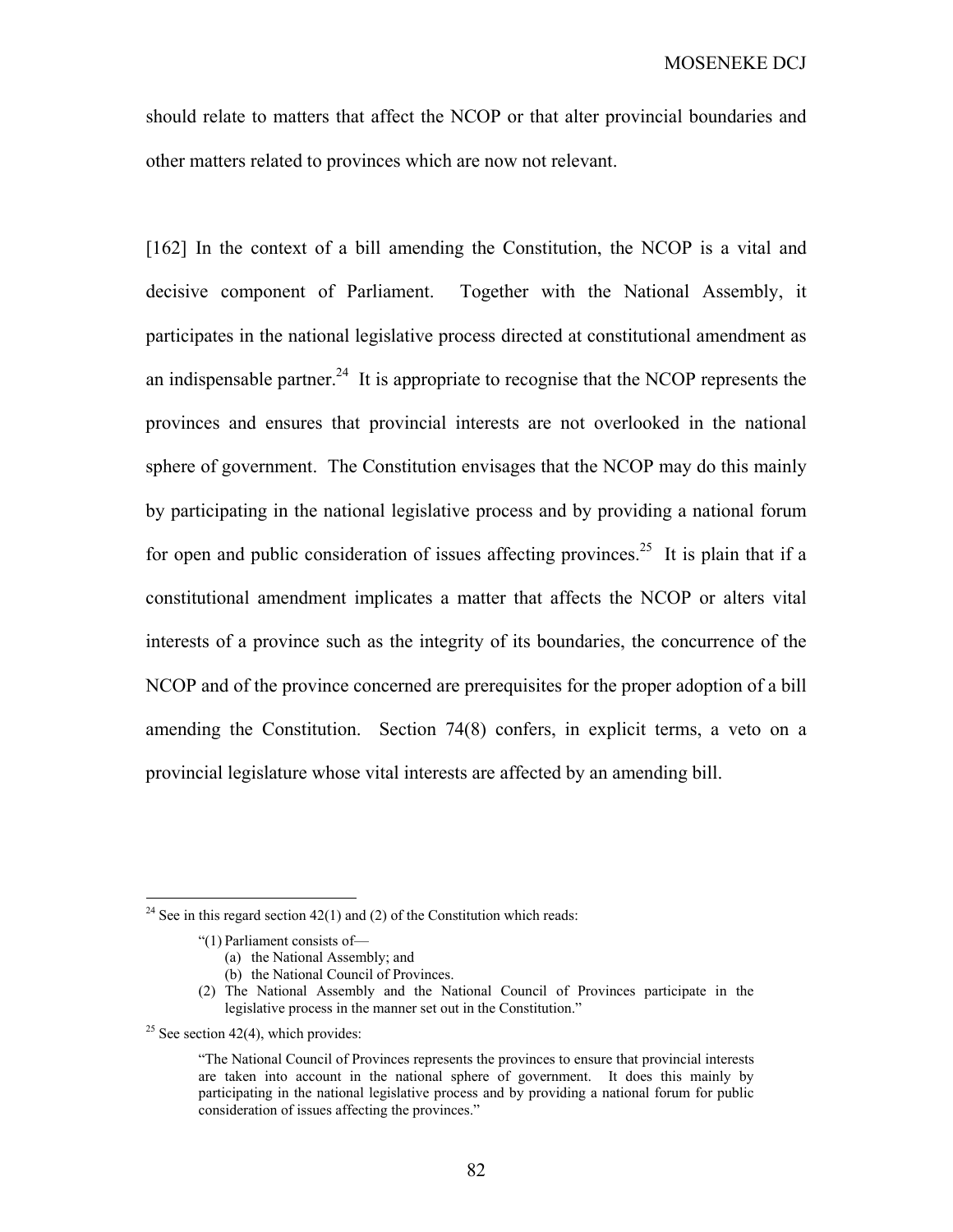[163] The rationale for the NCOP in our Constitution is described in clear terms by Murray and Simeon<sup>26</sup> when they say—

"[t]he NCOP has a somewhat more limited, but also critical role. It represents South African citizens not directly, in their role as individual citizens, but indirectly, in their role as residents of the provinces which constitute one of the three spheres of government established by the Constitution. Its role is to represent the provincial perspective within the national Parliament. As such, it is a concrete expression of the commitment to 'co-operative government' set out in chapter 3 of the Constitution. 'Co-operative government' means that governing South Africa is to be seen as a partnership among the spheres of government. This in turn requires, among other things, that national legislation, rather than ignoring, or riding rough shod over the provinces, must be sensitive to provincial needs and concerns. It also means that provinces do not act alone or in isolation; rather they must be deeply integrated into the national legislative process. This is the underlying rationale for the NCOP.<sup> $27$ </sup>

[164] I agree. What remains is to add that, in order for the bicameral character of our national legislative process to accomplish the tasks that the Constitution requires, the NCOP must be seen as more than a 'house of the provinces'. Its role is to ensure that Parliament is responsive to provincial interests and is supportive of the concerns which may afflict a particular province and its people. That is particularly true in relation to the protection of the territorial integrity of provinces because the altering of a provincial boundary tends to have an abiding impact and travels well beyond the redrawing of geographical lines. O'Regan J, in *Matatiele 1*, makes the point with telling clarity:

 $\overline{a}$ 

<sup>&</sup>lt;sup>26</sup> Murray and Simeon "From paper to practice: the National Council of Provinces after its First Year" (1999) 14 SAPR/PL 96. Also see Budlender "National Legislative Authority" in Woolman et al (eds) *Constitutional Law of South Africa* (2 ed) (Juta, Cape Town 2006).

 $27$  Id at 97.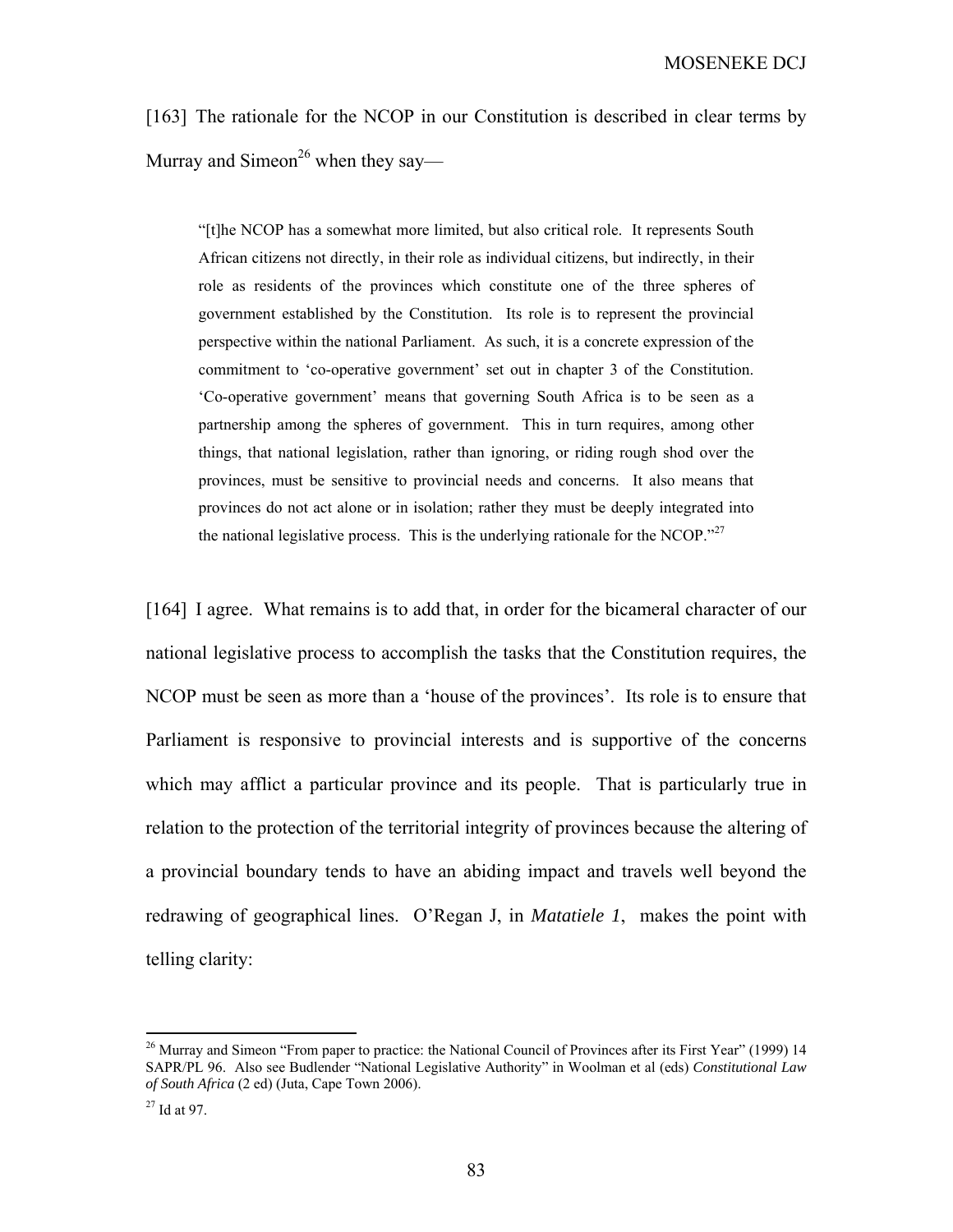"It is quite plain that the redrawing of provincial boundaries is an intensely controversial matter upon which communities feel strongly and which has the potential to undermine the stability of our democracy and the legitimacy of local and provincial government in the areas where boundaries have been moved. Moreover, the redrawing of a boundary has a long-term effect that cannot easily be undone. A community whose town or neighbourhood is shifted from one province to another must live with that change for many years if not forever. The social, economic and political sensitivity of boundary changes, coupled with their essentially long-term character underlines the need for the process by which a boundary change is effected to be legitimate and constitutionally proper."<sup>28</sup>

[165] Another important observation is that the role of the NCOP, in relation to constitutional amendments under section 74, is legislative in character. Its concurrence is a prerequisite to adopting a bill amending the Constitution. However this legislative power is made possible by the deliberative and voting roles and powers of the provinces.<sup>29</sup> In other words, the deliberation and decision by the provincial legislature to vote for or against a bill amending the Constitution, and in particular provincial boundaries, is a legislative process. This means that the legislative power of a provincial legislature must be exercised subject to the dictates of the Constitution. The provincial legislature, like all organs of state, is bound by the rule of law and must act in a manner that is rational, accountable, responsive and open. This then brings me to the constitutional requirement of rationality in the legislative process.

 $28$  Above n 12 at para 89.

<sup>&</sup>lt;sup>29</sup> See section  $65(1)$  of the Constitution which reads:

<sup>&</sup>quot;Except where the Constitution provides otherwise—

<sup>(</sup>a) each province has one vote, which is cast on behalf of the province by the head of its delegation; and

<sup>(</sup>b) all questions before the National Council of Provinces are agreed when at least five provinces vote in favour of the question."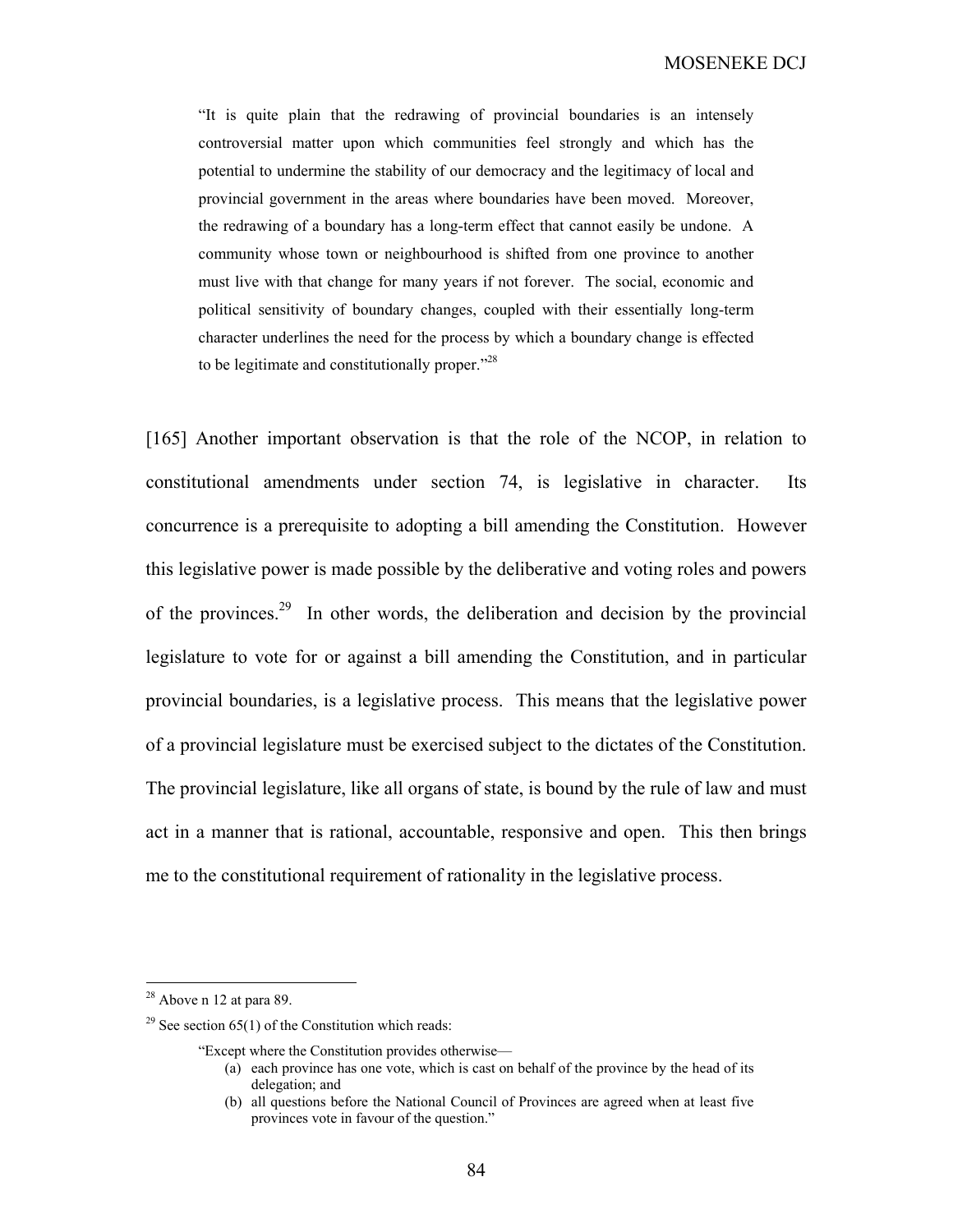## *Rationality*

[166] The question must arise whether the Gauteng Provincial Legislature exercised its powers rationally as required by our Constitution. Initially, the Provincial Legislature, through the Portfolio Committee, resolved to support the Bill on condition that the municipal area of Merafong-Gauteng be included in the West Rand Municipality in the Gauteng Province. However, within days the Provincial Legislature decided to abandon its earlier resolve and to support the same Bill unchanged. For this the Provincial Legislature furnished reasons. The applicants contend that the decision of the Provincial Legislature falls short of the rationality test which every legislative process must satisfy. On the other hand, all government respondents contend that the Provincial Legislature was entitled to alter its views on whether to support the Bill and, what is more, it had good and rational grounds to do so.

[167] Our constitutional democracy is premised on founding values which include supremacy of the Constitution and the rule of law.<sup>30</sup> It is by now well settled that rationality is a minimum requirement for the exercise of public power.<sup>31</sup> This flows from the rule of law and the supremacy of the Constitution which are the founding values of a constitutional state. This Court has often warned that the state may not "regulate" in an arbitrary manner or manifest "naked preferences" that serve no

 $\overline{a}$ 

 $30$  Section 1(c) of the Constitution provides that:

<sup>&</sup>quot;The Republic of South Africa is one, sovereign, democratic state founded on the following values:

<sup>(</sup>c) Supremacy of the constitution and the rule of law."

<sup>31</sup> *Pharmaceutical Manufacturers Association of SA and Others; In Re: Ex Parte Application of President of the RSA and Others* [2000] ZACC 1; 2000 (3) BCLR 241 (CC); 2000 (2) SA 674 (CC).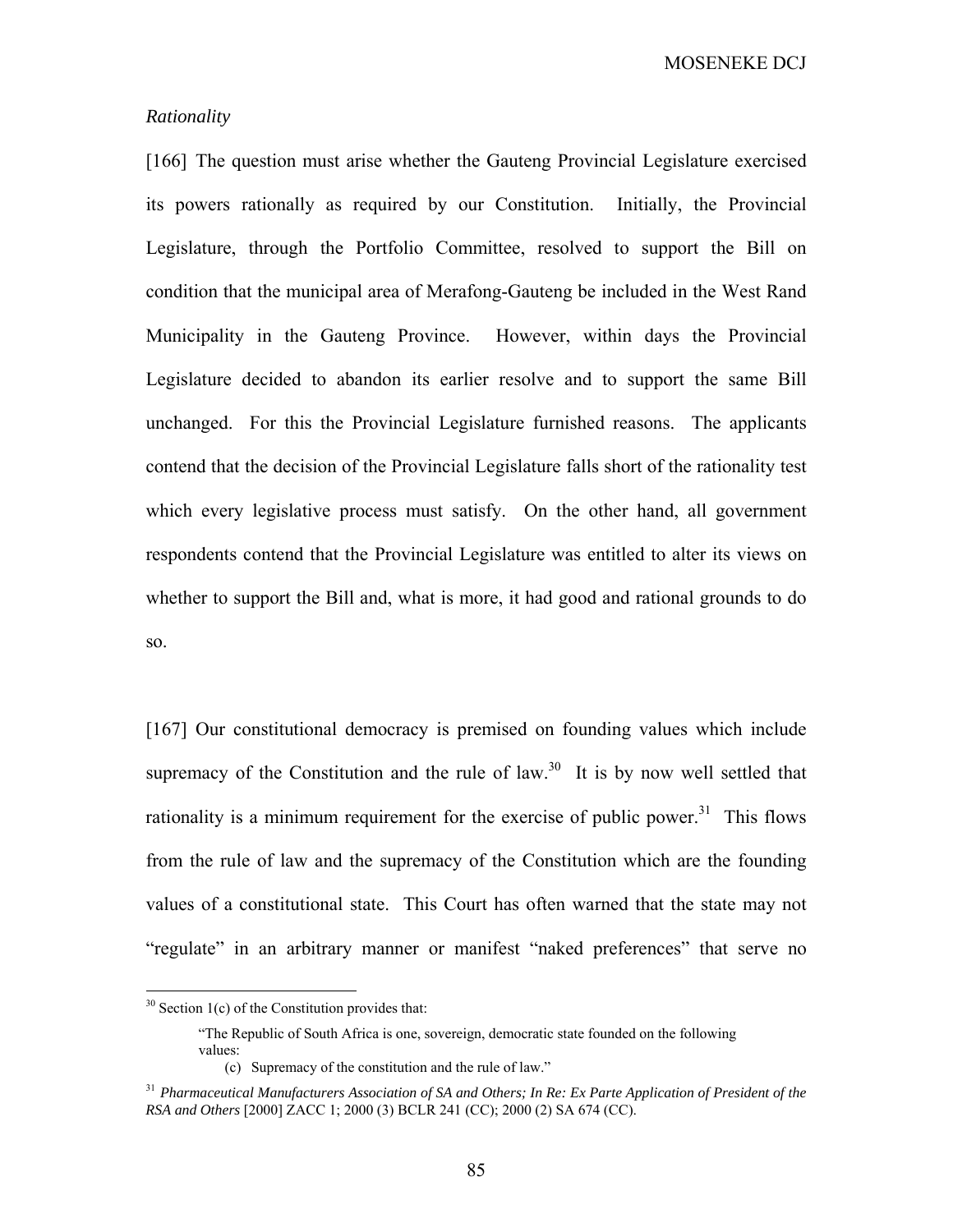legitimate governmental purpose. In other words, wielders of public power – whether legislative, executive or administrative – are, at the very least, duty-bound to act rationally. About the purpose of the requirement of rationality in the exercise of public power, this Court has expressed itself, in *Prinsloo v Van der Linde and*  Another,<sup>32</sup> in the following terms:

"This has been said to promote the need for governmental action to relate to a defensible vision of the public good, as well as to enhance the coherence and integrity of legislation. In Mureinik's celebrated formulation, the new constitutional order constitutes 'a bridge away from a culture of authority . . . to a culture of justification'." (Footnotes omitted.) $^{33}$ 

[168] Ackermann J, in S v Makwanyane,  $34$  makes a similar point with reference to the transition initiated by the founding values of our new constitutional democracy:

"We have moved from a past characterised by much which was arbitrary and unequal in the operation of the law to a present and a future in a constitutional state where State action must be such that it is capable of being analysed and justified rationally. The idea of the constitutional state presupposes a system whose operation can be rationally tested against or in terms of the law. Arbitrariness, by its very nature, is dissonant with these core concepts of our new constitutional order."<sup>35</sup>

<sup>32 [1997]</sup> ZACC 5; 1997 (6) BCLR 759 (CC); 1997 (3) SA 1012 (CC).

 $33$  Id at para 25.

<sup>34 [1995]</sup> ZACC 3; 1995 (6) BCLR 665 (CC); 1995 (3) SA 391 (CC).

<sup>35</sup> Id at para 156. See also *United Democratic Movement v President of the RSA and Others* (1) [2002] ZACC 33; 2002 (11) BCLR 1179 (CC); 2003 (1) SA 472 (CC) at paras 55, 58 and 68 (referred to in the judgments of my colleagues as *UDM 2*); *New National Party of South Africa v Government of the RSA and Others* [1999] ZACC 5; 1999 (5) BCLR 489 (CC); 1999 (3) SA 191 (CC) at paras 24-6; and *Fedsure Life Assurance Ltd and Others v Greater Johannesburg Transitional Metropolitan Council and Others* [1998] ZACC 17; 1998 (12) BCLR 1458 (CC); 1999 (1) SA 374 (CC) at paras 56-9.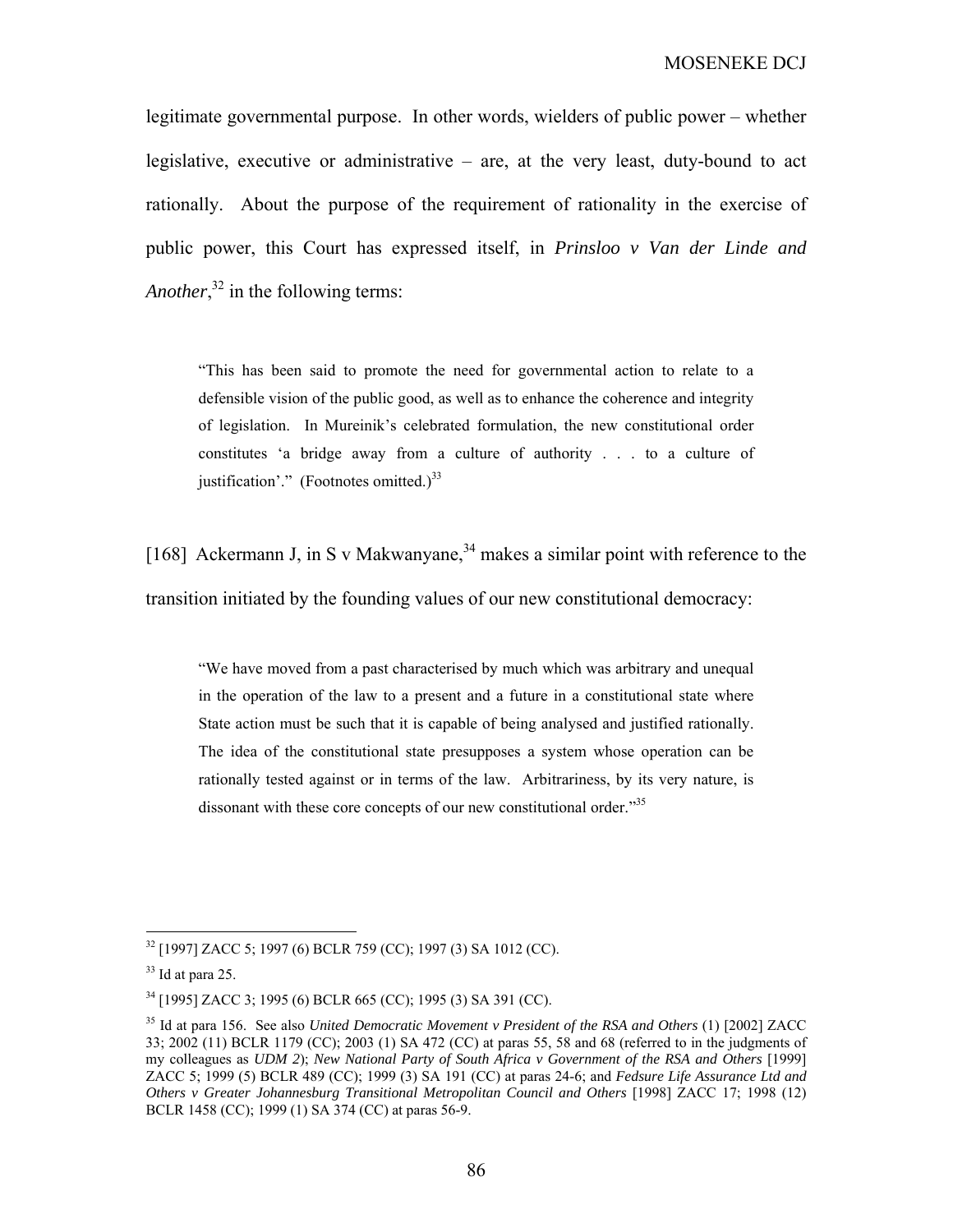[169] It must be clear from what has been articulated above that a power, once conferred, must be exercised in a manner which is rationally related to the purpose for which such power has been given. Whether that is so is a matter of objective evaluation in the light of all the relevant facts of a given case. In *Pharmaceutical Manufacturers*, Chaskalson P, explains the test in the following manner:

"The question whether a decision is rationally related to the purpose for which the power was given calls for an objective enquiry. Otherwise a decision that, viewed objectively, is in fact irrational, might pass muster simply because the person who took it mistakenly and in good faith believed it to be rational. Such a conclusion would place form above substance, and undermine an important constitutional principle." 36

[170] At the same time, this Court has often cautioned that a resort to the rationality requirement is not a licence for a court to place its own preference above that of the public functionary properly charged with the power. In the words of Chaskalson P:

"The setting of this standard does not mean that the courts can or should substitute their opinions as to what is appropriate, for the opinions of those in whom the power has been vested. As long as the purpose sought to be achieved by the exercise of public power is within the authority of the functionary, and as long as the functionary's decision, viewed objectively, is rational, a court cannot interfere with the decision simply because it disagrees with it, or considers that the power was exercised inappropriately."<sup>37</sup> (Footnote omitted.)

*Was the decision of the Gauteng provincial legislature objectively rational?* 

 $36$  Above n 31 at para 86.

 $37$  Id at para 90.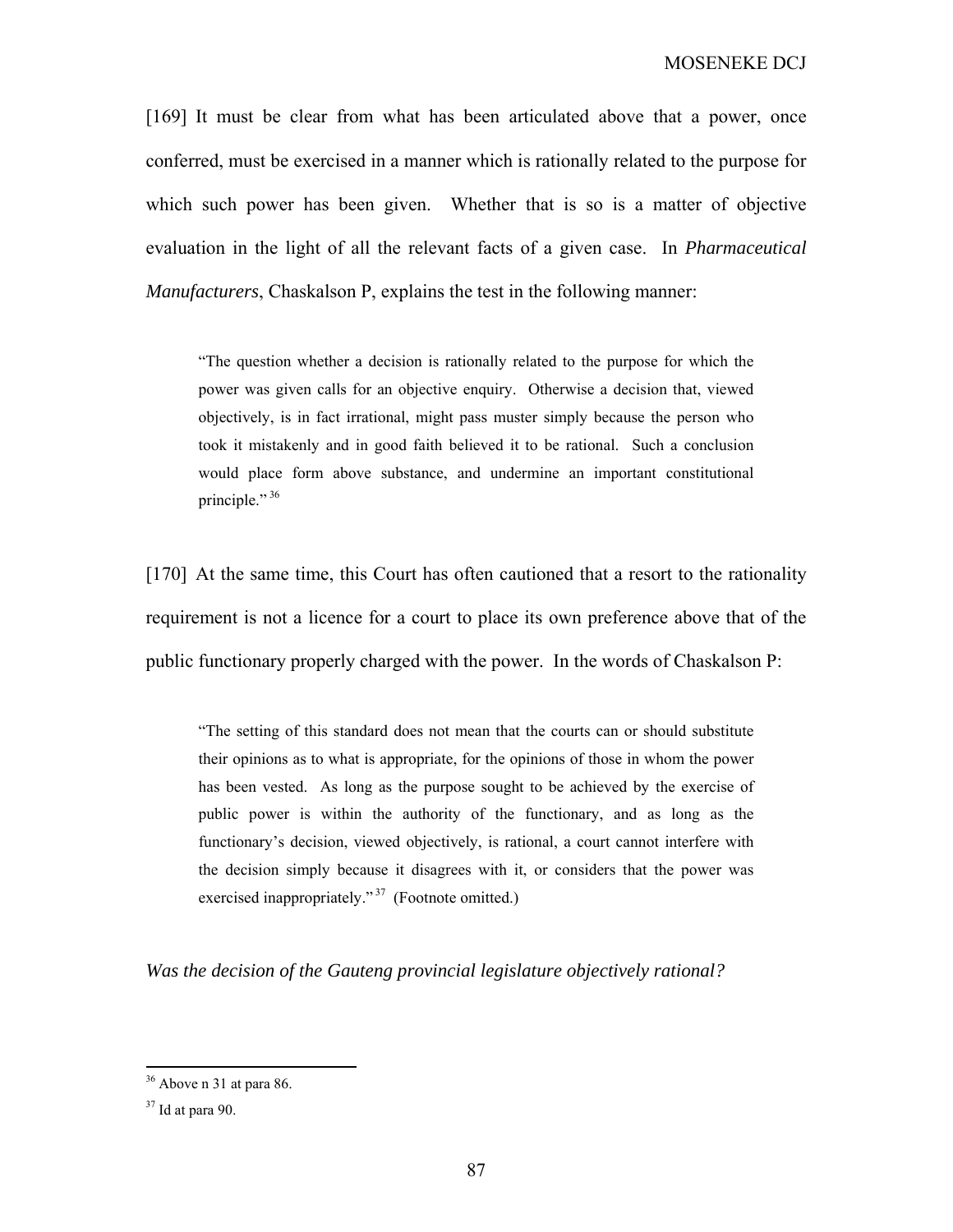[171] As a general rule courts should not attempt to second guess the legislature on the wisdom or otherwise of legislation properly adopted, nor should they speculate about the motives of the legislators or the understanding the legislators might have had of the legal consequences of a law they adopt. Here, however, we are confronted with a very specific situation in which the legislature was being called upon to assume a very specific legislative responsibility. It was not adopting a law of general application, but saying yes or no to the alteration of the boundaries of its province. Through the authorised activities of its Portfolio Committee, the Legislature had fulfilled its obligations to facilitate public involvement and had come to a reasoned and cogently motivated position based on public consultation. And in the final mandate the Legislature expressly spelled out its motivation for the change of approach. So one does not have to speculate about what it might have been. In these special circumstances, there is nothing inappropriate in judicial scrutiny of the understanding the Provincial Legislature had of the nature and ambit of the power it was constitutionally called upon to exercise.

[172] While ordinarily it may be inappropriate for a court to investigate why a deliberative body like the legislature adopted a particular position on a legislative measure; in this case, this Court has the power, and indeed the obligation, to investigate the reason for the change in attitude. If it were otherwise, the conclusion that the Gauteng Province acted irrationally would be irresistible.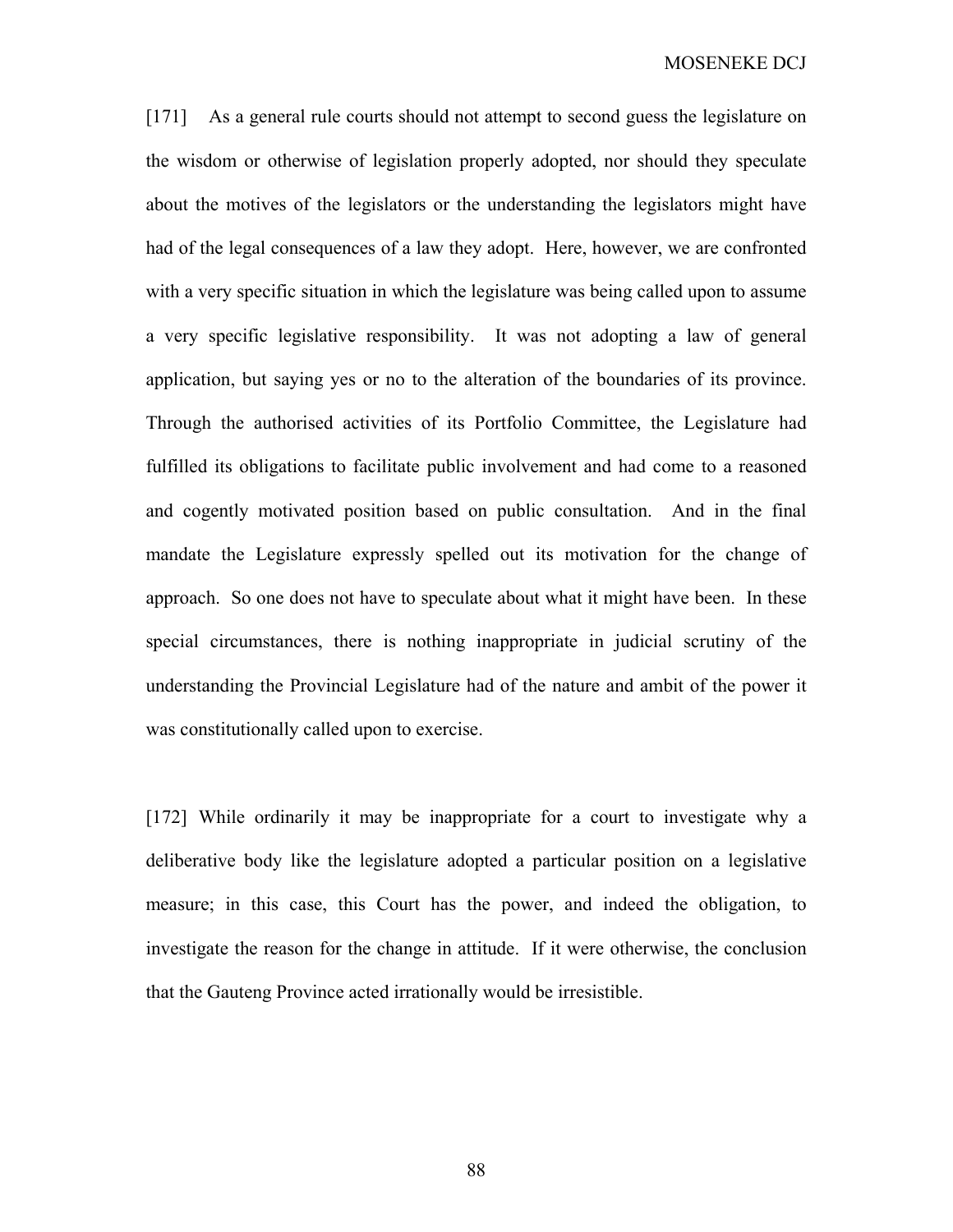[173] I have canvassed in some detail the reasons advanced by the Provincial Legislature for resolving not to support the Bill to the extent that it affects its boundaries related to Merafong. The reasons were comprehensive, well-worked and facially rational. They were crafted by the Portfolio Committee and embraced by a unanimous Provincial Legislature. That much is clear from the final mandate of the Provincial Legislature which expends considerable space explaining why it supported the negotiating mandate, in the first place, and why later it abandoned the negotiating mandate in favour of a decision to support the Bill as a whole and without the exercise of a veto. Equally clear is that the negotiating mandate was animated not only by the views of the communities affected by the re-drawing of the boundary but also by historical and socio-economic imperatives which the negotiating and final mandates record meticulously.

[174] What is significant is that the Legislature through its delegate to the NCOP emphasised that the Gauteng mandate on the incorporation of Merafong into Gauteng was "based on scientific research and views [of the community]." By its own admission therefore, Gauteng carefully considered the views of the community and their impact on the policy underlining the Bill and the need to eradicate crossboundary municipalities. The final voting mandate explains that it was in—

"[the] light of the outcome, impact assessment and analysis of the public hearing submissions [that it was decided to agree] with the inclusion of the geographical area of Merafong municipality into the West Rand District municipality in the Gauteng Province."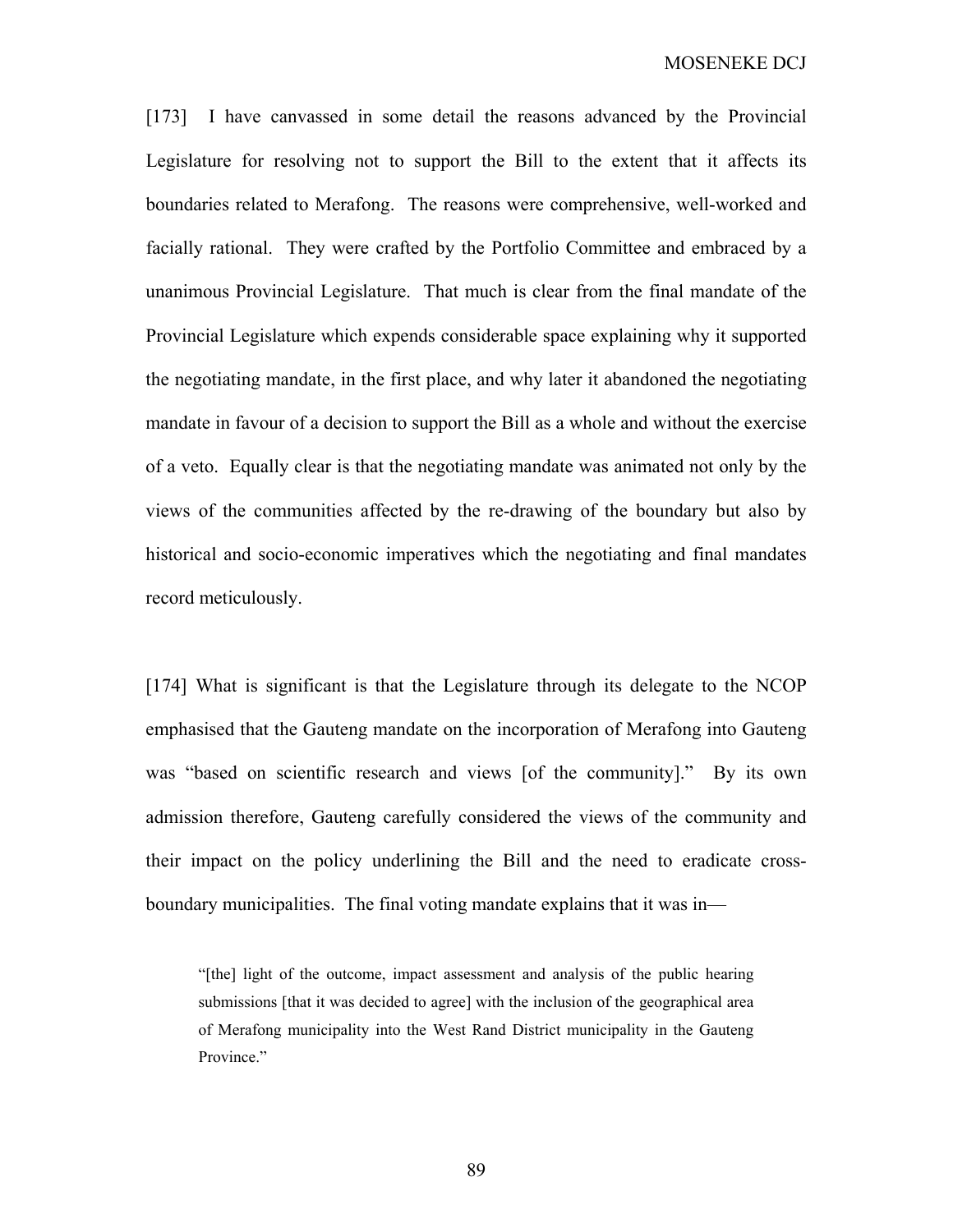We have no reason to disbelieve the Provincial Legislature when it tells us that it carefully considered the pros and the cons of the inclusion of Merafong-Gauteng in the light of the people's views.

[175] A reversal of this position without any explanation, prima facie, points to arbitrary or irrational conduct. There must therefore be a rational ground for the reversal of its position. Indeed this was put in issue by the applicants. In the absence of such explanation, its conduct, to my mind, would constitute arbitrary conduct. This Court therefore has an obligation to examine the reasons advanced by the Provincial Legislature for the reversal of its position on the incorporation of Merafong into the Gauteng Province. The reasons they have furnished, objectively viewed, will determine whether they have acted arbitrarily or with good reason. It is to that enquiry that I now turn.

[176] The record suggests that we can gather reasons for the changed mandate from at least four sources. The final voting mandate adopted by the Provincial Legislature is the primary source of the reasons. The delegate of the Provincial Legislature, Mr Shiceka, also furnished grounds for the change when he appeared before the Select Committee of the NCOP on 12 December 2005. The transcript of the Portfolio Committee's proceedings of 5 December 2005 also reports on reasons for the change of the mandate furnished by the Chairperson of the Portfolio Committee, Ms Letwaba. And lastly, the Speaker, Mr Mdakane, has deposed to an answering affidavit on behalf of the Provincial Legislature. He too provides reasons for the change of mandate. A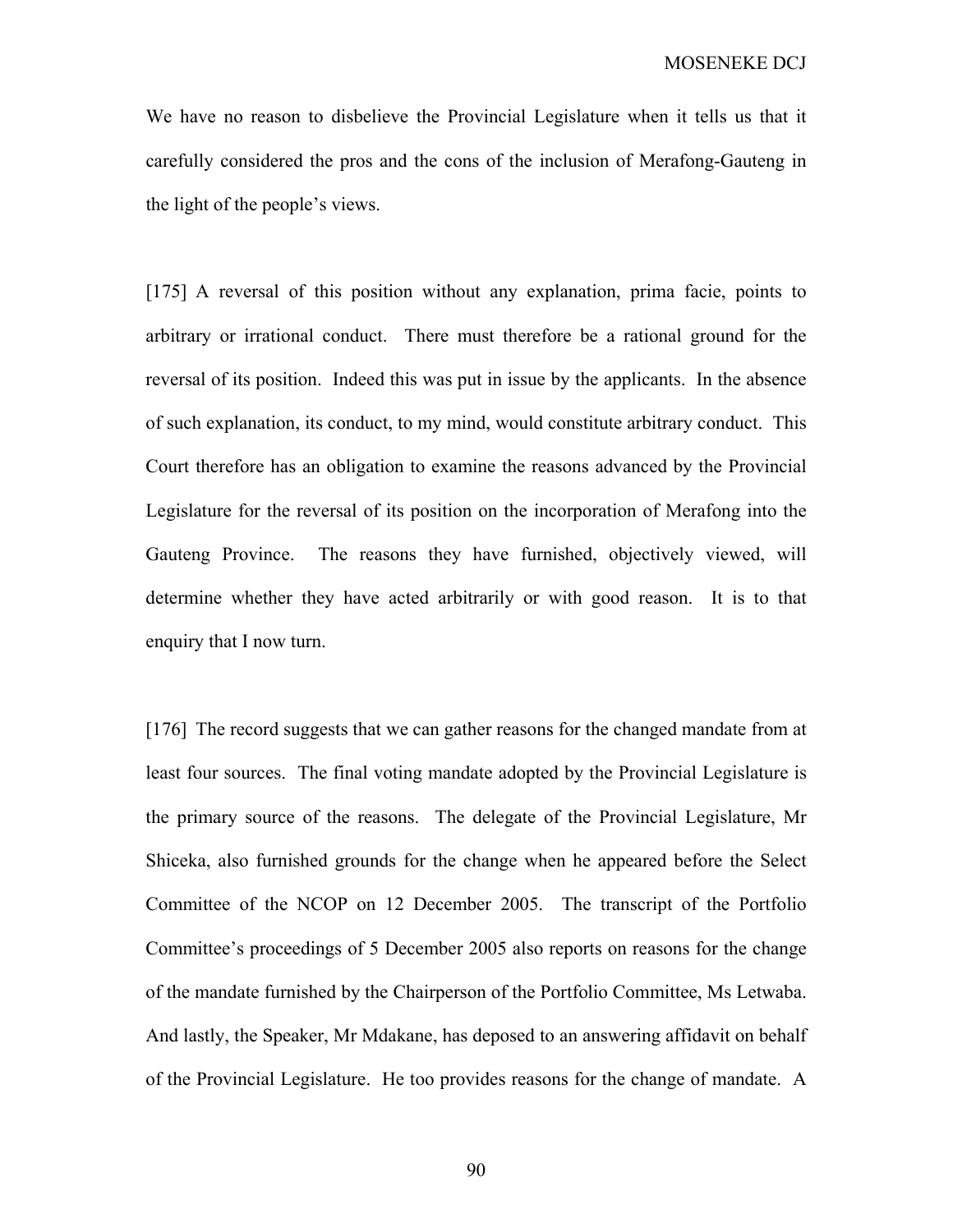cursory examination of the four sources of reasons for the change suggests that the reasons furnished are by no means consistent with each other. Be that as it may, the final voting mandate should suffice for purposes of this rationality review. This is so because the final voting mandate is the comprehensive and composite deed of the Legislature. At once, it contains the reasons for adopting the negotiating mandate and the grounds advanced for relinquishing it in favour of the final voting mandate.

[177] It is noteworthy that the contents of the final voting mandate is substantially the same as the original negotiating mandate, save for a new paragraph  $10^{38}$  which

 $\overline{a}$ 

Provinces can only adopt or reject the Constitution Bill in terms of section 74(8) of the Constitution by saying (aye or nay). The legislative processes applicable to the Constitution Bill does not allow for amendments to be effected in the NCOP.

Subsequent to the deliberations and negotiations by the select committee and the diverse positions advanced, the portfolio committee in considering the substance of the issues raised, notwithstanding the views of the public, reviewed their initial position based on the following—

- 1. The committee supports the phasing out of cross boundary municipalities as envisaged by the Constitution Twelfth Amendment Bill [B33B-2005], cross-boundary municipalities have proved difficult to administer with negative consequences on the delivery of services.
- 2. Gauteng supports the creation of viable and sustainable municipalities with a proper revenue base.
- 3. Implications of Gauteng not supporting the Constitution Twelfth Amendment Bill [B33B-2005].
	- If the veto of the Gauteng Province applies to the whole Constitution Bill as it relates to cross-boundary municipalities, the Cross-Boundary Municipalities Repeal Bill will have to be withdrawn from Parliament, and the local government elections would be conducted within the current municipal configuration, i.e. with cross-boundary municipalities.
	- If the notion of a narrow interpretation is applied to the provisions of the Constitutional Bill which may be vetoed by a province, the implications are just as extensive as if the whole Constitution Bill is rejected. Let's for argument sake

<sup>&</sup>lt;sup>38</sup> "Committee Position after Consideration of Negotiating Mandates by the NCOP Select Committee

The Portfolio Committee's Negotiating Mandate indicated that Gauteng will support the Constitution Twelfth Amendment Bill on condition that the municipal area of Merafong is included in the municipal area of the West Rand District Municipality of the Gauteng Province. In the absence of any indication whether the Gauteng Legislature has adopted or rejected the Constitution Bill in terms of section 74(8), this signals a qualified support for the Constitution Bill.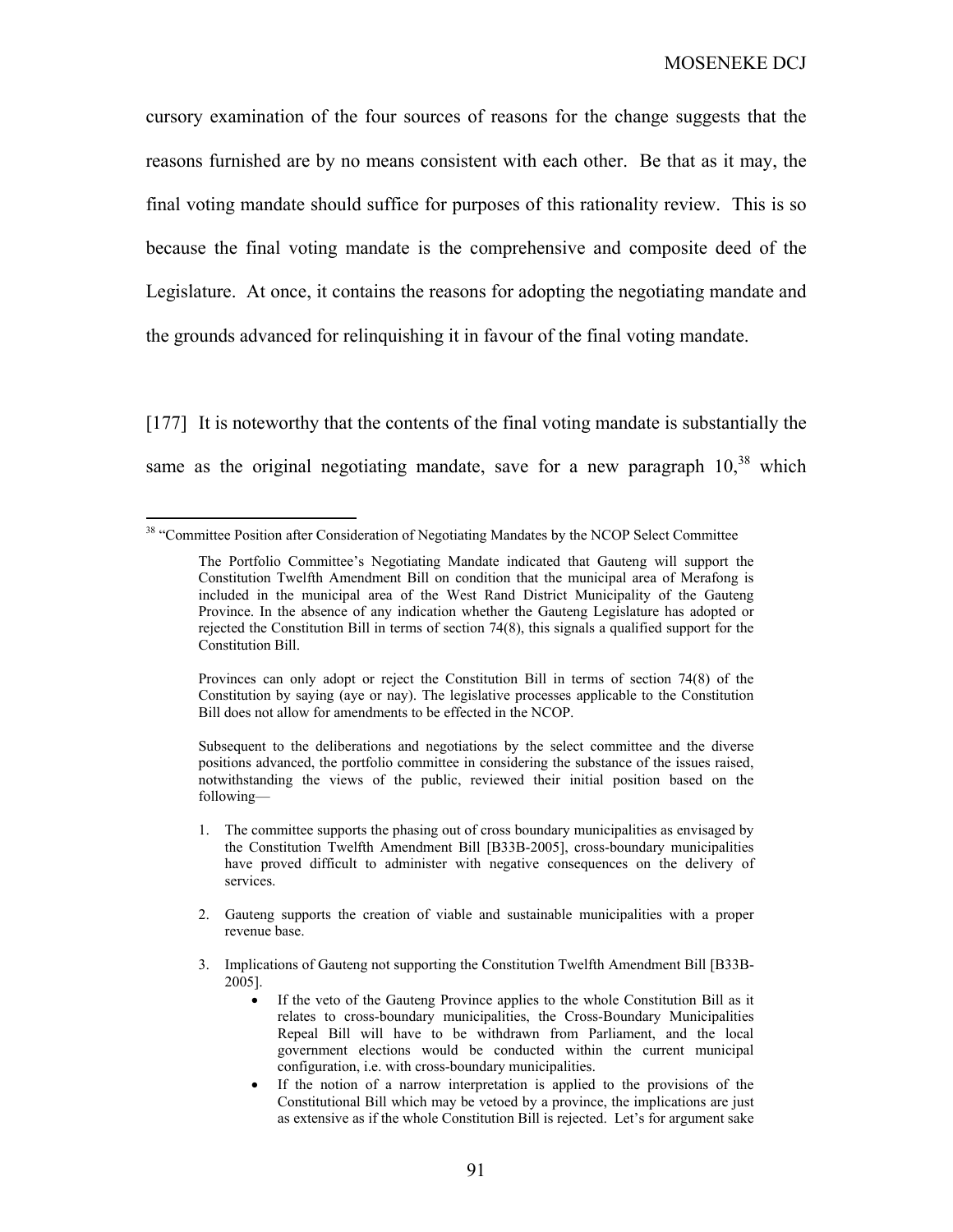records the position of the portfolio committee "after consideration of negotiating mandates" by the Select Committee. The final voting mandate states that the Legislature now knows that provinces can only adopt or reject the Bill in terms of section 74(8) of the Constitution. In other words, they can only vote 'aye or nay' to the Bill. The final voting mandate further states that the legislative process applicable to the Bill does not allow for amendments to be effected in the NCOP. This belated discovery in itself is disturbing. The Legislature or its Portfolio Committee should have apprised itself of the legislative power section 74(8) confers on it before adopting the negotiating mandate and before participating in the NCOP legislative process.

[178] The final voting mandate continues to explain that the Portfolio Committee reviewed its initial position "notwithstanding the views of the public" after "deliberations and negotiations by the select committee" and after "hearing diverse positions advanced" and after the Portfolio Committee had considered "the substance

say Gauteng can only veto (reject) the part of the proposed Schedule 1A that defines its territory; it will mean that the authorization to have cross-boundary municipalities is revoked, whilst the current boundary of Gauteng remains the same. The result of this would be that not only West Rand District but also Tshwane, Ekurhuleni and Metsweding would be affected. These municipalities (and their local municipalities where applicable) would have to be disestablished and those areas of the municipalities in question that fall in Gauteng. The crossboundary areas falling in the other provinces would likewise have to be redemarcated into the new municipalities.

The overall complication would be that the current boundaries of Gauteng are still determined with reference to magisterial districts, which are not used or referred to in the Constitution Twelfth Amendment Bill. Consequently, amendments that would be required in the Constitution Bill to address Gauteng's position may be such that it would not be possible to finalise the bill for the Local Government Elections, thus, elections would be conducted within the current municipal configuration."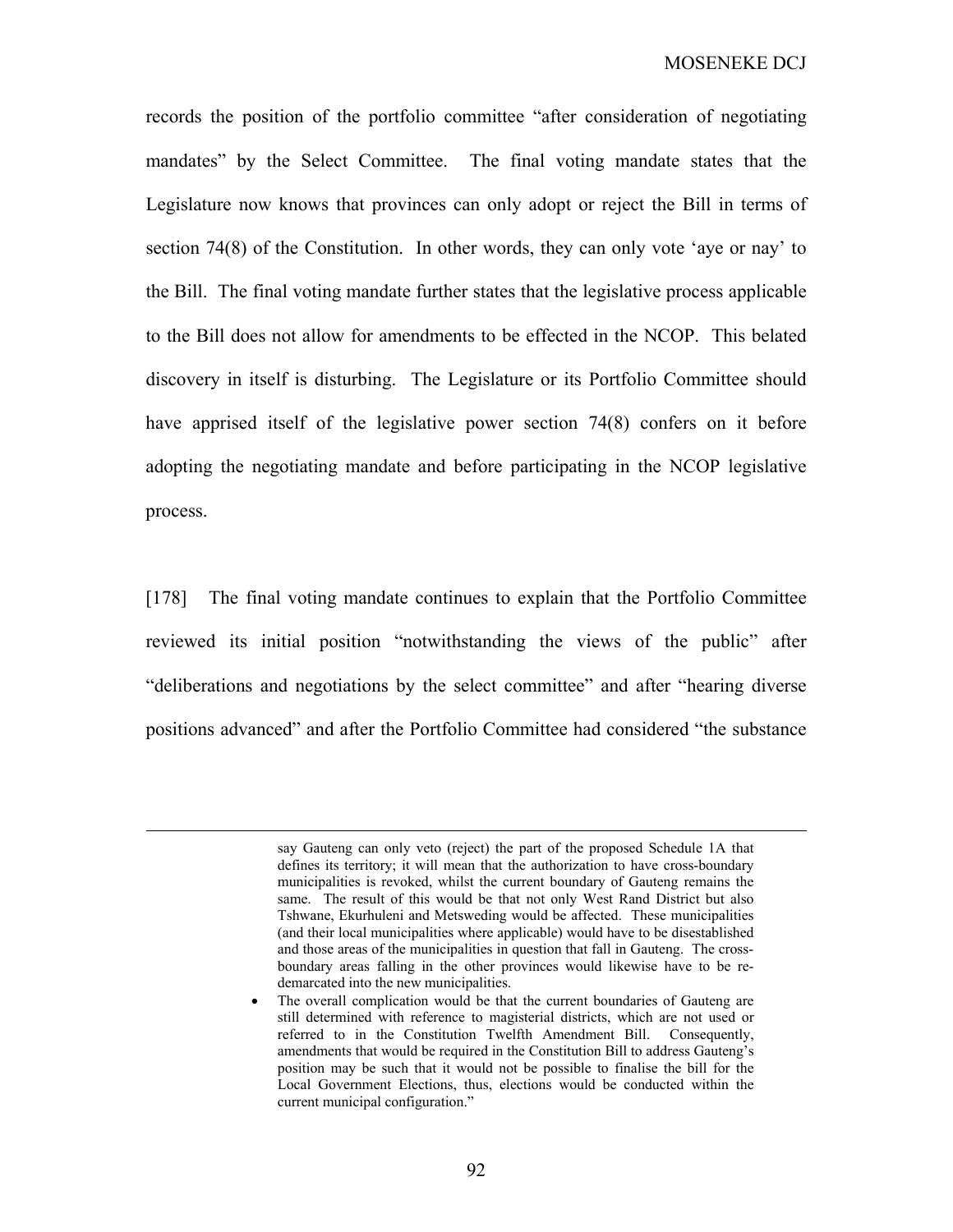of the issues raised". None of these considerations are explained or motivated beyond what is stated.

[179] What seems to have swayed the Legislature's views is found in the section of the final voting mandate which deals with "[i]mplications of Gauteng not supporting the Constitution Twelfth Amendment Bill". This heading by itself suggests that the Province considered that it had only two options, either to support or reject the Bill. This attitude is consistent with the Province's views set out in paragraph 10 of the final voting mandate, namely, that "[p]rovinces can only adopt or reject the Constitution Bill in terms of section 74(8) of the Constitution, say (aye or nay)."

[180] But this is a misconception of the power and obligation of the Province under the Constitution. The Province could have supported the Bill but declined to support that part of the Bill relating to the incorporation of Merafong-Gauteng into the North West Province. This is so because the power and duty of a province in relation to the adoption of a constitutional amendment that re-draws its boundary must be distinguished from the power and duty it bears in relation to any other constitutional amendment. This distinction was explained to the delegate from Gauteng Province at the meeting of the Select Committee of the NCOP. Indeed, the position of the Province at that meeting was that it supported the phasing out of cross-boundary municipalities but that it was opposed to the incorporation of Merafong-Gauteng into the North West Province. These twin objectives it could have achieved simply by voting in favour of the Bill while declining to support that part of the Bill which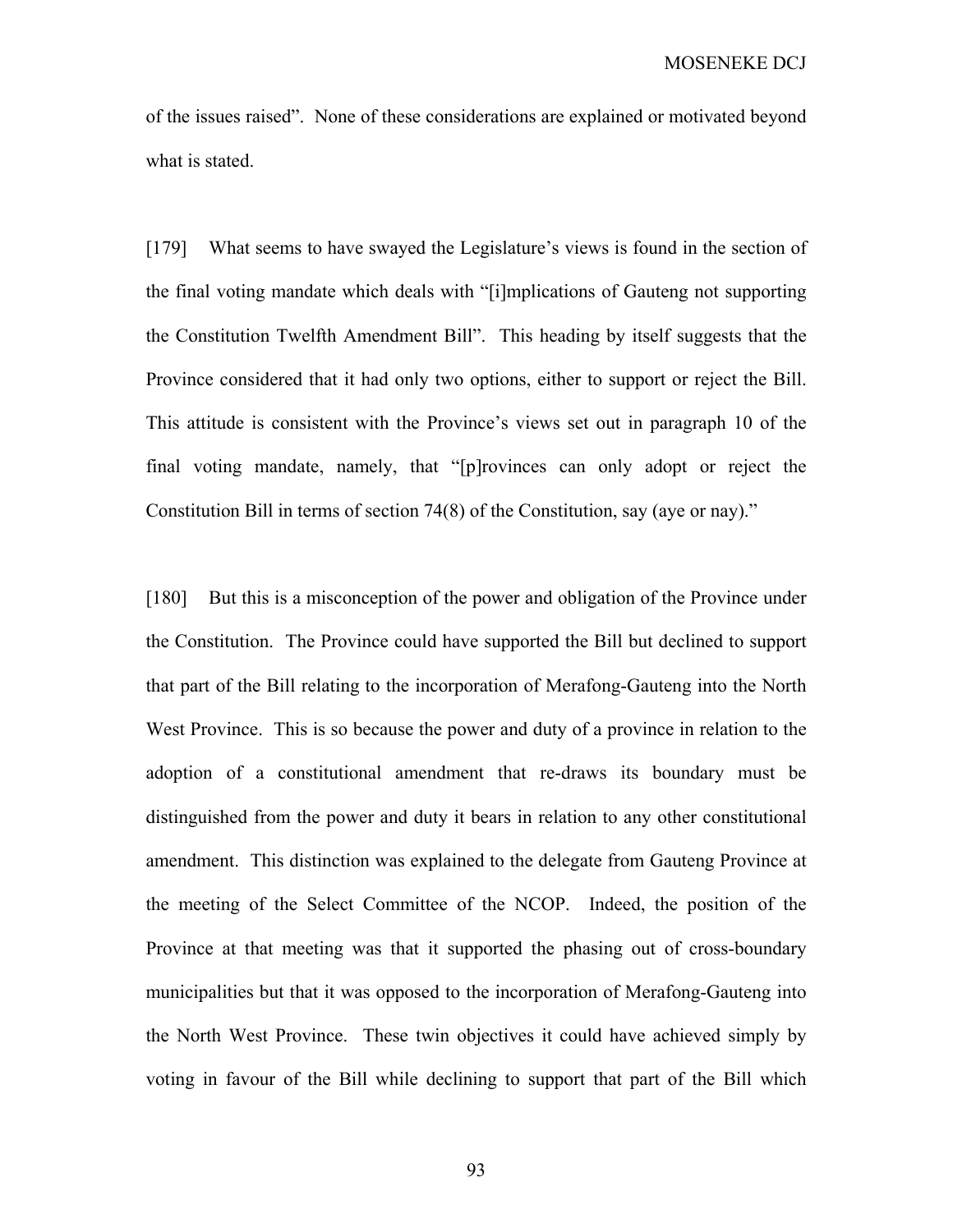affected its boundary. Despite the early counsel, the Legislature thought that the only option it had was to vote 'aye' or 'nay' on the entire Bill. This demonstrates a failure on the part of the Province to appreciate its nuanced duty under the Constitution. The Province had at least two valid legislative options open to it. It could have, at once, achieved the termination of cross-boundary municipalities by supporting the Bill and defeated the re-drawing of its boundary in relation to Merafong.

[181] I now give attention to each of the so-called three implications of Gauteng not supporting the Bill. First, the final voting mandate states that if the veto of Gauteng Province applies to the whole Bill, because the Bill relates to cross-boundary municipalities, the Cross-boundary Municipalities Laws Repeal Bill<sup>39</sup> (Repeal Bill) will have to be withdrawn from Parliament and the local government elections will have to be conducted within the current municipal configuration, that is, with crossboundary municipalities.

[182] This is a startling proposition which exposes a fundamental misunderstanding of the powers conferred on a provincial legislature by the provisions of section 74(8) of the Constitution. First, the veto conferred on a provincial legislature relates only to a constitutional amendment which alters a provincial boundary. In short, the veto relates only to a part of a constitution amendment bill which concerns only a specific province or provinces and in relation to matters specified in section 74(3)(b) of the Constitution. It is therefore plain that the Gauteng Legislature does not have a veto

<sup>&</sup>lt;sup>39</sup> Cross-boundary Municipalities Laws Repeal and Related Matters Bill [B36B-2005].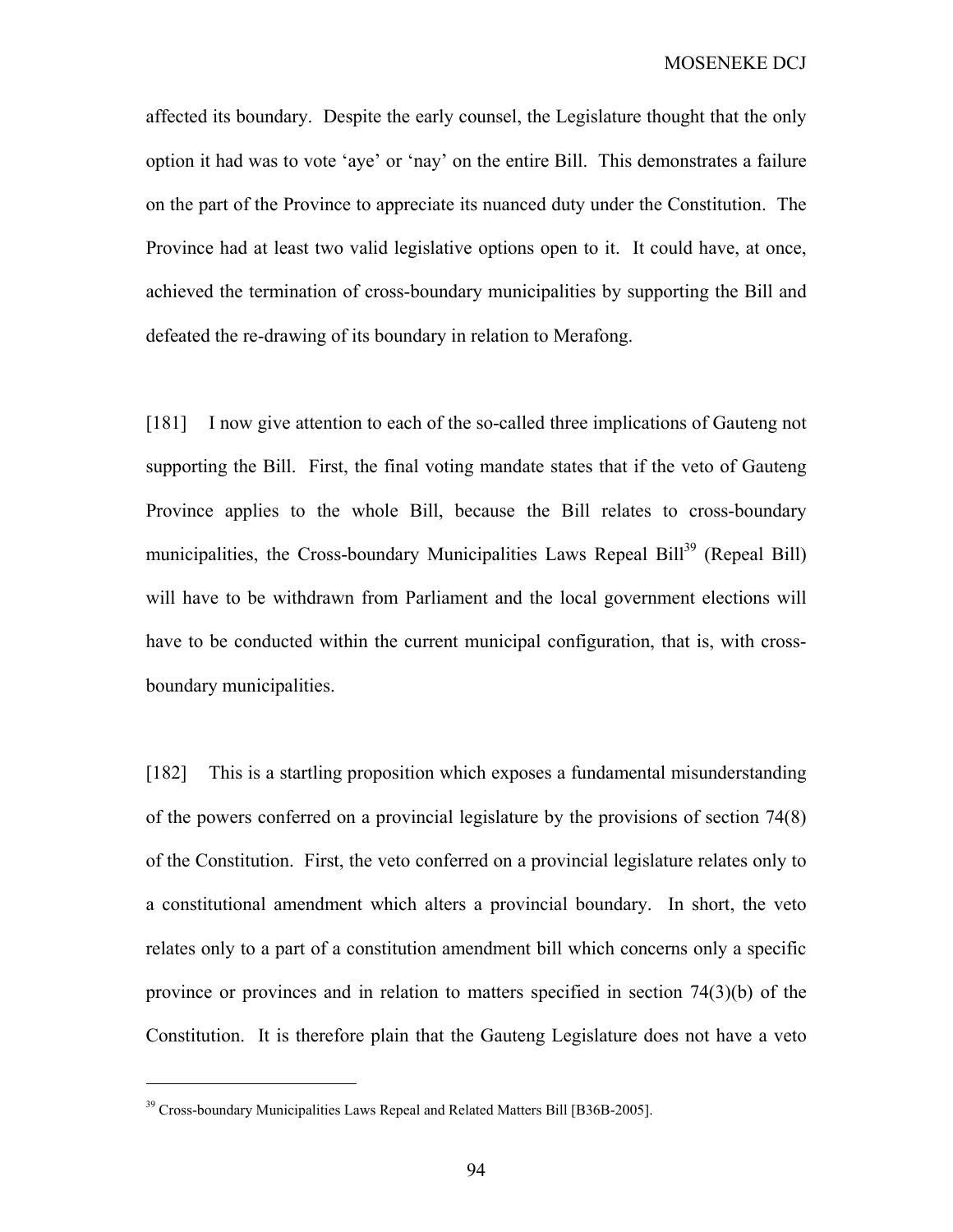that relates to the whole Bill or over the entire Repeal Bill. To suggest that the Provincial Legislature could veto the entire Bill or Repeal Bill is far-fetched and fanciful.

[183] Equally startling is the reasoning that if the Gauteng Province were to vote against the Bill the entire Repeal Bill would have to be withdrawn from Parliament with the consequence that the local government elections would have to be held with cross-boundary municipalities. Again, this is a substantial misconstruction of the authority vested in the provincial legislature in a legislative process that involves a constitutional amendment that implicates a provincial boundary. The veto power of a province under section 74(8) is not as pervasive and all-powerful as the Gauteng legislature seems to imagine. If the province were to exercise a veto, only the provision that is a legitimate target of the veto would remain unaltered by the Bill amending the Constitution and legislation that gives effect to the amending Bill. In other words, the effect of the veto would be that the boundary between Gauteng and North West would remain as it was before the adoption of the Bill. However, that does not mean that the cross-boundary municipality of Merafong would survive the adoption of the Bill because the constitutional amendment and consequential legislation revoke all authority for the continued existence of cross-boundary municipalities. Therefore, there is no rational basis for suggesting that the local government elections of any municipality, other than the West Rand District in Gauteng and the Southern District Municipality in North West, would be affected or that any local election would be conducted on a cross-boundary basis.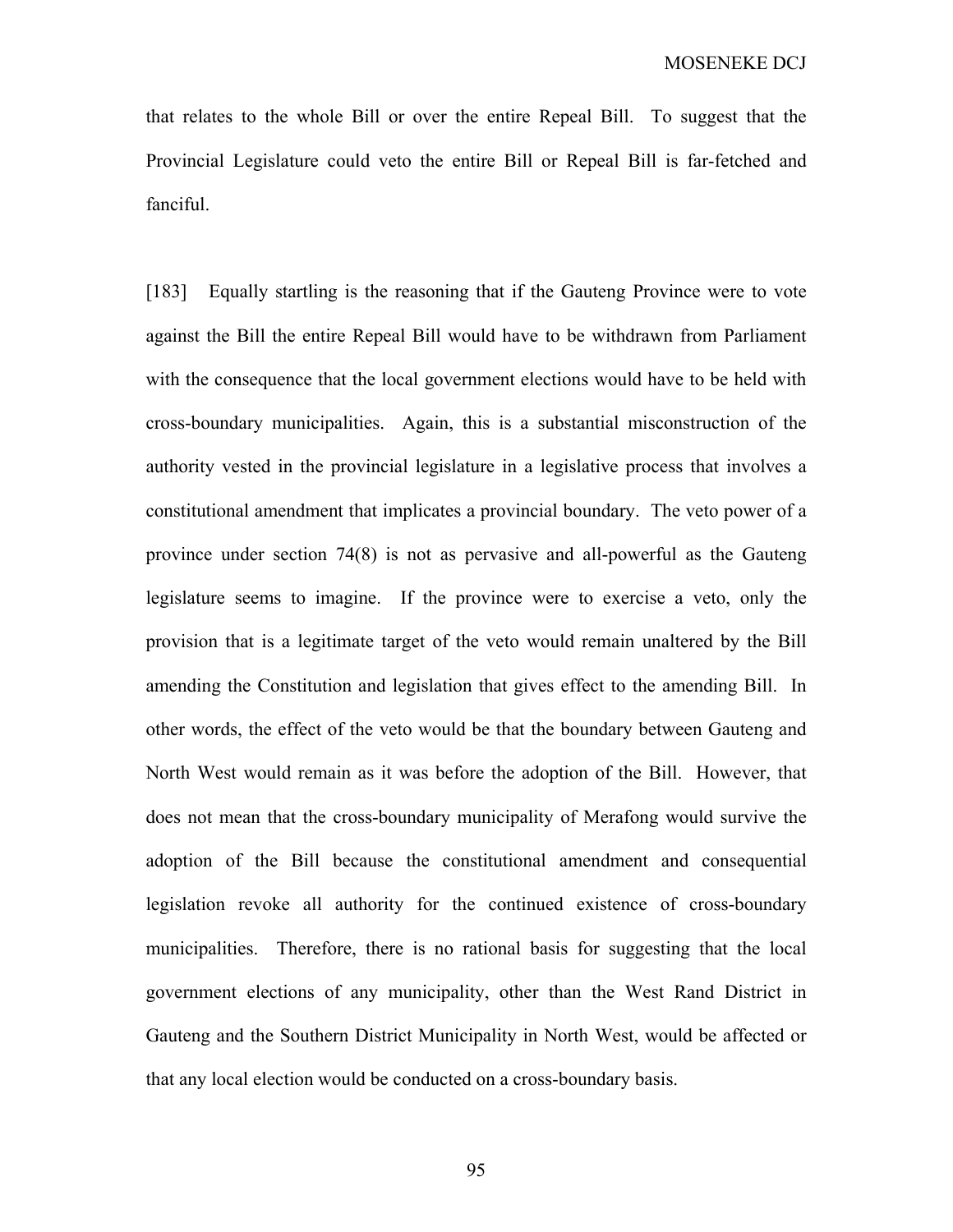[184] It bears repeating that the Bill was meant to revoke the constitutional authority for the creation or continued existence of cross-boundary municipalities. In turn, the Repeal Act was to rescind all laws which regulated cross-boundary municipalities. It must follow that, first, the Province had no power to veto the Bill save in relation to the configuration of its boundary or the Repeal Bill. So there can be no question of any of these legislative instruments being withdrawn from Parliament solely because of the veto of Gauteng Province. Second, once the Bill is passed, there cannot be cross-boundary local authorities in any province. And, third, it seems plain that the notion of cross-boundary local authority elections would then become implausible and a legal fiction.

[185] The next reason to be found in the final voting mandate for change is that, even if a narrow interpretation is applied (namely, that a province may veto only provisions which affect it) "the implications are just as extensive as if the whole Constitution Bill is rejected". The final mandate elaborates by saying that:

"Let's for argument sake say Gauteng can only veto (reject) the part of the proposed Schedule 1A that defines its territory; it will mean that the authorisation to have cross-boundary municipalities is revoked, whilst the current boundary of Gauteng remains the same. The result of this would be that not only West Rand District but also Tshwane, Ekurhuleni and Metsweding would be affected. These municipalities (and their local municipalities where applicable) would have to be disestablished and those areas of the municipalities in question that fall in Gauteng. The cross-boundary areas falling in the other provinces would likewise have to be re-demarcated into the new municipalities."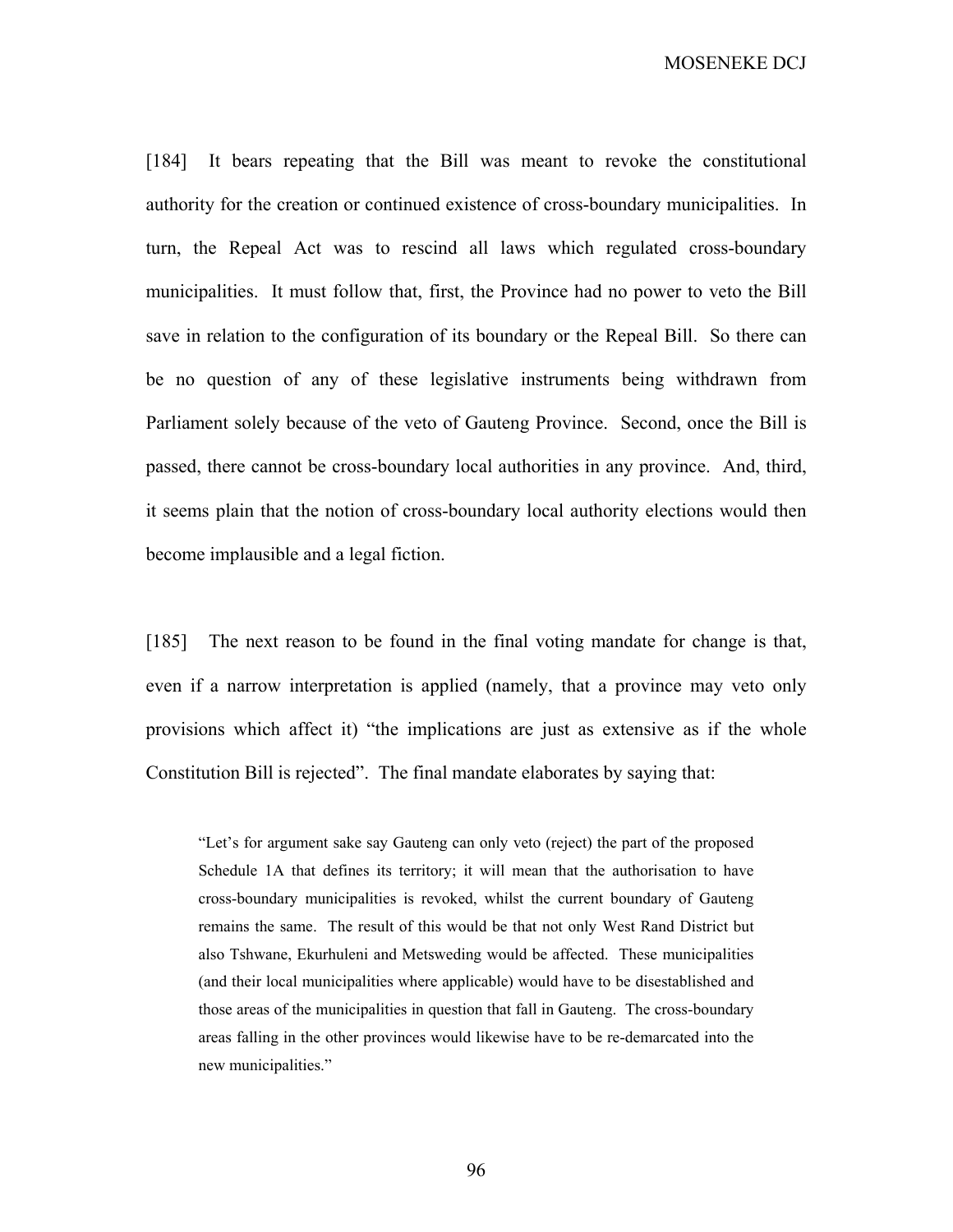[186] Again, this goes well beyond me. I am unable to determine the basis for this grandiose notion of the legal consequences of a veto conferred on a province in relation to its territorial integrity. Another error of reasoning has crept in here. It appears in the reasoning that if a veto were to be exercised in relation to the boundary between Gauteng and North West, all of the "current boundary of Gauteng remains the same" in relation to other cross-boundary municipalities along the Gauteng border. On this argument, all such municipalities in provinces adjacent to Gauteng will have to be "disestablished" or "re-demarcated" into new municipalities. I have demonstrated earlier that this suggestion has no merit whatsoever. The provincial veto will leave unaltered the boundary between Gauteng and North West that runs across Merafong and cannot tamper with any other municipal or provincial boundary which is not its legitimate target. It seems to me self-evident that the proposed redrawing of provincial boundaries in other cross-boundary municipalities along the border of Gauteng could be validly implemented without the need to "disestablish" or to "re-demarcate" the local authorities concerned. It is clearly erroneous to conclude that, absent a provincial veto, other cross-boundary municipalities like Tshwane, Ekurhuleni and Metsweding would be affected by a veto directed at the border related to Merafong. Again this obvious error about the reach of the provincial veto power suggests a serious misappreciation of the character of the decision the legislature had to make and of the power it was called upon to exercise.

[187] The final voting mandate advanced a third reason for the Legislature changing its earlier mandate. The final voting mandate explains that if the Province were to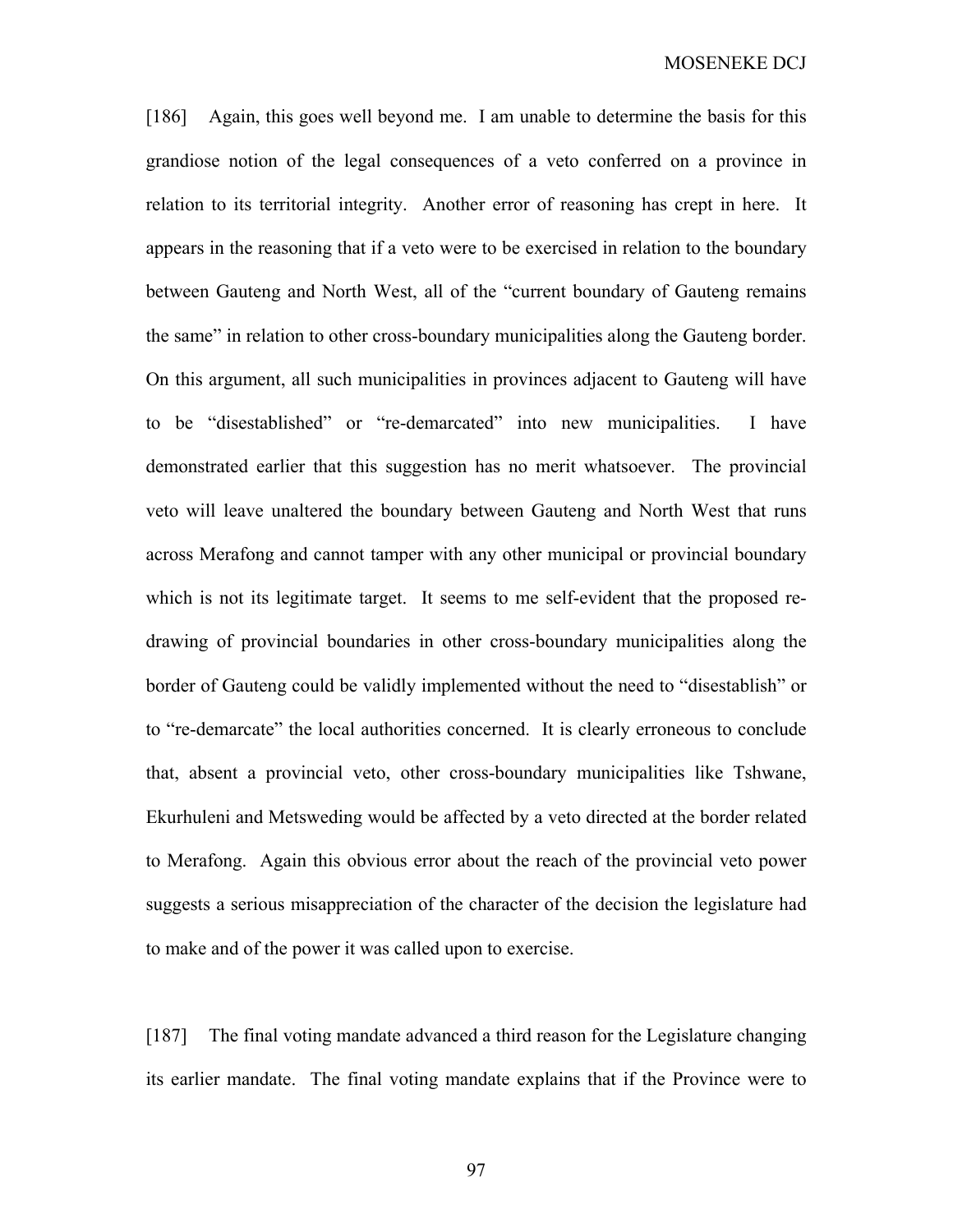exercise a veto, the current boundaries of Gauteng would be determined with reference to magisterial districts whilst the Bill draws provincial boundaries on the basis of municipal boundaries. As I noted earlier, section 1(2) of the Twelfth Amendment re-defines the geographical areas of the nine provinces by reference to municipal areas. This is a departure from the position prior to the constitutional amendment which delineated provincial boundaries by reference to magisterial districts.<sup>40</sup> However, there is no merit in the suggestion that the provincial veto in relation to the municipal area of Merafong will cause the boundary of Gauteng to be determined by magisterial districts. It must be remembered that section 1(2) of the Twelfth Amendment provides that boundaries of a province "comprise the sum of the indicated geographical areas reflected in the various maps referred to in the Notice listed in Schedule 1A". This simply means that in the event of a veto, the sum of the geographical area of Gauteng will include the extent of the municipal area of Merafong-Gauteng. Absent a veto, the geographical area of North West would increase accordingly. Given the constitutional amendment that sets the demarcation of municipal areas as the criterion for delineation of provincial boundaries, there is simply no logical room for all of Gauteng reverting to magisterial districts as the delineation standard. To do so would be to resort to a constitutional standard which would not exist because it would have been repealed.

[188] In any event, the veto would have no impact whatsoever on municipal areas other than Merafong. The provincial legislature seems to think that all municipalities

 $40$  Above n 13 at para 47.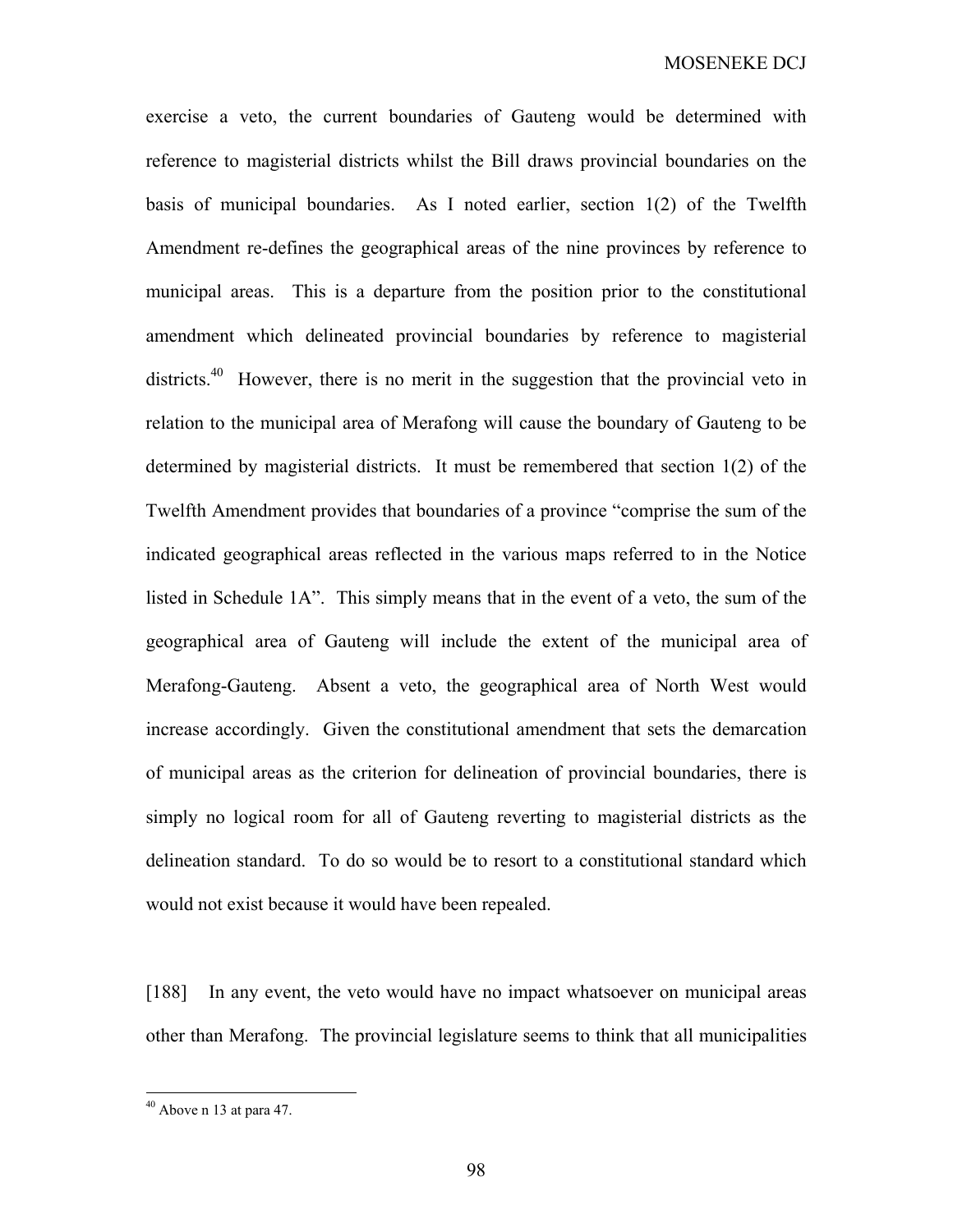of Gauteng would be affected. Again, this reasoning displays a significant disregard for detail relating to the establishment of municipal areas and their part in making up the boundary of a province. It will be seen from Schedule 1A to the Twelfth Amendment that the re-demarcation of the municipal area of West Rand District Municipality is done by means of a discrete provision that relates only to that municipal area and is described on its own and not in relation to the rest of the boundary of Gauteng.<sup>41</sup> As I have shown earlier, the explanatory note to Map 5 of Schedule 1 to Notice 1998 of 2005 is cast in precise and distinct terms—

"the municipal area of Merafong City Local Municipality is to be excluded from the municipal area of West Rand District Municipality and included in the municipal area of Southern District Municipality."

[189] It must follow that a veto related to the municipal area of Merafong is localised and discrete and cannot possibly affect the municipal boundaries of the rest of Gauteng. The effect of the veto would be no more than that the part of the area of Merafong City Local Municipality that fell within the municipal area of the West Rand District Municipality would remain in Gauteng. That is what the Twelfth Amendment sought to achieve and that is what the veto would prevent. And nothing more.

[190] As part of the third reason, the final voting mandate warns that any amendment that would be required to address Gauteng's boundary position would not

 $\overline{a}$ 

<sup>&</sup>lt;sup>41</sup> Reference could also be made to Schedule 5 of the Repeal Act, which treats the establishment of new municipalities in a province discretely and with reference to a unique designation and map of the municipal area as reflected in a specified government notice.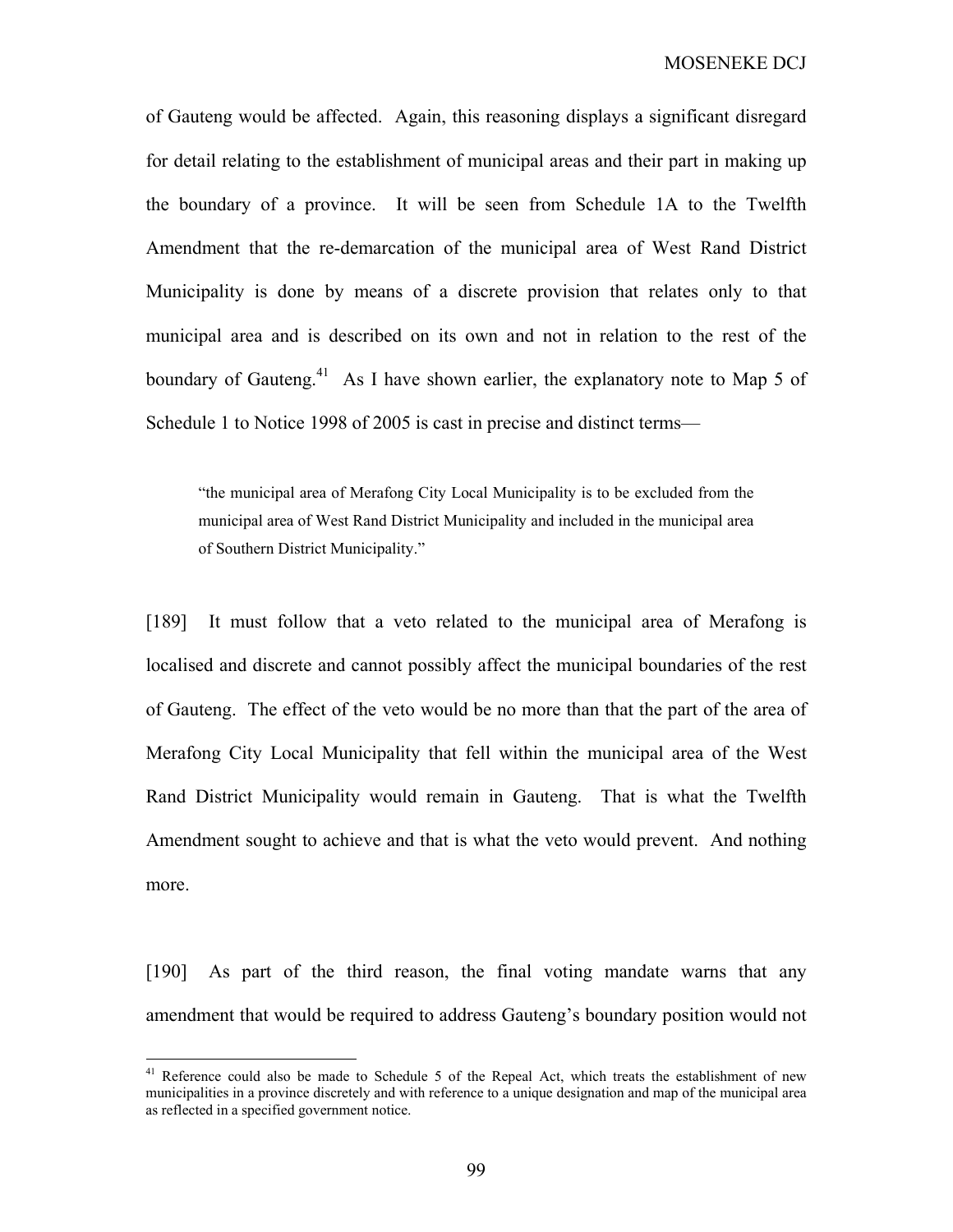be finalised in time for the local government elections to be held in March 2006. I have held that the provincial veto would have been directed at a cauterised position of Merafong. It is irrational to suggest that, by retaining Merafong within the West Rand District Municipality, local government elections of March 2006 would be marred or stopped for the entire Province of Gauteng. In my view, once the veto had been exercised in relation to Merafong, the cross-boundary municipality would have ceased to exist. This would have meant that between December 2005 and March 2006 the Demarcation Board would have been obliged to determine and demarcate municipalities on each side of the Merafong border and in a manner consistent with the Twelfth Amendment and the Repeal Act. It follows that the excuse that local government elections would be stopped or disrupted is not supportable.

[191] I remain with no doubt that the Provincial Legislature misconstrued the power conferred on it under section 74(8) of the Constitution in a number of respects which I have pointed out in the preceding paragraphs. What seems to have swayed its position is the belated consideration of the implications of not supporting the Bill. The legislature acting through its Portfolio Committee would have considered the pros and cons of supporting or not supporting the Bill prior to adopting a negotiating mandate. It is difficult to understand what the Portfolio Committee then meant by saying "in light of the outcome, impact assessment and analysis of the public hearing submissions" it agrees with the inclusion of Merafong in the Province of Gauteng. In assessing the impact of the submissions one would have thought that one of the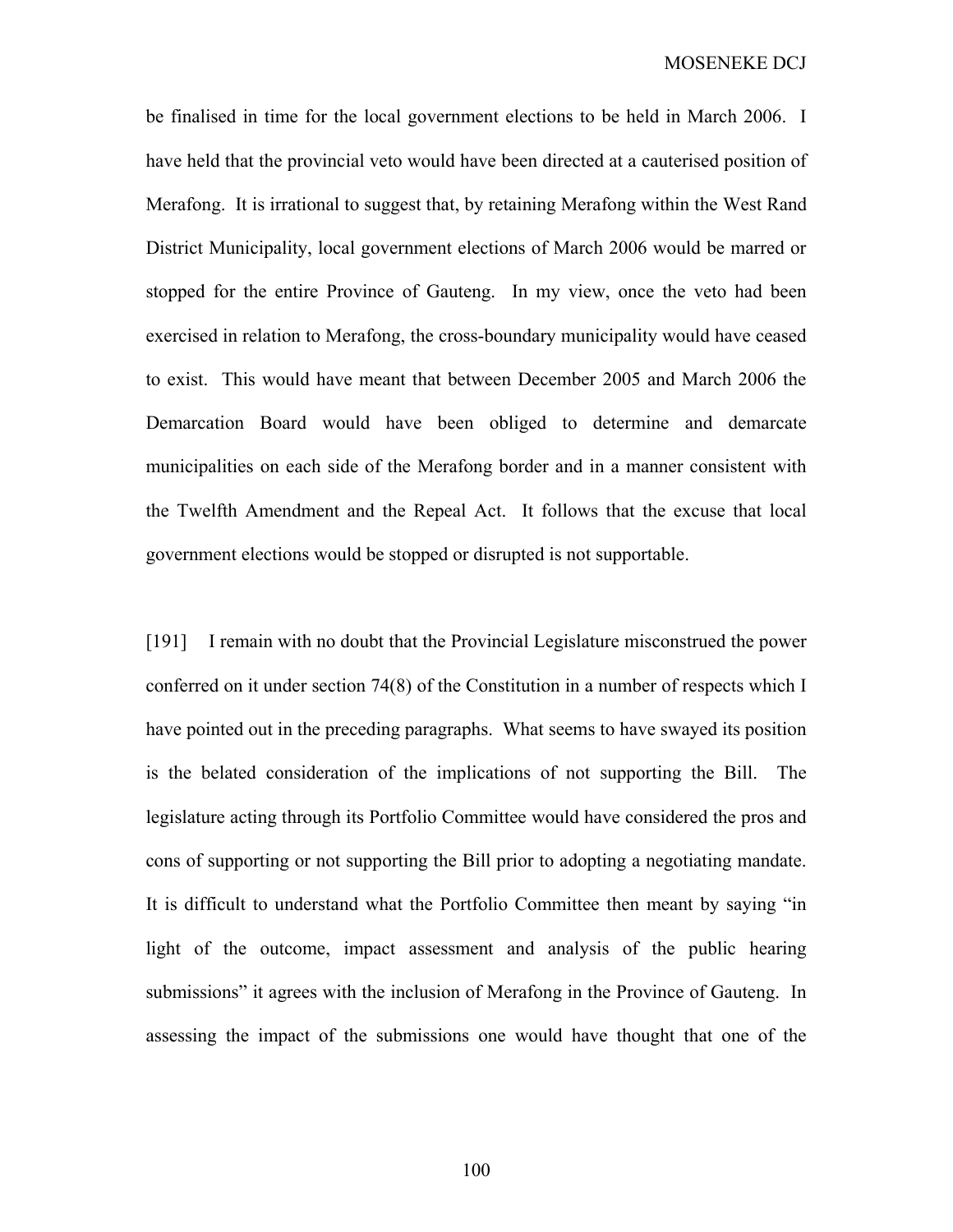considerations would be the implications of the incorporation of Merafong into Gauteng.

[192] The inescapable conclusion is that the Provincial Legislature not only misconceived its constitutional obligations but also misconstrued the consequences of the exercise of its powers under the Constitution. This error led to its view that unless the Provincial Legislature reneged from its original mandate and supported the Bill as it stood, dire consequences, at odds with national interest, would follow. This, we know, is simply not so. The new decision of the Provincial Legislature was not taken to pursue a legitimate governmental purpose but to prevent consequences which, at best, were imaginary. In these circumstances, I find that the legislative conduct of the Provincial Legislature in the exercise of its power and duty under section 74(8) of the Constitution is irrational and inconsistent with the Constitution.

## *Remedy*

1

[193] Section  $172(1)^{42}$  of the Constitution directs that when this Court decides a constitutional matter and finds any law or conduct that is inconsistent with the Constitution, it must declare the conduct in issue invalid to the extent of its inconsistency. In that event, this Court may make an order that is just and equitable. The remedial jurisdiction of this Court permits it to limit the retrospective effect of the

 $42$  Section 172(1) provides as follows:

<sup>&</sup>quot;When deciding a constitutional matter within its power, a court—

<sup>(</sup>a) must declare that any law or conduct that is inconsistent with the Constitution is invalid to the extent of its inconsistency; and

<sup>(</sup>b) may make any order that is just and equitable, including—

<sup>(</sup>i) an order limiting the retrospective effect of the declaration of invalidity; and

<sup>(</sup>ii) an order suspending the declaration of invalidity for any period and on any conditions, to allow the competent authority to correct the defect."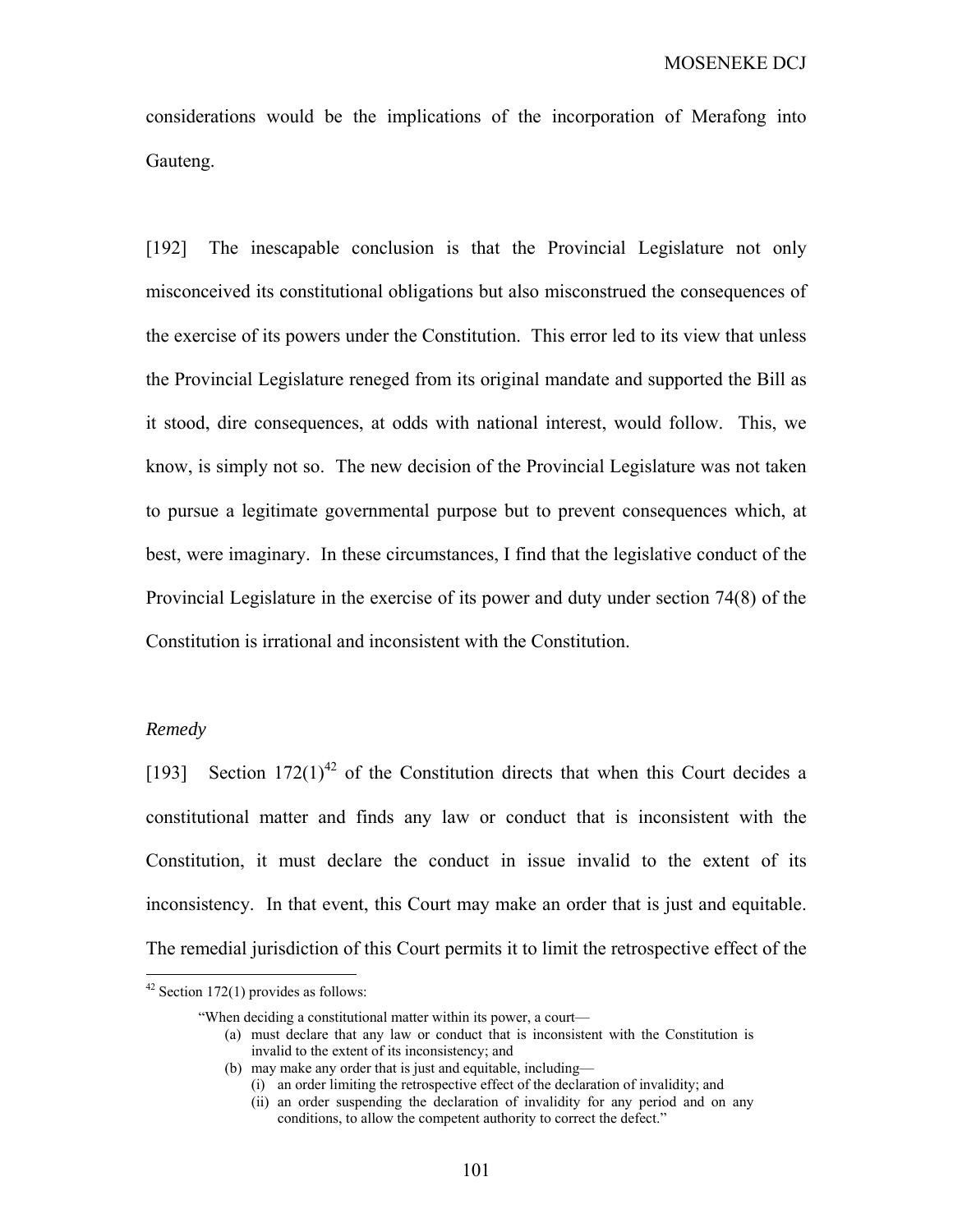declaration of invalidity. And if it is just and equitable to do so, this Court may suspend the declaration of invalidity for a period in order to allow the competent authority to correct the defect.

[194] We have found that the Provincial Legislature has not exercised its authority under section 74(8) in a manner consistent with the Constitution. We are thus obliged to declare its decision to approve the Constitution Twelfth Amendment Act invalid. It must follow that the adoption of the Constitution Twelfth Amendment Act and the Cross-Boundary Municipalities Laws Repeal and Related Matters Act in relation to the municipal area of Merafong Local City Municipality is itself inconsistent with the Constitution to that extent. It is plain from what I have said that the effect of this judgment is very limited. The Constitution Twelfth Amendment Act continues to be part of our law in all respects save for the transfer of Merafong-Gauteng to North West Province.

[195] It is so that the entire municipal area of Merafong has been located within the Province of North West for over two years now. The papers suggest that far reaching steps have been taken to facilitate effective administration and service delivery under the aegis of the Province of North West. And yet, a vocal resistance of the concerned communities to the incorporation appears to have lived on. For reasons that are not obscure, it is just and equitable that the declaration of invalidity be suspended for a period to allow the Provincial Legislature to exercise its powers under section 74(8) in a manner consistent with the Constitution in respect of the municipal boundaries and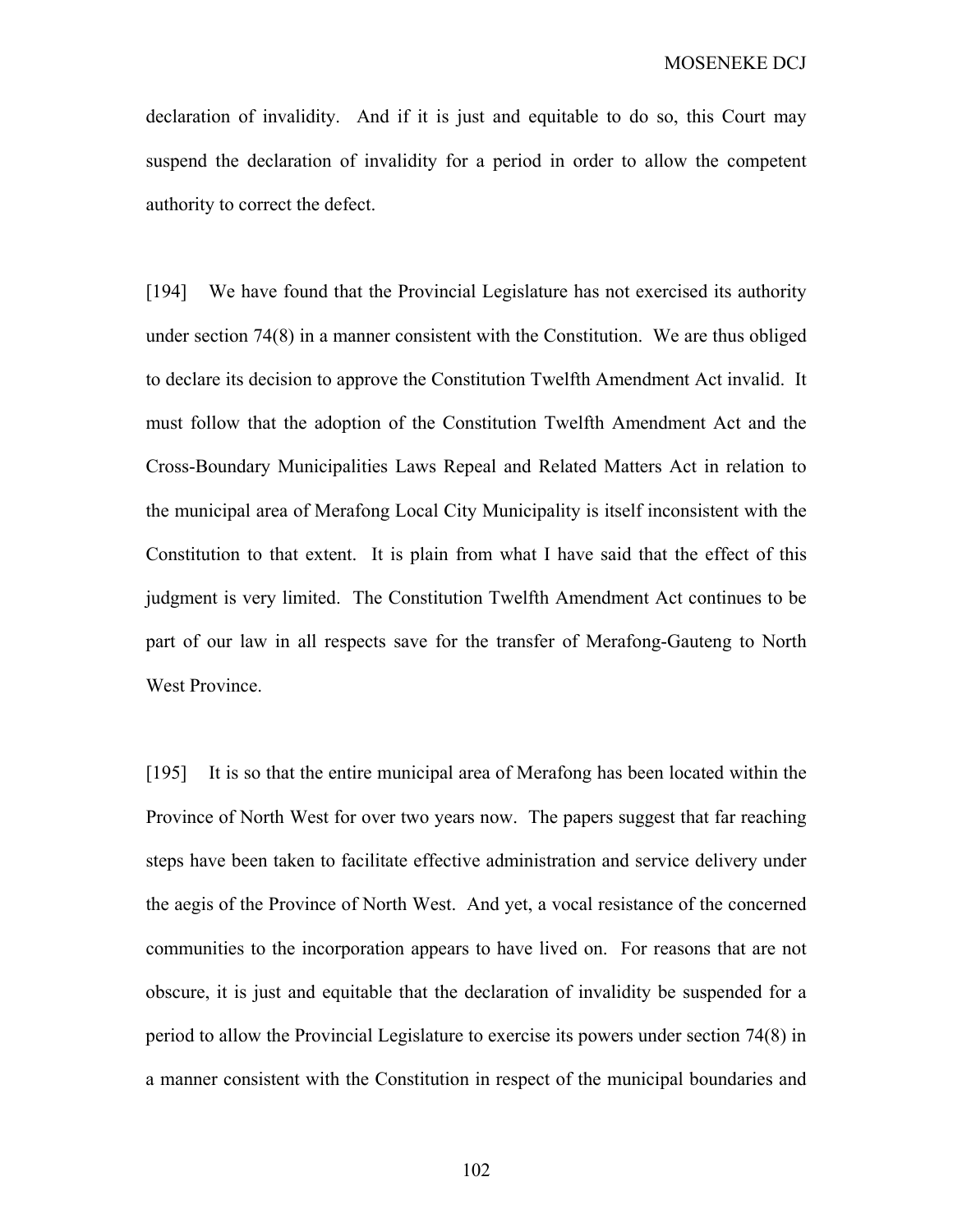the location of that part of Merafong located in Gauteng. This form of order is careful not to usurp the legislative power of the province. It properly acknowledges that the conduct that this Court has declared inconsistent with the Constitution is legislative in character and thus has to be replaced by another decision of the Provincial Legislature, should the legislature choose to do so.

[196] In relation to the time period of suspension of the order of constitutional invalidity, I have opted for a period of 18 months. This decision is motivated by the need to afford the provincial legislature and later Parliament the space to deliberate. I am not unmindful of impending national and provincial elections within nearly 12 months from now. This may place stress on the legislative timetable of Parliament. I am also moved by the need to achieve certainty and stability in the community life of the people of Khutsong in particular and of Merafong in general. The papers before us suggest that those communities and various organs of civil society have endured considerable dislocation of nearly all vital aspects of their community life. A prompt resolution of this matter can only accrue to the benefit of communities and people closely affected and to the credit of our fledgling constitutional democracy.

### *Costs*

[197] To escape a challenge on the grounds of non-joinder, applicants have joined no less than sixteen respondents. Many assumed a passive role and abided the decision of this Court. The first, second, third, fourth, fifth, sixth, seventh, eighth and ninth respondents actively opposed the granting of the relief sought by the applicants.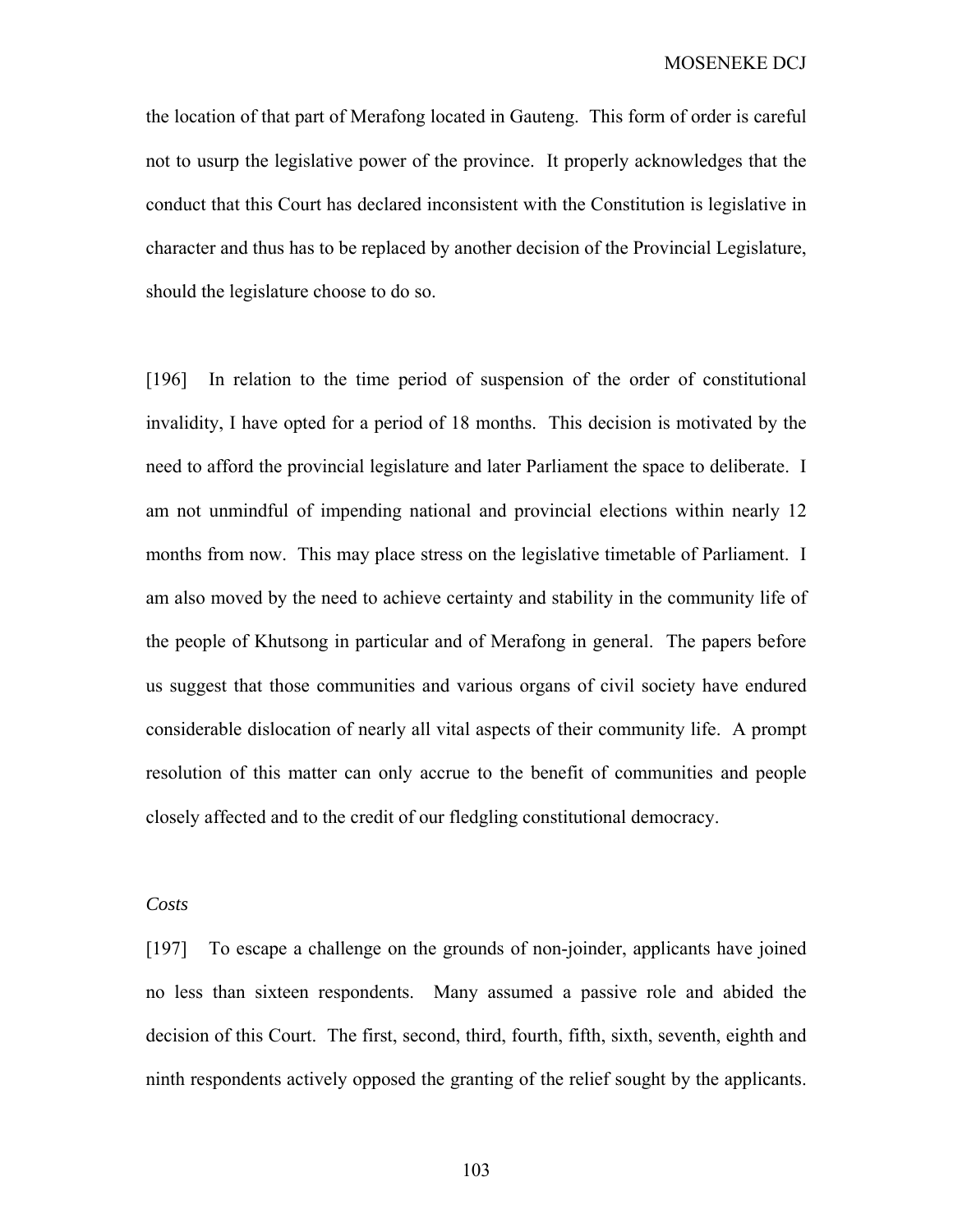First, second and third respondents represent the national executive. For that reason, it would suffice to order the Minister of Provincial and Local Government (second respondent) to bear the costs in relation to the national executive. Three organs of the Gauteng Province have been cited, the Premier, the MEC for Local Government and the Gauteng Provincial Legislature. A costs order against the Gauteng Provincial Legislature should suffice. And lastly, three organs of state in the North West have been cited. They are the Premier, the MEC for Local Government and the Provincial Legislature. A costs order against the North West Provincial Legislature only would be just and equitable. I propose to make no costs order in relation to all other organs of state cited.

# *Order*

- [198] If this were a majority judgment, I would make the following order:
	- (a) It is declared that, in approving that part of the Constitution Twelfth Amendment Act of 2005 which concerns that part of Merafong City Local Municipality formerly situated in the Province of Gauteng, the Provincial Legislature of Gauteng exercised its legislative power under section 74(8) of the Constitution in a manner that is irrational and inconsistent with the Constitution.
	- (b) That part of the Constitution Twelfth Amendment Act of 2005 which transfers the part of Merafong City Local Municipality (designated DC48 by Map 12 of the Schedule to Notice 1257 of 2005, published in Government Gazette 28236 of 21 November 2005), formerly situated in the Province of Gauteng, to the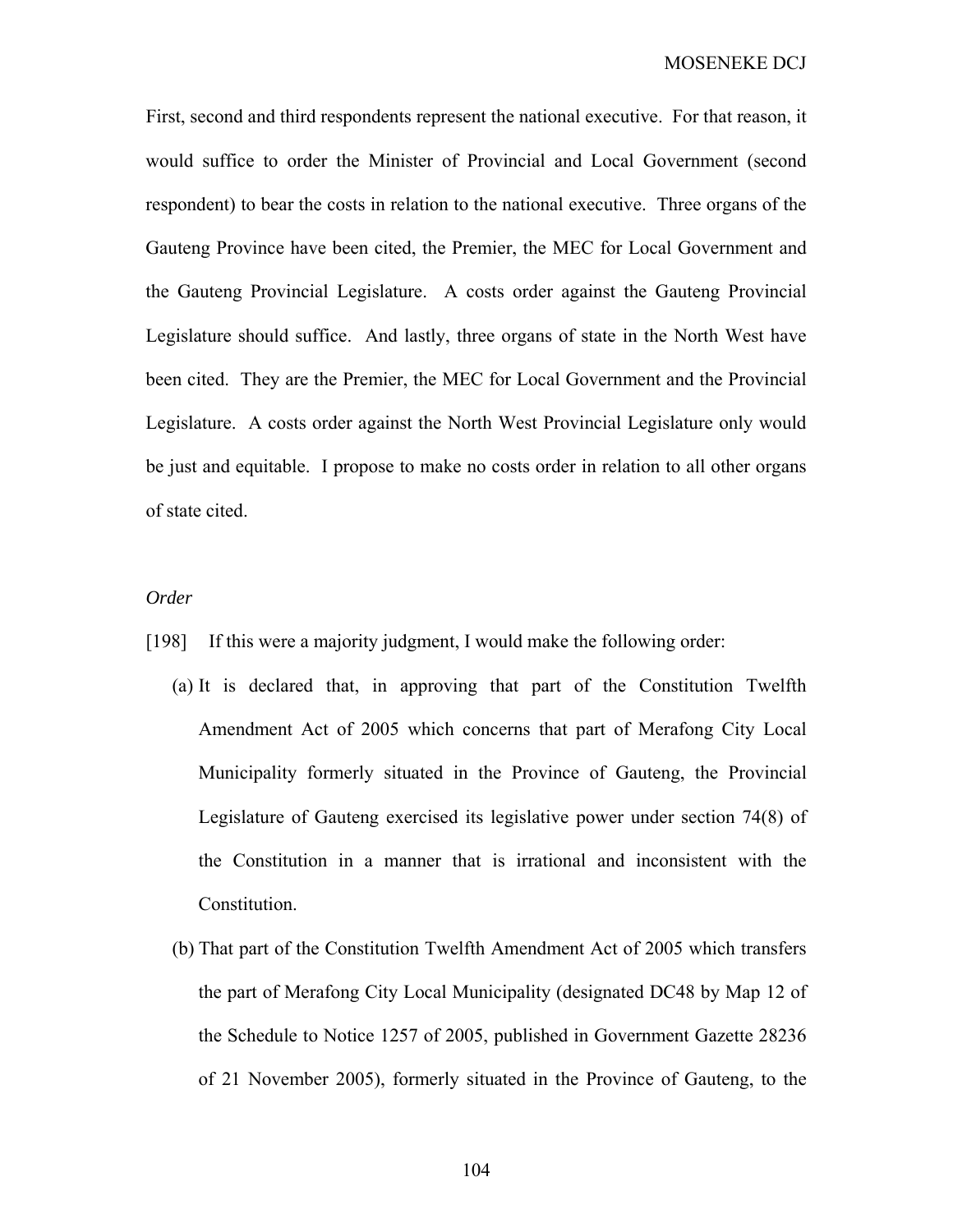Province of North West Province is declared to be inconsistent with the Constitution and therefore invalid.

- (c) That part of the Cross-boundary Municipalities Laws Repeal and Related Matters Act 23 of 2005 which regulates the transfer of the part of Merafong City Local Municipality, situated in the Province of Gauteng (designated NW405 by Map 14 of Schedule to Notice 1257 of 2005, published in Government Gazette 28236 of 21 November 2005) to North West Province is declared inconsistent with the Constitution and therefore invalid.
- (d) The orders in paragraph (b) and (c) above are suspended for a period of 18 months in order to allow the Provincial Legislature of Gauteng to exercise its legislative power under section 74(8) of the Constitution in a lawful manner.
- (e) Should it be apparent that Parliament will not be able to adopt a new constitutional amendment altering the boundary of the Province of Gauteng before the expiry of the period of suspension of the order of invalidity in paragraph (d) above, any interested person or organisation, including any party in this case, may apply to this Court for a further suspension of the declaration of invalidity and/or other appropriate relief.
- (f) If Parliament decides not to proceed with the alteration of the boundary of Gauteng, or if the Provincial Legislature of Gauteng vetoes a proposed constitutional amendment that alters the boundary of its Province, the Speaker of the National Assembly and the Chairperson of the National Council of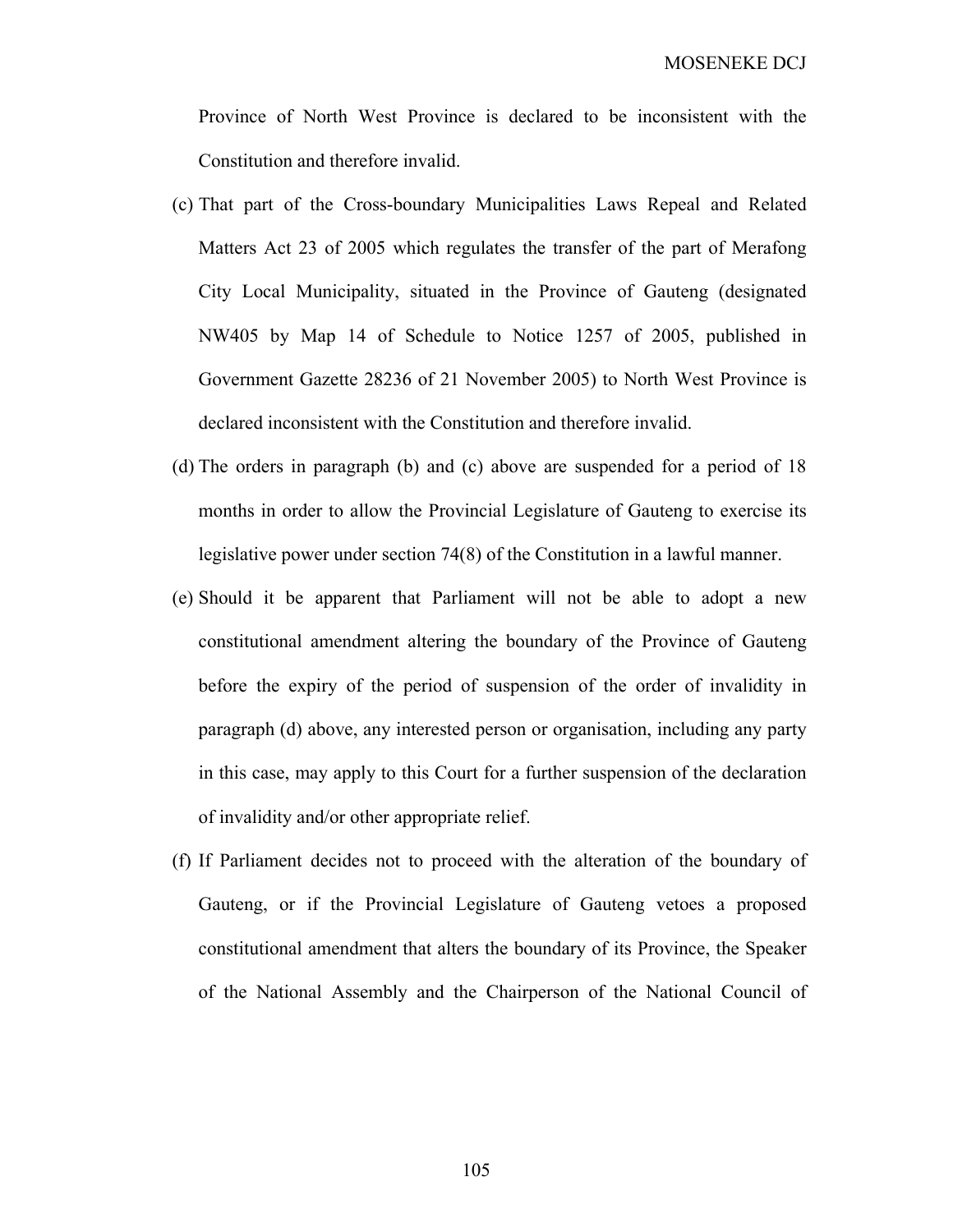Provinces must, on notice to interested parties, approach this Court for guidance on the consequences of the invalidity of that part of the Twelfth Amendment that concerns the boundary of Gauteng.

(g) The second respondent, sixth respondent and ninth respondent are ordered, jointly and severally, the one paying the others to be absolved, to pay the costs of the applicants, including the costs consequent upon the use of two counsel.

Madala J, Nkabinde J and Sachs J concur in the judgment of Moseneke DCJ.

### MADALA J:

[199] I have read the several judgments prepared by some of my colleagues in this matter and take this opportunity to express my own views about the Merafong debacle. A debacle indeed I call the state of affairs which now exists in Merafong. The flames of discontent raging in the community require a serious effort in dousing those flames, and should not be dismissed lightly on technicalities.

[200] While it is important that there should be finality to legislation and while applicants need to bring their claims to the courts timeously, circumstances alter cases. The Court should not rely only on technicalities to dismiss matters but should weigh all the circumstances, legal and otherwise, on the scales of justice.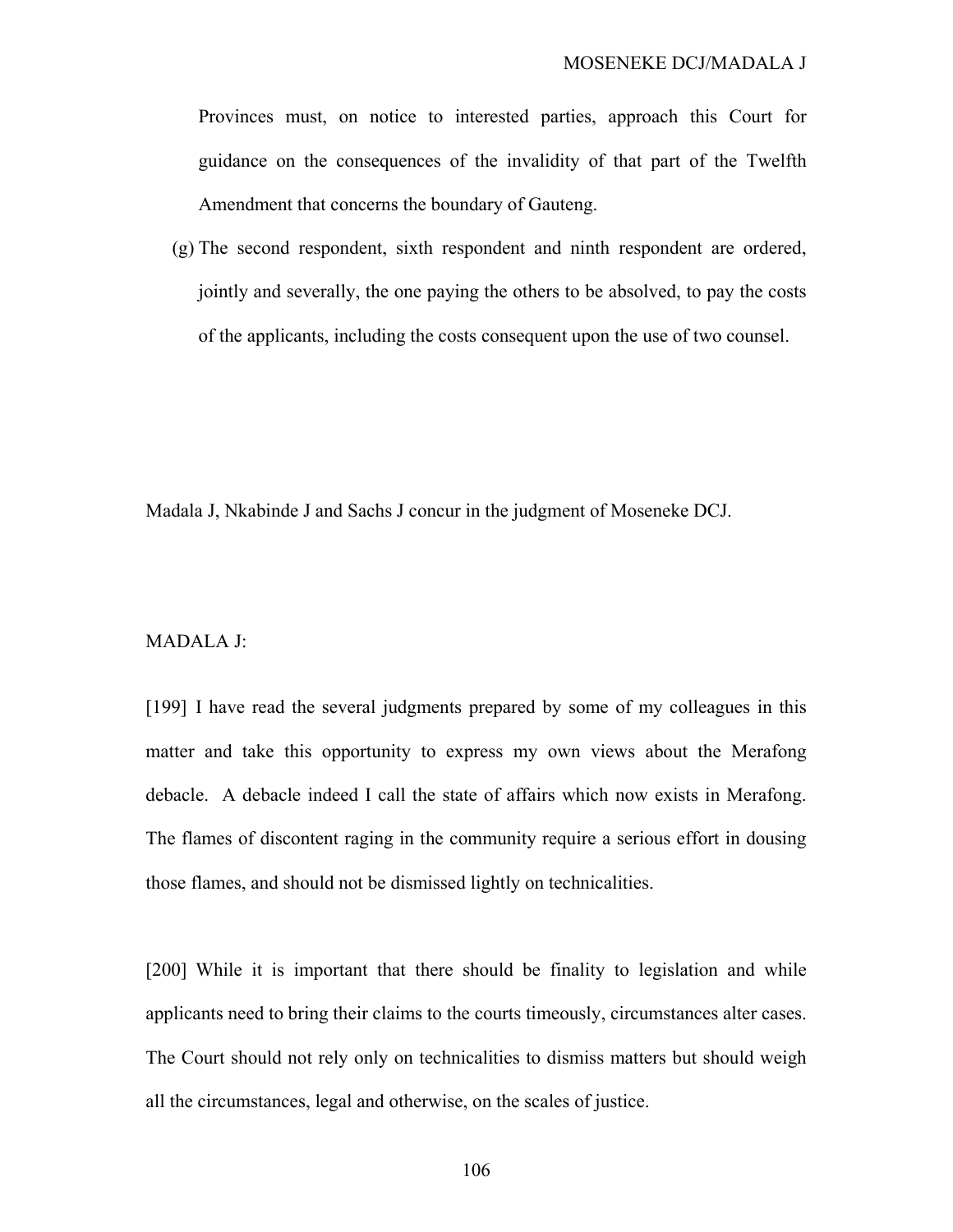[201] The facts of this case appear fully from the judgments of both Van der Westhuizen J and Moseneke DCJ. It is accordingly not necessary to set out any further facts in this regard.

[202] The question of cross-boundary municipalities has indeed been a vexed question since the advent of the new constitutional dispensation. It touched on and affected the lives of communities in respect of administration and service delivery in particular, and caused confusion among the communities. It was therefore imperative that this state of affairs be remedied. The impugned legislation was an attempt to recognise this anomalous situation of cross-boundary municipalities and to do away with such municipalities. Regrettably this has not been achieved in the case of Merafong, where a part of the Merafong City Local Municipality which formed part of the West Rand District Municipality was excised from the Gauteng Province and transferred to the North West Province.

[203] The Merafong community had made representations against the incorporation of Merafong into the North West Province. The Minister, bent on having Merafong incorporated into North West, instructed the Demarcation Board to withdraw its earlier determination and to act in terms of his proposals, which sought the incorporation of Merafong into North West, despite the expressed views of the community to the contrary.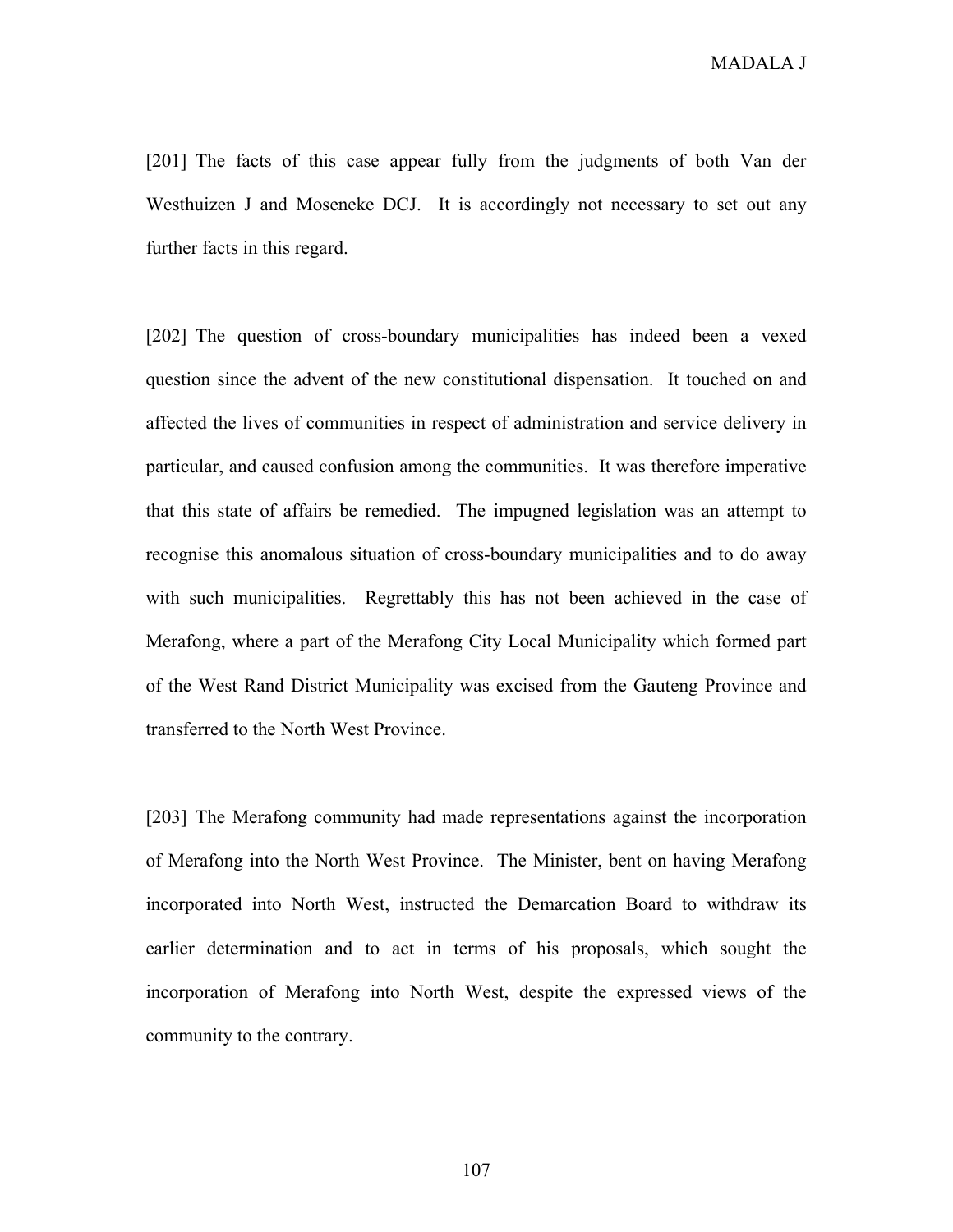[204] The excision of Merafong from Gauteng was met with heavy opposition, resentment and protest among the members of the Merafong community whose livelihood has always been in and dependant upon the Gauteng Province, both economically and socially. In my view it is important that a lasting solution of the problem should now be found. We do not hear of any other cross-boundary municipalities where there is an upheaval of the level of Merafong. To arrive at a solution to the problem, it is imperative to understand its genesis. It is to this that I now turn.

[205] I lay the cause of the debacle at Merafong squarely at the foot of the Gauteng Provincial Legislature, and for that reason cannot go along with the decision of my colleagues, Van der Westhuizen J and Ngcobo J, who reasons that the present application should be dismissed without further ado, as it were.

[206] I am satisfied that the Gauteng Provincial Legislature complied with the prescripts of section  $118(1)$ <sup>1</sup> of the Constitution in facilitating public involvement to sound the views of the Merafong community regarding the issue of the cross-

 $\overline{a}$ 

<sup>&</sup>lt;sup>1</sup> Section 118(1) states that:

<sup>&</sup>quot;(1) A provincial legislature must—

<sup>(</sup>a) facilitate public involvement in the legislative and other processes of the legislature and its committees; and

<sup>(</sup>b) conduct its business in an open manner, and hold its sittings, and those of its committees, in public, but reasonable measures may be taken—

<sup>(</sup>i) to regulate public access, including access of the media, to the legislature and its committees; and

<sup>(</sup>ii) to provide for the searching of any person and, where appropriate, the refusal of entry to, or the removal of, any person."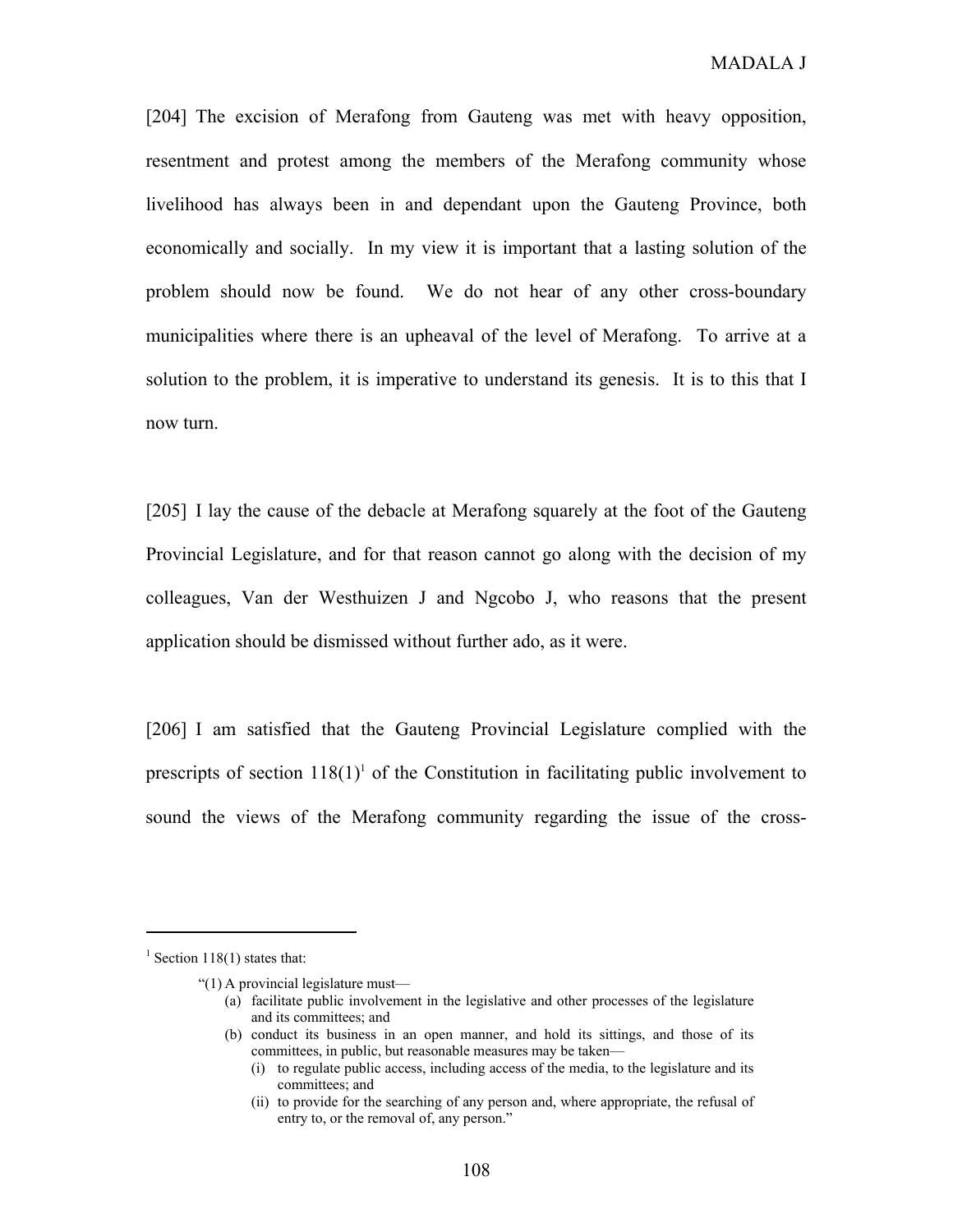boundary municipality which is the subject of this case. As Ngcobo J held in *Matatiele Municipality and Others v President of the RSA and Others (No. 2):*<sup>2</sup>

"Our Constitution contemplates a democracy that is representative, and that also contains elements of participatory democracy. As the Preamble openly declares, what is contemplated is 'a democratic and open society in which government is based on the will of the people'. Consistent with this constitutional order, s  $118(1)(a)$  calls upon the provincial legislatures to 'facilitate public involvement in [their] legislative and other processes' including those of their committees. As we held in *Doctors for Life International v Speaker of the National Assembly and Others* (CCT 12/05), our Constitution calls for open and transparent government and requires legislative organs to facilitate public participation in the making of laws by all legislative organs of the State."<sup>3</sup> (Footnote omitted.)

[207] It is indeed satisfactory that section 118 ordains public involvement in the legislative process. It will be recalled that during the apartheid era the views of the black population were never canvassed when legislation affecting them was being mooted—however much they disagreed with the proposed legislation. The new democratic order demands that everyone should play an active role in the legislative process.

[208] The involvement of the public in the legislative process was also intended to salvage the dignity of black people which had been ravaged by apartheid. In the light of this, public involvement in the legislative process is a cardinal virtue in our

<sup>2</sup> [2006] ZACC 12; 2007 (6) SA 477 (CC); 2007 (1) BCLR 47 (CC).

 $3$  Id at para 40.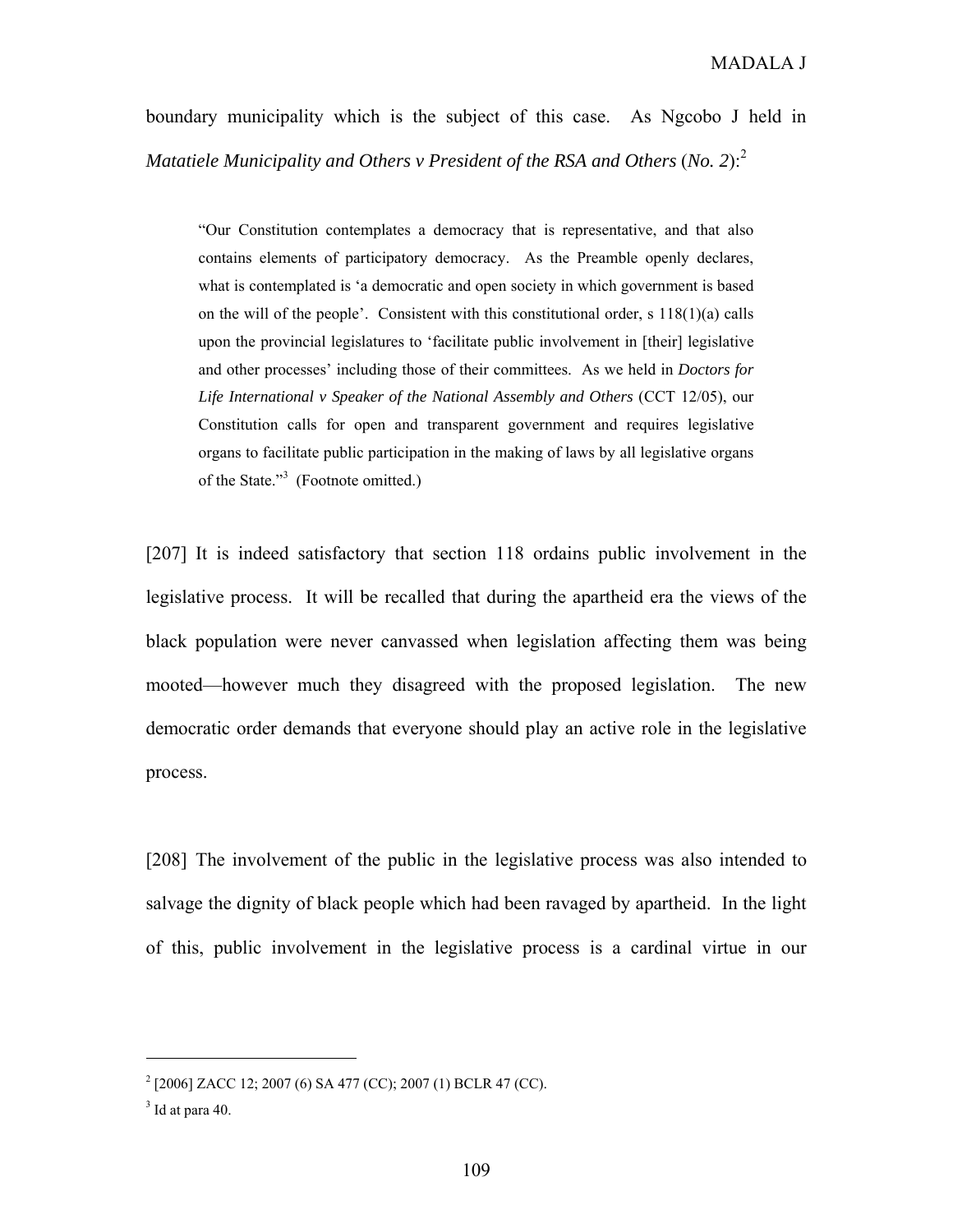Constitution which should not lightly be departed from.

[209] Having sounded the views of the community which were overwhelmingly against the proposed transfer of Merafong in its incorporation into the North West Province, the next development was the formulation of the negotiating mandate and the final voting mandate.

[210] At this stage we enter into a hazy area where the Gauteng Legislature, armed with a mandate from the people, did an about-turn. Having formulated a negotiating mandate, the Legislature deviated from that mandate and took a different position in the final voting mandate, which reduces their conduct to irrational. It appears as though the Legislature misunderstood its role in the legislative process. It did not bother to go back to the community.

[211] In my view the turn around by the Legislature was the precipitate cause of the debacle which has influenced the feelings of the community.

[212] I agree with the approach proposed by my colleague Moseneke DCJ and the order he proposes.

# NGCOBO J: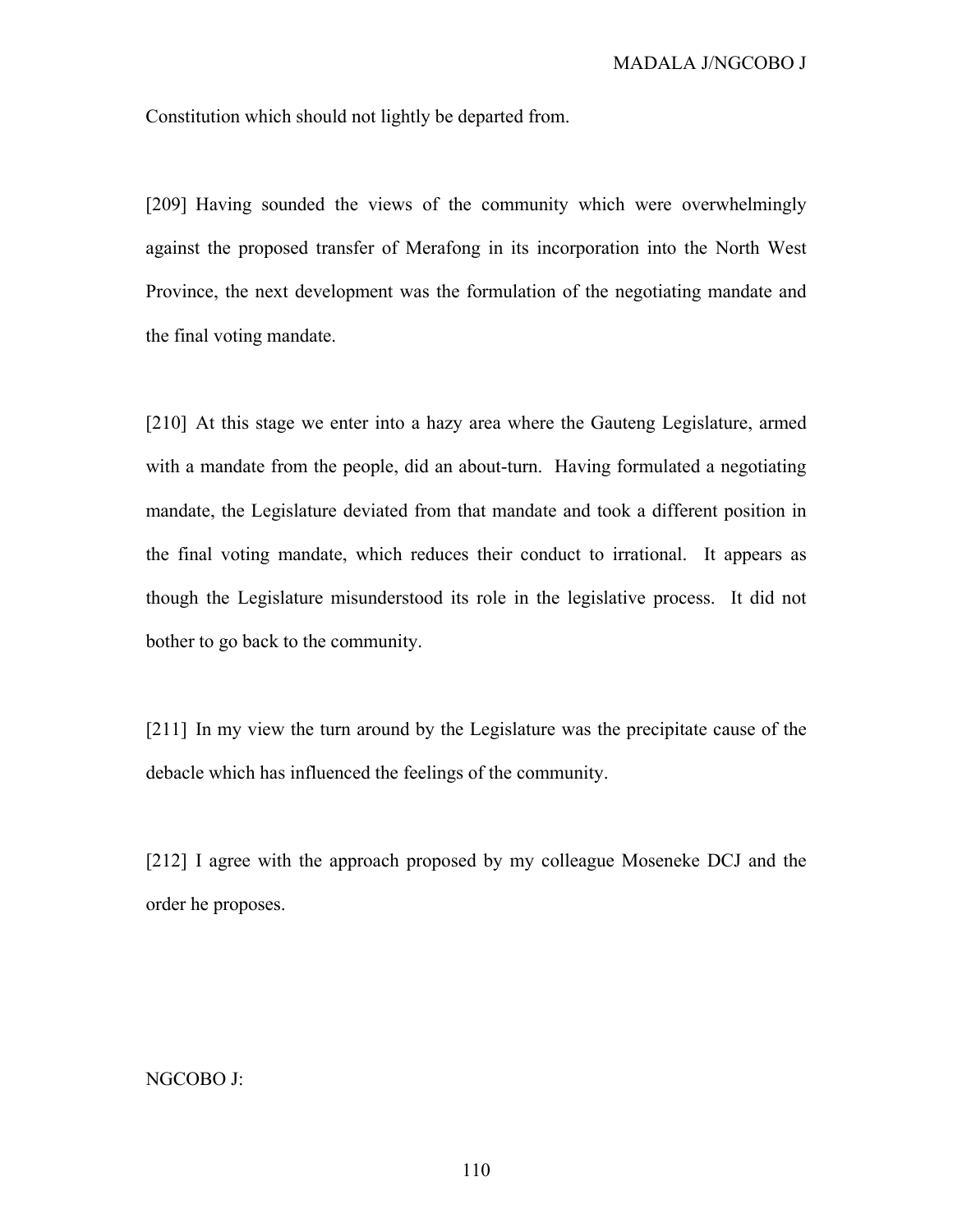NGCOBO J

# *Introduction*

[213] This case raises important questions concerning the powers of a provincial legislature when considering a constitutional amendment which proposes to alter its boundary and the role of this Court to supervise the exercise of that power. In particular, it raises the question of the competence of this Court to review the reasons which moved a provincial legislature to support a constitutional amendment which alters its boundary and the relationship between a provincial legislature and its portfolio committee.

[214] These questions arise out of the conduct of the Gauteng Local Government Portfolio Committee (the Committee) which took a position in its Negotiating Mandate to support the Constitution Twelfth Amendment Bill (the Bill) on condition that the area of the Merafong City Local Municipality (Merafong) be included in the Gauteng Province. However, in its recommendation to the Gauteng Provincial Legislature (the Legislature) on the final mandate to be conferred on the delegation to the National Council of Provinces (the NCOP), the Committee supported the Bill unconditionally. In respect of each position it took, the Committee provided reasons for its position. Based on the report and recommendation of the Committee, the Legislature took a decision to support the Bill unconditionally. The Bill altered the boundary of the Gauteng Province by including Merafong in the North West Province.

[215] The Merafong Demarcation Forum (the Merafong community) contended that the change in the position taken on the Bill demonstrates that the conduct of the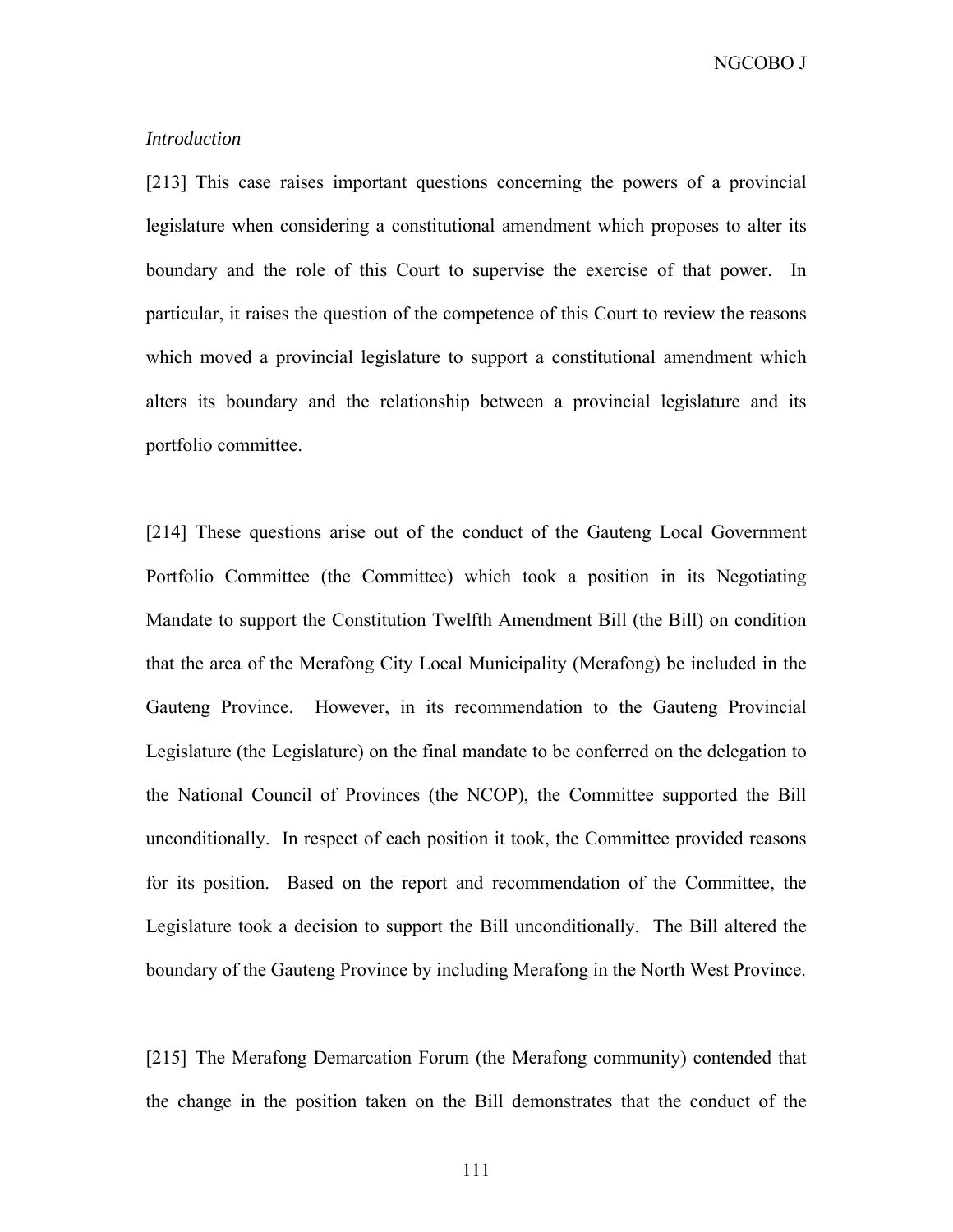Legislature in supporting the Bill which alters its boundary was irrational. In addition, the Merafong community also contended that in taking the decision to support the Bill, the Legislature did not comply with the provisions of the Constitution which required it to facilitate public participation in the process leading to the decision to support the Bill.

[216] I have read the various judgments prepared by my colleagues in this matter. All these judgments are well-reasoned and are persuasive. On the balance, however, I find the conclusion reached in the judgment of Van der Westhuizen J, upholding the decision of the Legislature, more persuasive. I therefore concur in the judgment and order of Van der Westhuizen J. Because my reasons for concurring differ both in their approach and emphasis, I had better set them out.

## *Background*

[217] The background to this case has been set out fully in the various judgments by my colleagues, in particular, in the judgments of Moseneke DCJ and Van der Westhuizen J. I do not propose to repeat it here. The history and the purpose of the Constitution Twelfth Amendment is also set out in *Matatiele*  $1<sup>1</sup>$  where we had occasion to consider this Amendment in the context of a constitutional challenge to the powers of Parliament to redefine municipal boundaries.<sup>2</sup> It is sufficient for purposes of this judgment to record that the purpose of the Bill was two-fold, namely,

<sup>&</sup>lt;sup>1</sup> Matatiele Municipality and Others v President of the RSA and Others [2006] ZACC 2; 2006 (5) SA 47 (CC); 2006 (5) BCLR 622 (CC) (*Matatiele 1*).

 $<sup>2</sup>$  Id at para 2.</sup>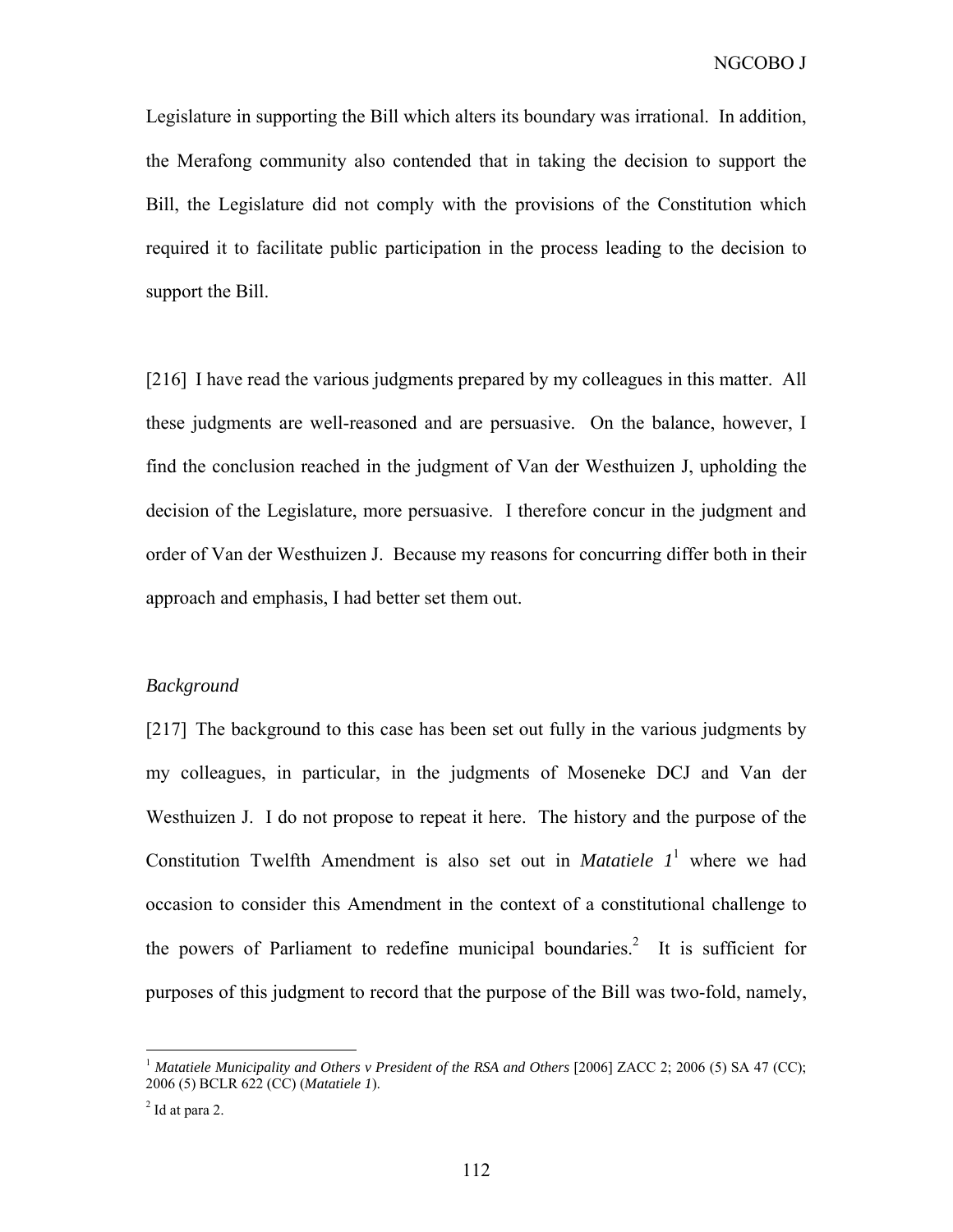first to redefine the geographical areas of the nine provinces using municipal boundaries as the basis for determining provincial boundaries; and second, to abolish cross-boundary municipalities. The Cross-Boundary Municipalities Laws Repeal and Related Matters  $Act<sup>3</sup>$  was also introduced simultaneously with the Bill in order to give effect to the proposed constitutional amendment.

[218] The implementation of these two pieces of legislation necessarily involved a decision as to the province in which areas of former cross-boundary municipalities and certain municipalities should be located. The area of Merafong City Local Municipality, a former cross-boundary municipality, was one such area whose fate had to be decided. The legislation in issue here placed this area in the North West Province within the Southern District Municipality. It is this incorporation of Merafong into the North West Province that is resisted through the present challenge by the Merafong community.

[219] It must be emphasised right at the outset that what the Merafong community challenged is the decision of the Legislature to support a bill which alters its boundary. In effect therefore the Merafong community challenged that part of the Constitution Twelfth Amendment which alters the boundary of the Gauteng Province by incorporating the area of Merafong into the North West Province. They mounted two challenges in this regard. In the first place, they contended that the Legislature had failed to facilitate public participation in its decision to support the Bill as

 $3 \text{ Act } 23 \text{ of } 2005.$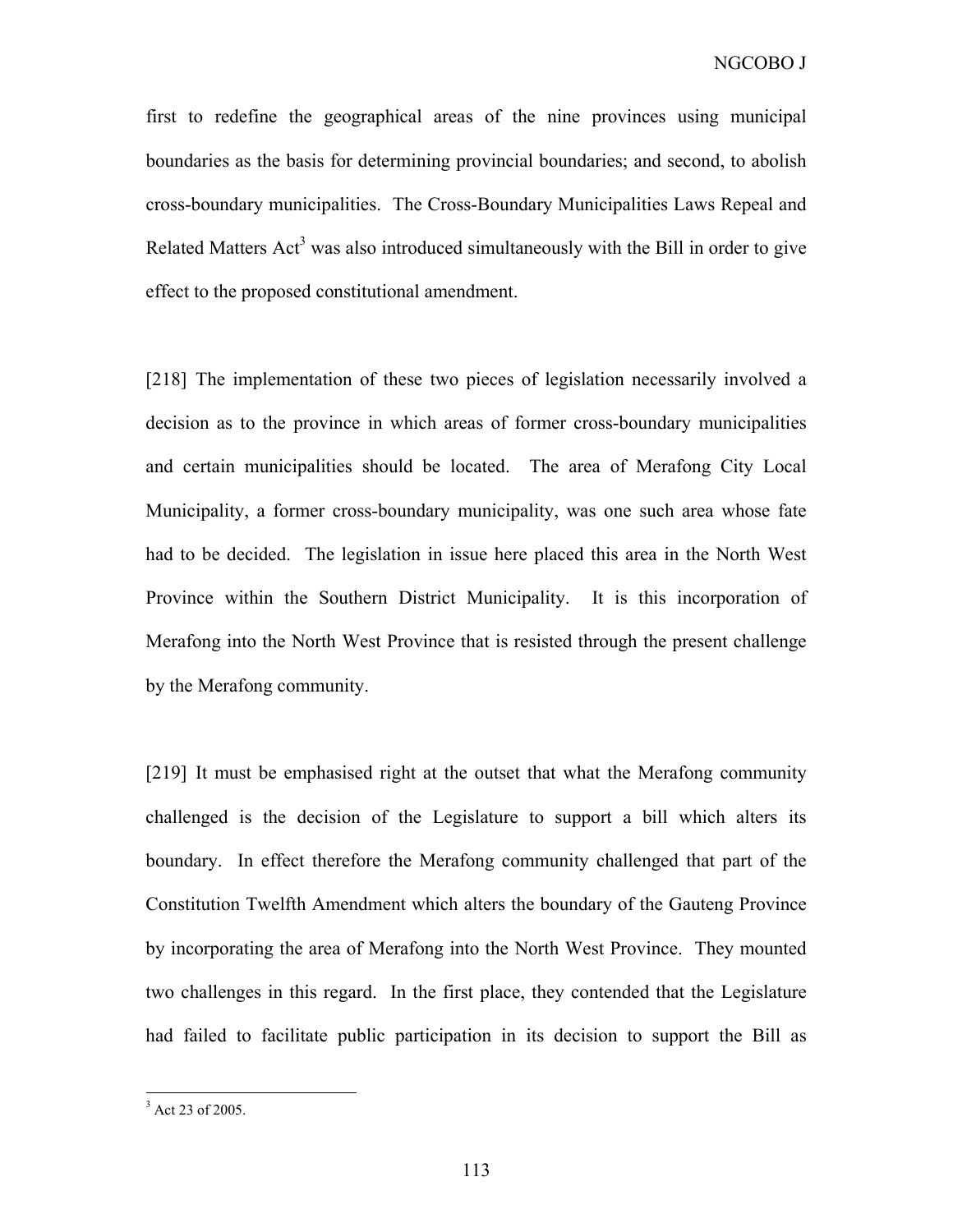required by section  $118(1)$  of the Constitution.<sup>4</sup> For reasons advanced in the judgment of Van der Westhuizen J, this challenge cannot succeed. In the second place, they contended that the Legislature acted irrationally when it approved that part of the Bill which included the area of Merafong in the North West Province. It is on this challenge that this Court is deeply divided and which I consider in this judgment.

[220] Regrettably this Court is divided not only on the legal principles applicable to this particular challenge but also on how the background facts are to be understood. Although there is agreement on the legal principles that govern rationality, the Court is divided on how those principles should be applied on the facts of this case. The Court is further divided on the competency of this Court to investigate the reasons which moved the Legislature to support the Bill.

[221] It will be convenient at this stage to set out, in broad outline, the legal framework within which the issues raised in this case must be understood.

*The applicable legal framework* 

 $\overline{a}$ 

"A provincial legislature must—

- (a) facilitate public involvement in the legislative and other processes of the legislature and its committees; and
- (b) conduct its business in an open manner, and hold its sittings, and those of its committees, in public, but reasonable measures may be taken—
	- (i) to regulate public access, including access of the media, to the legislature and its committees; and
	- (ii) to provide for the searching of any person and, where appropriate, the refusal of entry to, or the removal of, any person."

 $4$  Section 118(1) states: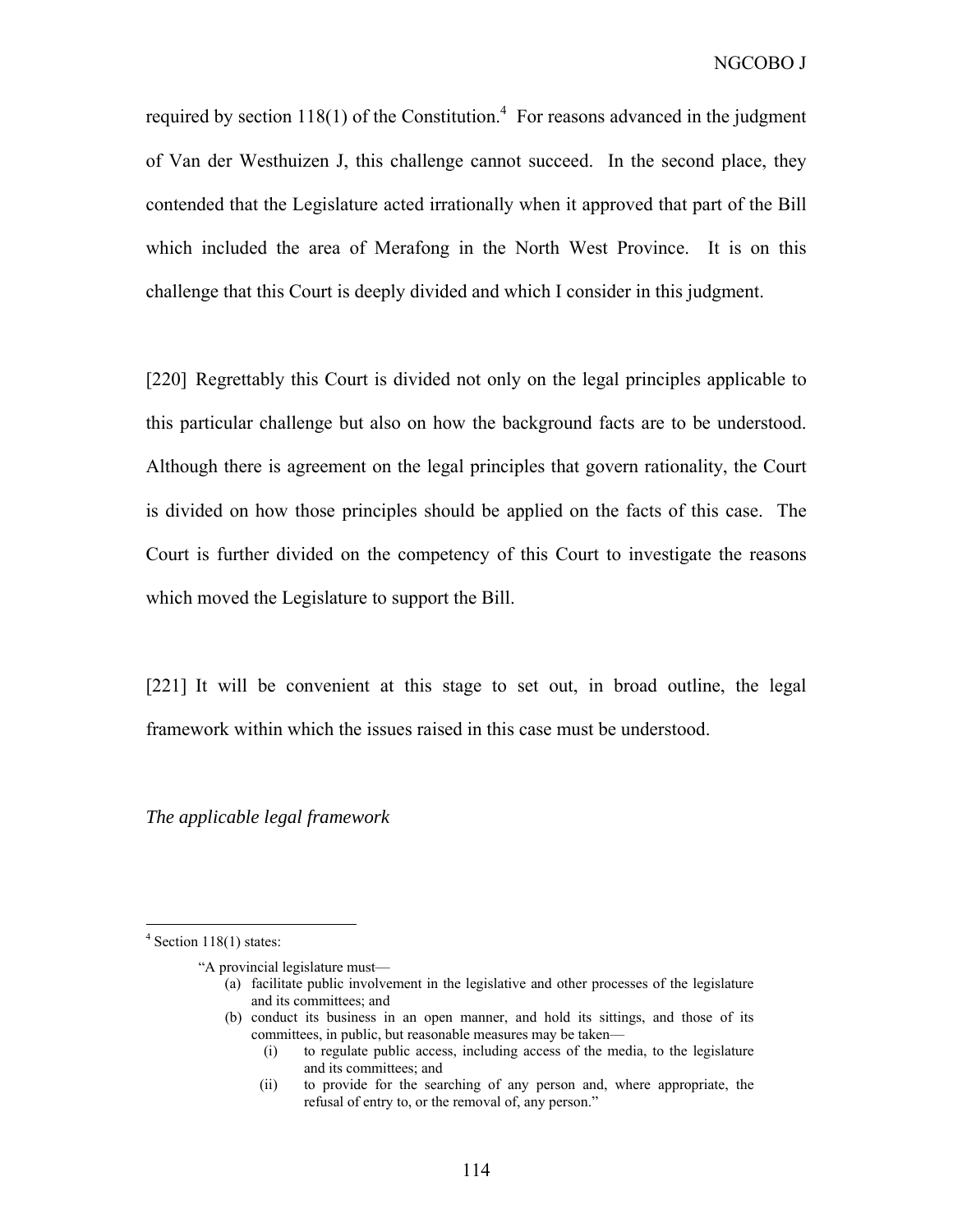[222] The constitutional scheme within which the issues involved in this case must be considered is provided by sections 74(3)(b) and 74(8) of the Constitution. These sections provide:

- "(3) Any other provision of the Constitution may be amended by a Bill passed—
	- (b) also by the National Council of Provinces, with a supporting vote of at least six provinces, if the amendment—
		- (i) relates to a matter that affects the Council;

. . . .

- (ii) alters provincial boundaries, powers, functions or institutions; or
- (iii) amends a provision that deals specifically with a provincial matter.
- (8) If a Bill referred to in subsection(3)(b), or any part of the Bill, concerns only a specific province or provinces, the National Council of Provinces may not pass the Bill or the relevant part unless it has been approved by the legislature or legislatures of the province or provinces concerned."

[223] What is apparent from these provisions is that whenever a constitutional amendment contemplates the alteration of any provincial boundary, at least six provinces must vote in favour of the proposed amendment, and, in addition, the legislature of the province whose boundary is to be altered must approve that part of the amendment that affects it. In terms of section 74(8) the NCOP may not pass a bill that alters a provincial boundary unless the provincial legislature concerned has approved it. It necessarily follows that if the province concerned declines to approve the alteration of its boundary, regardless of the support that the Bill might have from other provinces, the part of a bill that affects it cannot be passed. In effect, therefore, the province concerned has a power to veto that part of a bill that alters its boundary.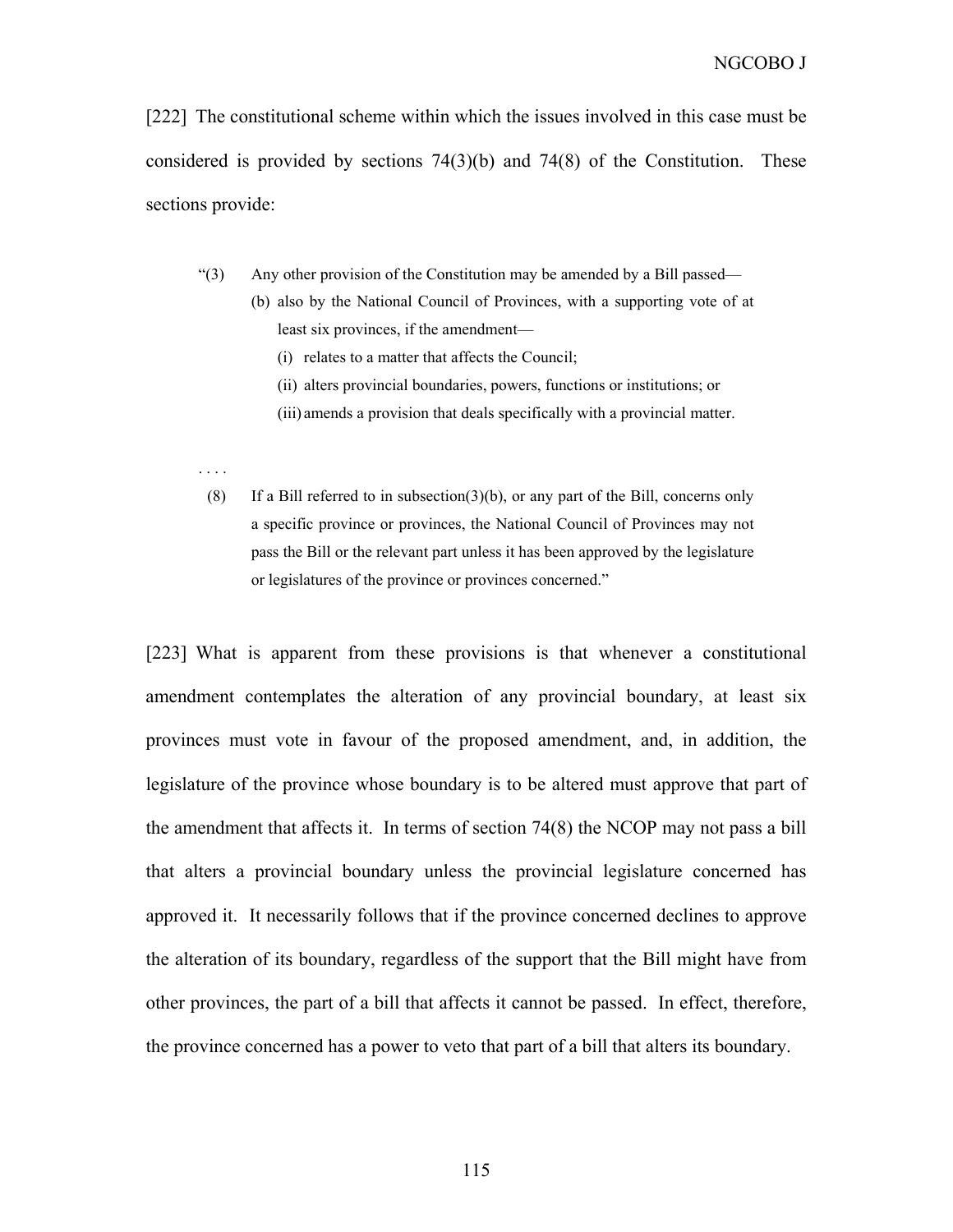[224] In *Matatiele 2<sup>5</sup>*, we dealt with the effect of these provisions and explained their interaction as follows:

"The provisions of s74(8) are clear and admit of no ambiguity. They apply where a 'Bill . . . *or any part of the Bill* concerns only a specific province or provinces'. The plain and ordinary meaning of this phrase is that if any part of a proposed constitutional amendment concerns a specific province or provinces only, the provisions of s74(8) apply. It is sufficient that a part of the proposed constitutional amendment concerns only a specific province or provinces and not other provinces. The fact that the proposed amendment deals with all provinces matters not. What matters is that there are parts of the proposed amendment which concern 'only a specific province or provinces' and not other provinces."<sup>6</sup>

The court continued:

"Section 74(8) does not require the provinces to approve the general provision that defines the new criterion for delimiting provincial boundaries on the basis of municipalities. The legislatures of KwaZulu-Natal and the Eastern Cape were only required to approve those parts of the amendment that concerned them specifically. However, these two provinces were still required to cast their votes on the proposed constitutional amendment as a whole in terms of  $s74(3)(b)(ii)$ . Provinces cast their votes by conferring voting mandates on their delegations in terms of s 65 of the Constitution. These are the supporting votes that are required at the NCOP to pass a constitutional amendment. Contrary to the submission by the government therefore, the application of the provisions of s74(8) does not render the provisions of  $s74(3)(b)(ii)$  redundant."<sup>7</sup> (Footnote omitted.)

And further held:

<sup>5</sup> *Matatiele Municipality and Others v President of the RSA and Others (No. 2)* [2006] ZACC 12; 2007 (6) SA 477 (CC); 2007 (1) BCLR 47 (CC) (*Matatiele 2*).

 $<sup>6</sup>$  Id at para 21.</sup>

 $<sup>7</sup>$  Id at para 25.</sup>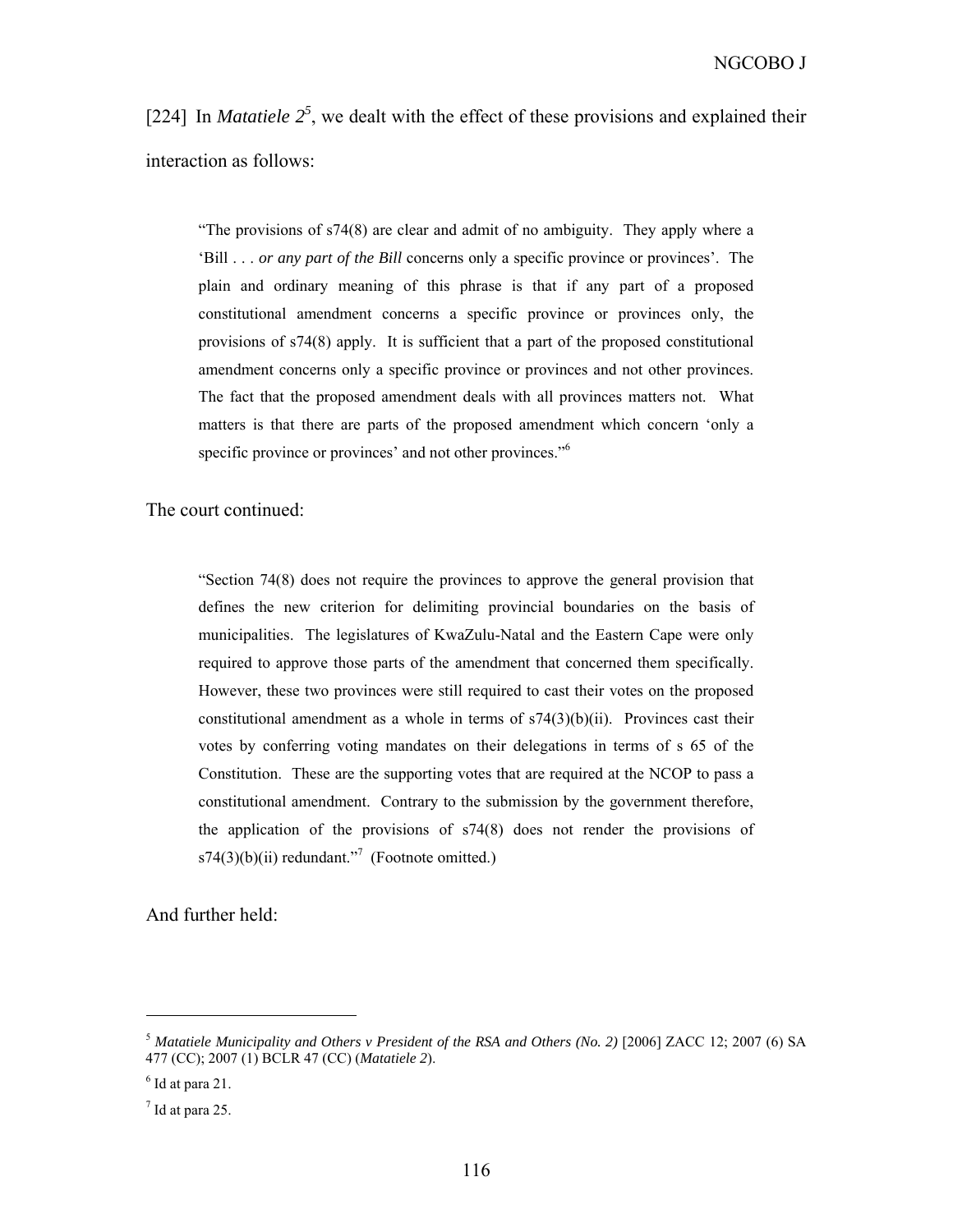In the *First Certification* judgment, this Court recognised that there are three requirements for a constitutional amendment that alters provincial boundaries. Dealing with the question whether s74 makes provision for a special majority for a constitutional amendment as required by the Constitutional Principles, the Court explained that s74 requires that constitutional amendments which alter provincial boundaries be passed by two thirds of the members of the National Assembly and two thirds of the provinces in the NCOP. It further held that '[i]f a bill amending the [Constitution] concerns a specific province or provinces only, NT 74(3) [the equivalent provision to s74(8) in the Constitution] *also requires the approval of the relevant legislature or legislatures of the province or provinces concerned*'."<sup>8</sup> (Footnote omitted.)

#### [225] And we concluded that:

"This construction of s74(8) is consistent with our constitutional scheme of government. This scheme contemplates a 'government [that] is constituted as national, provincial and local spheres of government which are distinctive, interdependent and interrelated'. The existence of the provinces is essential to this basic structure of government. To protect the territorial integrity of the provinces, the framers of our Constitution gave each province the final say on whether its boundary should be altered. The effect of s74(8) is that the boundary of a province may not be altered without its approval. It protects the provinces from having their territories reduced, which could ultimately result in their disappearance from the South African map. As this Court observed in the *First Certification* judgment, this provision constitutes a 'bulwark of provincial integrity'."<sup>9</sup> (Footnotes omitted.)

#### *Voting mandates*

[226] Section 74(8) does not however prescribe the manner in which a province should signify its approval or disapproval of the part of a bill that alters its boundary. It has been left to the various provinces to develop their own internal rules for dealing

<sup>&</sup>lt;sup>8</sup> Id at para 28.

 $<sup>9</sup>$  Id at para 29.</sup>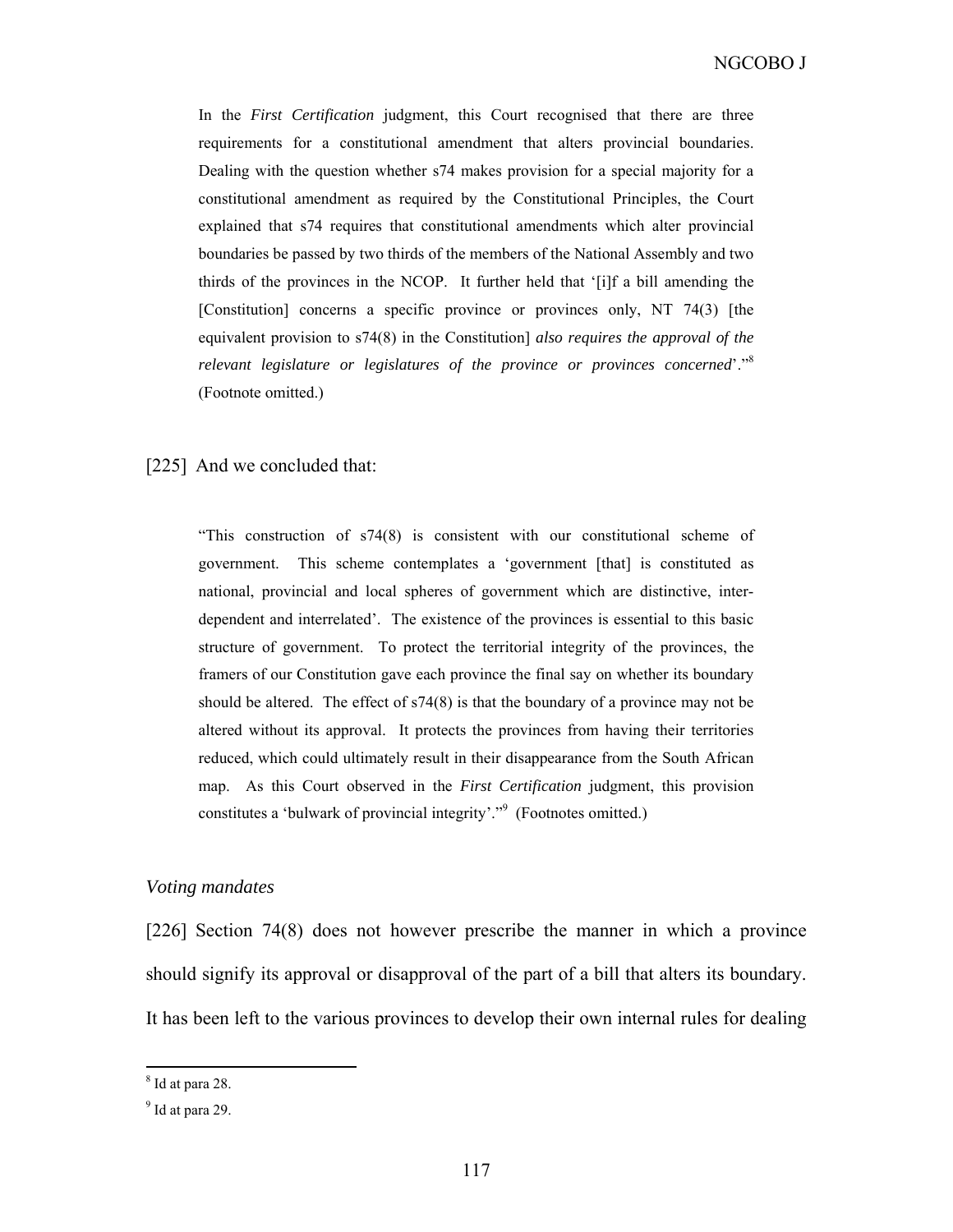with this matter. It appears that in this case, the provinces followed the same practice that they follow when considering a vote that they should cast at the NCOP in terms of section 65 of the Constitution.<sup>10</sup> They confer authority on their delegations to cast votes on their behalf. This is the procedure envisaged in section  $65(1)(a)$  of the Constitution which provides that "each province has one vote [at the NCOP], which is cast on behalf of the province by the head of its delegation".<sup>11</sup> The vote is cast by the head of the delegation in accordance with a mandate given by the provincial legislature. The Constitution requires national legislation to determine a uniform procedure by which legislatures can confer authority to vote on their delegations. This legislation has not yet been passed. In the mean time provincial legislatures have adopted a number of different methods for determining mandates. These methods have to dovetail with the processes of the NCOP.

[227] Broadly speaking, the process of the NCOP allows the provincial delegations to first deliberate and negotiate on the basis of their negotiating mandates. This occurs in the Select Committee of the NCOP. And this is where negotiating mandates are considered. After this process, the delegations report back to their respective portfolio committees. Portfolio committees will consider the deliberations and negotiations of

 $10$  Section 65 of the Constitution states:

<sup>&</sup>quot;(1) Except where the Constitution provides otherwise—

<sup>(</sup>a) each province has one vote, which is cast on behalf of the province by the head of its delegation; and

<sup>(</sup>b) all questions before the National Council of Provinces are agreed when at least five provinces vote in favour of the question.

<sup>(2)</sup> An Act of Parliament, enacted in accordance with the procedure established by either subsection (1) or subsection (2) of section 76, must provide for a uniform procedure in terms of which provincial legislatures confer authority on their delegations to cast votes on their behalf."

<sup>&</sup>lt;sup>11</sup> Section  $65(1)(a)$  of the Constitution.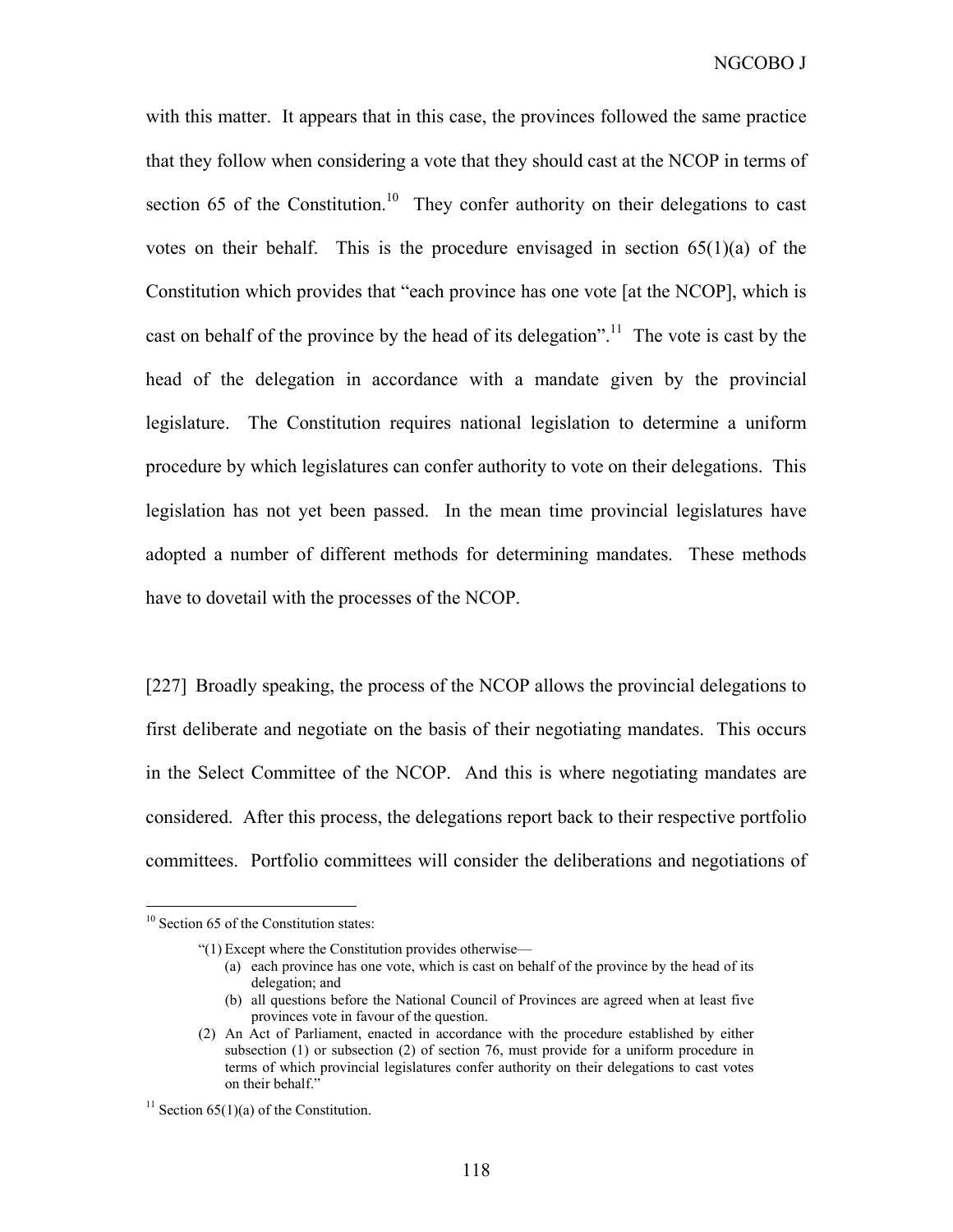the Select Committee meetings and other relevant materials and consider the final mandate that should be conferred on their respective delegations.

[228] The relevant portfolio committee must thereafter submit a report to the legislature recommending a final mandate and provide a motivation for its recommendation. This report will then be tabled in the provincial legislature for its consideration. The legislature will then decide on the final voting mandate to be conferred on the delegation in the light of the report of the committee. Armed with this, the provincial delegation will attend the plenary session of the NCOP where it will cast the vote on behalf of the province in accordance with the final voting mandate. The Speaker of the Provincial Legislature must, in writing, confirm the authority of the delegation and set out the final mandate.

[229] As appears above, there are two types of mandate that are given, namely, the negotiating mandate which is intended to guide the delegations at the first stages of the NCOP discussion; and the final mandate which determines the vote in the NCOP plenary. In the Gauteng Province, the conferral of a mandate is governed by the rules of the Legislature. These rules make provision for a negotiating and a final mandate. The negotiating mandate is a mandate which, as its name indicates, forms the basis of the negotiations at the NCOP Select Committee discussions. By its very nature therefore, the negotiating mandate does not necessarily reflect the final position of the province. It reflects the preferred position of the province and is therefore subject to reconsideration. By contrast, the final mandate is a mandate which is given to a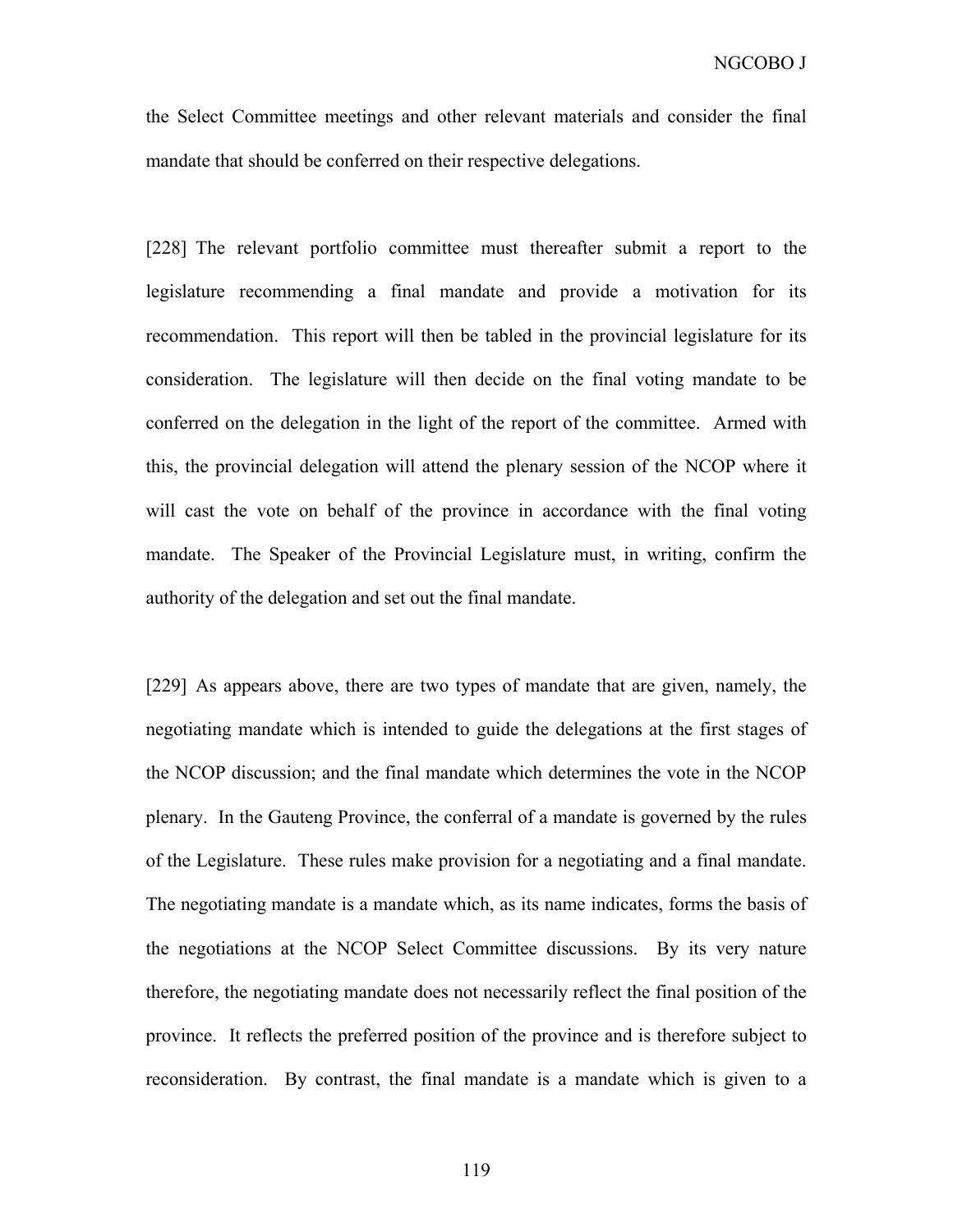delegation instructing it on how to vote on a measure at the plenary session of the NCOP.

[230] The relevant portfolio committee considers and formulates a negotiating mandate. The negotiating mandate sets out the position of the province on the matter under consideration and must give guidance to the delegation on the position that it should take at the initial discussions at the NCOP. This is provided for in Standing Rule 235(6) of the Gauteng Province Legislature which provides:

"When a committee considers a matter about which the province's delegation to the NCOP must negotiate in the NCOP before voting, the committee must confer a negotiating mandate on the delegation. The negotiating mandate should set out the province's position on the matter and provide guidance to the delegation on the position that it should take."

[231] Unlike the final mandate, a negotiating mandate does not require the approval of the Legislature. The final mandate must first be considered by the portfolio committee in the light of deliberations and the negotiations by the Select Committee of the NCOP, including the negotiating positions advanced during consideration of the negotiating mandate in the NCOP Select Committee. The portfolio committee must thereafter submit a report to the legislature setting out its recommendation on the final mandate to be conferred on the delegation. The position is governed by Rules 235(7) and 236(3). Rule 236(3) states:

"In the case of a section 76 bill or another matter on which the province's NCOP delegation must be given authority to vote on behalf of the province, the House must by resolution confer authority to vote on the province's delegation to the NCOP."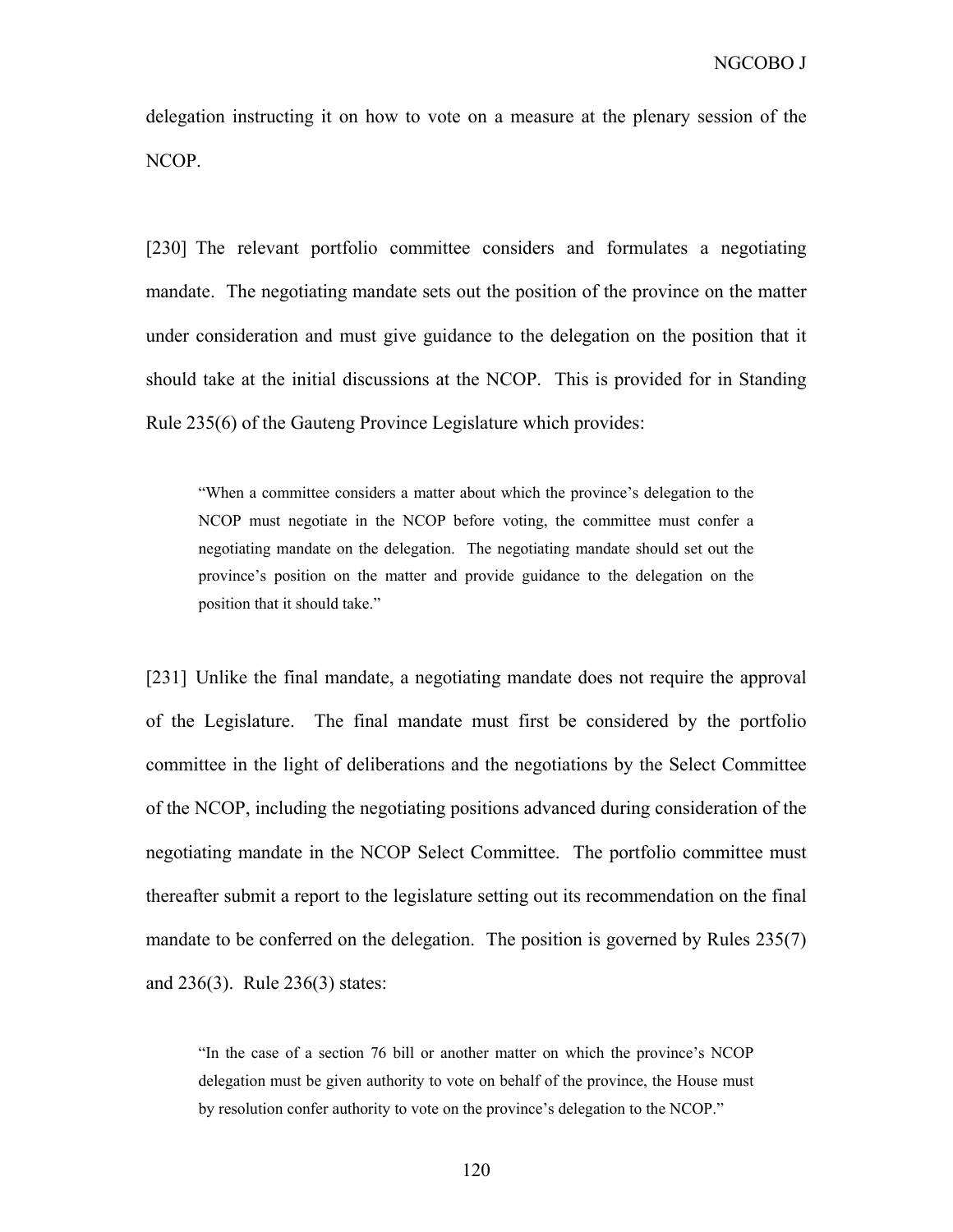NGCOBO J

And Rule 235(7) provides:

"Before the matter is to be decided in the NCOP, the committee must report to the House and make a recommendation concerning the way that the province's NCOP delegation should be mandated to vote in the NCOP."

[232] It is implicit, if not explicit from Rule 235(7), that the report of the committee must not only set out its recommendation, it must also set out the motivation for its recommendation. This rule must of course be read together with the provisions of Rule 152 which requires, among other things, a committee considering a bill to submit a written report reflecting its position on the bill and provide an explanation for its position on the bill.<sup>12</sup> It is therefore apparent from these rules that a portfolio committee plays a crucial role in the consideration, formulation and conferral of mandates.

## *The role of a portfolio committee*

[233] A large body such as the legislature, to be effective, must function through its committees. Indeed the Constitution permits a provincial legislature to establish its committees.13 And the Standing Rules of the Gauteng Province make provision for the establishment of various committees. These committees include the Local Government Portfolio Committee. The Standing Rules define the powers of these

<sup>&</sup>lt;sup>12</sup> Rule 152(2)(c) and 190(1) of the Standing Rules of the Gauteng Provincial Legislature, Version 4, Revision 2, April 2006

http://www.gautengleg.gov.za/Legislature\_documents//legislature%20documents/rules/third%20legislature/200 6/standing%20rules,%20revision%204%20-%20version%202.pdf, accessed on 7 May 2008.

 $13$  Section 116(2)(a) of the Constitution.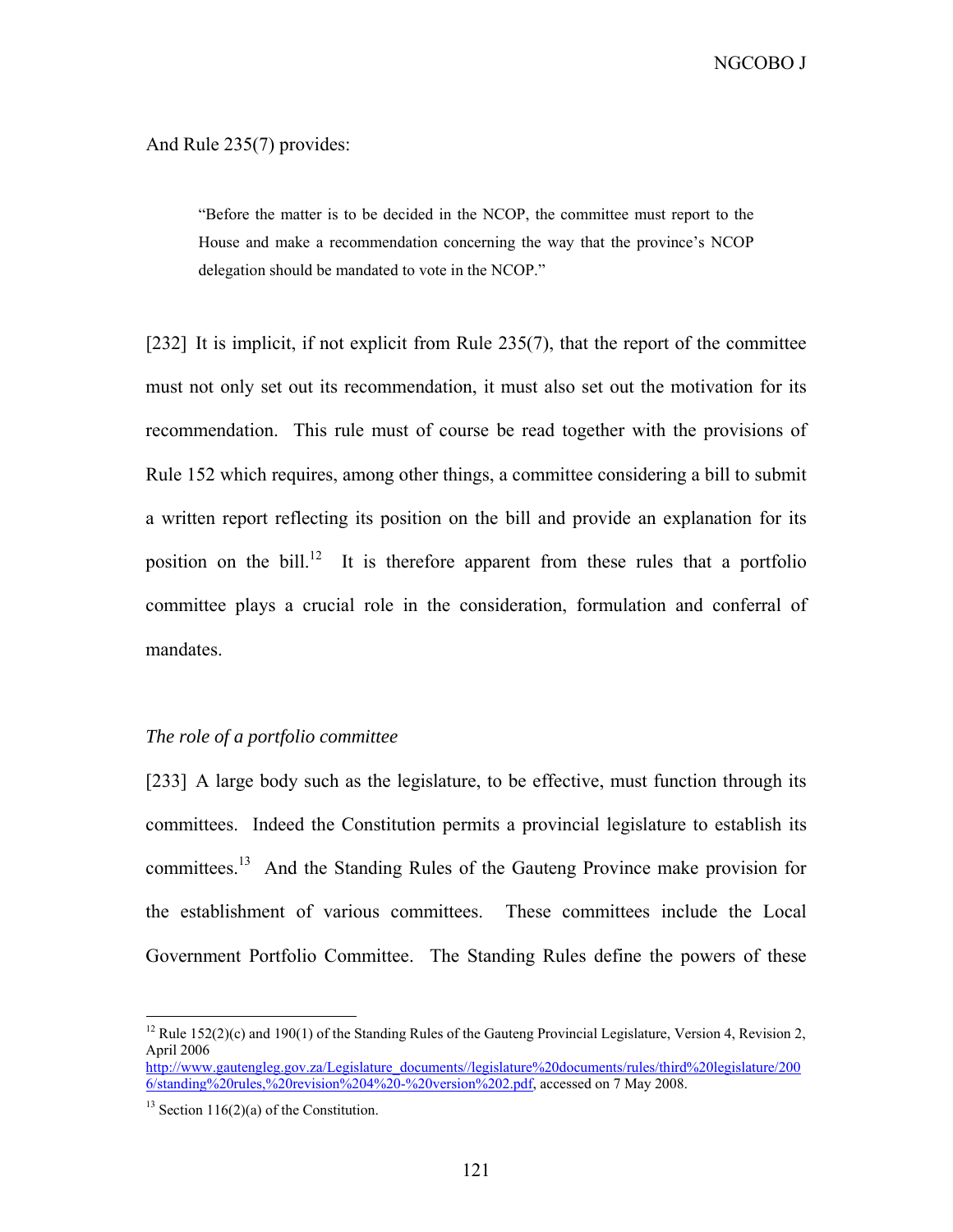committees. These include dealing with national bills and other national matters submitted to the committee by the Speaker and to "perform any other function assigned to it by the Legislature."<sup>14</sup> The powers and functions of a portfolio committee are further defined to include the authority to investigate and report on issues that are referred to it or on its initiative. Where a portfolio committee has considered a bill, it is required to submit a written report indicating its position on the bill and provide an explanation for the position of the committee on the bill.<sup>15</sup> These powers include the authority to conduct public hearings on the bills before a provincial legislature, and, as we have seen, the authority to consider and formulate negotiating mandates and recommend final mandates to the legislature. A portfolio committee is therefore an engine through which a legislature functions.

[234] It is within this legal framework that the issues raised in this case must be understood and considered.

## *The process that preceded the decision of the Legislature*

[235] On 16 November 2005, the Speaker of the Provincial Legislature formally referred the Bill to the Committee. On the following day, the Legislature resolved that the Committee should hold a joint public hearing session with the North West Legislature in order to receive representations from the affected communities on the Bill. The Merafong community had already approached the Legislature with memoranda and petitions setting out their views in opposition to the incorporation of

 $14$  Rule 178(2) and (7).

<sup>&</sup>lt;sup>15</sup> Rule 152(1) and 152(2)(c).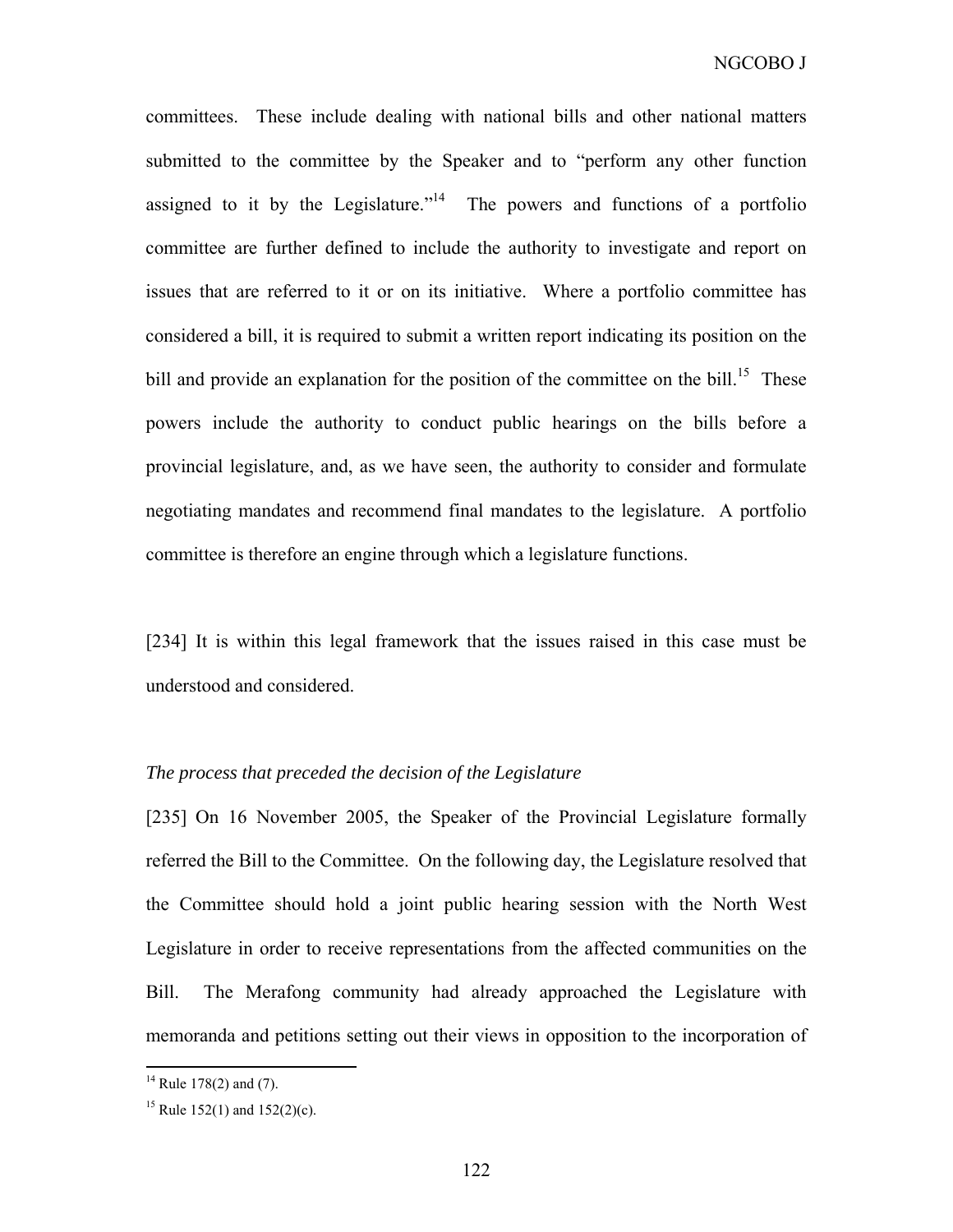Merafong into the North West Province. A public hearing was held in the course of which written and oral submissions were made. On 29 November 2005, the Committee deliberated and considered the position to be taken on the Bill and the negotiating mandate to be conferred on the delegation.

[236] The Committee took the position to: (a) in principle, support the phasing-out of the cross-boundary municipalities; (b) agree with the inclusion of Merafong into the Gauteng Province in the light of the submissions at the public hearing; and (c) recommend to the Legislature the amendment to Schedule 1A of the Bill so as to provide for the inclusion of Merafong into the West Rand District Municipality in the Gauteng Province. And based on this position, it adopted the following Negotiating Mandate:

"Subject to section 74(8) of the Constitution, the Portfolio Committee on Local Government, will support the bill on condition that the municipal area of Merafong is included in the municipal area of the West Rand District municipality of the Gauteng Province."

[237] As the record shows, the Committee adopted this position on the premise that the Legislature had the authority under section 74(8) to propose an amendment to the Bill. It is not immediately clear what the Committee sought to convey by prefacing its Negotiating Mandate with the phrase "[s]ubject to section 74(8) of the Constitution". The phrase seems to convey that, if section 74(8) permits, this is the position it would take on the Bill. This would suggest that it was unclear to the Committee whether its position was permitted by section 74(8). Indeed subsequent events suggest as much.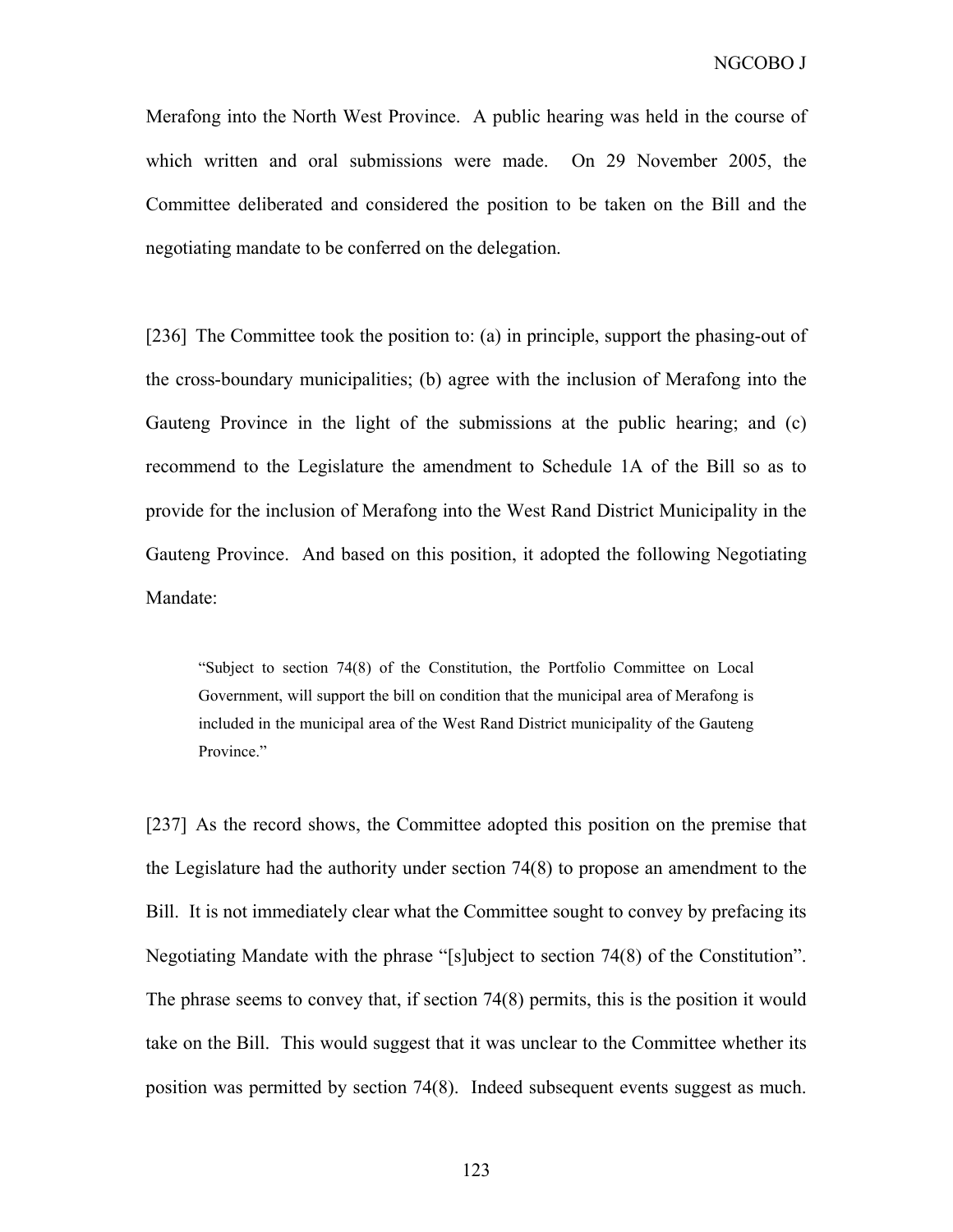This is not surprising given the fact that section 74(8) is a novel provision which requires approval of a legislature. Gauteng was not alone in this regard, as the North West Province held a similar view.

[238] That said, it was pointed out to the Gauteng delegation at the NCOP Select Committee deliberations that in terms of section 74(8) provinces do not have the power to amend the Bill. Once it became clear to the Committee that its initial position to recommend to the Legislature that it should propose an amendment to the Bill was unworkable, it reconsidered this position. After deliberations, the Committee unanimously adopted the position that the Bill should be supported by the Legislature. It accordingly made a recommendation to that effect. And consistently with the Standing Rules, the Committee prepared a report for the Legislature.<sup>16</sup>

[239] This report dealt with a number of issues including an overview and analysis of the public hearing. In particular, it sets out the views in favour of and against the inclusion of Merafong into Gauteng, as well as the reasons advanced in support of each view; the explanation why it had to review its initial position; the factors it took into consideration in reviewing its initial position; and a proposal to address the problem of service delivery in North West. The report therefore provides a useful insight into the reasons which motivated the Committee to make the recommendation

 $16$  Rule 152.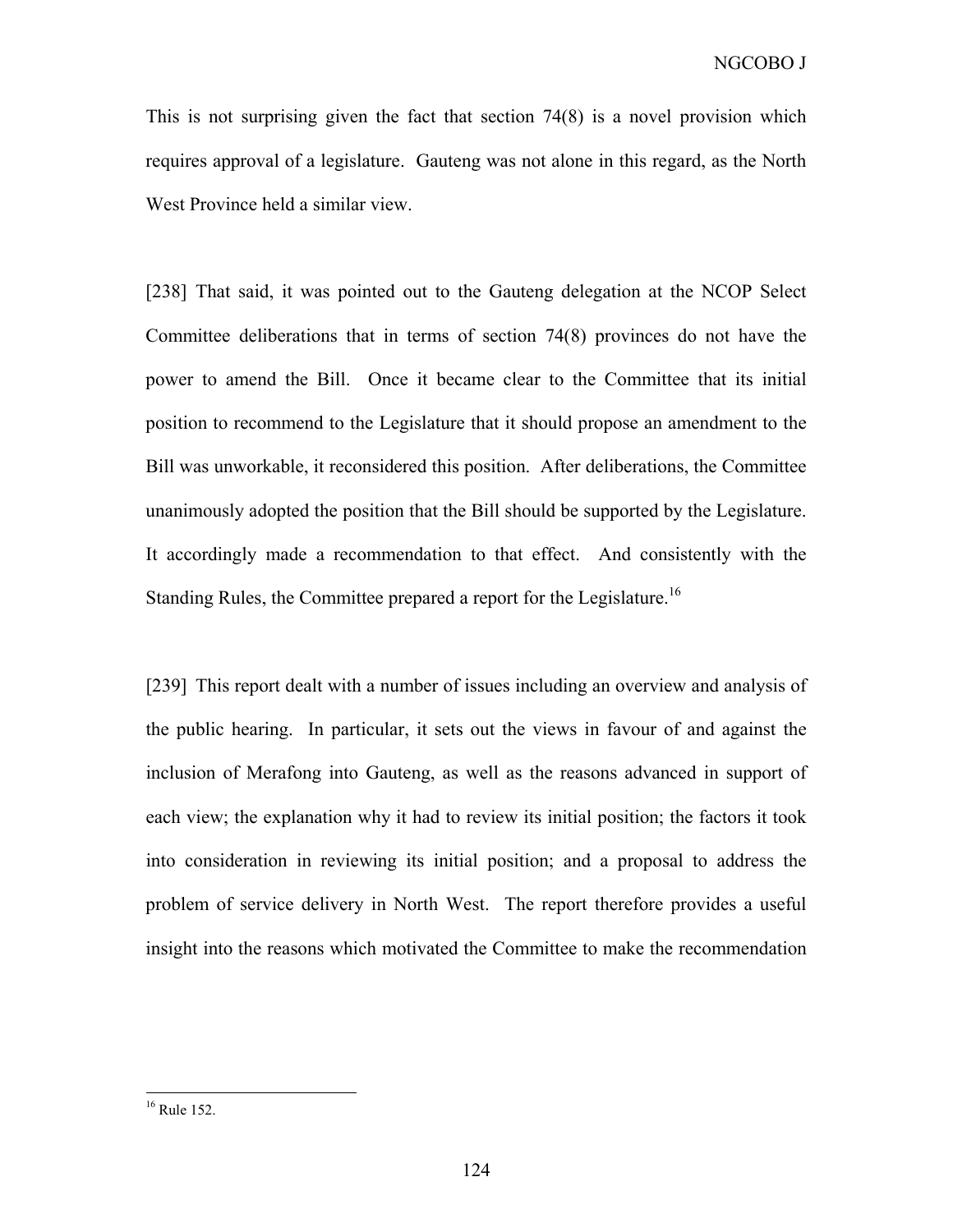that it made. The contents of the report were not disputed. It is necessary to refer to those relevant parts of the report in some detail.<sup>17</sup>

"8.4 Recommendations on Public Hearing

 $\overline{a}$ 

The public hearings gave every indication that the current service delivery challenges require a focused intervention approach. The purpose of the focused intervention approach will be to promote economic development and growth, human resource development and institutional development capacity, by mobilising and directing funds to sustainable development projects and related matters contained herein.

The intervention approach must provide a supportive framework to the affected Municipality (Merafong City Local Municipality area).

After due analysis of the Portfolio Committee's public hearing report the Department of Local Government together with sector departments of the Gauteng Province and the North West Province must conduct a service delivery audit to establish service delivery backlogs and recommend corrective measures for the North West Province Government. E.g. there is a need to strengthen the human resource capacity in the provision of social services including the provision of proper infrastructure in close proximity to the affected communities.

Home Affairs related services must be accessible and sufficient to the needs of the affected communities.

Heath and Emergency Services are said to be inadequate in the North West Province and clinics are normally without medicines. These are critical issues which need urgent and immediate attention, especially the roll-out of anti-retroviral (ARV).

In conclusion the committee will await a hand-over from the Department of Local Government of the Gauteng Province which report, must outline recommended corrective measures for the North West Province.

Of emphasis it is important to note that National Government has pledged to build and create transitional arrangements that will ensure the service delivery is sustained and improved in affected municipalities.

#### 9. COMMITTEE POSITION AT THE NEGOTIATING STAGE

The Portfolio Committee on Local Government –

- in principle, supported the phasing-out of cross-boundary municipalities as envisaged by the Constitution Twelfth Amendment Bill [B33B-2005];
- in light of the outcome, impact assessment and analysis of the public hearing submissions, agreed with the inclusion of the geographical area of Merafong municipality into the West Rand District municipality in the Gauteng Province;
- recommended to the House, amendment to Schedule 1A of the Constitution Twelfth Amendment Bill [B33B-2005], to provide for the inclusion of the municipal area of Merafong into the municipal area of the West Rand District municipality of the Gauteng province.

10. COMMITTEE POSITION AFTER CONSIDERATION OF NEGOTIATING MANDATES BY THE NCOP SELECT COMMITTEE

<sup>&</sup>lt;sup>17</sup> For convenience, the relevant portions of the report are set out here.

In principle the Merafong community agreed with the phasing out of cross-boundary municipalities but argued for the inclusion of the municipal area of Merafong into the municipal area of the West Rand Municipality, Gauteng Province.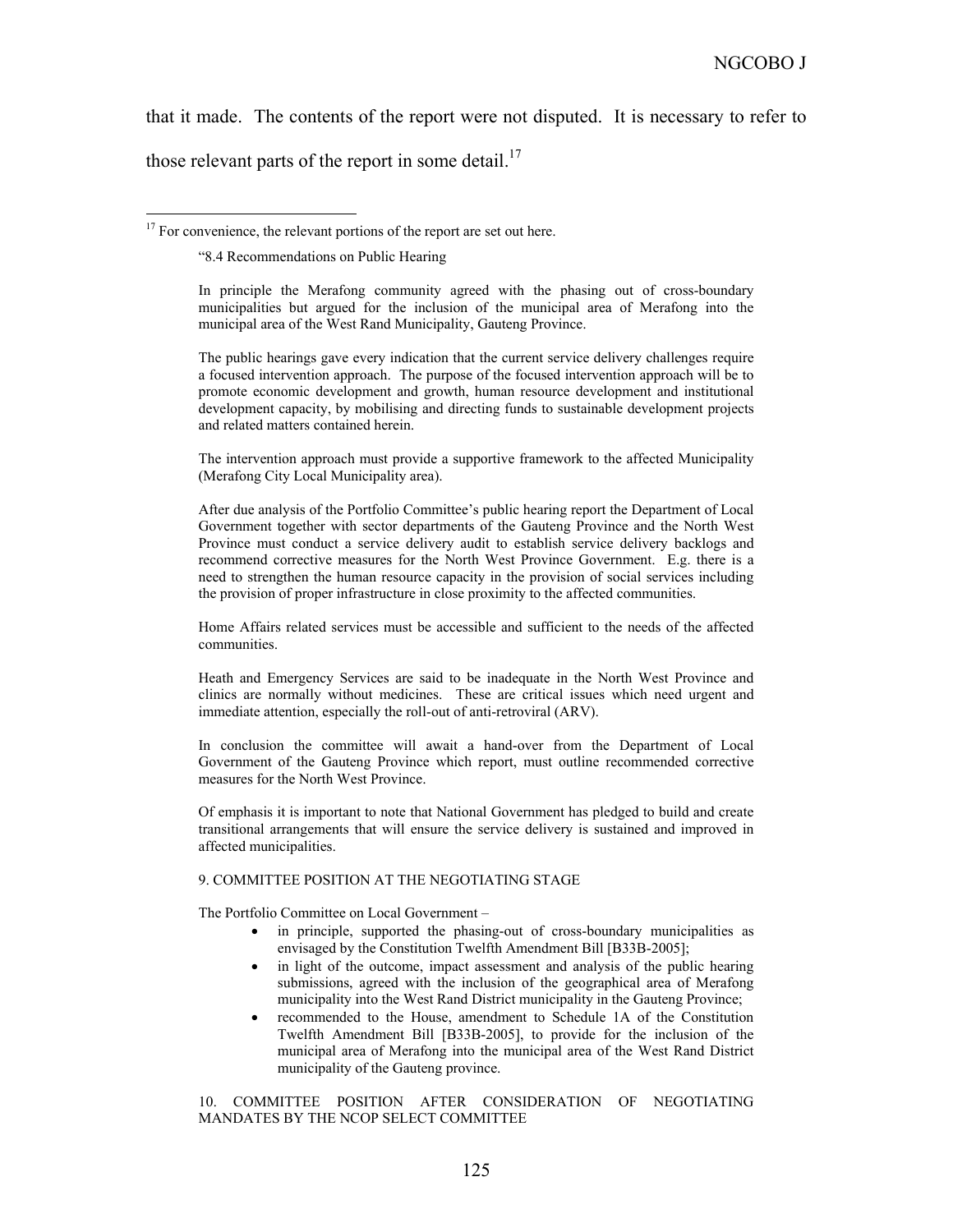"The Portfolio Committee's Negotiating Mandate indicated that Gauteng will support the Constitution Twelfth Amendment Bill on condition that the municipal area of Merafong is included in the municipal area of the West Rand District Municipality of the Gauteng Province. In the absence of any indication whether the Gauteng Legislature has adopted or rejected the Constitution Bill in terms of section 74(8), this signals a qualified support for the Constitution Bill.

 $\overline{a}$ 

Provinces can only adopt or reject the Constitution Bill in terms of Section 74(8) of the Constitution say (aye or nay). The legislative processes applicable to the Constitution Bill does not allow for amendments to be effected in the NCOP.

Subsequent to deliberations and negotiations by the select committee and the diverse positions advanced, the portfolio committee in considering the substance of the issues raised, notwithstanding the views of the public, reviewed their initial position based on the following—

- 1. The committee supports the phasing out of cross boundary municipalities as envisaged by the Constitution Twelfth Amendment Bill [B33B-2005], cross boundary municipalities have proved difficult to administer with negative consequences on the delivery of services.
- 2. Gauteng supports the creation of viable and sustainable municipalities with a proper revenue base.
- 3. Implications of Gauteng not supporting the Constitution Twelfth Amendment Bill [B33B-2005].
	- If the veto of the Gauteng Province applies to the whole Constitution Bill as it relates to cross-boundary municipalities, the Cross-Boundary Municipalities Laws Repeal Bill will have to be withdrawn from Parliament, and the local government elections would be conducted within the current municipal configuration, i.e. with cross-boundary municipalities.
	- If the notion of a narrow interpretation is applied to the provisions of the Constitution Bill which may be vetoed by a province, the implications are just as extensive as if the whole Constitution Bill is rejected. Lets for argument sake say Gauteng can only veto (reject) the part of the proposed Schedule 1A that defines its territory; it will mean that the authorisation to have cross-boundary municipalities is revoked, whilst the current boundary of Gauteng remains the same. The result of this would be that not only West Rand District but also Tshwane, Ekhuruleni and Metsweding would be affected. These municipalities (and their local municipalities where applicable) would have to be disestablished and those areas of the municipalities in question that fall in Gauteng. The cross-boundary areas falling in the other provinces would likewise have to be re-demarcated into the new municipalities.
	- The overall complication would be that the current boundaries of Gauteng are still determined with reference to magisterial districts, which are not used or referred to in the Constitution Twelfth Amendment Bill. Consequently, amendments that would be required in the Constitution Bill to address Gauteng's position may be such that it would not be possible to finalise the bill for the Local Government Elections, thus, elections would be conducted within the current municipal configuration.

#### 11. FINAL VOTING POSITION ADOPTED BY THE COMMITTEE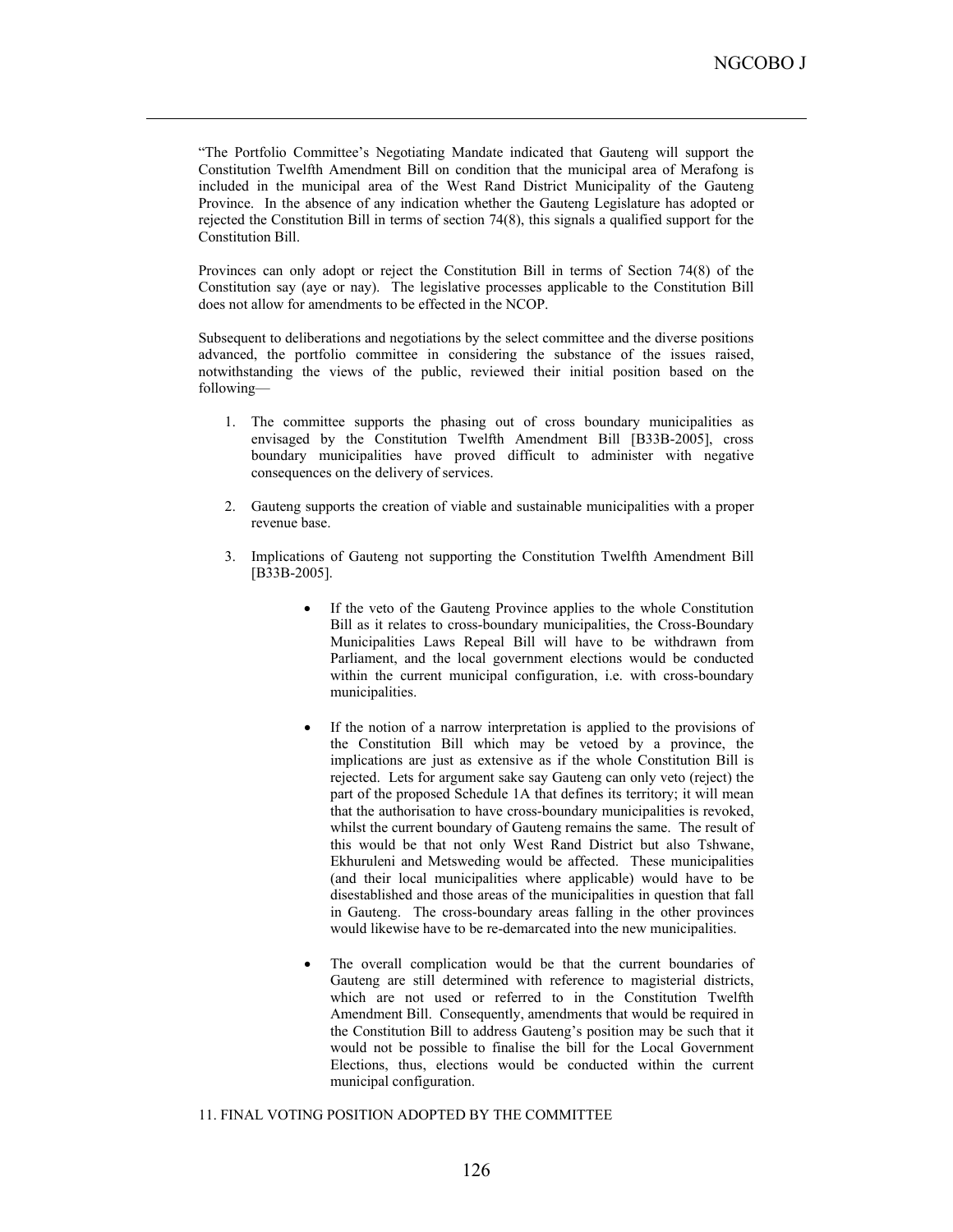#### *The report of the Committee to the Legislature*

[240] The report pointed out that in principle the Merafong community supported the phasing-out of cross-boundary municipalities but wanted to be included in the Gauteng Province. It further pointed out that service delivery between the North West Province and the Gauteng Province was one of the contentious issues raised by the community organisations and in the submissions made during the hearing. In order to address "the current service delivery challenges", the report proposed a "focused intervention approach" which "must provide a supportive framework to the affected [Merafong City Local Municipality]". The report explained that this approach is aimed at—

"promot[ing] economic development and growth, human resources development and institutional development capacity by [mobilising] and directing funds to sustainable development projects and related matters".

[241] In order to give effect to its recommendation on how to address the problem of service delivery, the Committee recommended that the Department of Local Government should, in consultation with the relevant departments in the Gauteng Province and in North West, "conduct a service delivery audit to establish service delivery backlogs and recommend corrective measures for the North West Province" and thereafter prepare a report for submission to the North West Province. And finally, on this aspect, the report noted that the National Government had pledged to

In terms of Section 65 of the Constitution, the Local Government Portfolio Committee recommends that the House confer authority of the Head of its Delegation to the NCOP, to **Vote in Support** of the Constitution Twelfth Amendment Bill [B33B-2005]." (The emphasis is original).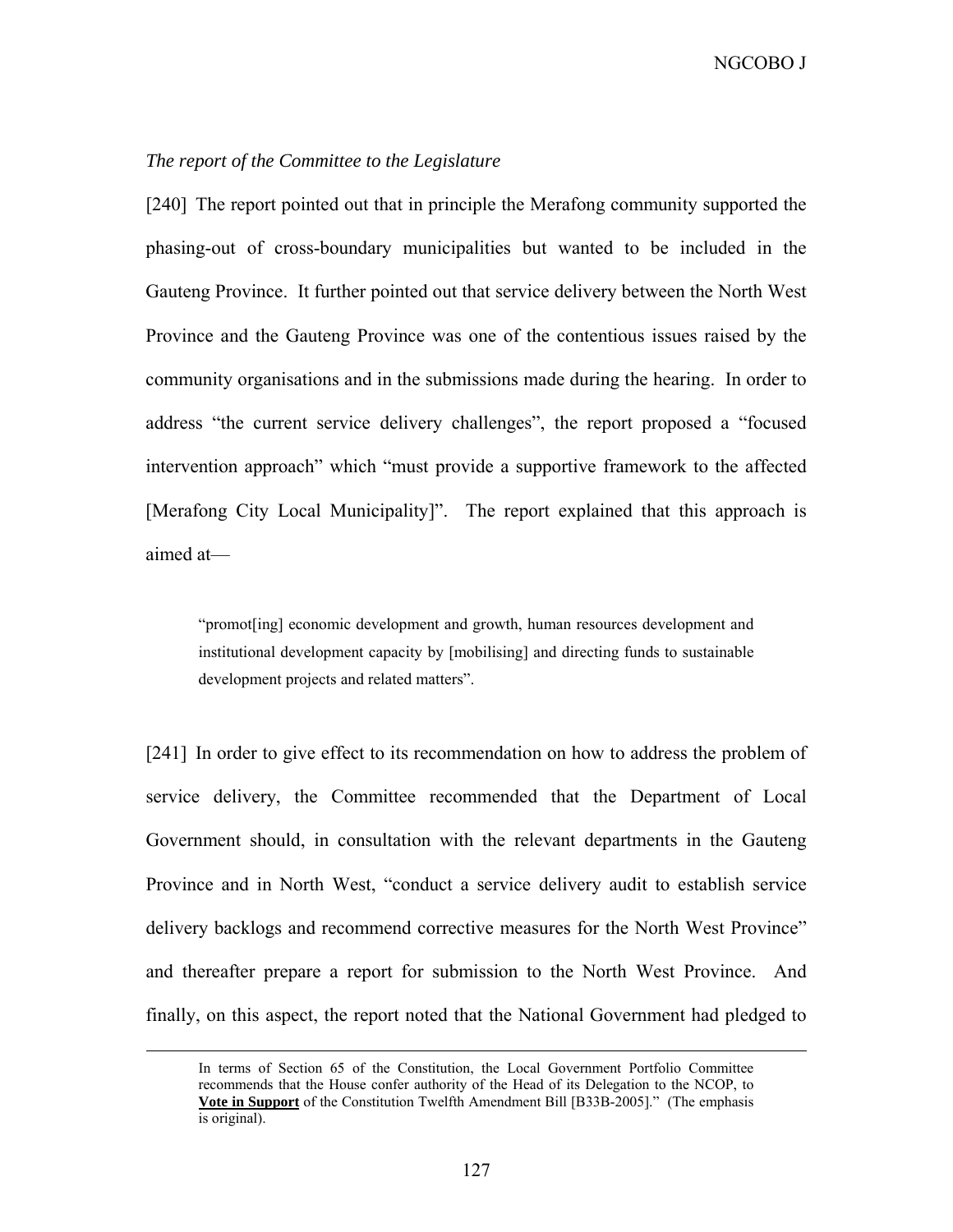build and create transitional arrangements to ensure improved and sustainable service delivery in the affected areas.

[242] The report next sets out the position that the Committee took at the negotiating stage and explained why it had adopted that position. What is apparent from the report is that initially the Committee took the position that the Legislature should propose an amendment to the Bill so as to provide for the inclusion of Merafong into the municipal area of the West Rand District Municipality in the Gauteng Province. And consistently with this position, the Committee formulated a Negotiating Mandate instructing its delegation to support the Bill on condition that Merafong was included in the Gauteng Province. This is the position which the Committee had hoped to recommend to the Legislature. It is for this reason that the Negotiating Mandate contained a recommendation to the House. This recommendation however was not submitted to the Legislature as the Standing Rules do not require a negotiating mandate to be submitted to the Legislature for approval. What the Committee was hoping to do eventually was to recommend to the Legislature that it should propose an amendment to the Bill. However, as it turned out, this could not be done under section 74(8).

[243] Finally the report sets out the position adopted by the Committee after the consideration of negotiating mandates by the NCOP Select Committee. The report explains why the Committee had to review its initial position to support the Bill on condition that Merafong was included in the Gauteng Province. It is apparent from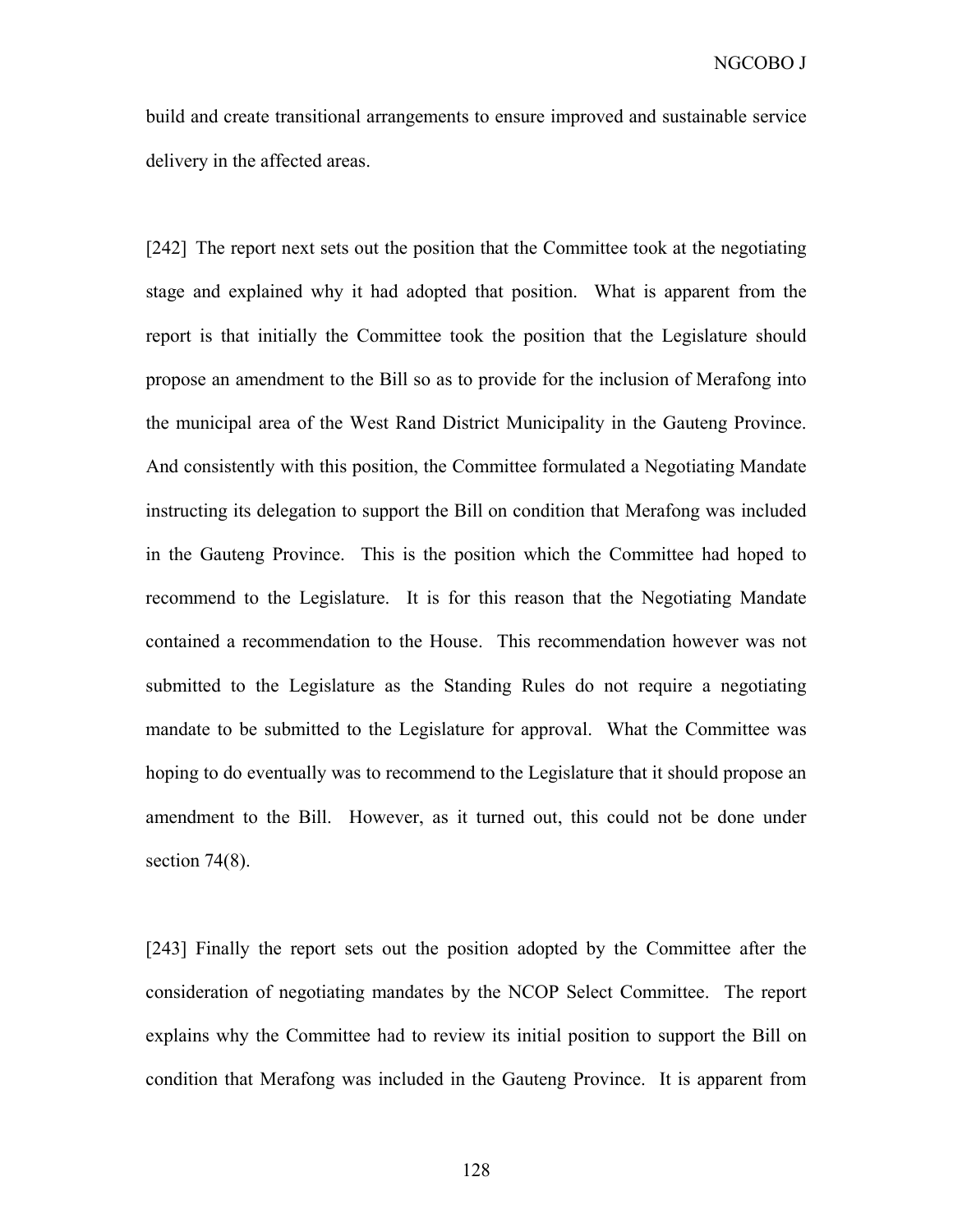the report that the initial position adopted by the Committee was taken on the premise that it was competent for the Legislature to propose an amendment to the Bill. And it is plain from the report that this position proved to be unworkable because, in terms of section 74(8), a province may only approve or reject that part of a constitutional amendment that affects its boundary. The report goes on to point out that "[s]ubsequent to deliberations and negotiations by the Select Committee and diverse positions advanced" the Committee decided to review its initial position "notwithstanding the views of the public." The report further explains that the Committee reviewed its initial position on the basis of three factors, namely, (a) the fact that it supports the phasing-out of cross-boundary municipalities; (b) the fact that the Province supports the creation of viable and sustainable municipalities with proper revenue; and (c) the implications if the Legislature did not support the Bill.

## *The decision of the Legislature to adopt the report*

[244] On 6 December 2005 the report was tabled in the Legislature for its consideration. In the Legislature, the Chairperson of the Committee highlighted certain aspects of the report focussing on, among other things, the review and analysis of the public hearing, the Committee's recommendation on how to address the concerns about service delivery, the position taken by the Committee during the negotiation stage and the explanation for reviewing its initial position. In the Legislature the Chairperson pointed out that the Committee reviewed its initial position based on (a) the Committee's support for the phasing-out of cross-boundary municipalities; and (b) the Gauteng Province's support for the creation of viable and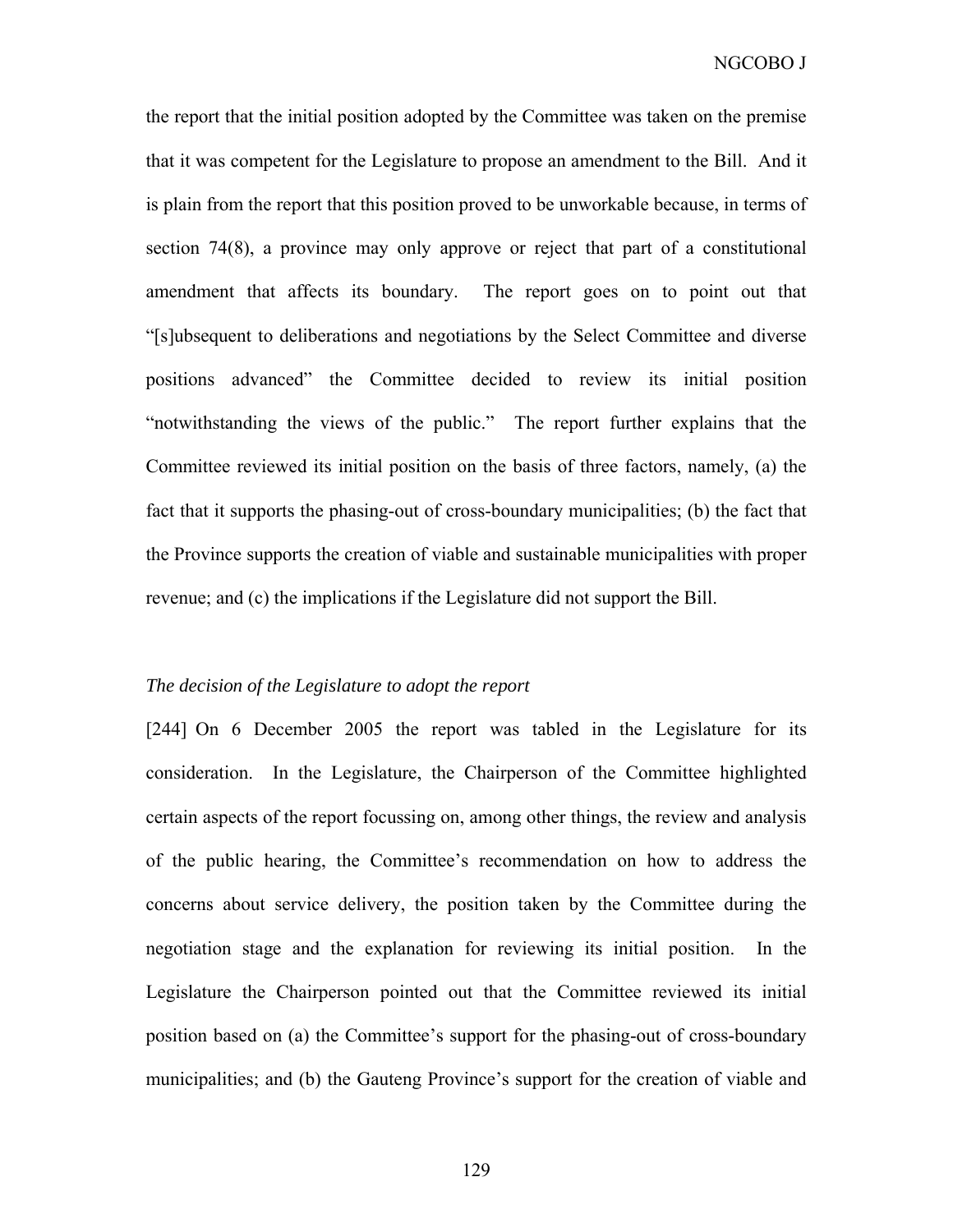sustainable municipalities. She went on to point out that "it is important to understand what the implications of Gauteng would be for not supporting the Bill." She concluded by saying—

"[t]hese compelling reasons . . . informed the Committee's final voting position which is . . . that the House confer authority on the Head of the Delegation to the NCOP to vote in support of the [Bill]."

[245] Once the recommendation of the Committee was seconded, the Speaker called for a vote on whether the report should be adopted. The Democratic Alliance and a member of the African National Congress opposed the recommended Final Mandate. The letter by the Speaker to the Chairperson of the NCOP confirming the Final Mandate of the Gauteng NCOP Delegation reveals that "the Gauteng Provincial Legislature adopted the attached report". The entire report was sent to the NCOP. In this manner, the Legislature took a decision to accept the recommendation of the Committee that it should confer a final mandate supporting the Bill. In the event the Legislature approved that part of the Bill that altered its boundary.

[246] It is the change of the position from supporting the Bill on condition that the area of Merafong City Local Municipality be included in Gauteng Province, to the unconditional support of the Bill which included the area of Merafong in the North West Province which is the subject of the constitutional challenge in this Court. The Merafong community contended that the reasons advanced for the change in the position demonstrates irrationality on the part of the Legislature.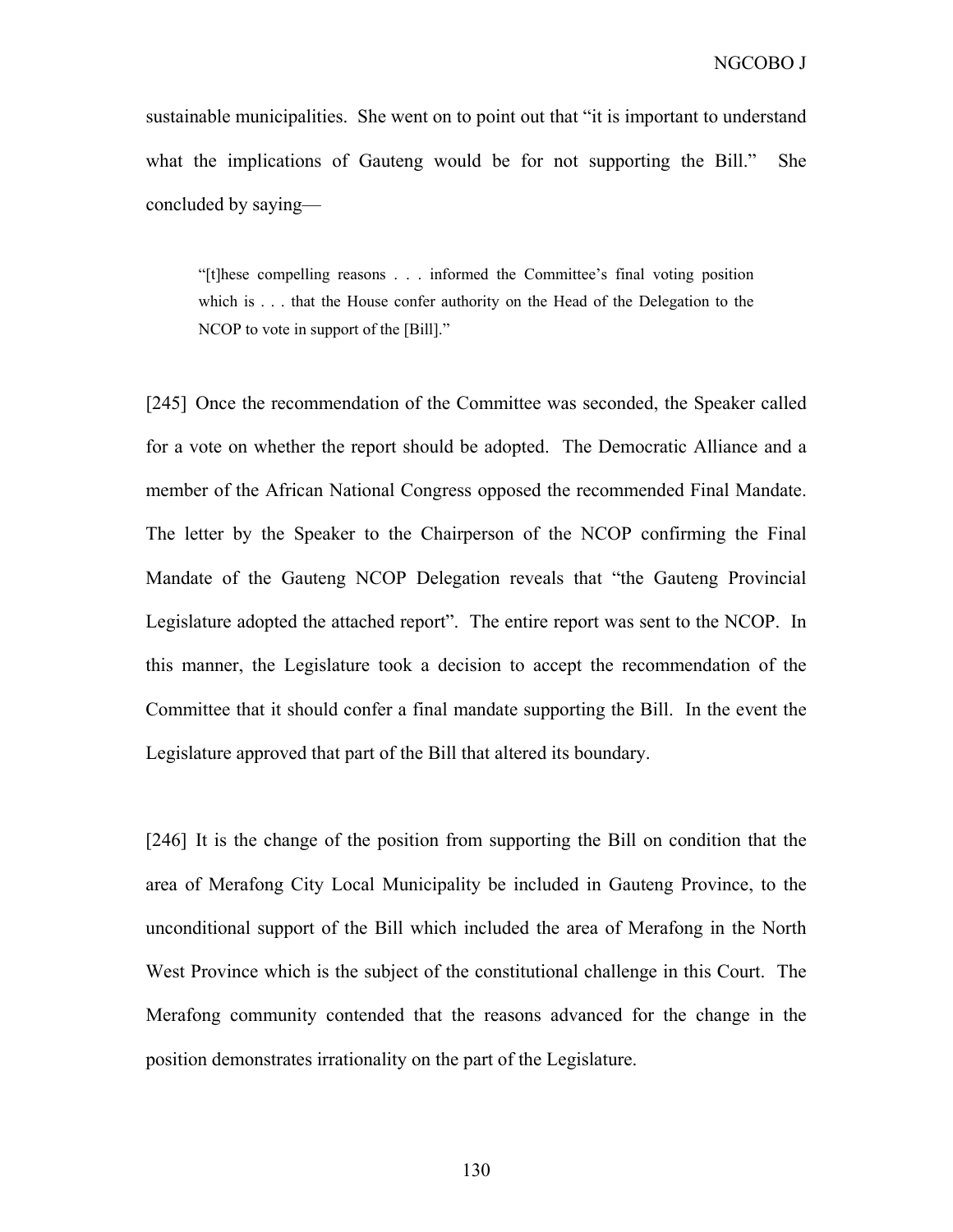#### *Questions presented*

[247] The contention by the Merafong community raises the following questions:

- (i) The inter-relation between the Committee and the Legislature; in particular, the extent to which the position adopted by the Committee in the negotiating mandate can be attributed to the Legislature;
- (ii) The competence of this Court to investigate the reasons that moved the Legislature to adopt the recommendation of the Committee to support the Bill; and
- (iii) Whether on all the facts and circumstances of this case the decision of the Legislature to support the Bill was irrational.

# *Whether the position of the Committee on the Negotiating Mandate can be attributed to the Legislature*

[248] There is disagreement amongst my colleagues on whether the position taken by the Committee on the Negotiating Mandate should be attributed to the Province. To my mind the position is governed by Rule 235(6) of the Standing Rules of the Gauteng Province which states:

"When a committee considers a matter about which the province's delegation to the NCOP must negotiate in the NCOP before voting, the committee must confer a negotiating mandate on the delegation. The negotiating mandate should set out the province's position on the matter and provide guidance to the delegation on the position that it should take."

[249] It is clear from this Rule that the Negotiating Mandate reflects not just the position of the Committee but it "sets out the province's position on the matter" and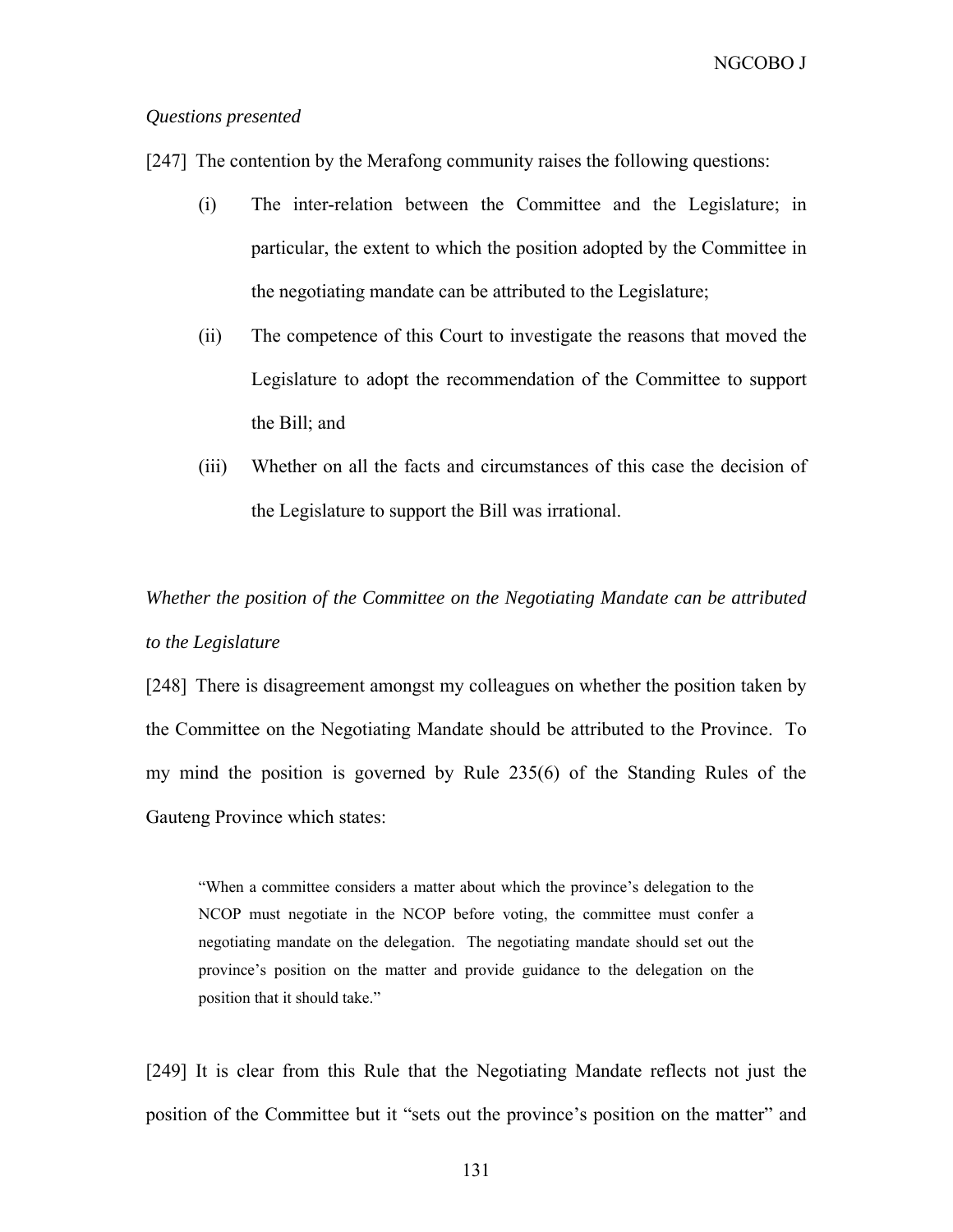should guide "the delegation on the position that it should take." The effect of this Rule is to authorise the Committee to develop a negotiating mandate on behalf of the Province and not on its behalf only. What is significant here is that the Portfolio Committee is composed of members of the Legislature and acts on behalf of the Legislature. And, what is more, it performs "functions assigned to it by the Legislature".<sup>18</sup> A portfolio committee is an engine through which a legislature performs its work. In respect of those matters entrusted to it by a legislature, a portfolio committee acts on behalf of the legislature.

[250] In the light of the provisions of section 235(6), it is therefore not inaccurate to hold that the position of the Province as set out in the Negotiating Mandate was to support the amendment on condition that Merafong remain in Gauteng.

[251] What must be stressed here, however, is that this Negotiating Mandate, as its name indicates, was no more than a negotiating position. It was intended to facilitate the discussions at the NCOP Select Committee which considers negotiating mandates. It was not cast in stone. Indeed it is crucial that negotiating mandates should be flexible so that they can allow effective and constructive deliberation to take place in the NCOP and its committees. This enables delegates to debate and discuss with delegates from other provinces and to suggest new ideas. To hold a legislature to a position adopted during the negotiating session of the NCOP may well inhibit effective and constructive deliberations at the NCOP Select Committee. Indeed this

 $18$  Rule 178(7).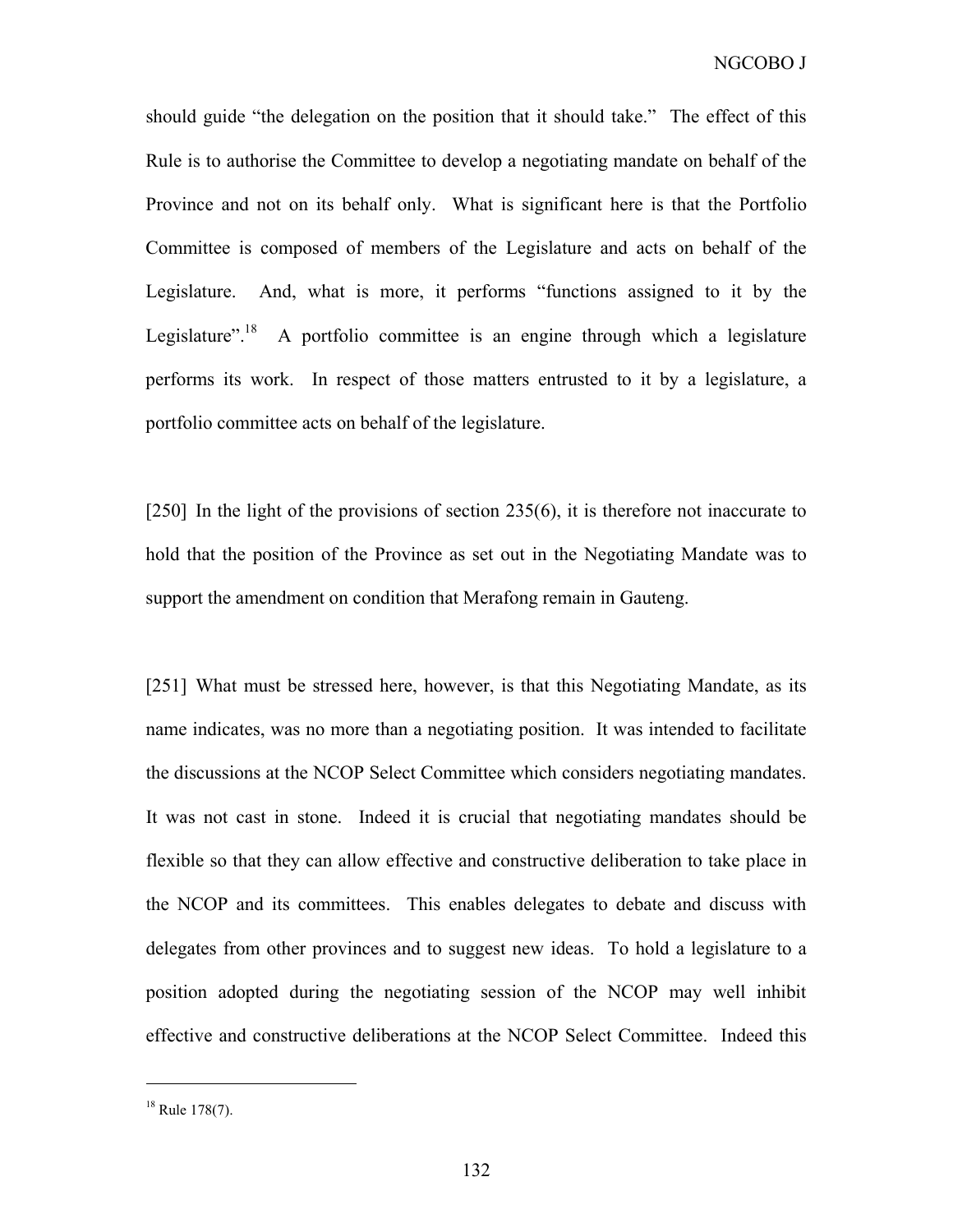may inhibit delegates from effectively advancing the interests of their respective provinces.

[252] I am not aware of anything, in principle, that prevents a committee from changing a position adopted during the negotiating stage, in particular, where, as here, the position was premised on a misunderstanding of the powers conferred on the Legislature.

[253] The next question to consider is whether it is competent for this Court to investigate the reasons that moved the Legislature to support the Bill.

# *The competency of this Court to investigate the reasons for supporting the Bill*

[254] In the context of administrative action it is permissible to look at the reasons which motivated the decision under review. This is so because these reasons are normally furnished, and if they are not furnished, they may be demanded.<sup>19</sup> However, in the context of legislation, the legislature does not give reasons for enacting laws. In the nature of things the legislature cannot record a complete catalogue of considerations which moved its members to enact laws. And in the absence of such a record a court can only speculate as to the reasons which may possibly have moved the Legislature to enact a particular law. This is undesirable. However, here we are not concerned with legislation. Nor are we concerned with a decision which falls within the purview of administrative action.

 $19$  Section 5 of the Promotion of Administrative Justice Act 3 of 2000.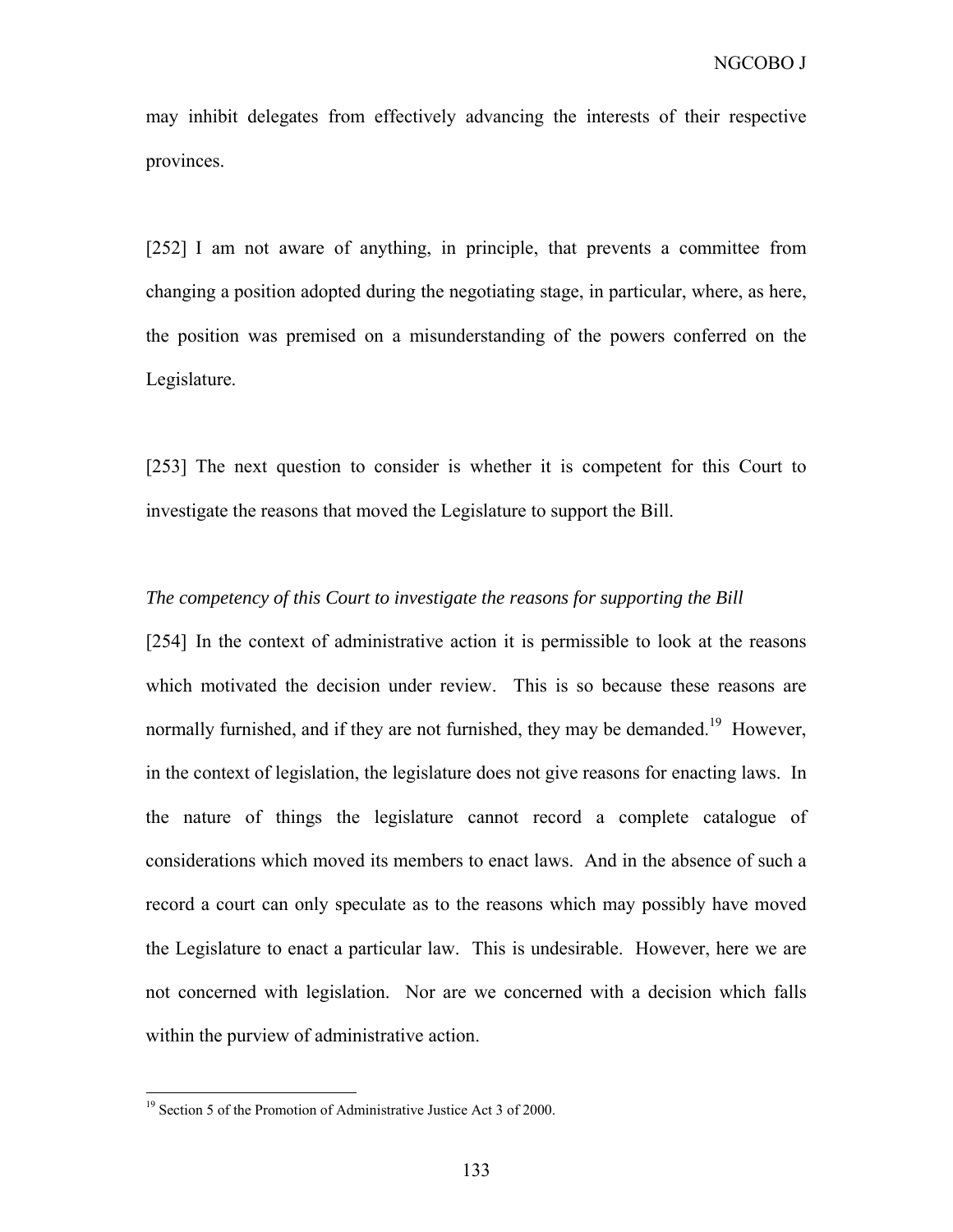NGCOBO J

[255] We are concerned here with a decision which a provincial legislature is required by the Constitution to make whenever there is a proposed constitutional amendment which alters its boundary. The Constitution requires such a province to make a decision whether or not to approve the alteration of its boundary. The process by which the decision is taken is in the nature of law-making process. Yet the process does not itself result in the enactment of a law by the Province. Although there is an investigation of the matter followed by a report and a recommendation to the legislature, the process itself is legislative. The decision was taken after the report had been presented to the Legislature. The information in the report was therefore present to the minds of the members of the Legislature. It does not mean, however, that this was the only information upon which the decision to support the Bill was based. They had the purpose of the Bill to consider as well.

[256] In terms of Rule 235(7) of the Standing Rules of the Gauteng Legislature, before a matter is decided in the NCOP, "the committee must report to the House and make a recommendation concerning the way that the province's NCOP delegation should be mandated to vote in the NCOP." Therefore, the report which sets out the recommendation and the motivation for it by the committee in terms of Rule 235(7) should, and in this case does, provide a reasonable account of the factors which moved the committee to make a particular recommendation to the legislature on a matter under consideration. Therefore, before a legislature takes a decision, it has the benefit of the report and the recommendation of the committee. What is required of the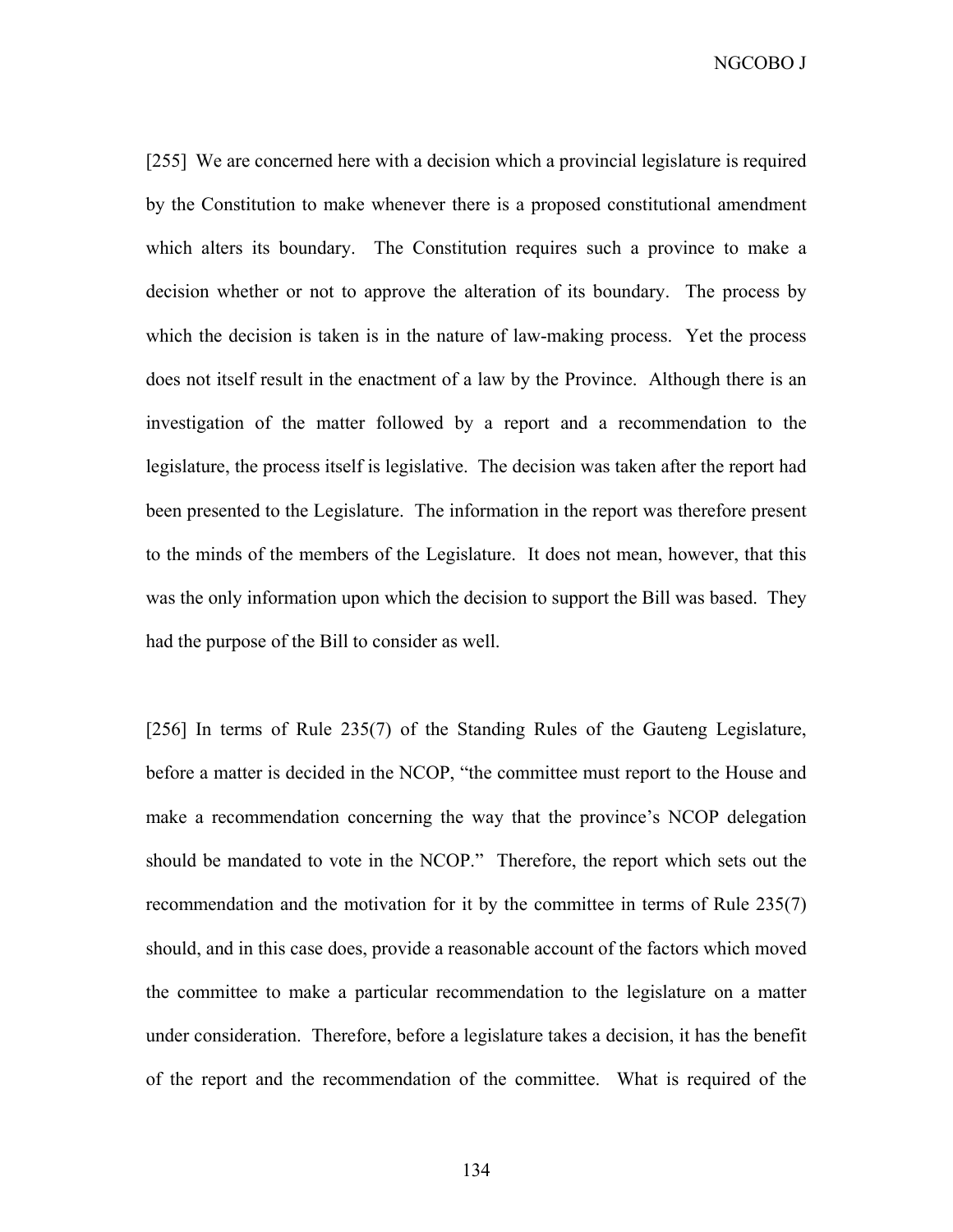legislature is to consider the report and the recommendation including the motivation for the recommendation, and thereafter decide whether to accept or reject the recommendation.

[257] A report submitted to the legislature may throw light on the material that the legislature considered in arriving at a decision whether or not to accept the recommendation of the committee. Once the record is available it cannot, in my view, be said that it is beyond judicial scrutiny. It forms part of the material that the court may legitimately consider when a decision flowing from it is under challenge. Indeed in *UDM*  $2^{20}$  this Court, in the context of considering the rationality of floor-crossing legislation, had regard to the report of a committee appointed by Parliament to consider draft legislation dealing with floor-crossing.<sup>21</sup>

[258] Here the position is even more compelling. The Legislature sent the entire report to the NCOP confirming that it had adopted the report. It seems fair, I think, to say that the Legislature, by sending the report to the NCOP, was communicating to the world that it had taken into account the information and the reasons advanced in the report. That being the case, I am unable to conceive of any reason, both in principle and logic, that would prevent this Court from having regard to the contents of the report in determining whether the decision to support the Bill is rationally related to a legitimate purpose. After all, the report motivates the support for the Bill. The matter

<sup>20</sup> *United Democratic Movement v President of the Republic of South Africa and Others (African Christian Democratic Party and Others Intervening; Institute for Democracy in South Africa and Another as* Amici Curiae*)* (*No. 2*) [2002] ZACC 21; 2003 (1) SA 495 (CC); 2002 (11) BCLR 1179 (CC) (*UDM 2*).

 $^{21}$  Id at paras 61-7.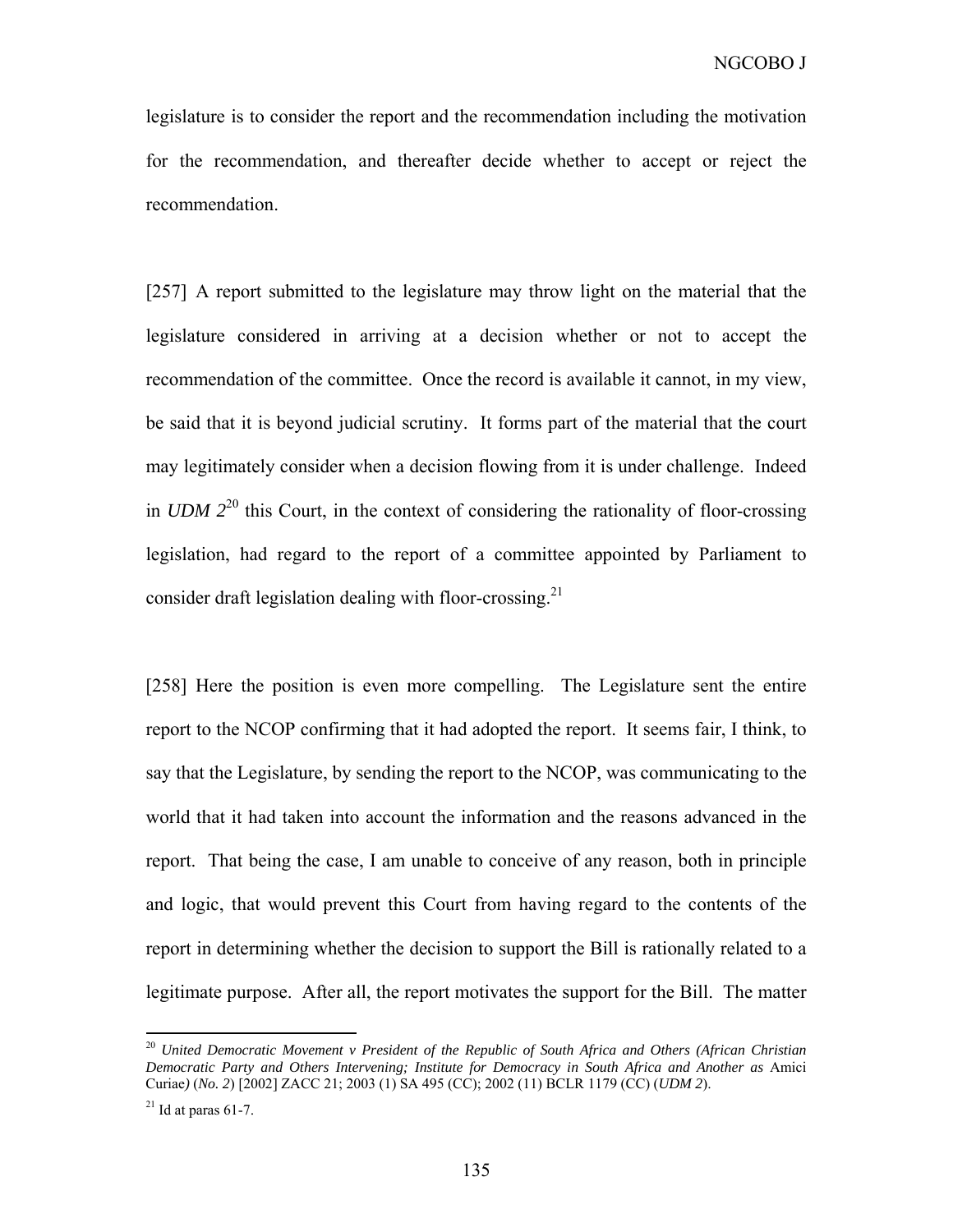must therefore be approached on the footing that the Legislature had regard to, among other things, the report of the Committee.

[259] The question which falls to be considered next is whether having regard to the report of the Committee which was adopted by the Legislature, the decision of the Legislature to support the Bill and approve the alteration of its boundary was rational. But first, the legal principles that govern the rationality of the exercise of public power.

## *Was the decision of the Legislature to support the Bill irrational?*

# *The applicable legal principles*

[260] It is by now axiomatic that our Constitution requires legislation to be rationally related to a legitimate government purpose. If legislation fails to meet this requirement, it is inconsistent with the rule of law and is therefore invalid.<sup>22</sup> This standard applies not only to statutes but also constitutional amendments.<sup>23</sup> The requirement of rationality in legislation is a safeguard against arbitrariness or caprice in the exercise of legislative power. It is a requirement of the rule of law, one of the foundational values of our constitutional democracy.

[261] The Constitution does not prescribe the objective norms for the exercise of the power conferred in section 74(8). And this Court will not substitute its judgement for

<sup>&</sup>lt;sup>22</sup> Pharmaceutical Manufacturers Association of SA and Another: In Re Ex Parte President of the Republic of *South Africa and Others* [2000] ZACC 1; 2000 (2) SA 674 (CC); 2000 (3) BCLR 241 (CC) at paras 84-5. (*Pharmaceutical Manufacturers*) See also *UDM 2*, above n 20 at para 35.

 $23$  Above n 20 at para 68.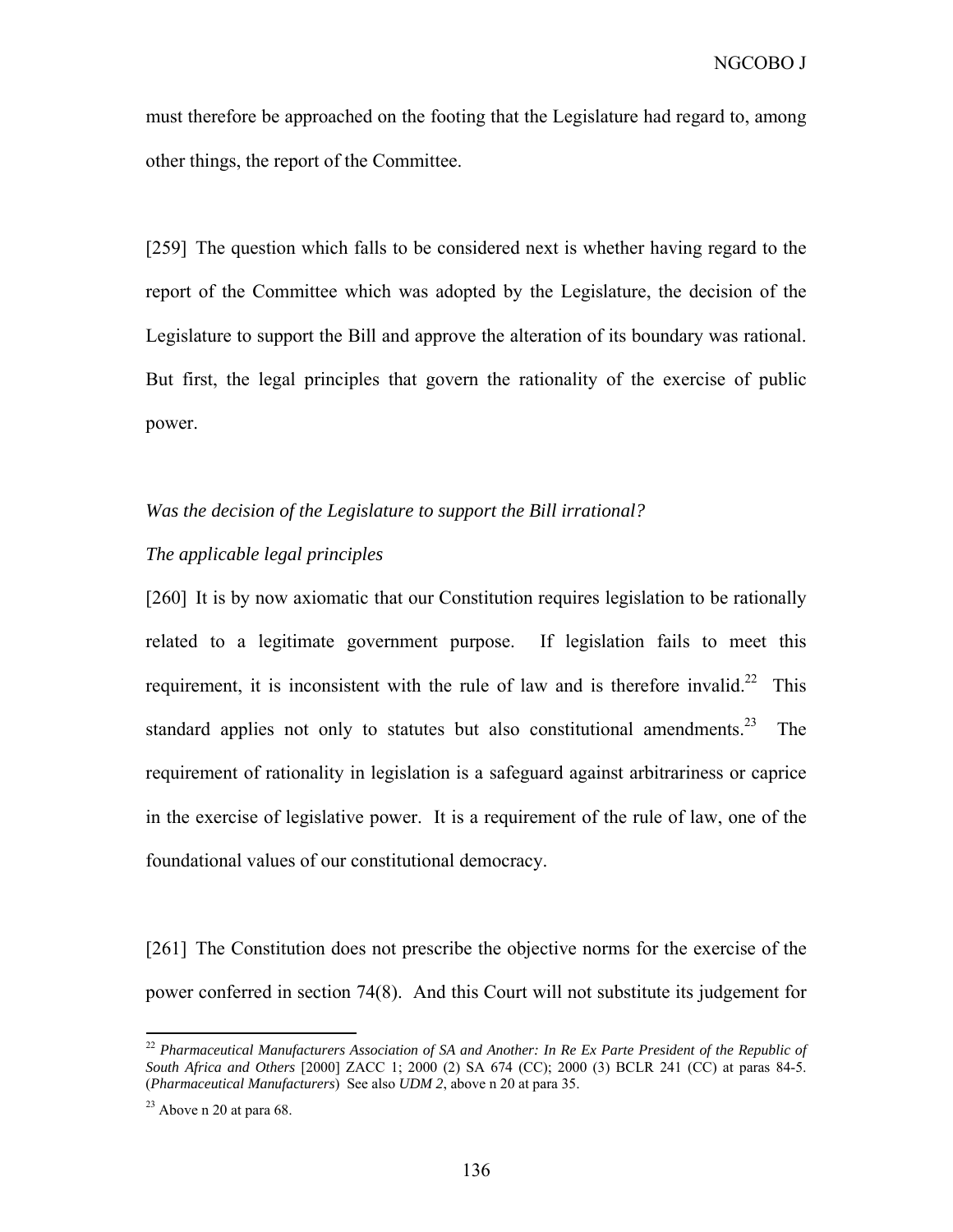that of the Province. However, this does not mean that the decision of a province to approve or not to approve the alteration of its boundary can never be subject to review by this Court. Powers are not conferred in the abstract. They are intended to serve a particular purpose. That purpose can be discerned from the Constitution. And the Constitution places specific and general constraints upon the manner in which the power is to be exercised. If these limits are transgressed, this Court is entitled to intervene and set the decision aside. Section 74(8) decisions are therefore reviewable for rationality in the same way as any decision to pass a law.

[262] No doubt, the decision whether to approve the alteration of its boundary called for a political judgement by the Legislature. But that judgement had to be made consistently with the requirements of the Constitution. The Constitution places significant constraints upon the exercise of public power through the founding principle enshrining the rule of law.<sup>24</sup> These constraints have, as their basis, the foundational principle of the supremacy of the Constitution, which requires that all branches of government, the judiciary, the legislature and the executive comply with the law and the Constitution. When we had occasion to consider the validity of a constitutional amendment we alluded to this fact, pointing out that "the Constitution as the supreme law is binding on all branches of government and no less on the Legislature and the Executive." And we added, the "Constitution requires the courts to ensure that all branches of government act within the law."25

<sup>24</sup> *Pharmaceutical Manufacturers* above n 22 at para 83.

<sup>25</sup> *President of the Republic of South Africa and Others v United Democratic Movement (African Christian Democratic Party and Others Intervening; Institute for Democracy in South Africa and Another as* Amici Curiae*)* [2002] ZACC 34; 2003 (1) SA 472 (CC); 2002 (11) BCLR 1164 (CC) at para 25.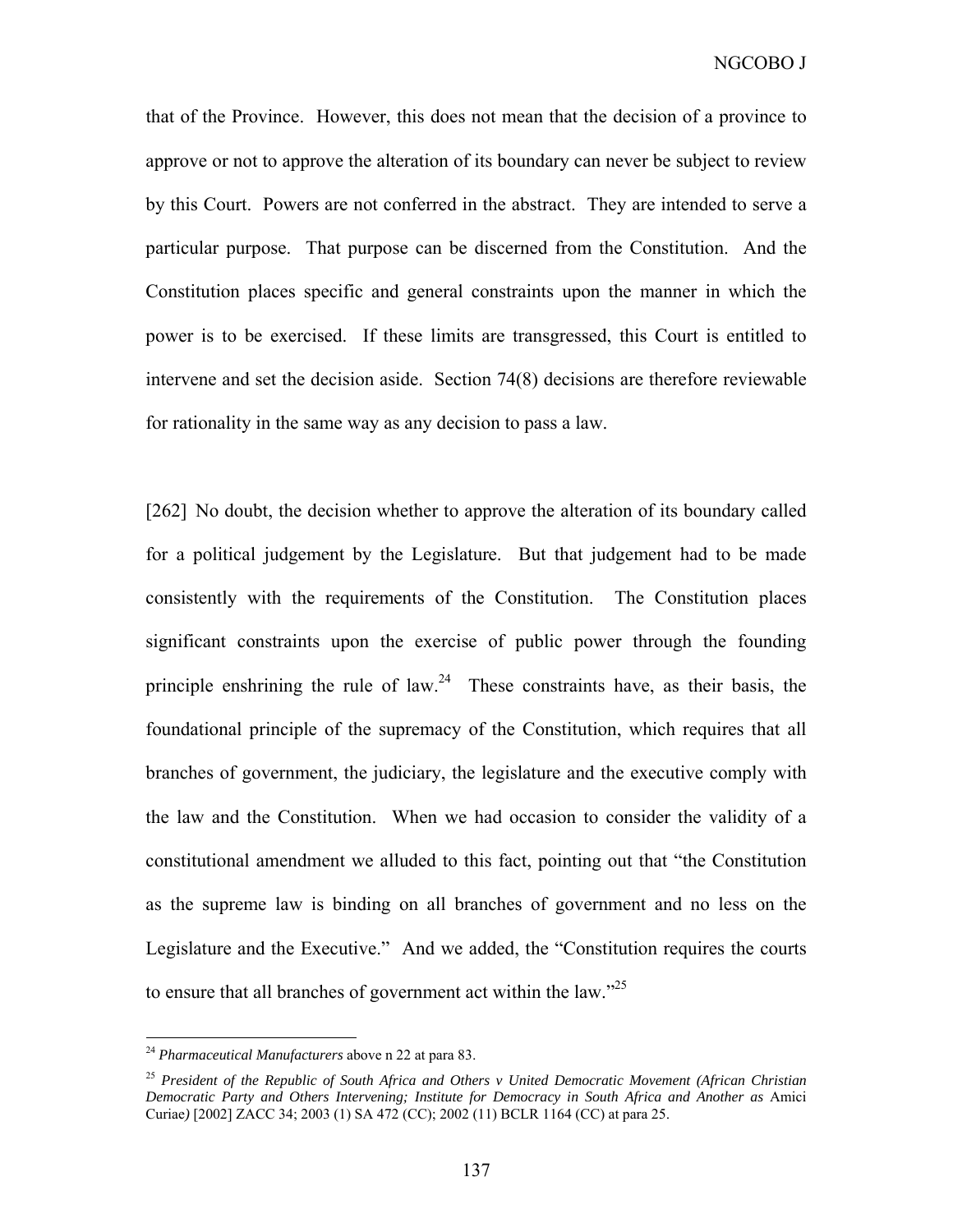NGCOBO J

[263] The question which falls to be decided therefore is whether, having regard to the report of the Committee that was placed before the Legislature together with the Bill, the decision by the Legislature to support the Bill, viewed objectively, advances a legitimate purpose.

# *The rationality of the decision to support the Bill*

[264] It is apparent from the report to the Legislature that, in recommending that the Bill be supported, the Committee was motivated by two primary considerations. The first was its support for the phasing-out of cross-boundary municipalities. As the report makes plain, these municipalities had proved to be difficult to administer and this had negative consequences for service delivery. The other consideration was that the Legislature supported the creation of viable and sustainable municipalities. Now these are legitimate objectives to pursue.

[265] The first advances one of the objects of the Bill. The Bill had a dual purpose: (a) to introduce new criteria for determining provincial boundaries; and (b) to abolish cross-boundary municipalities. The provincial boundaries were previously determined by reference to magisterial districts. This was an apartheid-based criterion. The determination of provincial boundaries by reference to this criterion resulted in some municipalities straddling provincial boundaries. This was managed by introducing the concept of cross-boundary municipalities.<sup>26</sup> Since inception, cross-

 $26$  Above n 1 at para 12.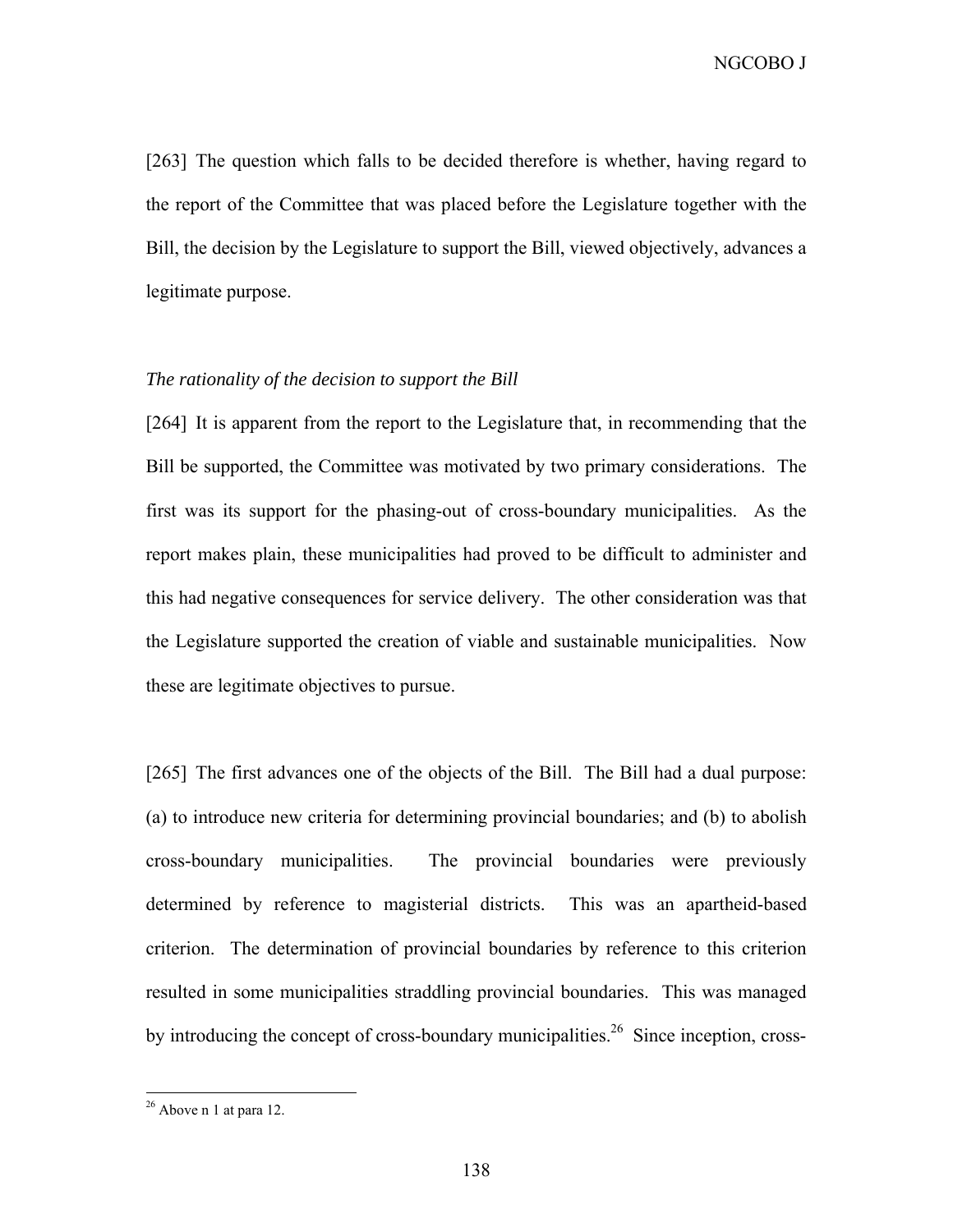boundary municipalities proved difficult to administer. In *Matatiele 1* we alluded to some of these difficulties and said:

"The problems associated with the administration of the cross-boundary municipalities led to huge financial burdens and costs and often undermined service delivery. According to the government, eight of the 16 cross-boundary municipalities 'experience service delivery challenges necessitating national support intervention.' Various reports that were commissioned on the cross-boundary municipalities recommended that the concept of cross-boundary municipalities should be abolished. As a consequence of these recommendations, the government took a decision as early as November 2002 to do away with cross-boundary municipalities and to review provincial boundaries so as to ensure that all municipalities fall in one province or the other. It was this political decision that led to the enactment of the Twelfth Amendment and the Repeal Act."27

[266] The purpose of the Bill was therefore to achieve the twin objectives of redefining provincial boundaries on the basis of municipal areas and abolishing crossboundary municipalities. The pursuit of these twin purposes is therefore legitimate.

[267] The same goes for the objective of creating viable and sustainable municipalities. Municipalities form an important component of our constitutional scheme of government. They are closer to the community and they constitute the first line for the delivery of services. Indeed one of the objects of local government is "to ensure the provision of services to communities in a sustainable manner".<sup>28</sup> When establishing municipalities, national legislation is enjoined to "take into account the

 $27$  Id at para 16.

 $28$  Section 152(1)(b).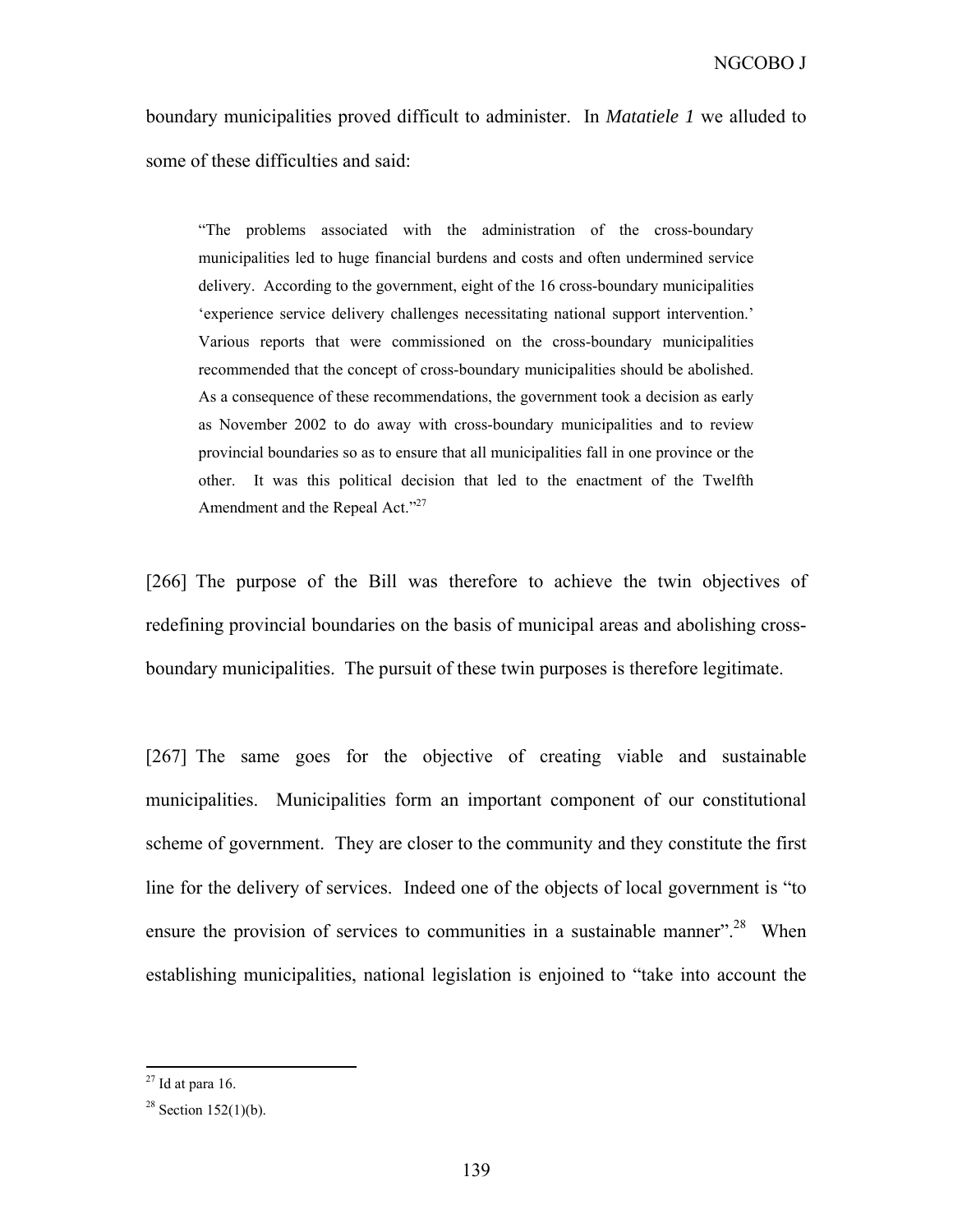need to provide municipal services in an equitable and sustainable manner.<sup>"29</sup> Viable and sustainable municipalities with revenue are crucial to the fulfilment of these constitutional objectives.

[268] Once it is accepted, as it must be, that it was legitimate for the Legislature to pursue these two objectives, the next question is whether the decision to support the Bill is rationally related to these two objectives. To my mind, it is. Therefore, when the Legislature exercised its powers under section 74(8) to pursue these objectives, it did not act irrationally. This in my view provides sufficient basis for a conclusion that the decision of the Legislature was rational.

[269] There is a further consideration which appears in the report. Ms Letwaba, the Chairperson of the Committee, alluded to this consideration when presenting the report to the Legislature and put it in perspective. She emphasised that it was important to understand the implications that would have arisen if Gauteng had not supported the Bill. These implications related to what would happen to the boundary of Gauteng as a whole and those of municipalities falling within Gauteng if the Legislature did not support the Bill. The Committee was equally concerned about the effect on the pending elections if Gauteng's boundaries and its municipalities were to be re-configured as a result of its refusal to support that part of the Bill affecting its boundary.

 $29$  Section 155(4).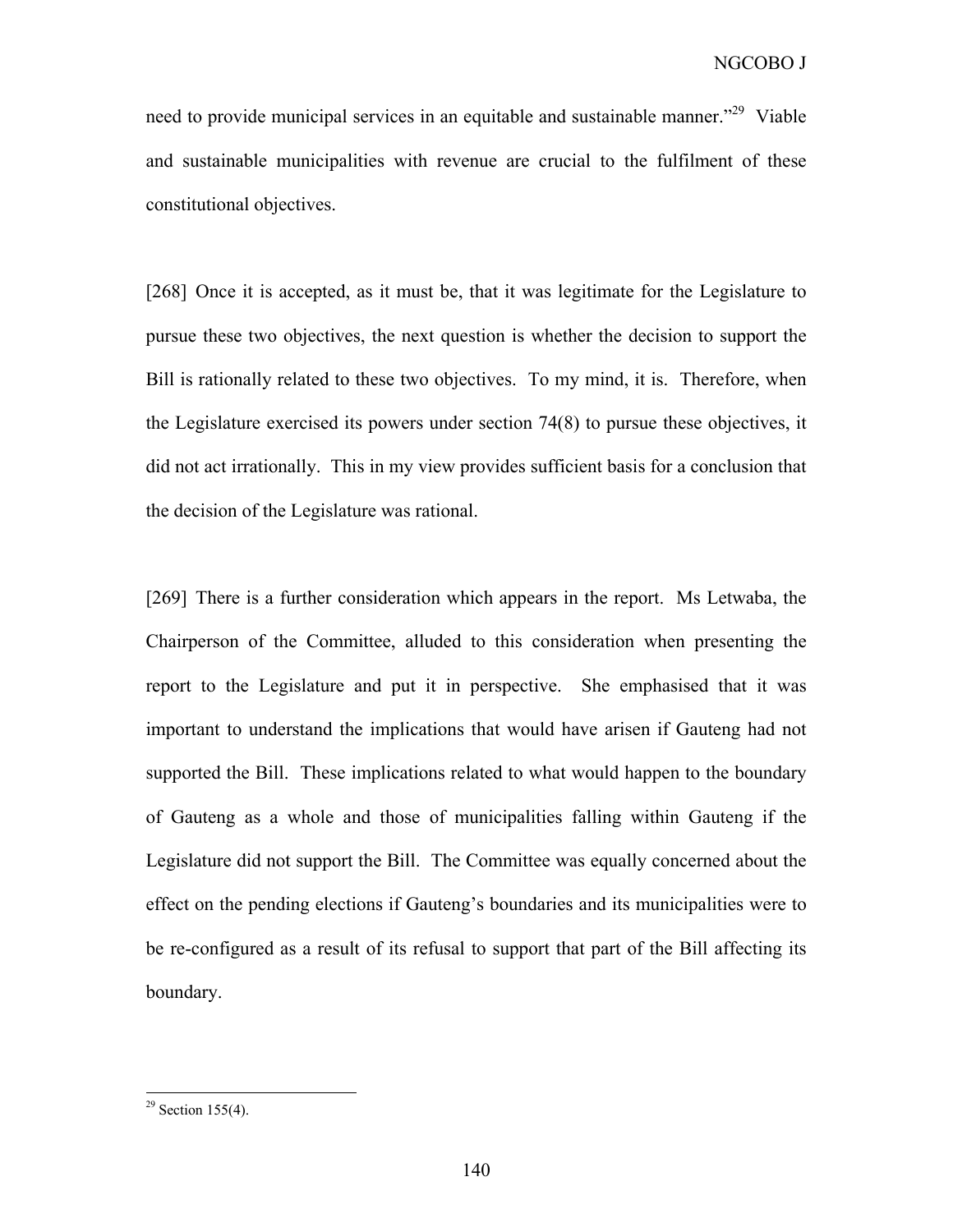[270] Expressing a concern about the implications of not supporting the Bill is not inappropriate. It is a proper matter which a legislature must, among other considerations, have in mind. I did not understand any of the judgments of my colleagues to suggest otherwise. The debate among my colleagues centres around the validity of the implications expressed by the Committee and whether they were decisive in the decision of the Legislature to support the Bill. In my view this debate is not germane to the outcome of this case. I say this because, first, the considerations advanced by the Committee, namely, its support for the phasing-out of cross-boundary municipalities and the Province's support for the creation of viable and sustainable municipalities are sufficient to sustain the rationality of the decision of the Legislature; second, I cannot say that these implications were utterly remote; and third, nor can I say that they were decisive in the decision to support the Bill.

[271] In alluding to these implications, the Committee was speculating on the actions that might be taken by the National Assembly in consequence to its refusal to support the inclusion of Merafong into North West. It may well be that the boundary of Gauteng and possibly other provinces may have been reconsidered. And this may well have resulted in a delay in the holding of the pending elections. I am unable to say, with adequate certainty, that they were so remote that they should not have entered the reckoning. It is not necessary, however, to speculate on these matters. It is sufficient to say that in considering the possible implications of a refusal to support the Bill, the Committee acted appropriately; its conduct cannot therefore be criticised.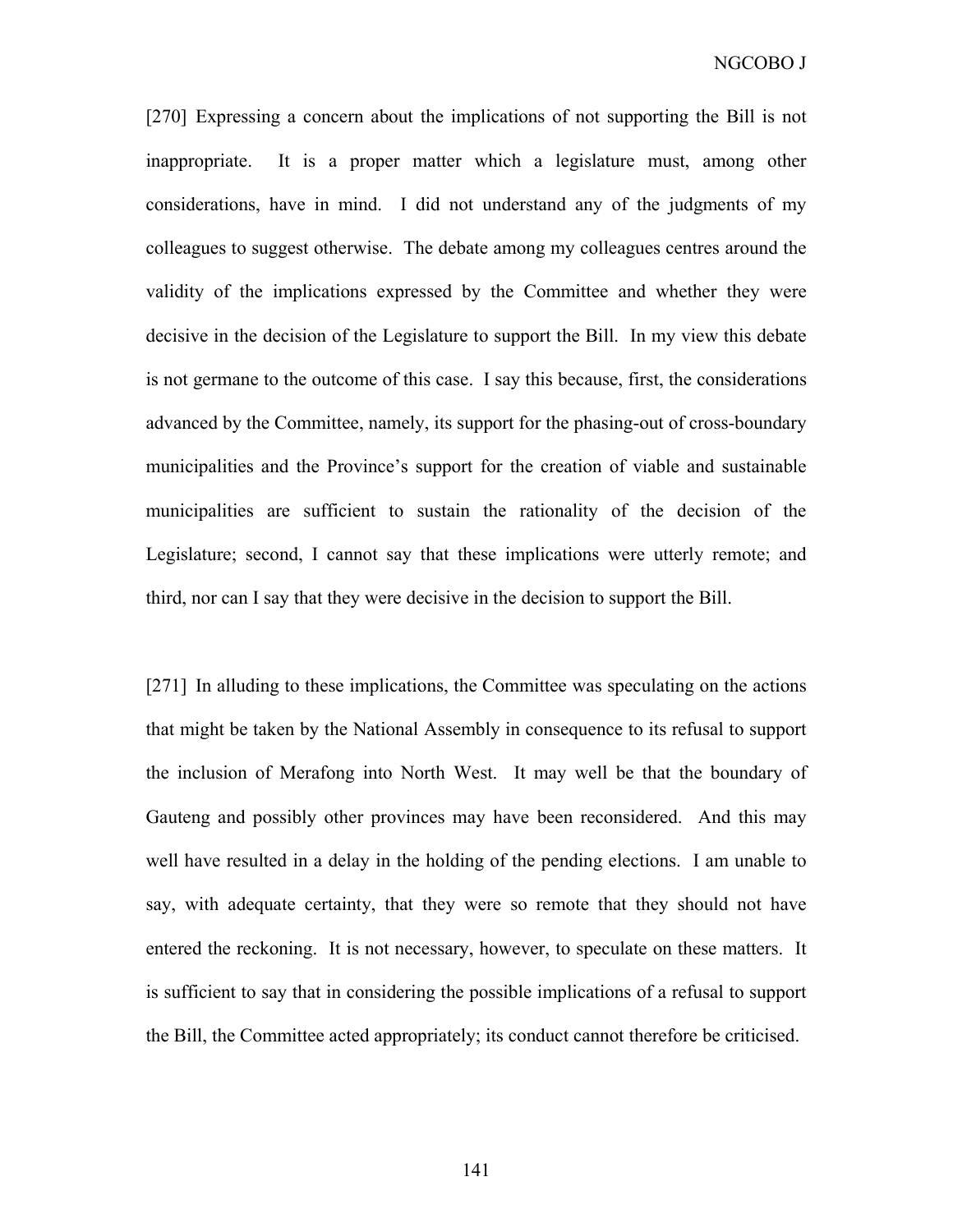[272] There is a further consideration which presents difficulty in exploring the correctness or otherwise of these implications. This is not an issue which was raised in the papers by the applicants. It was therefore neither explored in the papers nor in the written and oral arguments. It is true that this Court did put further questions to the parties. What is significant however is that the role that these implications played in the ultimate decision to support the Bill was not explored in the papers nor in the argument in this Court. In addition, what compounds the problem is that the Chairperson of the Committee when presenting the report in the Legislature advanced two reasons for the recommendation made by the Committee. These were the support for the phasing-out of the cross-boundary municipalities and the support for the creation of viable and sustainable municipalities. After referring to these two primary considerations she then emphasised that it was important to understand the implications of a decision by Gauteng not to support the Bill.

[273] We are therefore left to speculate on the impact that these implications played in the minds of the Committee. Indeed we are also left to speculate on the role that these implications played in the minds of the members of the Legislature who voted to adopt the report. It is not desirable to do so. In *S v Lawrence; S v Negal; S v*  Solberg,<sup>30</sup> and in the context of rational basis review of legislation, Chaskalson P cited with approval the following passage from the United States Supreme Court:

"This restriction upon the judicial function, in passing on the constitutionality of statutes, is not artificial or irrational. A state legislature, in the enactment of laws, has

<sup>30</sup> *S v Lawrence; S v Negal; S v Solberg* [1997] ZACC 11; 1997 (4) SA 1176 (CC); 1997 (10) BCLR 1348 (CC) at para 43.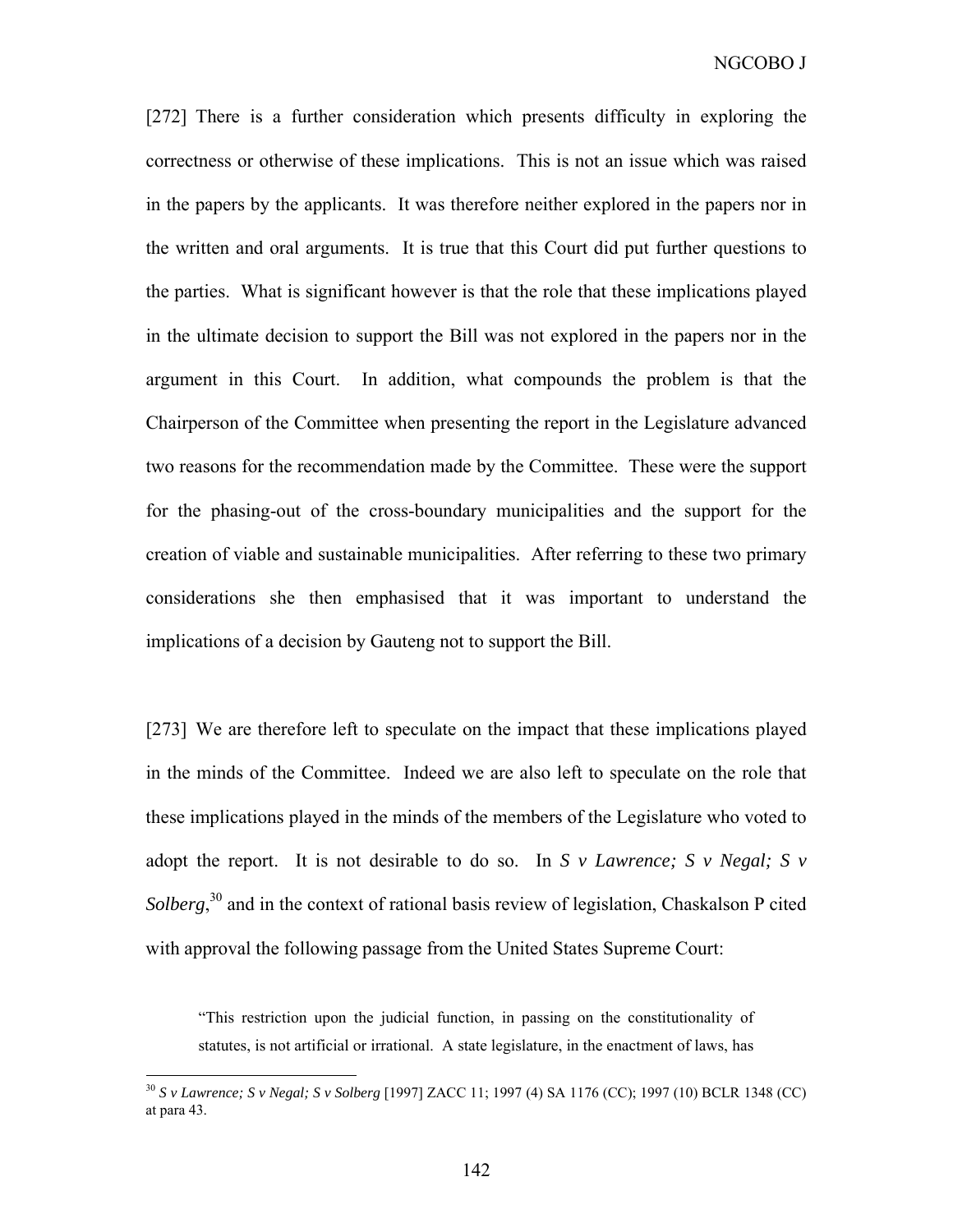NGCOBO J

the widest possible latitude within the limits of the Constitution. In the nature of the case it cannot record a complete catalogue of the considerations which move its members to enact laws. In the absence of such a record courts cannot assume that its action is capricious, or that, with its informed acquaintance with local conditions to which the legislation is to be applied, it was not aware of facts which afford reasonable basis for its action. Only by faithful adherence to this guiding principle of judicial review of legislation is it possible to preserve to the legislative branch its rightful independence and its ability to function."<sup>31</sup>

[274] It is true, there might have been other options that could have been adopted to avoid the consequences feared by the Committee. But that is not the issue. It is not for this Court to tell the Legislature how it should have accommodated the views of the majority of the residents of Merafong while at the same time achieving the objectives of the Bill. That is for the Legislature to decide. In *Pharmaceutical Manufacturers* and in *UDM 2* we pointed out that rationality is a minimum requirement for the exercise of legislative power. This standard does not permit us to substitute our opinions as to what is appropriate for the opinions of the Legislature. Once it is established that the purpose sought to be achieved is within the authority of the Legislature, and as long as the Legislature's decision, viewed objectively, is rational, we cannot interfere with that decision simply because we disagree with it or because we consider that the power was exercised inappropriately.

[275] What is significant is that the fact that one of the considerations that the Committee had regard to may have been unsound, does not detract from the fact that the two primary considerations referred to above were legitimate purposes for the

<sup>31</sup> *Carmichael, Attorney-General of Alabama v Southern Coal & Coke Co.* 301 US 495 (1937) at 510.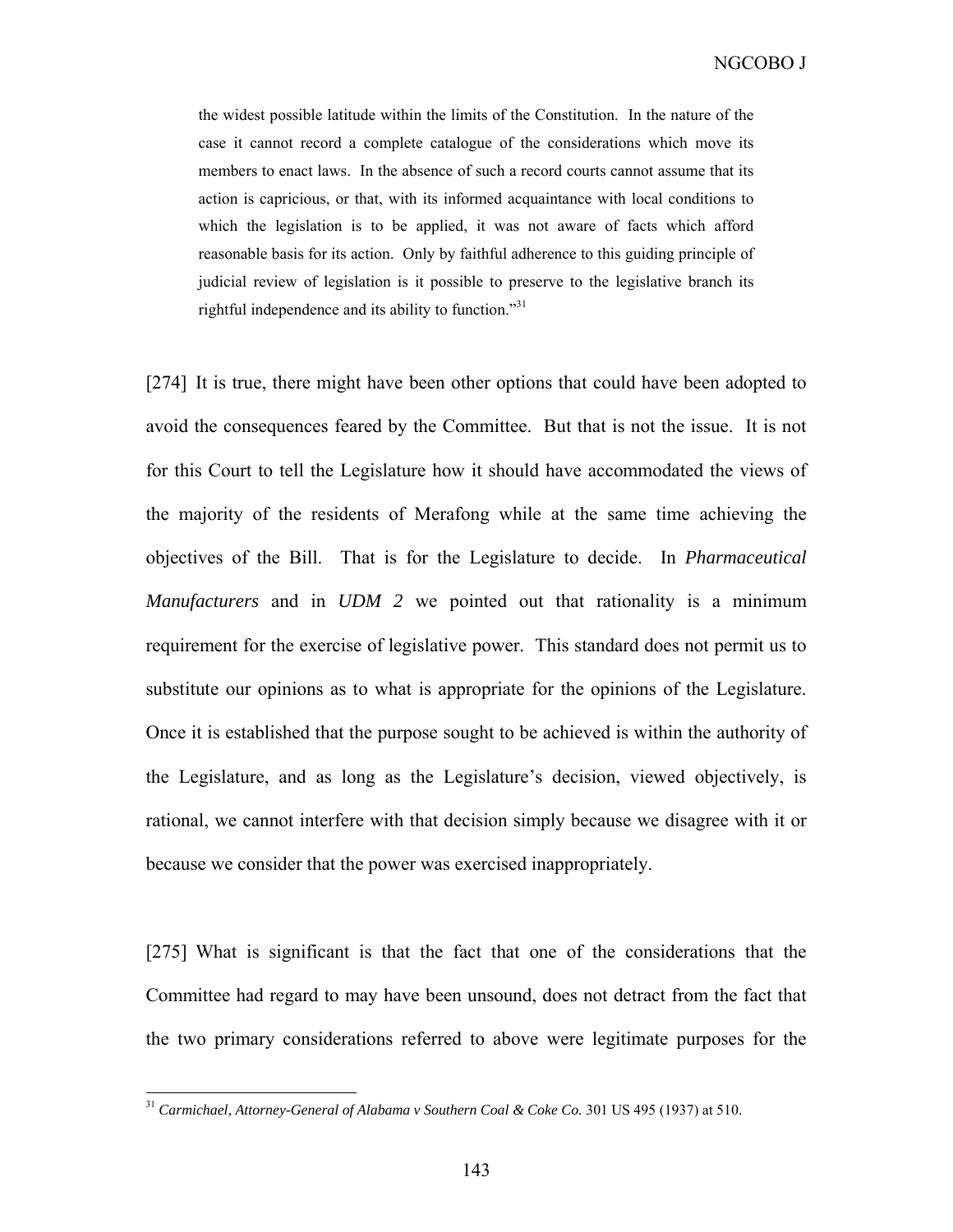Legislature to pursue and that the decision to support the Bill is rationally related to these purposes. These two primary considerations provide sufficient support for the decision to support the Bill.

[276] Furthermore there were other considerations which support the rationality of the decision of the Legislature. The report noted that the contentious issue that emerged in the submissions and at the public hearing was the issue of poor service delivery in North West. This was the major concern of the Merafong community. In its report the Committee recommended a focused intervention approach to address "the current service delivery challenges". In addition, it recommended the compilation of a detailed report setting out the problems of service delivery and recommending corrective steps to address the problems. This report was to be submitted to North West for it to implement the measures recommended. In addition, the National Government had pledged to build and create transitional arrangements that would ensure that service delivery was offered on a sustained and improved basis.

[277] In addition, we are told that in order to deal with the concerns relating to service delivery that were raised by the Merafong community, the provincial governments of North West and Gauteng concluded a protocol and various servicelevel agreements relating to the delivery of services in the affected areas. These agreements, we are told, imposed certain reciprocal duties on the provincial government of Gauteng to continue exercising the function of service delivery on an agency-basis in the affected areas and the provincial government of North West to act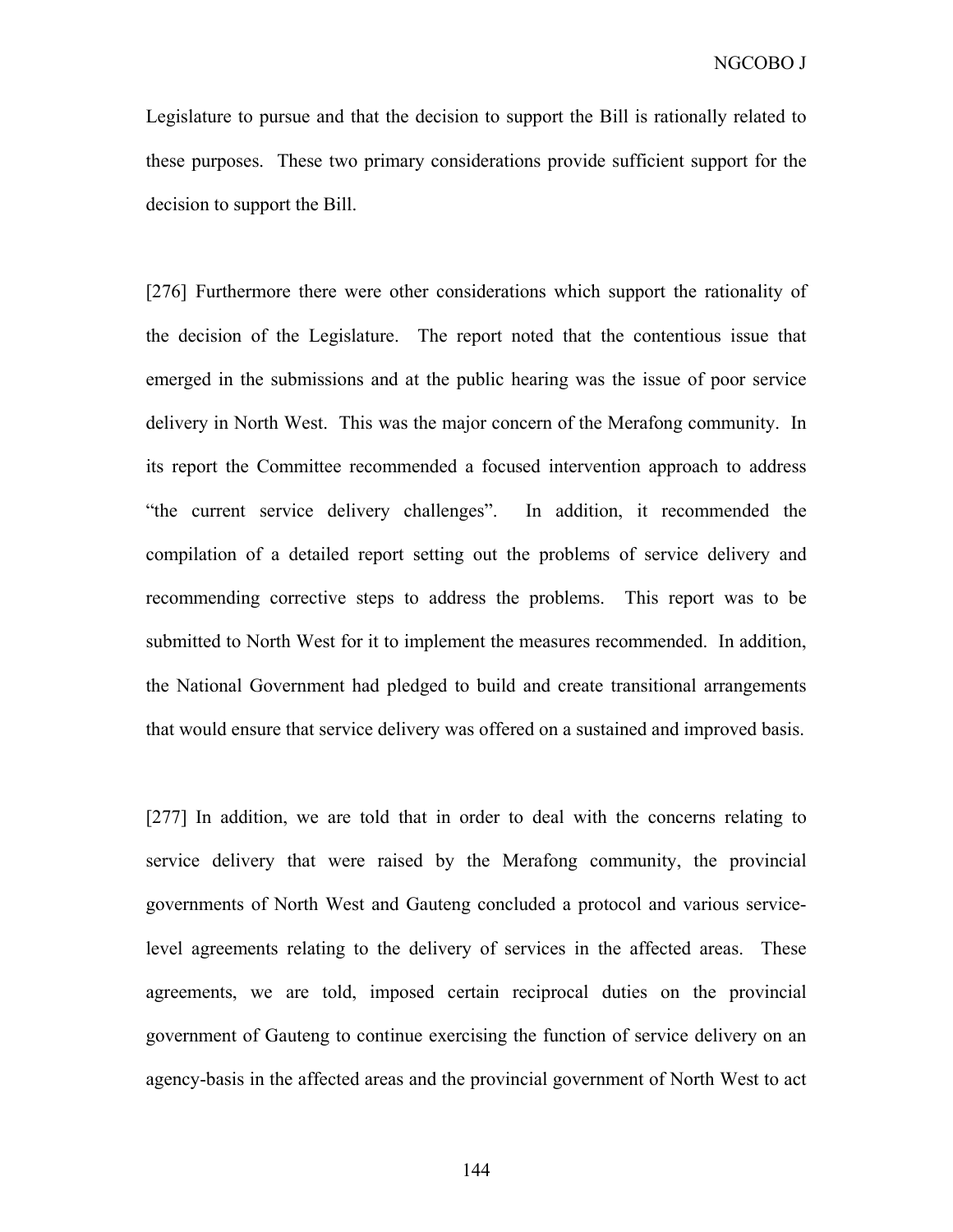in accordance with the terms contemplated in the agreements. The purpose of concluding these service-level agreements was to ensure the continuous delivery of services in the affected areas notwithstanding the consequent exclusion of Merafong from Gauteng and its inclusion into North West.

[278] What is also apparent from the report is that there were conflicting views within the community of Merafong as to whether Merafong should be included in the North West Province or the Gauteng Province. There were strong views from each side. The Legislature had to take a decision whether the area of Merafong had to be included in the North West Province or the Gauteng Province. The views of the Demarcation Board, as evidenced by the two demarcations it made, demonstrates that each view was viable and rational. Ultimately the Legislature took a political decision that the area of Merafong should be included in the North West Province. The question is whether this decision is rationally related to the legitimate purpose pursued by the Legislature.

[279] As we pointed out in *Pharmaceutical Manufacturers* and repeated in *UDM 2*, rationality as a minimum requirement for the exercise of public power—

"does not mean that the Courts can or should substitute their opinions as to what is appropriate for the opinions of those in whom the power has been vested. As long as the purpose sought to be achieved by the exercise of public power is within the authority of the functionary, and as long as the functionary's decision, viewed objectively, is rational, a Court cannot interfere with the decision simply because it disagrees with it or considers that the power was exercised inappropriately."<sup>32</sup>

<sup>32</sup> *Pharmaceutical Manufacturers*, above n 22 at para 90. See also *UDM 2*, above n 20 at para 68.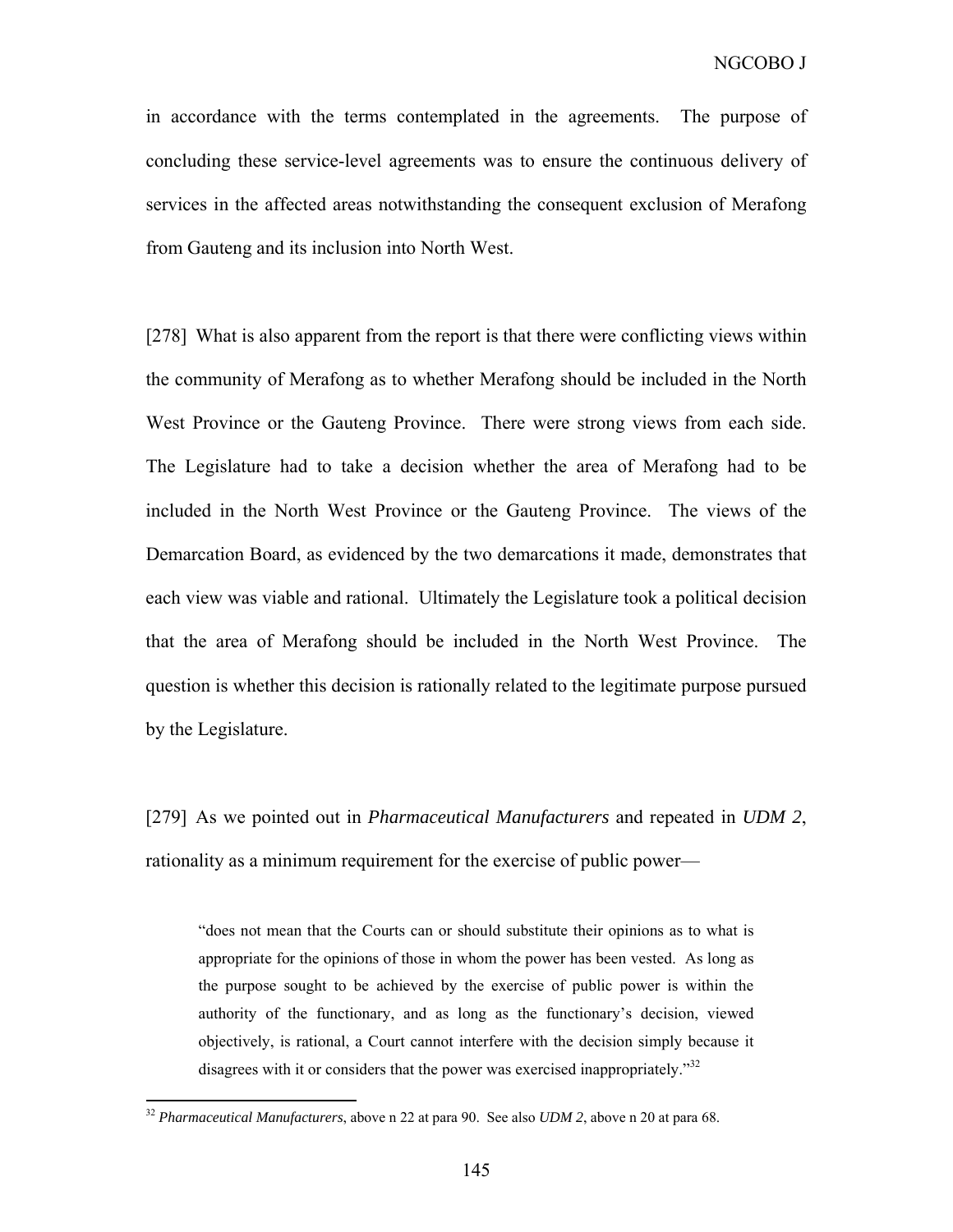NGCOBO J

[280] It is true that the report of the Committee does not indicate whether in adopting its initial position the Committee considered the implications of not supporting the Bill. It is apparent from the record, and, in particular, the report, that at that stage the Committee was of the view that it could support the Bill and at the same time propose an amendment to the Bill. It did not at that stage consider not supporting the Bill. But once it became clear that it could not propose an amendment to the Bill, the question of exercising its power to veto the part of the Bill that affects Gauteng and the implications of the exercise of the veto power arose. It does not necessarily follow therefore that the implications of a veto were decisive in the initial decision of the Province whether or not to support the Bill.

[281] What must be stressed here is that it is the Legislature which ultimately took the decision to support the Bill. It did so in the light of the report that was submitted to it by the Committee and the Bill itself. The report told the Legislature of the position that was adopted on behalf of the Province in the Negotiating Mandate. It was explained to the Legislature why that position was reviewed. The Legislature was informed of the factors that were taken into consideration in reviewing the initial position. It was told that steps had been taken to address the problem of service delivery that had emerged as a major source of concern at the public hearing. And the Legislature was aware that the community of Merafong supported the primary objectives of the Bill, namely, the phasing-out of cross-boundary municipalities and the introduction of municipal boundaries as the new criterion for determining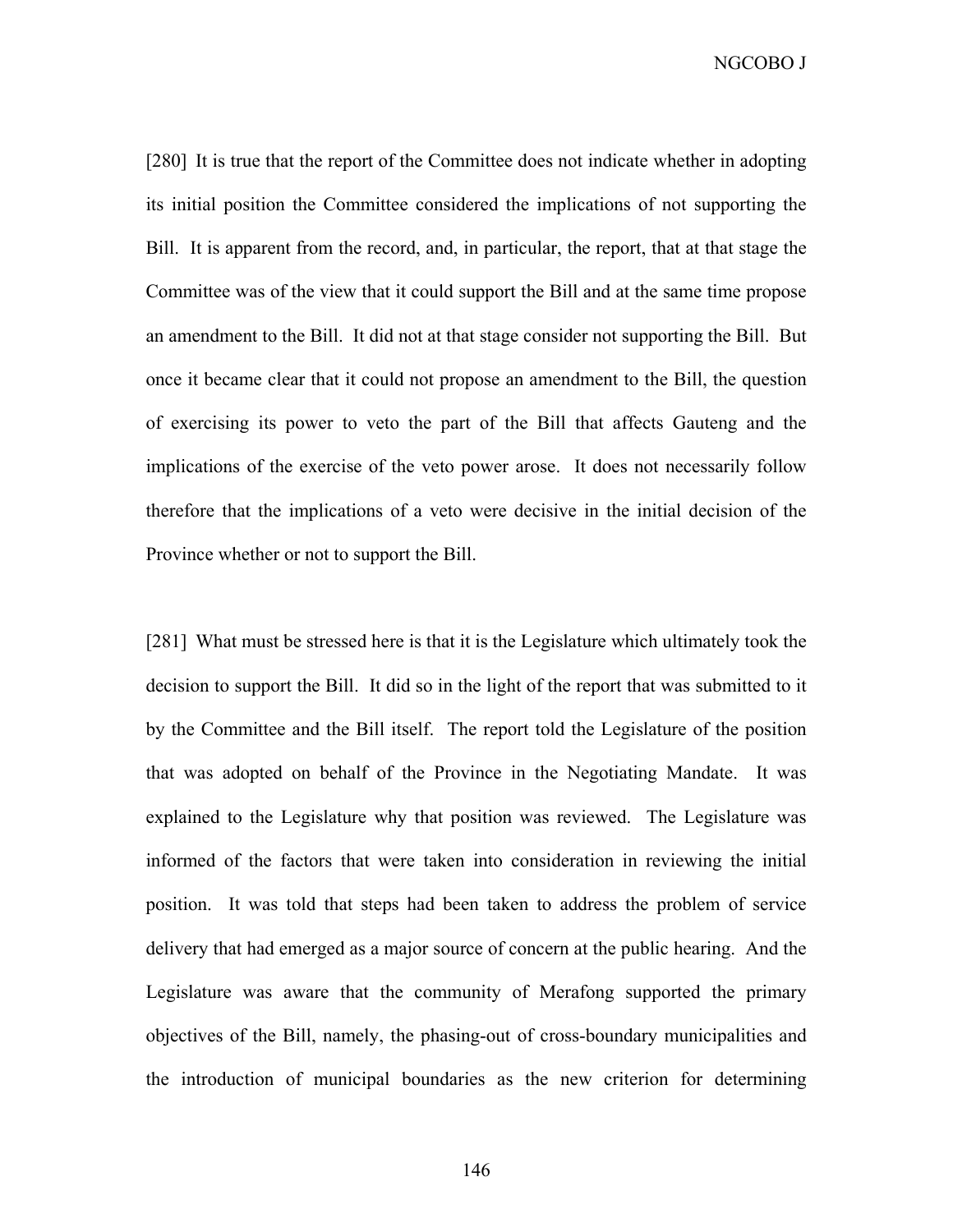provincial boundaries. Based on at least all this information, the Legislature accepted the recommendation of the Committee to support the Bill.

[282] Another point which must be stressed is this: the fact that the majority of the people of Merafong supported the inclusion of Merafong into the Gauteng Province is not decisive. The purpose of facilitating public involvement under section 118(1) of the Constitution is not to have the views of the public dictate to the elected representatives what position they should take on a bill. The purpose of facilitating public involvement is to enable the legislature to inform itself of the fears and the concerns of the people affected. The decision as to how to address those concerns and fears is, by our Constitution, that of the elected representatives. In this case what emerged at the public hearings as the major concern of the Merafong community was poor service delivery. The Committee took steps to ensure that this problem was addressed. It did not ignore those concerns.

[283] As we have said in the past, one of the defining features of our constitutional democracy is that it is both representative and participative. These two elements should not be seen as being in tension with each other. On the contrary, they are mutually supportive as we noted in *Doctors for Life*:

"In the overall scheme of our Constitution, the representative and participatory elements of our democracy should not be seen as being in tension with each other. They must be seen as mutually supportive. General elections, the foundation of representative democracy, would be meaningless without massive participation by the voters. The participation by the public on a continuous basis provides vitality to the functioning of representative democracy. It encourages citizens of the country to be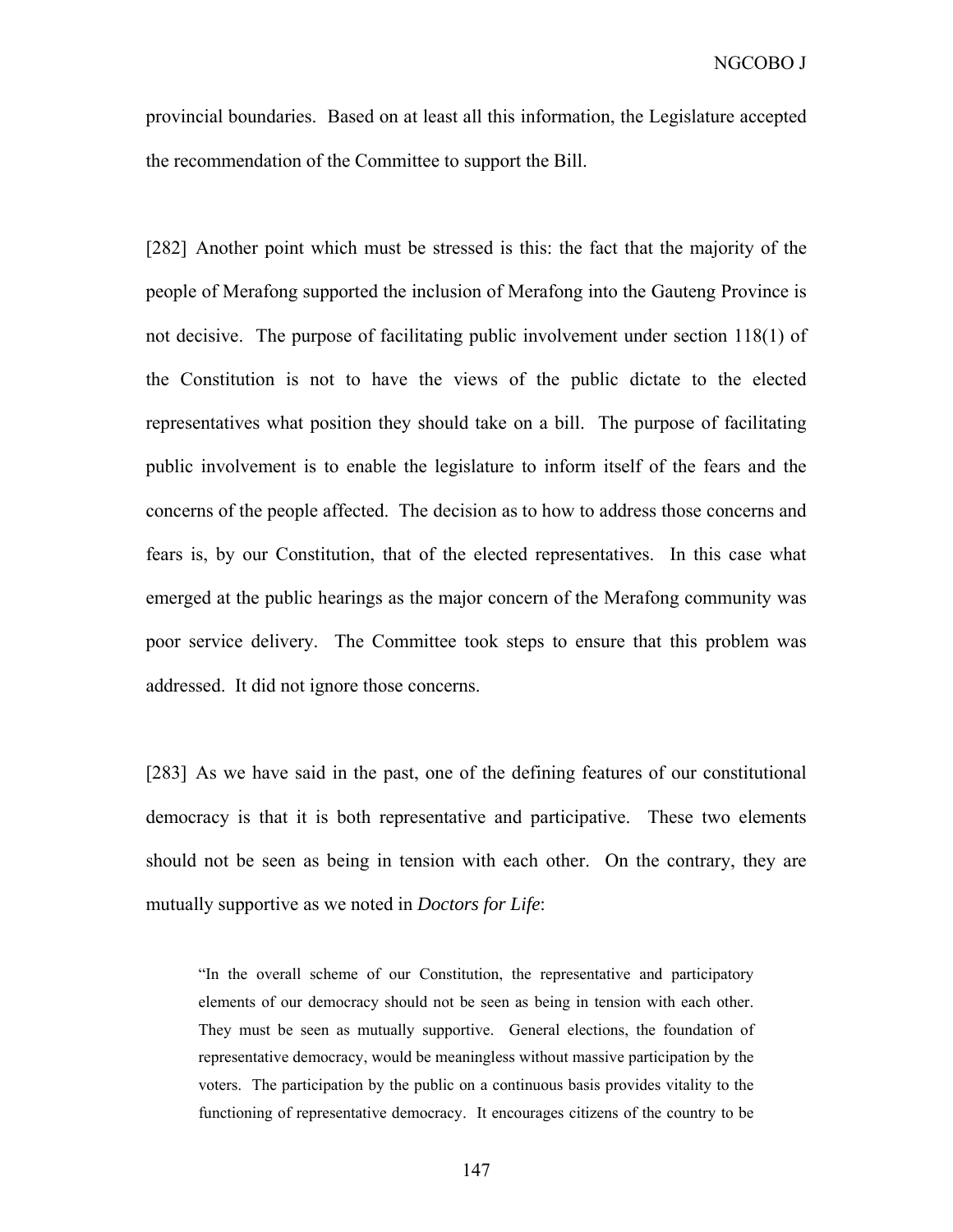NGCOBO J

actively involved in public affairs, identify themselves with the institutions of government and become familiar with the laws as they are made. It enhances the civic dignity of those who participate by enabling their voices to be heard and taken account of. It promotes a spirit of democratic and pluralistic accommodation calculated to produce laws that are likely to be widely accepted and effective in practice. It strengthens the legitimacy of legislation in the eyes of the people. Finally, because of its open and public character it acts as a counterweight to secret lobbying and influence-peddling. Participatory democracy is of special importance to those who are relatively disempowered in a country like ours where great disparities of wealth and influence exist."<sup>33</sup>

[284] On all the facts and circumstances of this case, I am unable to conclude that the decision of the Legislature in supporting the Bill which altered its boundary was irrational. As *Pharmaceutical Manufacturers* teaches us, rationality "is a minimum threshold requirement". And as long as the purpose sought to be achieved by the legislature is within the authority of the legislature, and as long as the legislature's decision, viewed objectively, is rational, this Court is not entitled to interfere with the decision of the legislature simply because it disagrees with it or considers that the power was exercised inappropriately.<sup>34</sup>

[285] What must be stressed here is that the support of the Constitution Twelfth Amendment Bill was directed to the concerns relating to cross-boundary municipalities, the implementation of the new criteria for determining provincial

<sup>33</sup> *Doctors for Life International v Speaker of the National Assembly and Others* [2006] ZACC 11; 2006 (6) SA 416 (CC) at para 115; 2006 (12) BCLR 1399 (CC) at 144A-D.

<sup>34</sup> *Pharmaceutical Manufacturers* above n 22 at para 90. *Prinsloo v Van der Linde and Another* [1997] ZACC 5; 1997 (3) SA 1012 (CC); 1997 (6) BCLR 759 (CC) at para 36.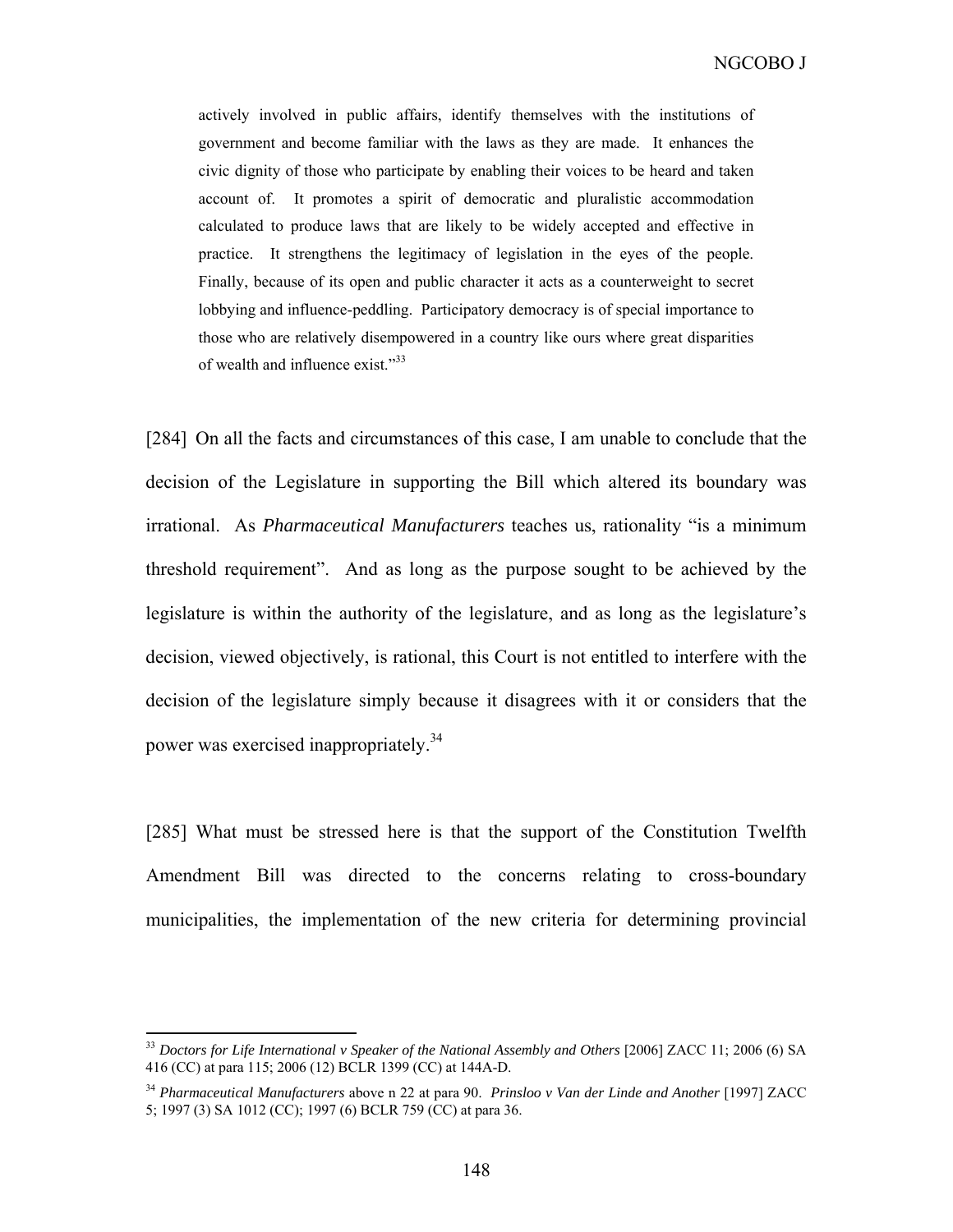boundaries and the creation of viable and sustainable municipalities. Viewed objectively, in the light of the problems identified in relation to cross-boundary municipalities, the need to introduce the new criteria for determining provincial boundaries and the object of local government "to ensure the provision of services to communities in a sustainable manner",<sup>1</sup> the decision to support the Bill, cannot be said to be irrational.

[286] For all these reasons, I am unable to conclude that the decision of the Legislature of the Gauteng Province to approve that part of the Constitution Twelfth Amendment Bill which altered its boundary, was irrational. It follows that the challenge based on rationality cannot be upheld. The application must therefore be dismissed.

Langa CJ, Mpati AJ, Skweyiya J, Van der Westhuizen J and Yacoob J concur in the judgment of Ngcobo J.

<sup>&</sup>lt;sup>1</sup> Section 152(1)(b).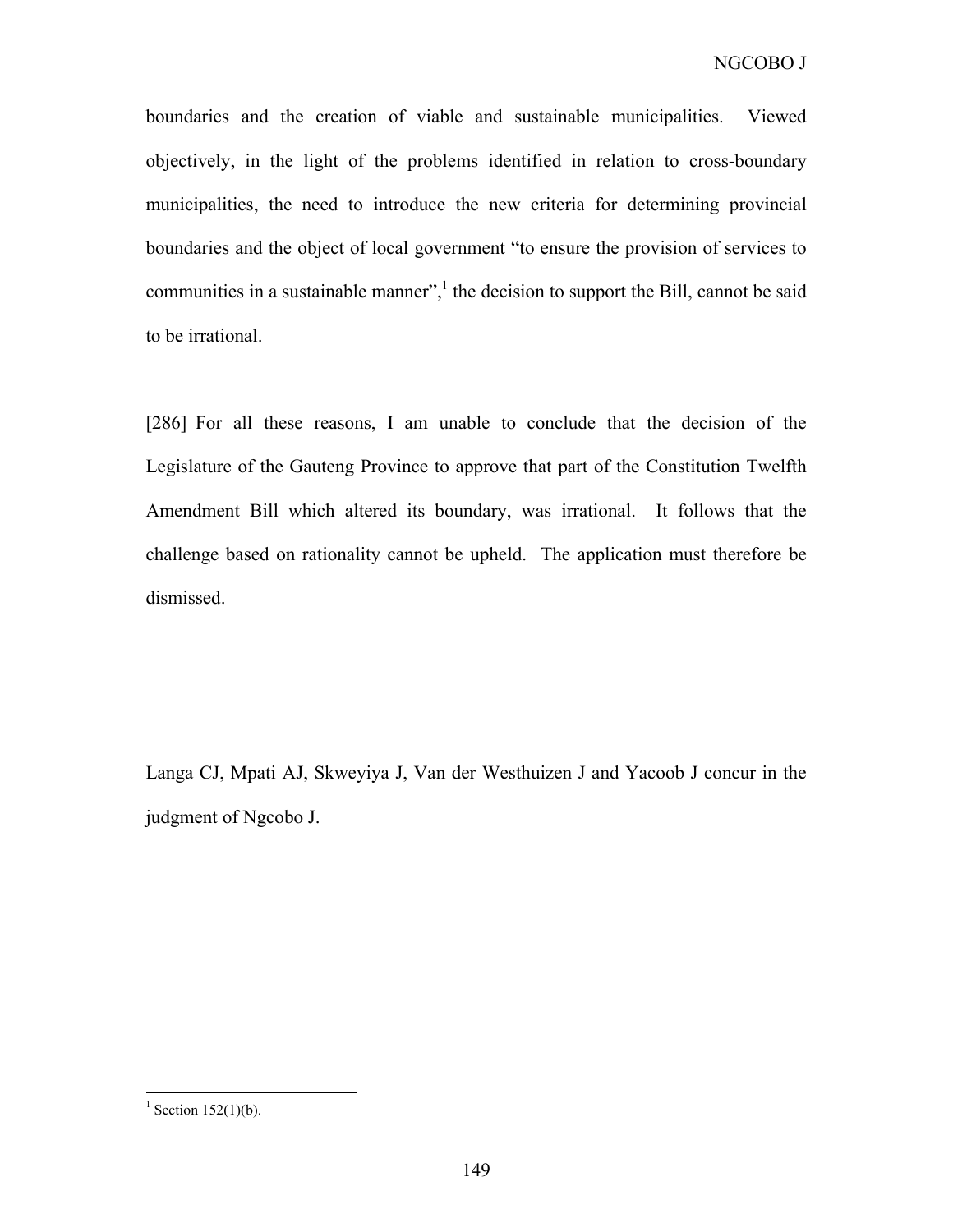# SACHS J:

[287] I agree with Moseneke DCJ that approval by the Gauteng Provincial Legislature (the Legislature) of the incorporation of Merafong into the province of North West was given in a manner that was inconsistent with the way it was obliged by the Constitution to exercise its powers. I concur with the order he makes. I wish to add, however, that I believe the process was flawed in another respect. I refer to the failure of the Legislature to communicate with the Merafong community over its plans to renege on its earlier commitment, in the form of its Negotiating Mandate for the National Council of Provinces (NCOP), to oppose the incorporation of Merafong into North West Province. Van der Westhuizen J states that it might have been good for the Legislature to have reported back to the community on its change of stance, but holds that its failure to do so did not reach the level of unconstitutional conduct contended for by the community. I disagree. What follow are my reasons for believing that the default went beyond merely showing a lack of appropriate political respect, and constituted a breach of a constitutional obligation.

[288] I accept fully that the initial engagement of the Legislature with the Merafong community was not a sham. On the contrary, members of the community were given proper notice of the gathering, their diverse representations were carefully and appropriately recorded, and there can be no doubt that their contentions were taken to heart and acted upon. Indeed, the Legislature did more than comply with a minimal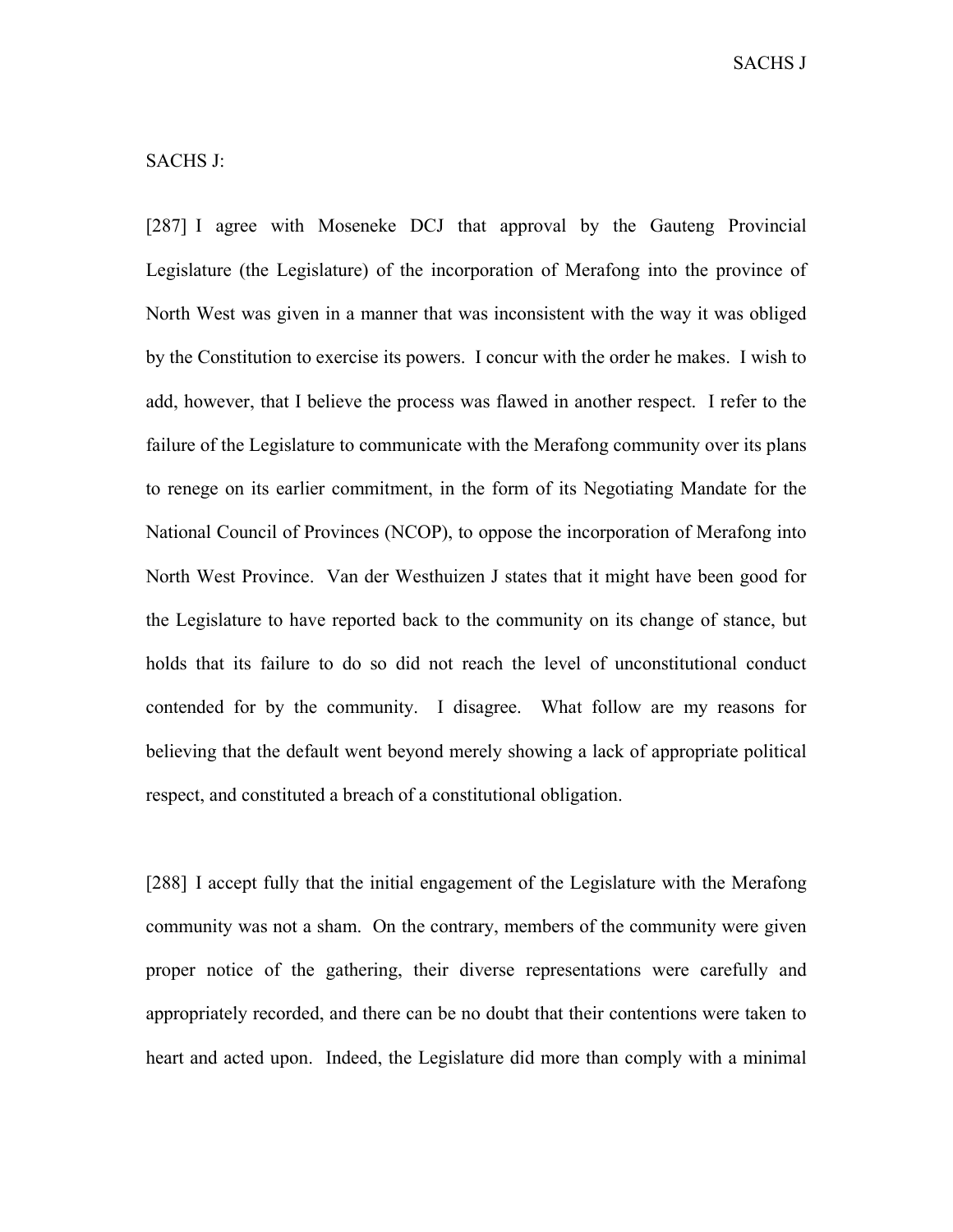duty to give the community a hearing: it listened. And it went on to incorporate what it had heard into its mandate for the NCOP deliberations. Its report reads as follows:

### "Key determining principles

Joint public hearing between North West and Gauteng Legislature was held successfully. Among the key principles underpinning the approach of the public hearing are as follows:

- Service delivery and infrastructure development
- Social and economic development of the affected areas
- The current and future human settlements and migration patterns as it relates to the interdependence of people and communities
- Employment, commuting and dominant transport movements and related costs

An overwhelming majority of people attending the public hearing were opposed to the proposal to incorporate Merafong City Local Municipality into the North West Province, due to the fact that they were not provided with substantive and compelling reasons.

People of Merafong regard themselves as being an inseparable part of the West Rand District which forms part of the Gauteng Province. In pursuance of their argument it is argued that there are no social and economic fibre linkages between Merafong and areas in the North West Province such as Ventersdorp, Lichtenburg, Mafikeng, Klerksdorp or Rustenburg.

#### Committee Position

The Portfolio Committee on Local Government—

- in principle, supports the phasing-out of cross-boundary municipalities as envisaged by the Constitution Twelfth Amendment Bill [B33B-2005];
- in light of the outcome, impact assessment and analysis of the public hearing submissions, agrees with the inclusion of the geographical area of Merafong municipality into the West Rand District municipality in the Gauteng Province;
- recommends to the House, amendment to Schedule 1A of the Constitution Twelfth Amendment Bill [B33B-2005], to provide for the inclusion of the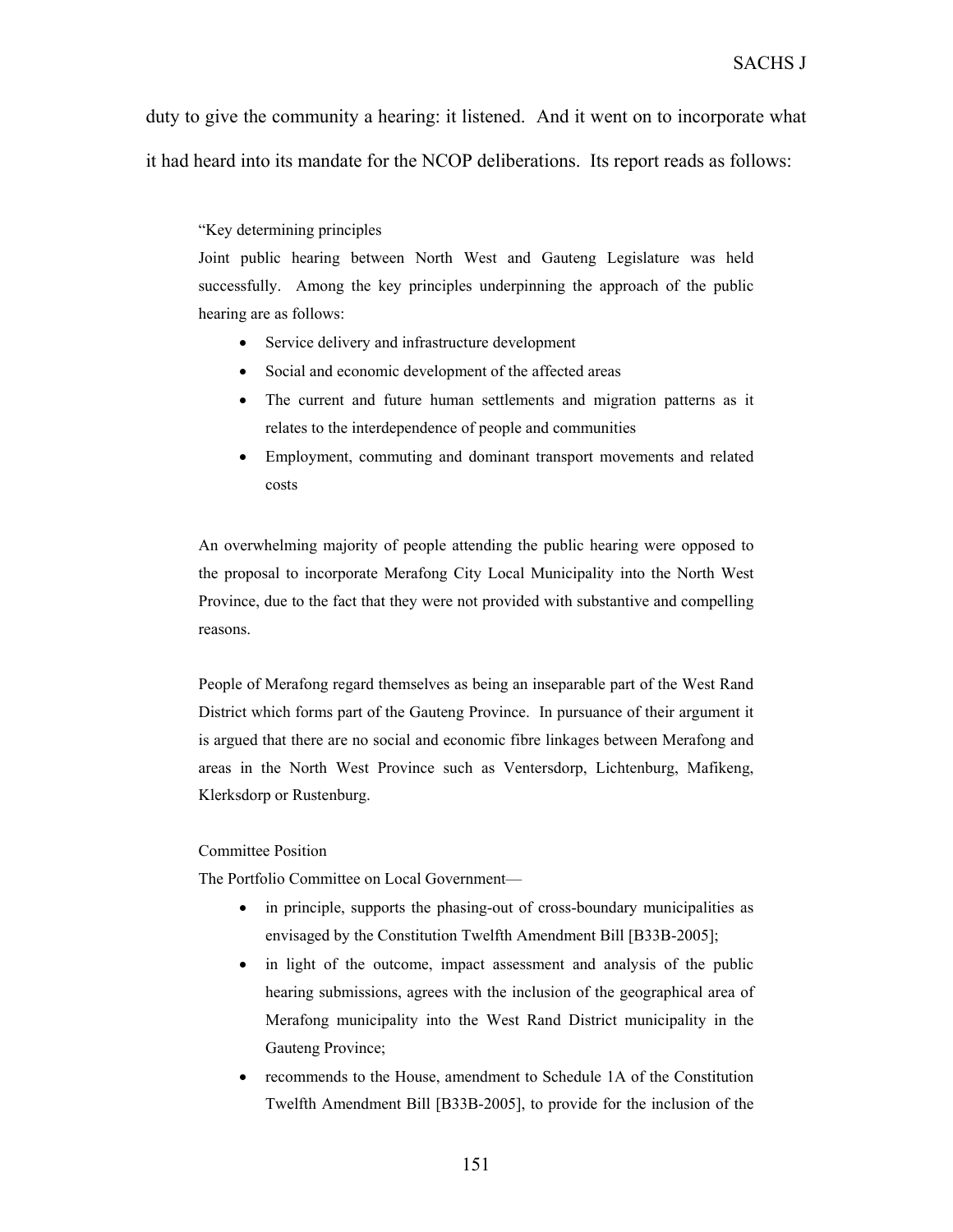municipal area of Merafong into the municipal area of the West Rand District municipality of the Gauteng Province."

The report of the Local Government Provincial Portfolio Committee (the Portfolio Committee) to the Legislature concluded as follows:

#### "Negotiating Mandate

1

Subject to section 74(8) of the Constitution, the Portfolio Committee on Local Government, will support the bill on condition that the municipal area of Merafong is included in the municipal area of the West Rand District municipality of the Gauteng Province."

[289] The subsequent turn-around could hardly have been more complete. Yet, nothing was communicated to the people of Merafong. I have read the motivation for the change of position and find it far from clear. Whatever the reasons might have been, they were not brought to the attention of the people of Merafong. The calendar of events concerning the NCOP indicates that two weeks were available for further consultations and nine days for explaining the reversal of position to the Merafong community. $\frac{1}{1}$  The consciousness of the need to report back was there. The chairperson of the Portfolio Committee stated:

"As responsible public representatives, our responsibility is also to go back to those people and advise them as to how we arrived at this conclusion. . . . Our

<sup>&</sup>lt;sup>1</sup> The first discussions in the NCOP took place on 30 November 2005. For reasons that are not entirely clear on the papers, but are fully discussed in the other judgments, the negotiators then formed the view that the Legislature should no longer comply with the mandate. As a result, on 5 December 2005 the Portfolio Committee of the Legislature resolved to recommend to the Legislature that its delegation to the NCOP vote in support of the Constitution Twelfth Amendment Bill, thereby agreeing to incorporate Merafong into North West Province. On 12 December 2005 the Select Committee of the NCOP considered the final voting mandate from the provinces, and on 14 December 2005 the NCOP in plenary session adopted the Constitution Twelfth Amendment Bill.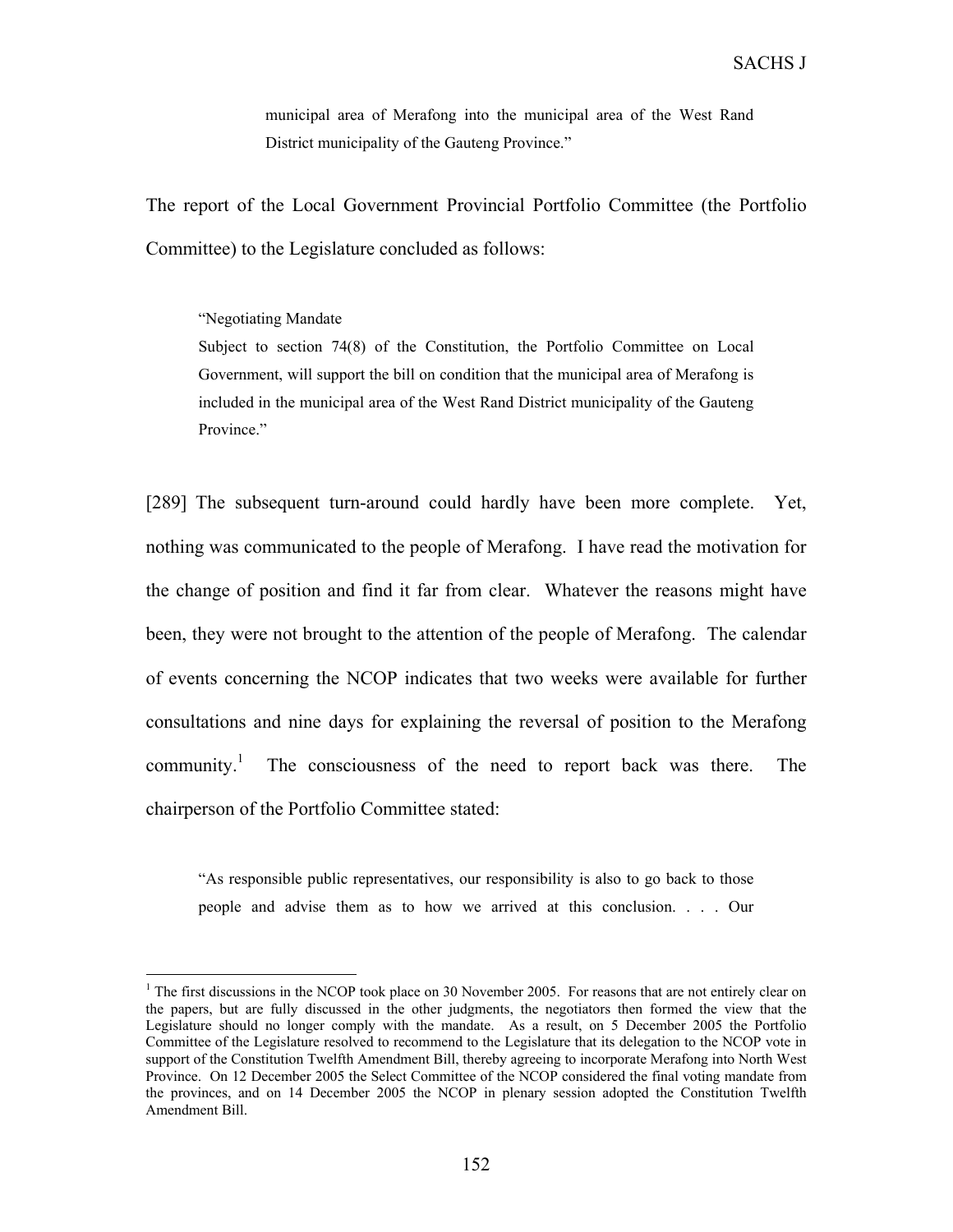responsibility is to go out there and communicate with those people and inform them of how we arrived at this position, if there is a need for that."

[290] The question then is whether in the special circumstances of this case the failure to continue the engagement with the Merafong community was in breach of the obligation to facilitate public involvement.<sup>2</sup> In answering that question I will deal first with the significance of the default, and secondly with its impact on the reasonableness of the consultation process.

[291] Writing for the majority in *Matatiele* 2,<sup>3</sup> Ngcobo J pointed out that our constitutional democracy has two essential elements which constitute its foundation: it is partly representative and partly participative.<sup>4</sup> These two elements reflect the basic and fundamental objective of our constitutional democracy. The provisions of the Constitution must be construed in a manner that is compatible with these principles. As he observed:

"Our system of government requires that the people elect representatives who make laws on their behalf and contemplates that people will be given the opportunity to participate in the law-making process in certain circumstances. The law-making process will then produce a dialogue between the elected representatives of the people and the people themselves."5

<sup>&</sup>lt;sup>2</sup> As required by section 118(1)(a) of the Constitution, interpreted and applied in *Doctors for Life* below n 6 and *Matatiele 2* below n 3*.* It reads:

<sup>&</sup>quot;A provincial legislature must—

<sup>(</sup>a) facilitate public involvement in the legislative and other processes of the legislature and its committees".

<sup>3</sup> *Matatiele Municipality and Others v President of the Republic of South Africa and Others (No 2)* [2006] ZACC 12; 2007 (6) SA 477 (CC); 2007 (1) BCLR 47 (CC).

 $4$  Id at paras 57-60.

 $<sup>5</sup>$  Id at para 58.</sup>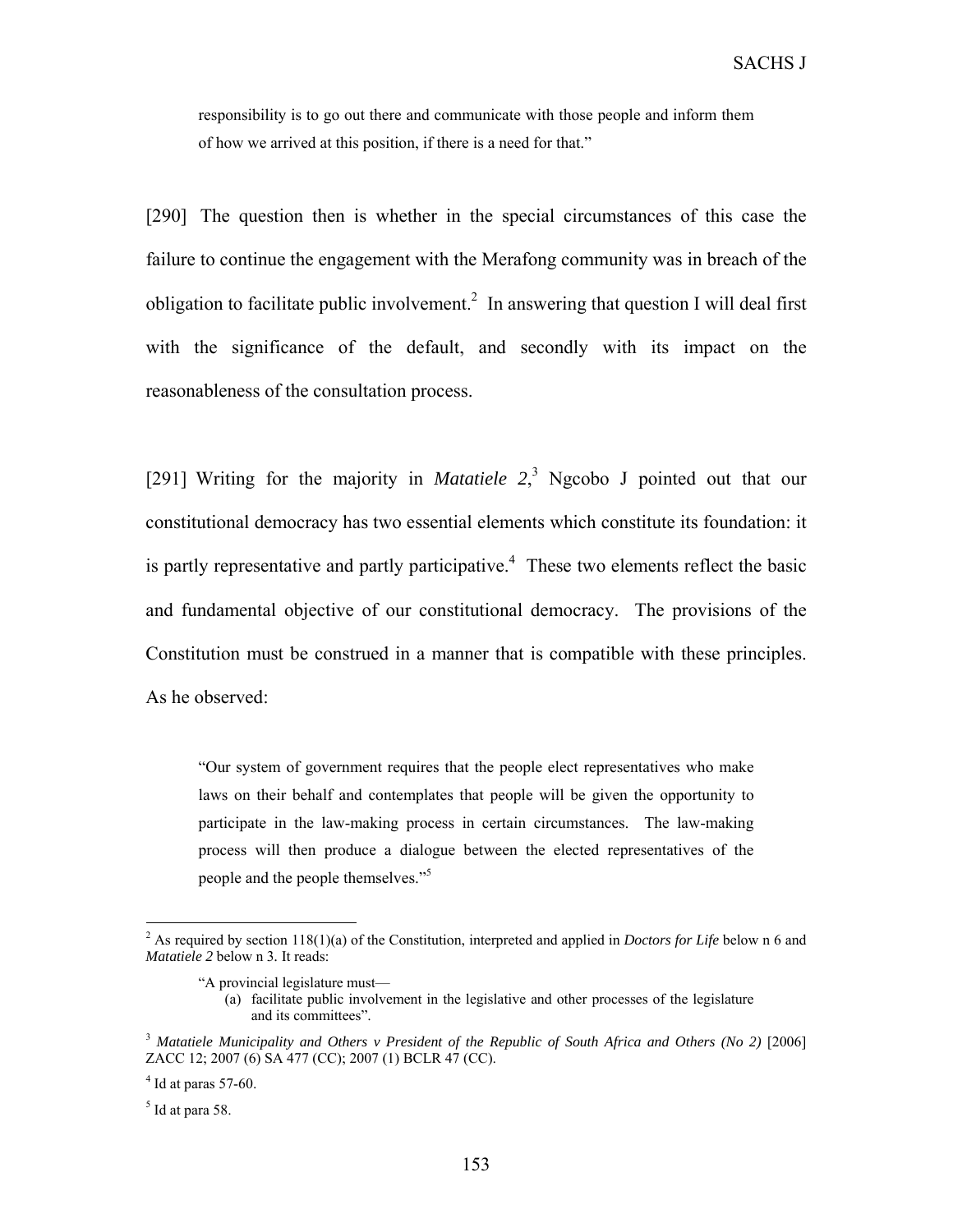Even though words from a judgment should not be read with the exacting interpretative lens one uses when parsing a legislative text, one cannot escape the significance of the use of the word "dialogue". In some ways an interrupted dialogue, when expectations of candour and open-dealing have been established and certain unambiguous commitments have been made, can be more disruptive of a relationship than silence from the start might have been.

[292] As was pointed out by the majority in *Doctors for Life*,<sup>6</sup> the participation by the public on a continuous basis provides vitality to the functioning of representative democracy. It encourages citizens of the country to be actively involved in public affairs, to identify themselves with the institutions of government and to become familiar with the laws as they are made.

"[Such participation] enhances the civic dignity of those who participate by enabling their voices to be heard and taken account of. It promotes a spirit of democratic and pluralistic accommodation calculated to produce laws that are likely to be widely accepted and effective in practice. It strengthens the legitimacy of legislation in the eyes of the people. Finally, because of its open and public character, it acts as a counterweight to secret lobbying and influence-peddling. Participatory democracy is of special importance to those who are relatively disempowered in a country like ours where great disparities of wealth and influence exist."<sup>7</sup>

<sup>6</sup> *Doctors for Life International v Speaker of the National Assembly and Others* [2006] ZACC 11; 2006 (6) SA 416 (CC); 2006 (12) BCLR 1399 (CC).

<sup>7</sup> Id at para 115. In *Doctors for Life* the nature of the laws before the NCOP in respect of which reasonable consultation was required was different. The laws involved did not affect the specific configuration of the province itself. A one-off opportunity for anyone in the province to make representations would have been sufficient. What the majority of the Court found to be unreasonable was for the NCOP to offer public hearings and then renege on the offer. In *Matatiele 2* something more was required. The Legislature had voted to affirm the boundary changes without having had any direct consultation at all with the affected community. As Van der Westhuizen J points out, in the present matter there was direct consultation with the Merafong community. The question, however, is whether, given the nature of the power being exercised and the intense interest of the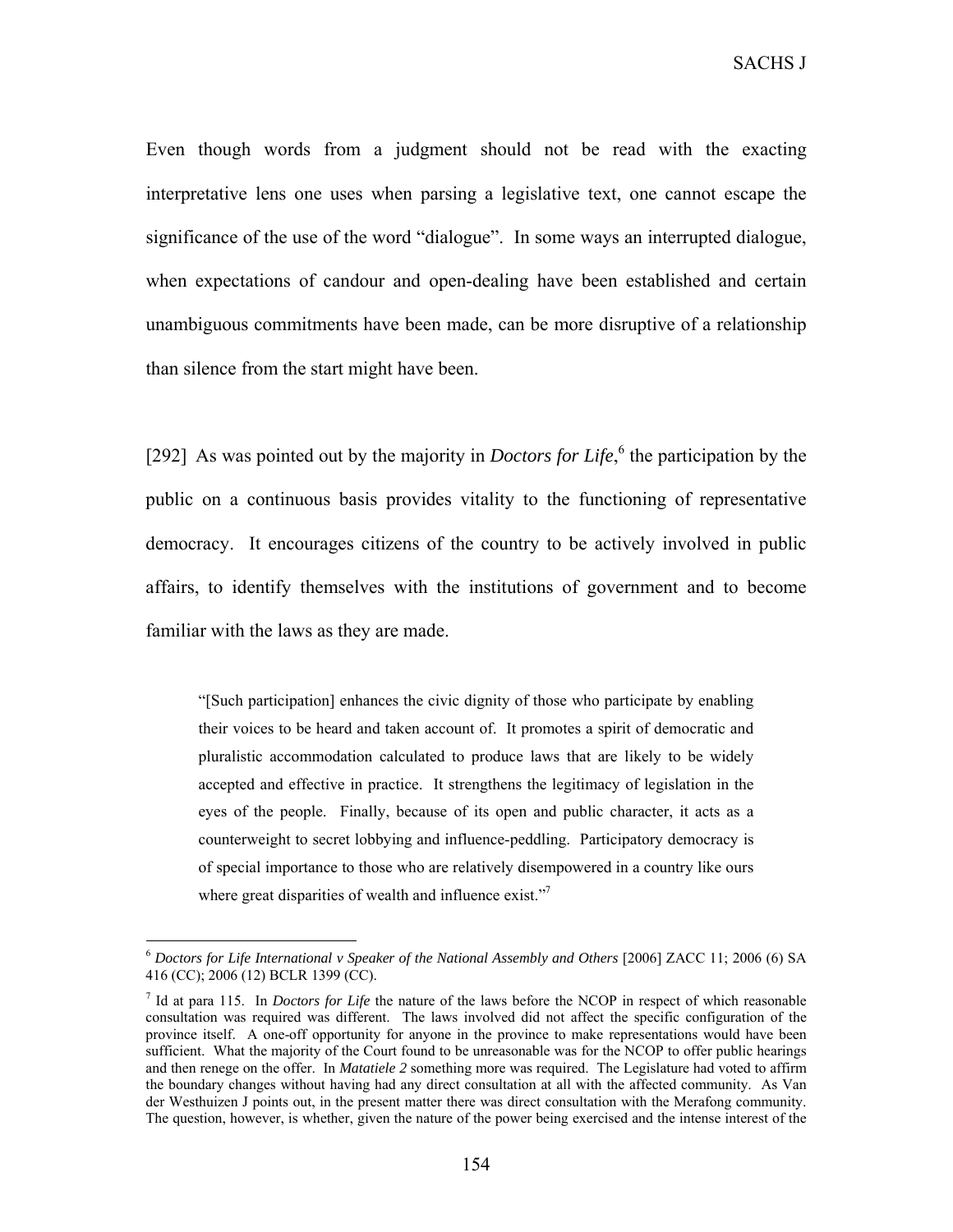In the present matter, the failure of the Legislature to go back to the community and explain its abrupt about-turn violated each and every one of these constitutional goals. It diminished the civic dignity of the majority. It denied any spirit of accommodation and produced a total lack of legitimacy for the process and its outcome in the eyes of the people. And finally, it gave rise to a strong perception – reflected in the papers – that the legislative process had been a sham because an irreversible deal had already been struck at a political level outside the confines of the legislative process in terms of which, come what may, Merafong was going to go to North West.

[293] This brings me to the question whether in these dolorous circumstances the failure to resume consultation breached the constitutional standard of reasonableness. In this regard there can be no doubt that participatory democracy does not require constant consultation by the Legislature with the public, nor does it presuppose that the views of the community will be binding on the Legislature, nor that the Legislature is precluded from changing its mind. Far from it. What is involved is not a set of prescriptions but an appropriate civic relationship. As with so much in law, everything will depend on context. In the words of Ngcobo J in *Matatiele 2*:

"The nature and the degree of public participation that is reasonable in a given case will depend on a number of factors. These include the nature and the importance of the legislation and the intensity of its impact on the public. The more discrete and identifiable the potentially affected section of the population, and the more intense the possible effect on their interests, the more reasonable it would be to expect the

Merafong community in the legislative process, it was constitutionally reasonable for the Legislature to do an abrupt about-turn without engaging in any further consultations.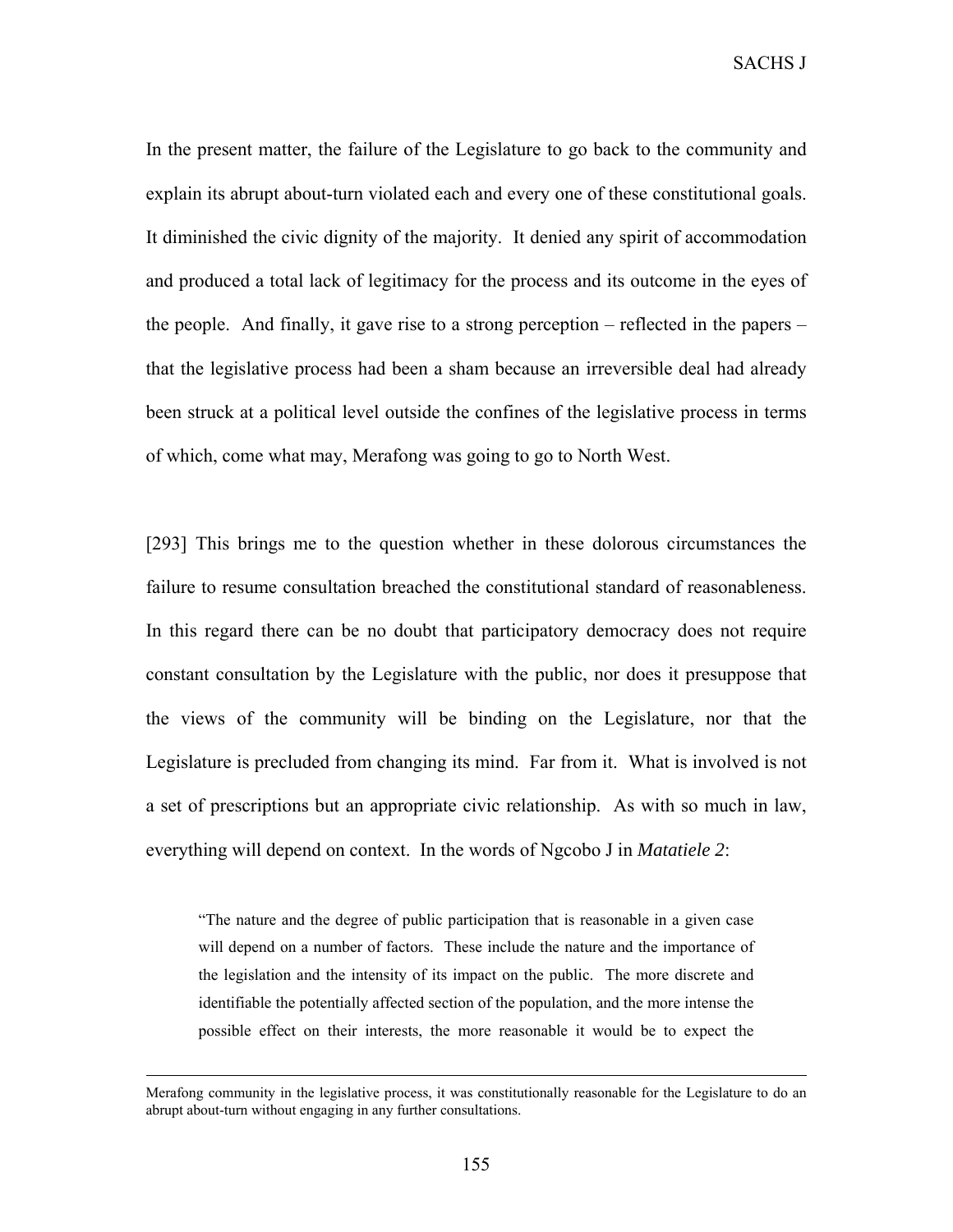legislature to be astute to ensure that the potentially affected section of the population is given a reasonable opportunity to have a say."<sup>8</sup> (Footnote omitted.)

[294] Given the discrete nature of the community affected and the intense impact on their interests, I believe that three factors combined to make it unreasonable in the present matter for the Legislature not to have resumed at least some degree of consultation with the Merafong community. Taken together they created a duty to speak and not to remain silent.

[295] The first relates to the nature of the legislation under consideration. What was at stake was not just an ordinary piece of legislation of broad nation-wide importance about to be considered in the NCOP. Nor was it a constitutional amendment in respect of which the concurrence of six out of the nine provinces in the NCOP had to be achieved. It concerned the possible exercise of a unique veto power which the Constitution gives to each provincial legislature in respect of alterations to its provincial boundaries.<sup>9</sup> At stake were the direct interests of a discrete community specifically identified by the Constitution Twelfth Amendment itself. There can be

1

Section 74(3) provides:

"Any other provision of the Constitution may be amended by a Bill passed—

- (a) by the National Assembly, with a supporting vote of at least two thirds of its members; and
- (b) also by the National Council of Provinces, with a supporting vote of at least six provinces, if the amendment—
	- (i) relates to a matter that affects the Council;
	- (ii) *alters provincial boundaries*, powers, functions or institutions; or
	- (iii) amends a provision that deals specifically with a provincial matter." (Emphasis added.)

<sup>&</sup>lt;sup>8</sup> Above n 3 at para 68.

 $9^9$  Section 74(8) of the Constitution provides:

<sup>&</sup>quot;If a Bill referred to in subsection  $(3)(b)$ , or any part of the Bill, concerns only a specific province or provinces, the National Council of Provinces may not pass the Bill or the relevant part *unless it has been approved by the legislature* or legislatures *of the province* or provinces *concerned*." (Emphasis added.)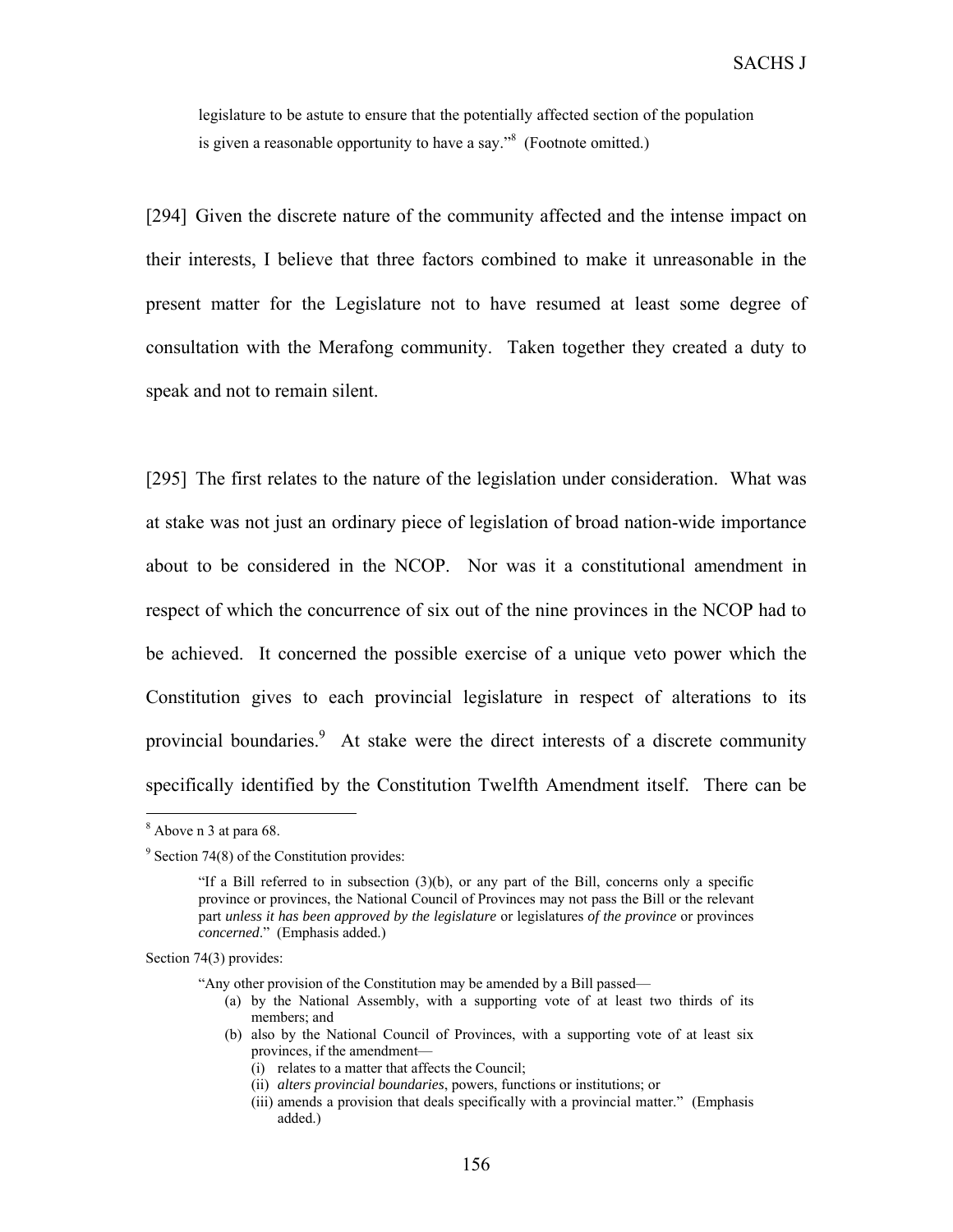few matters that could have required more intense consultation than re-delimitation of the area in respect of which the very writ of the Legislature itself would run. Where communities are effectively to be relocated, it is the existence of reasonable consultation that marks the difference between a gracious and constitutionally acceptable goodbye, however sad, and a harsh and constitutionally invidious expulsion.

[296] This is where the second specific factor kicks in, namely the extent of the potential impact of the proposed change on the Merafong community. The boundary alteration was not merely topographical, it was sociological, involving more than the loss of a hill or a river. As the overwhelming majority of the Merafong community had in carefully motivated submissions pointed out, the proposed transfer stood to affect them both functionally and emotionally. The theme of the right to choose one's identity looms large in our Constitution, $10$  and lawmakers gloss over identity concerns at their peril.

[297] The crucial third factor governing reasonableness was a strong public expectation created by two objective considerations. The first was that an independent body, the Municipal Demarcation Board, had expressly rejected an earlier

<sup>&</sup>lt;sup>10</sup> See for example *MEC for Education, KwaZulu-Natal and Others v Pillay* [2007] ZACC 21; 2008 (1) SA 474 (CC); 2008 (2) BCLR 99 (CC) at paras 53 and 62-65; *Affordable Medicines Trust and Others v Minister of Health and Others* [2005] ZACC 3; 2006 (3) SA 247 (CC); 2005 (6) BCLR 529 (CC) at para 59; *Christian Education South Africa v Minister of Education* [2000] ZACC 11; 2000 (4) SA 757 (CC); 2000 (10) BCLR 1051 (CC) at para 36; *National Coalition for Gay and Lesbian Equality and Another v Minister of Justice and Others* [1998] ZACC 15; 1999 (1) SA 6 (CC); 1998 (12) BCLR 1517 (CC) at para 26.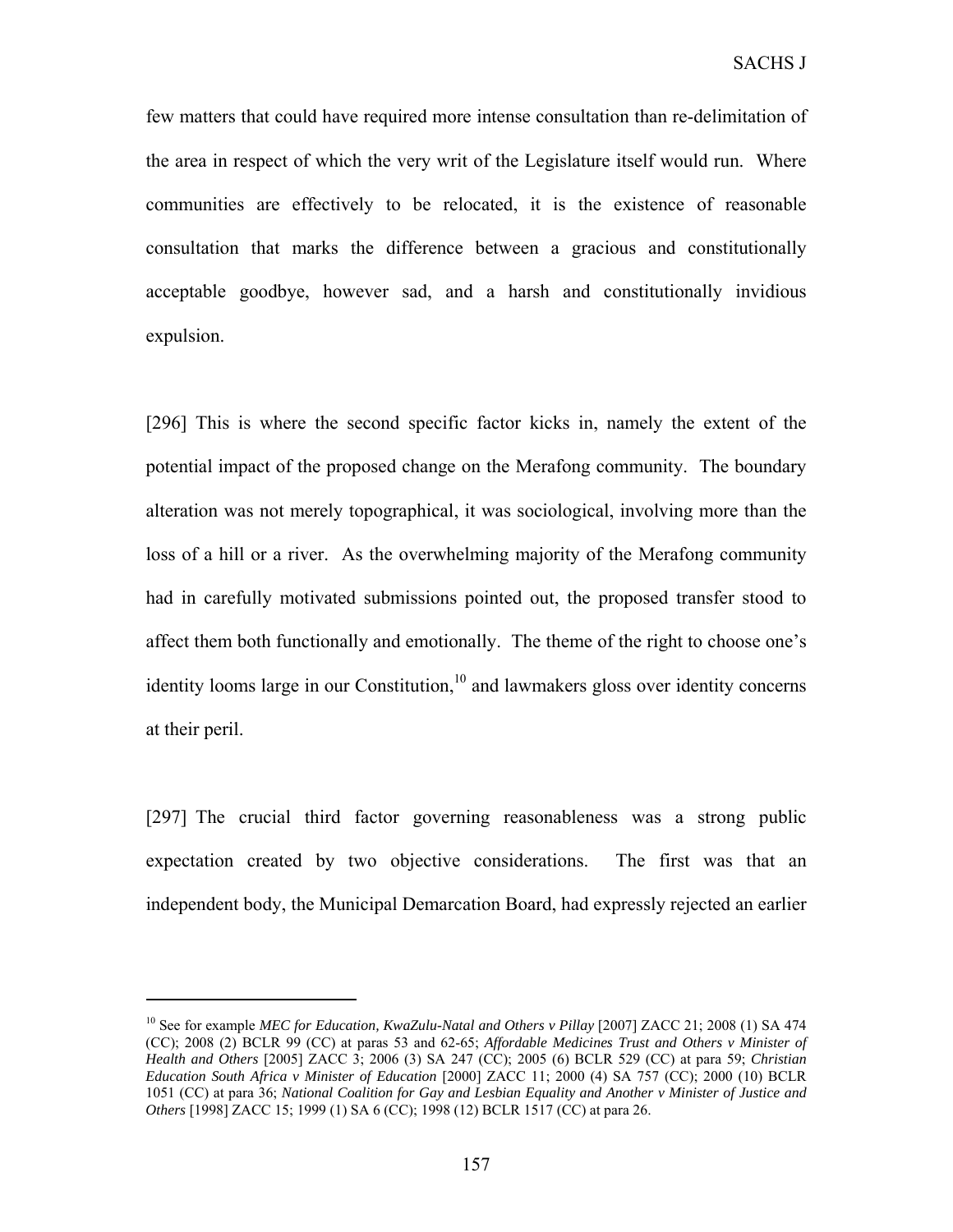proposal that Merafong be incorporated into North West Province.<sup>11</sup> The second was the adoption of the Negotiating Mandate as referred to above. The adoption of that mandate had not only corresponded to what the majority in Merafong wanted. It had followed a thorough process of consultation and represented the conclusion of a carefully reasoned and fully-motivated report. None of these objective considerations had changed. The new circumstances referred to by the Portfolio Committee related to technical procedures in the NCOP and possible implications for demarcation of voting districts in the next municipal elections. On the assumption that legitimate state objectives were involved, these were matters that could and should have been discussed with those whose fate was being decided.

[298] It is the specific conjunction of these three factors which, in my view, must guide the evaluation of the facts in this matter. Civic dignity was directly implicated. Indeed, it is important to remember that the value of participation in governmental decision-making is derived not only from the belief that we improve the accuracy of decisions when we allow people to present their side of the story, but also from our sense that participation is necessary to preserve human dignity and self-respect.<sup>12</sup>

<sup>&</sup>lt;sup>11</sup> The Municipal Demarcation Board Press Statement explains:

<sup>&</sup>quot;Submissions and motivation in terms of section 24 and 25 of the Demarcation Act, indicate overwhelming resistance to the inclusion of Westonaria and the City of Merafong into the Southern District Municipality. The Board agreed with some motivations provided, and decided, in terms of section 21(5) of the Demarcation Act, to withdraw its re-determination in Notice No. 3359 gazetted in the Gauteng Provincial Gazette No. 375 of 2 September 2005, and Notice No. 458 gazetted in North West Provincial Gazette No. 6208 of 2 September 2005. The Westonaria Local Municipality and the City of Merafong Local municipality thus remain within the West Rand District municipality, and the boundaries of the Southern District municipality also remain unchanged."

<sup>&</sup>lt;sup>12</sup> See Bryden "Public Interest Intervention in the Courts" (1987) 66 *Canadian Bar Review* 490 at 509, endorsed by the Court of Appeals of Quebec, Canada, in *Caron v R* 20 QAC 45 [1988] RJQ 2333 at para 14, and cited with approval by Ngcobo J in *Matatiele 2* above n 5 at para 66.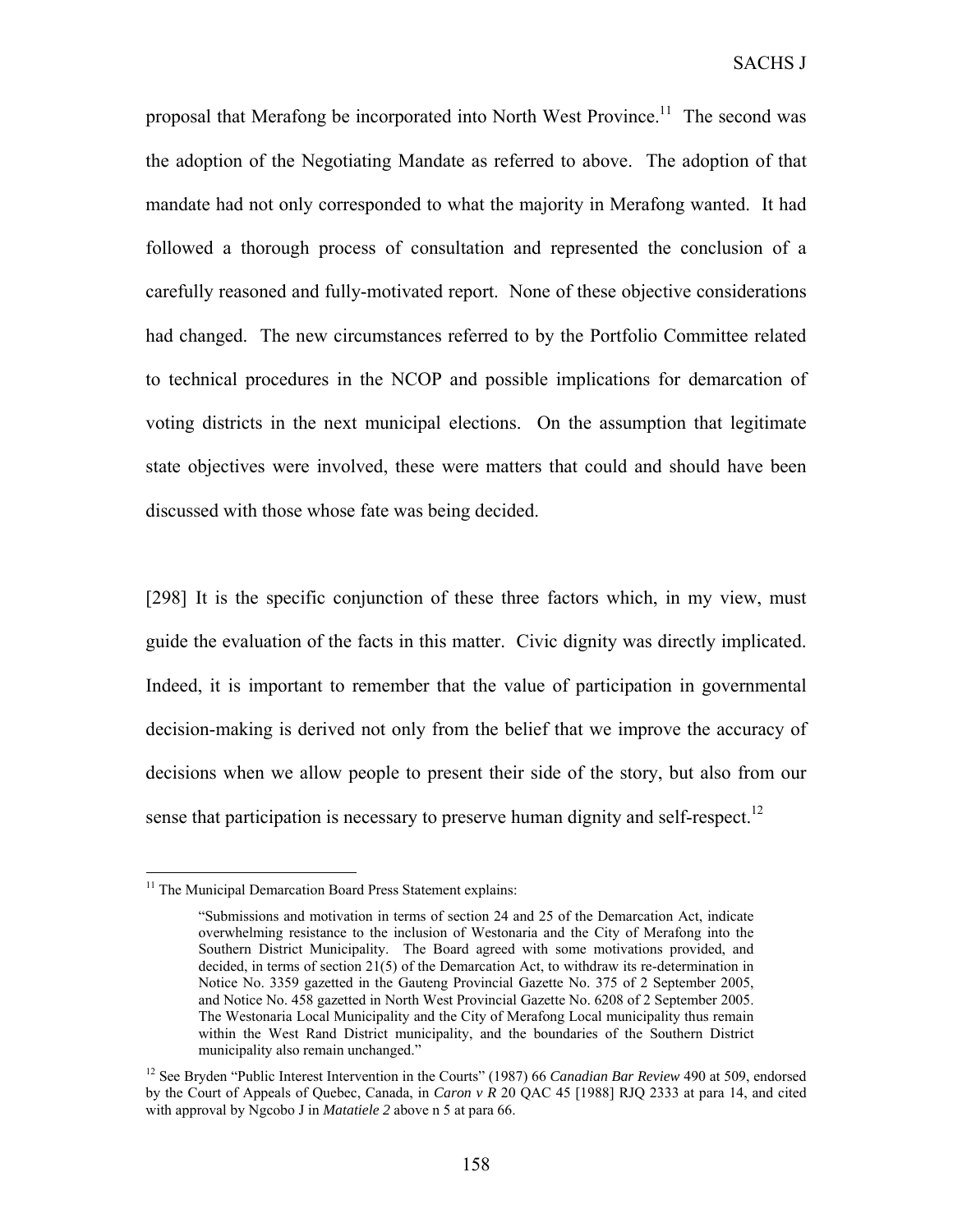[299] Given that the purpose of participatory democracy is not purely instrumental, I do not believe that the critical question is whether further consultation would have produced a different result. It might well have done. On the facts, I am far from convinced that the outcome would have been a foregone conclusion. Indeed, the Merafong community might have come up with temporising proposals that would have allowed for future compromise and taken some of the sting out of the situation. For its part, the Legislature might have been convinced that the continuation of an unsatisfactory status quo would have been better – even if just to buy time for future negotiations – than to invite a disastrous break-down of relations between the community and the government. Yet even if the result had been determinable in advance, respect for the relationship between the Legislature and the community required that there be more rather than less communication.

[300] There is nothing on the record to indicate that the Legislature took any steps whatsoever even to inform the community of the about-turn, let alone to explain it. This is not the sort of information that should be discovered for the first time from the newspapers, or from informal chit-chat. Once structured processes of consultation were put in place, with tangible consequences for the legislative process and of central importance to the community, the principle of participatory democracy required the establishment of appropriately formal lines of communication, at least to clarify, if not to justify, the negation of those consequences. In my view, then, it was constitutionally incumbent on the Legislature to communicate and explain to the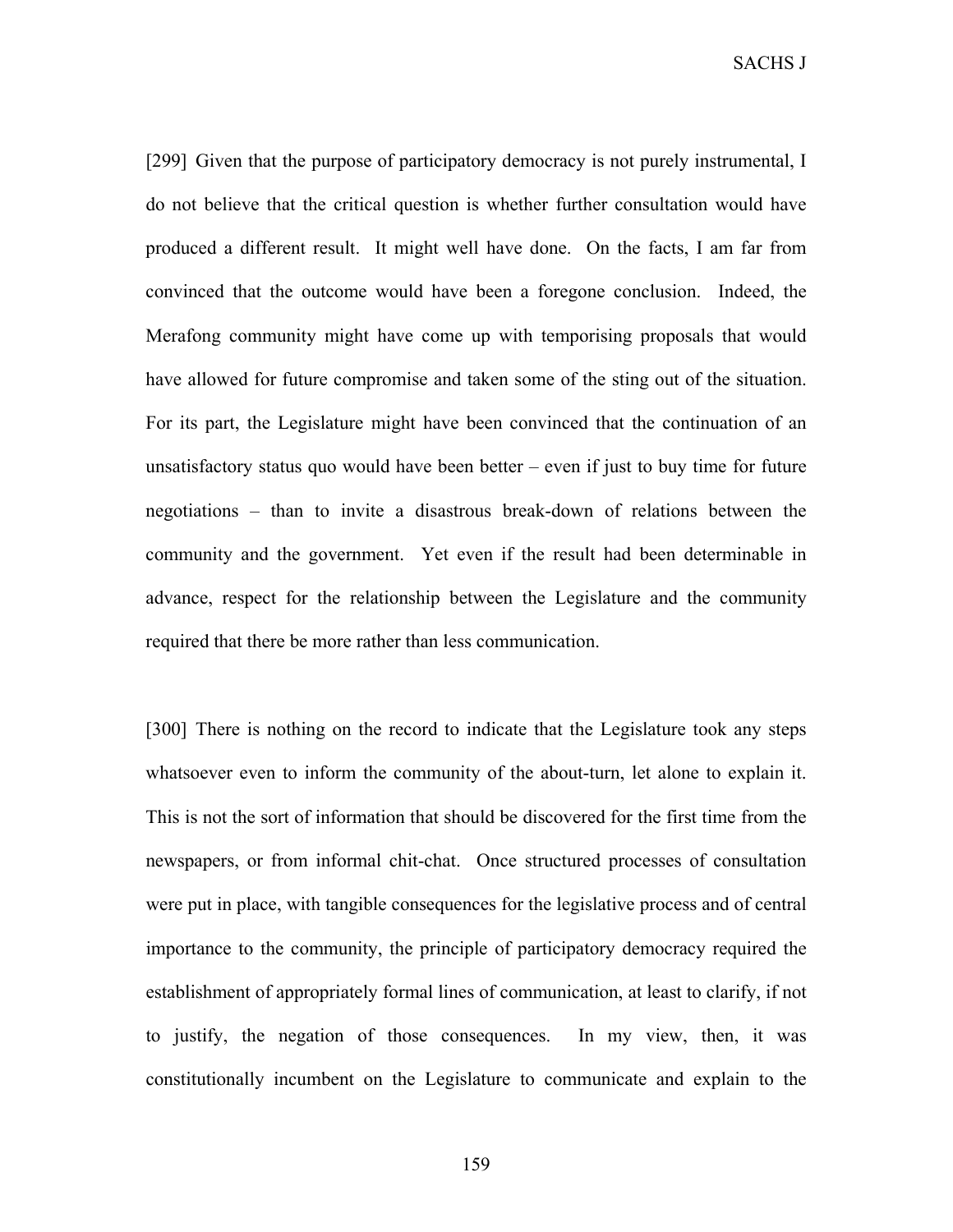community the fact of and the reasons for the complete deviation from what the community had been led to believe was to be the fruit of the earlier consultation, and to pay serious attention to the community's response. Arms-length democracy is not participatory democracy, and the consequent and predictable rupture in the relationship between the community and the Legislature tore at the heart of what participatory democracy aims to achieve.

[301] I would hold that, after making a good start to fulfil its obligation to facilitate public involvement, the Legislature stumbled badly at the last hurdle. It ended up failing to exercise its responsibilities in a reasonable manner, with the result that it seriously violated the integrity of the process of participatory democracy. In choosing not to face the music (which, incidentally, it had itself composed) it breached the constitutional compact requiring mutuality of open and good-faith dealing between citizenry and government, and thereby rendered the legislative process invalid.

## SKWEYIYA J:

[302] I have had the advantage of reading and studying all the different judgments written by my colleagues, namely Moseneke DCJ, Madala J, Ngcobo J, Sachs J and Van der Westhuizen J and I concur in the judgments of Van der Westhuizen J and Ngcobo J read together for the reasons advanced by them. I merely wish to add the following.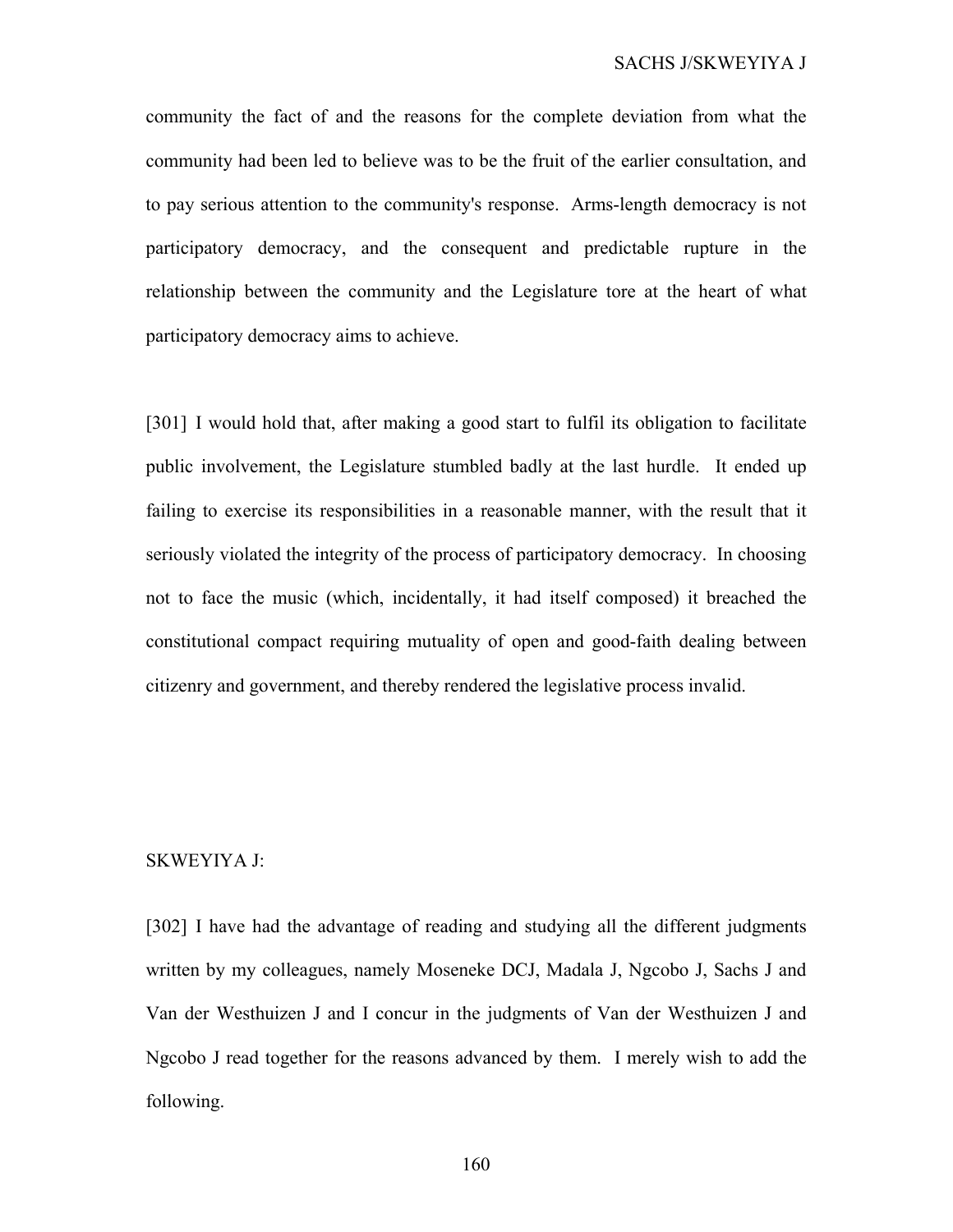SKWEYIYA J

[303] This application has been brought to this Court on behalf of many thousands of people who live in the Merafong City Local Municipality. The municipality of Merafong was situated in two provinces, Gauteng and North West, and was accordingly a cross-boundary municipality. The constitutional amendment under debate resulted in the whole of the municipality being situated within the North West Province. The applicants are convinced that the decision to locate the whole of this municipality in the North West Province is wrong. They are opposed to the decision and have protested in support of their rejection of the decision. There has been violence and destruction of property as a result of the protest action taken.

[304] Most of the people in the communities are convinced that the whole of the Merafong City Local Municipality should be moved to Gauteng. They have no doubt that service delivery in virtually all sectors will be much better if the municipality was situated in Gauteng than if it was in North West. I may say at this stage that no one has ever before suggested, nor could anyone reasonably suggest in the circumstances, that the municipality should be divided into two so that that part of it situated in Gauteng should remain in Gauteng, and the part which was in North West should remain in North West.

[305] The communities expect this Court to achieve the object of ensuring that the whole of the Merafong City Local Municipality is relocated from North West to Gauteng. That is the reason why the applicants seek to set aside the relevant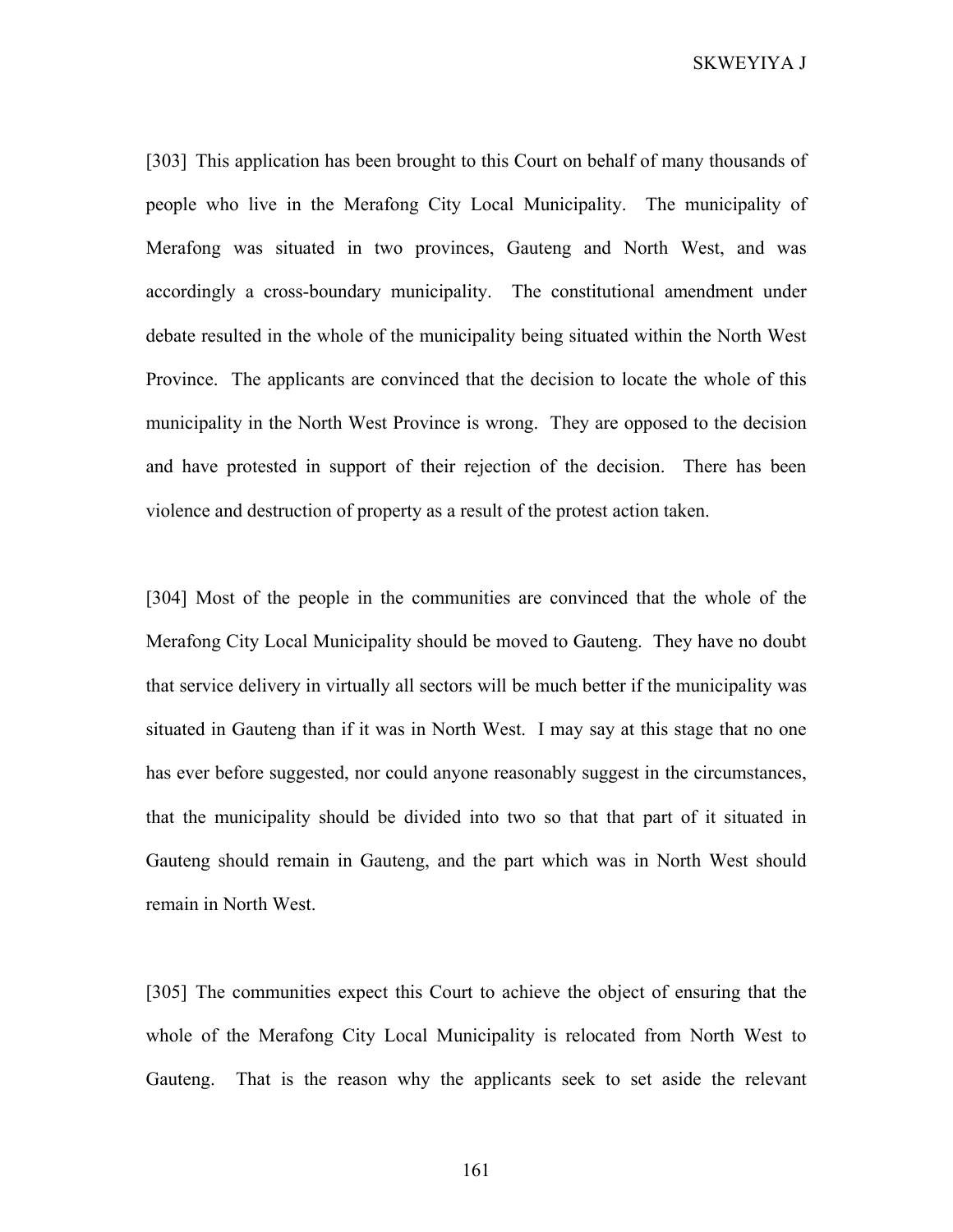## SKWEYIYA J

amendment to the Constitution as unconstitutional and a nullity. I stress that it is not the function of this Court to decide whether it is more appropriate for the Merafong City Local Municipality to be in Gauteng or in North West. That is not an exercise that any of the judges in this Court is qualified to undertake. The determination of provincial boundaries and the inter-related issue of the demarcation of municipal boundaries within each province are complex issues requiring expertise in the fields of town planning, provincial planning, sociology, political science and geography, at the very least. It is impossible for me to tell at this stage which course is better for the people of Merafong, the province of Gauteng, the province of North West and the country as a whole. I must say frankly to the community that it is not ours to decide where Merafong should be located. That is a political decision which must be made elsewhere.

[306] I do not agree with the approach or conclusion set out in those judgments that say that the Constitution has not been complied with and that the amendments are unlawful. All this Court can do is determine whether proper procedures have been complied with by the Province of Gauteng and whether the legislation is rational. If so, that is the end of the matter. The difficulties of those who believe that the Merafong City Local Municipality has been inappropriately located would not be resolved even if this Court had concluded that the procedures were not properly complied with or that the legislation is irrational. If this Court had come to that conclusion the National Legislature and the provinces would probably have been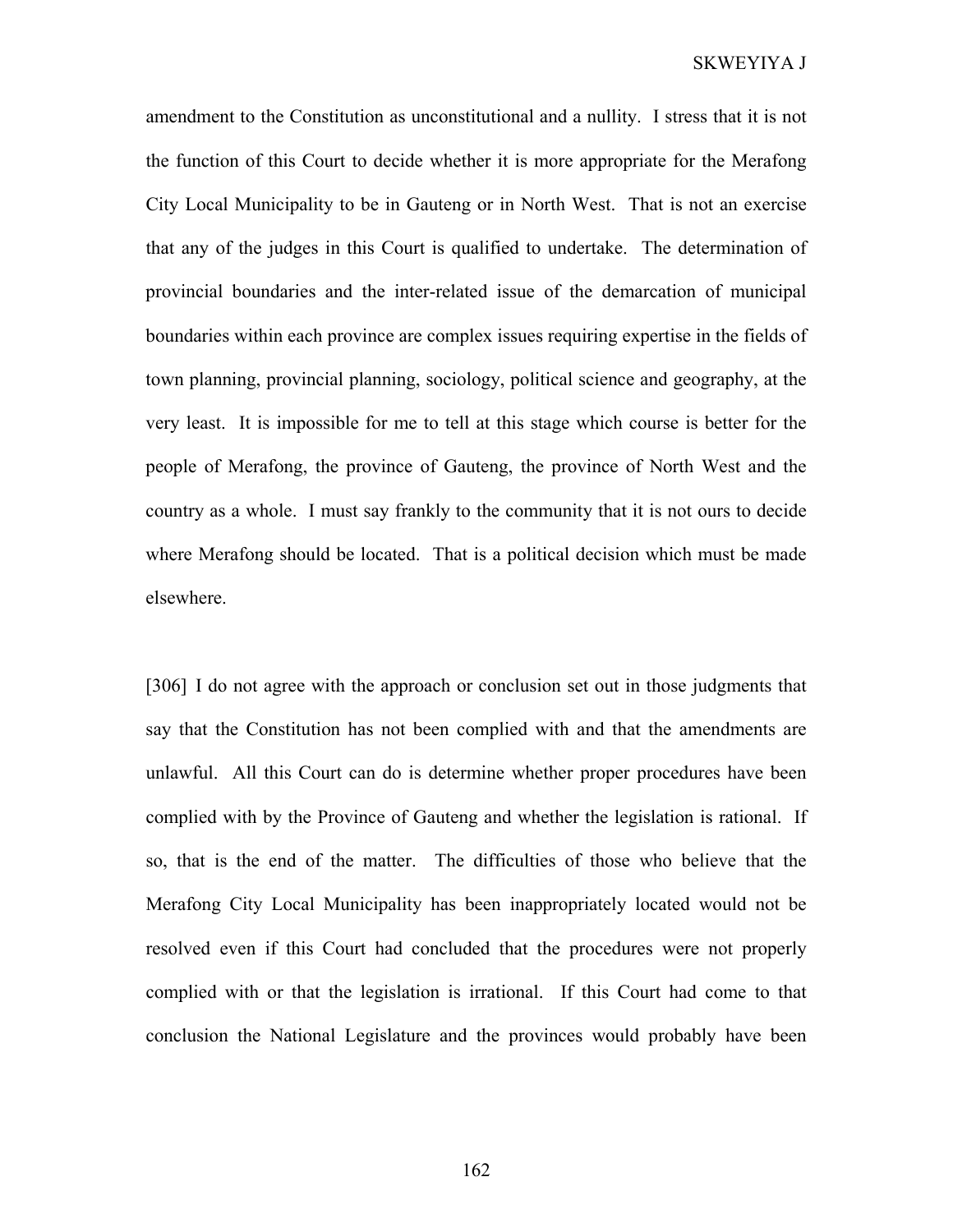SKWEYIYA J

given  $18$  months<sup>1</sup> to resolve the problem and to get the amendment procedurally correct. If the conclusion of the national and provincial governments, on advice they currently have in relation to where Merafong should be located, remains the same as it was at the time of the constitutional amendment, the amendment would probably be passed in exactly the same terms. This Court is not and cannot be a site for political struggle. It can do nothing to resolve differences within that process. We are a site for the vindication of rights and the enforcement of the Constitution. All that this Court can do in relation to a constitutional amendment is to determine whether the constitutional requirements for the amendment have been met. We have a limited role.

[307] Van der Westhuizen J makes an important point which is that while the conduct on the part of democratically elected legislatures may be discourteous, this does not necessarily render their actions unconstitutional and their enacted legislation invalid.<sup>2</sup> While the Constitutional Court is the highest court in the land, it cannot and should not be seen as a panacea. This does however not mean that discourteous officials should be let off the hook merely because this Court cannot invalidate the legislation.

[308] The Constitution makes clear that South Africa is a democratic state founded on the values of dignity, equality and freedom. As Van der Westhuizen J highlights, if voters perceive that their democratically elected politicians have disrespected them or believe that the politicians have failed to fulfil promises made by the same politicians

 1 See the order proposed by Moseneke DCJ above in [198].

 $2$  See above at [60].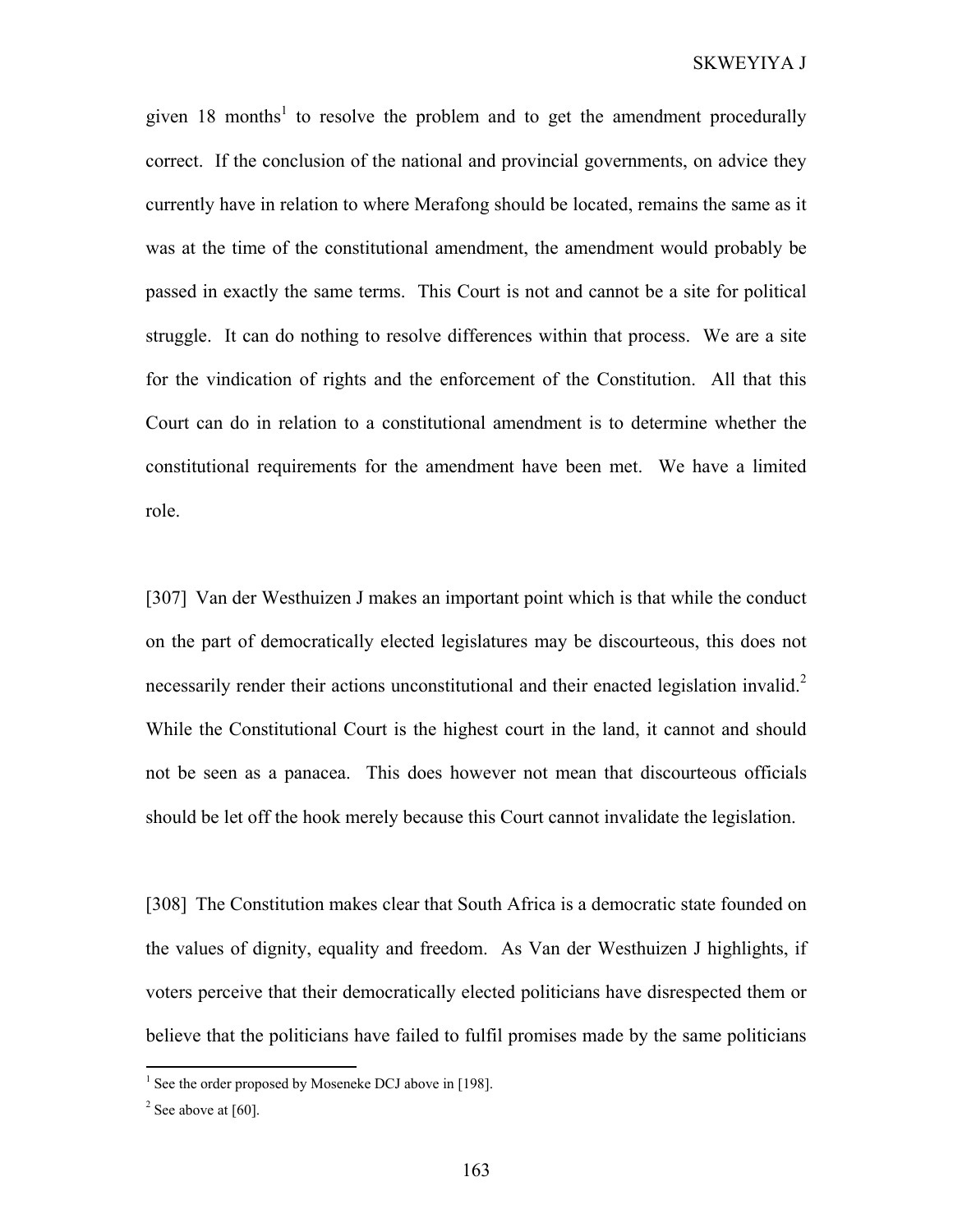without adequate explanation, then the politicians should be held accountable by the voters. Courts deal with bad law; voters must deal with bad politics. The doctrine of separation of powers, to which our constitutional democracy subscribes, does not allow this Court, or any other court, to interfere in the lawful exercise of powers by the legislature.

[309] A democracy such as ours provides a powerful method for voters to hold politicians accountable when they engage in bad or dishonest politics: regular, free and fair elections. Section 19 of the Constitution embodies this powerful avenue and provides that—

- "(1) Every citizen is free to make political choices  $\dots$
- . . . .
- (2) Every citizen has the right to free, fair and regular elections for any legislative body established in terms of the Constitution.
- (3) Every adult citizen has the right—
	- (a) to vote in elections for any legislative body established in terms of the Constitution, and to do so in secret".

[310] The people of Merafong rightly brought their dispute to this Court. However, Van der Westhuizen J and Ngcobo J are correct in finding that the Gauteng Provincial Legislature did not act irrationally and thus this Court cannot find that the Amendment passed was invalid. Our duty ends .here.

Yacoob J concurs in the judgment of Skweyiya J.